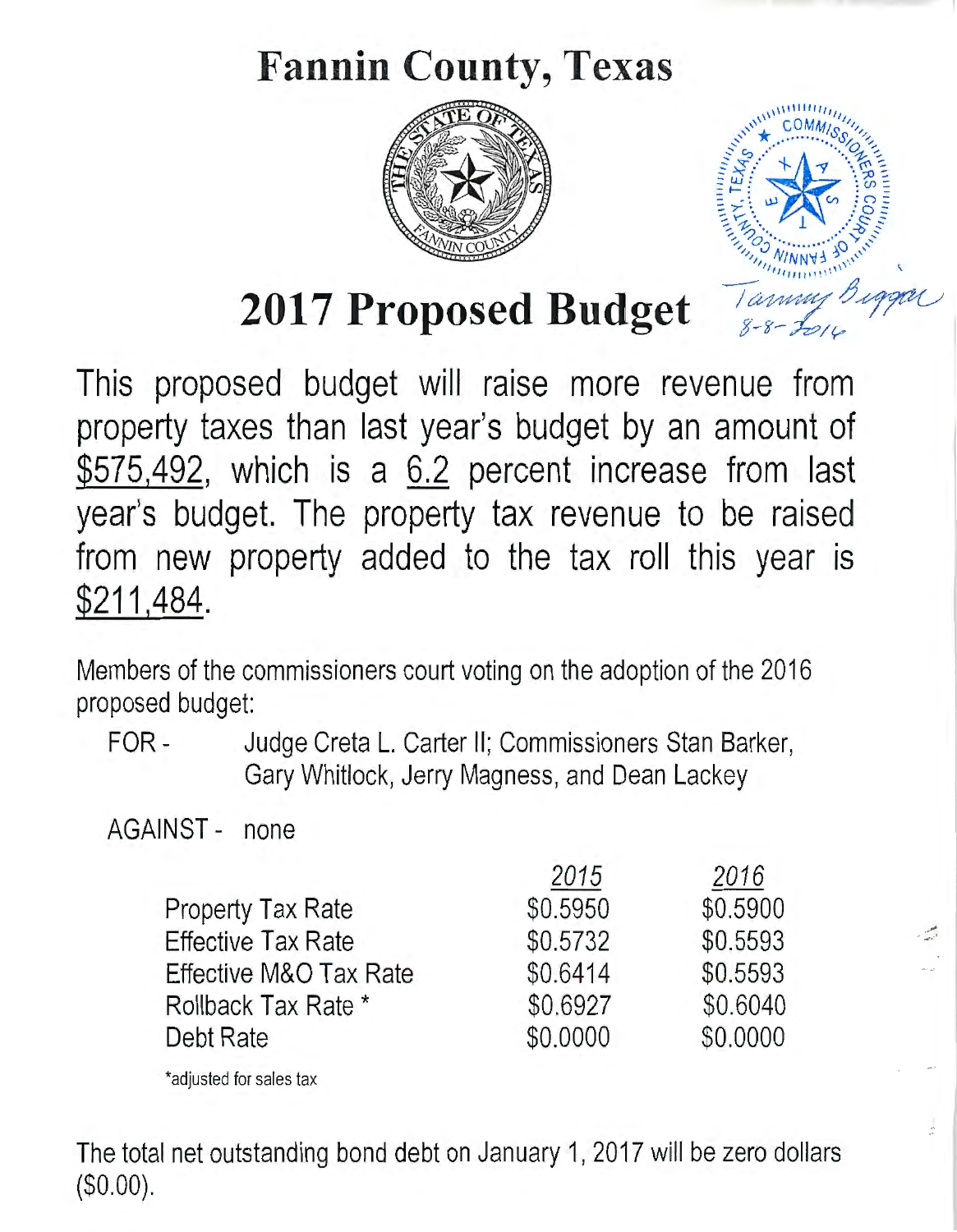| 08/08/16<br>TIME: 08:57 AM<br>------------------------             |                              |                            | Fannin County Proposed Budget FY 2016/2017 |                         |                                                                                                |                           | PAGE<br>PREPARER: 0008                      |
|--------------------------------------------------------------------|------------------------------|----------------------------|--------------------------------------------|-------------------------|------------------------------------------------------------------------------------------------|---------------------------|---------------------------------------------|
| Account Number<br>and Title                                        | $\mathbf{C}$                 | YEAR - 2014                |                                            | YEAR - 2015 YEAR - 2016 | Actual Exper Actual Exper Org Budget Amended Budget Actual Exper<br>YEAR - 2016                | YEAR - 2016               | Prop Budget<br>YEAR - 2017                  |
| -----------<br>REPORTING FUND: 0010 GENERAL FUND                   |                              |                            |                                            |                         |                                                                                                |                           |                                             |
| 0300 CASH                                                          |                              |                            |                                            |                         |                                                                                                |                           |                                             |
| 0110 UNENCUMBERED FUND BALANCE                                     | Ι.                           | 0.00                       | 0.00                                       |                         | 1,677,214.28 1,677,214.28                                                                      | $0.00 \quad 1,195,323.47$ |                                             |
| CASH                                                               |                              | 0.00                       | 0.00                                       | 1,677,214.28            | 1,677,214.28                                                                                   | 0.00                      | 1,195,323.47                                |
| 0310 PROPERTY TAXES                                                |                              |                            |                                            |                         |                                                                                                |                           |                                             |
| 0110 CURRENT TAXES                                                 |                              |                            |                                            |                         | I 6,844,884.33 7,060,444.42 6,934,461.71 6,934,461.71 6,979,012.64 7,367,634.28                |                           |                                             |
| 0120 DELINQUENT TAXES                                              |                              | 254,254.90<br>$\mathbf{I}$ | 227,015.79                                 | 80,000.00               | 80,000.00                                                                                      | 223, 240.78               | 80,000.00                                   |
| PROPERTY TAXES                                                     |                              |                            |                                            | -------------           | -------------<br>7,099,139.23 7,287,460.21 7,014,461.71 7,014,461.71 7,202,253.42 7,447,634.28 | -------------             | -------------                               |
| 0318 OTHER TAXES                                                   |                              |                            |                                            |                         |                                                                                                |                           |                                             |
|                                                                    |                              |                            |                                            |                         |                                                                                                |                           |                                             |
| 0120 PAY N LIEU TAX/GRASSLAND<br>0121 PAY N LIEU TAX/UPPER TRINITY | $\mathbb{I}$<br>$\mathbb{I}$ | 16,275.30<br>0.00          | 15,661.75<br>0.00                          | 16,000.00<br>0.00       | 16,000.00<br>0.00                                                                              | 41,436.62<br>15,381.60    | 16,000.00<br>15,381.60                      |
| 0130 COURT COSTS/ARREST FEES                                       | $\mathbf{I}$                 | 262,424.30                 | 241,336.55                                 | 240,000.00              | 240,000.00                                                                                     | 179, 115.38               | 240,000.00                                  |
| 0132 ATTORNEYS & DOCTORS                                           | $\mathbf{I}$                 | 22,786.28                  | 27,139.71                                  | 11,000.00               | 11,000.00                                                                                      | 17,853.46                 | 11,000.00                                   |
| 0140 TAX ON MIXED DRINKS                                           | $\mathbf{I}$                 |                            | 13,712.57    14,049.03                     | 12,000.00               | 12,000.00                                                                                      |                           | 9,454.80 12,000.00                          |
| 0160 SALES TAX REVENUES                                            | I.                           | 684, 383.47                | 720,109.46                                 | 651,844.40              | 651,844.40                                                                                     | 562, 114.39               | 711,760.94                                  |
| OTHER TAXES                                                        |                              |                            | 999,581.92 1,018,296.50                    | 930,844.40              | 930,844.40                                                                                     | . <u>.</u> .              | -----------<br>825, 356. 25 1, 006, 142. 54 |
| 0319 F.C. DETENTION CENTER                                         |                              |                            |                                            |                         |                                                                                                |                           |                                             |
|                                                                    |                              |                            |                                            |                         |                                                                                                |                           |                                             |
| 0420 JAIL PAY PHONE COMMISSION                                     | Ι.                           | 248,367.31                 | 115,116.85                                 | 96,000.00               | 96,000.00                                                                                      | 90,884.15                 | 108,000.00                                  |
| 0551 ANNUAL PAYMENT                                                | $\mathbf{I}$                 | 10,000.00                  | 10,000.00                                  | 10,000.00               | 10,000.00                                                                                      | 0.00                      | 10,000.00                                   |
| 0552 MONTHLY MONITORING PAYMEN                                     | $\mathbf{I}$                 | 6,500.00                   | 0.00                                       | 0.00                    | 0.00                                                                                           | 0.00                      |                                             |
| 0553 INMATE PER DIEM PAYMENT                                       | $\mathbf{I}$                 | 360,202.50                 | 333,985.00                                 | 333,062.50              | 333,062.50                                                                                     | 226,530.00                | 282,875.00                                  |
| 0554 REIMB.FOR CONFINEMENT EXP.                                    | Ι.                           | 0.00                       | 0.00                                       | 0.00                    | 0.00                                                                                           | 0.00                      |                                             |
| F.C. DETENTION CENTER                                              |                              | --------<br>625,069.81     | 459,101.85                                 | 439,062.50              | 439,062.50                                                                                     |                           | -----------<br>317, 414.15 400, 875.00      |
| 0320 LICENSES & PERMITS                                            |                              |                            |                                            |                         |                                                                                                |                           |                                             |
|                                                                    |                              |                            |                                            |                         |                                                                                                |                           |                                             |
| 0200 ALCOHLIC BEVERAGE LICENSE                                     | Ι.                           |                            | 816.00 2,079.00                            | 2,000.00                | 2,000.00                                                                                       |                           | 1,025.50 1,000.00                           |
| 0300 SEWAGE PERMITS/INSPECTIONS                                    | $\mathbf{I}$                 | 60,355.26                  | 71,875.31                                  | 45,000.00               | 45,000.00                                                                                      | 61,455.29                 | 70,000.00                                   |
| 0545 FOOD SERV. PERMITS/CLASSES                                    | $\mathbb{I}$                 | 0.00                       | 0.00                                       | 0.00                    | 0.00                                                                                           | 0.00                      |                                             |
| 0546 \$5 COUNTY FEE/FOOD HANDLERS CLASS I                          |                              | 635.00                     | 270.00                                     | 900.00                  | 900.00                                                                                         | 0.00                      |                                             |
| LICENSES & PERMITS                                                 |                              | 61,806.26                  | 74,224.31                                  | 47,900.00               | 47,900.00                                                                                      | 62,480.79                 | 71,000.00                                   |
| 0321 FEES OF TAX COLLECTOR                                         |                              |                            |                                            |                         |                                                                                                |                           |                                             |
| 0200 COMMISSIONS ON CAR REGIST                                     | I.                           | 96,036.69                  | 94,092.71                                  | 100,000.00              | 100,000.00                                                                                     | 69,884.83                 | 110,000.00                                  |
| 0250 COMMISSION ON CAR TITLES                                      | $\mathbb{I}$                 | 43,391.74                  | 43,735.00                                  | 40,000.00               | 40,000.00                                                                                      | 32,875.00                 | 40,000.00                                   |
| 0251 COMM.ON SALES TAX COLLECTIONS                                 | $\mathbf{I}$                 | 192,725.63                 | 235,600.72                                 | 200,000.00              | 200,000.00                                                                                     | 247,352.33                | 200,000.00                                  |
| 0400 TPW BOAT REG./TITLES                                          | Ι.                           | 3,806.54                   | 4,131.23                                   | 0.00                    | 0.00                                                                                           | 0.00                      |                                             |
| 0901 TAX CERTIFICATES                                              | I.                           | 5,945.36                   | 6,047.05                                   | 5,800.00                | 5,800.00                                                                                       | 5,890.33                  | 5,800.00                                    |
| FEES OF TAX COLLECTOR                                              |                              | 341,905.96                 | 383,606.71                                 | 345,800.00              | 345,800.00                                                                                     | 356,002.49                | 355,800.00                                  |
|                                                                    |                              |                            |                                            |                         |                                                                                                |                           |                                             |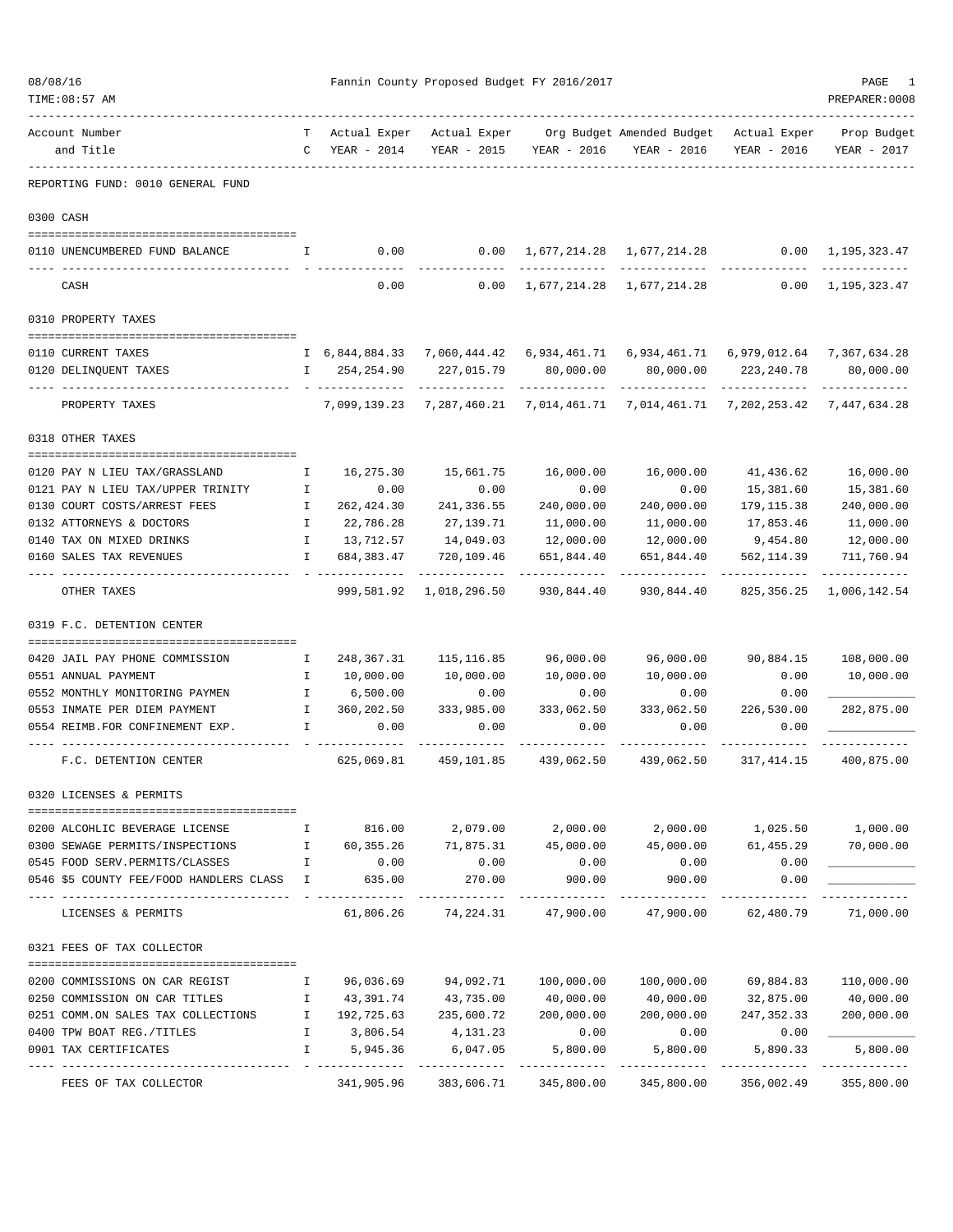| 08/08/16<br>TIME: 08:57 AM |                                                 |              |                             | Fannin County Proposed Budget FY 2016/2017 |                        |                                          |                             | PAGE<br>PREPARER: 0008     |
|----------------------------|-------------------------------------------------|--------------|-----------------------------|--------------------------------------------|------------------------|------------------------------------------|-----------------------------|----------------------------|
|                            |                                                 |              |                             |                                            |                        |                                          |                             |                            |
| Account Number             | and Title                                       | C            | Actual Exper<br>YEAR - 2014 | Actual Exper<br>YEAR - 2015                | YEAR - 2016            | Org Budget Amended Budget<br>YEAR - 2016 | Actual Exper<br>YEAR - 2016 | Prop Budget<br>YEAR - 2017 |
|                            | REPORTING FUND: 0010 GENERAL FUND               |              |                             |                                            |                        |                                          |                             |                            |
| 0330 GRANTS                |                                                 |              |                             |                                            |                        |                                          |                             |                            |
|                            | 0100 FEDERAL GRANT-SCAAP                        | Ι.           | 0.00                        | 0.00                                       | 0.00                   | 0.00                                     | 0.00                        |                            |
|                            | 0313 COURTHOUSE RESTORATION                     | I.           | 0.00                        | 0.00                                       | 0.00                   | 0.00                                     | 0.00                        |                            |
|                            | 0403 TEAM REDEVELOPMENT TRAINING                | Ι.           | 0.00                        | 1,495.33                                   | 0.00                   | 0.00                                     | 0.00                        |                            |
|                            | 0431 SECOEECB GRANT CS0710                      | $\mathbf{I}$ | 0.00                        | 0.00                                       | 0.00                   | 0.00                                     | 0.00                        |                            |
|                            | 0437 INDIGENT DEFENSE GRANT<br>$\mathbf{I}$     |              | 65,091.00                   | 41,231.75                                  | 35,000.00              | 35,000.00                                | 166,594.75                  | 35,000.00                  |
|                            | 0559 TEXAS VINE PROGRAM                         | Ι.           | 0.00                        | 0.00                                       | 0.00                   | 0.00                                     | 0.00                        |                            |
| GRANTS                     |                                                 |              | 65,091.00                   | 42,727.08                                  | 35,000.00              | 35,000.00                                | 166,594.75                  | 35,000.00                  |
|                            | 0340 FEES OF OFFICE                             |              |                             |                                            |                        |                                          |                             |                            |
|                            | 0135 FAMILY PROTECTION FEE                      | Ι.           | 0.00                        | 0.00                                       | 0.00                   | 0.00                                     | 1,350.51                    |                            |
|                            | 0400 COUNTY JUDGE FEES                          | I.           | 185.00                      | 138.00                                     | 200.00                 | 200.00                                   | 133.00                      | 200.00                     |
|                            | 0403 COUNTY CLERK FEES                          | Ι.           | 198,663.50                  | 195,020.79                                 | 210,000.00             | 210,000.00                               | 156,298.85                  | 210,000.00                 |
|                            | 0450 DISTRICT CLERK FEES                        | Ι.           | 80,261.53                   | 85,594.11                                  | 85,000.00              | 85,000.00                                | 52,060.63                   | 85,000.00                  |
|                            | 0455 J. P. #1 FEES                              | I            | 30,728.88                   | 23,989.74                                  | 25,000.00              | 25,000.00                                | 14,838.97                   | 20,000.00                  |
|                            | 0456 J. P. #2 FEES                              | I            | 5,550.41                    | 2,932.71                                   | 2,000.00               | 2,000.00                                 | 4,977.13                    | 2,000.00                   |
|                            | 0457 J. P. #3 FEES                              | I            | 2,998.20                    | 6,166.55                                   | 3,000.00               | 3,000.00                                 | 10,664.42                   | 15,000.00                  |
|                            | 0475 DISTRICT ATTORNEY FEES                     | $\mathbf I$  | 9,443.61                    | 9,148.10                                   | 8,500.00               | 8,500.00                                 | 5,988.68                    | 7,000.00                   |
|                            | 0480 BOND APPLICATION FEE                       | Ι.           | 0.00                        | 0.00                                       | 0.00                   | 0.00                                     | 0.00                        |                            |
|                            | 0484 ELECTION REIMBURSEMENTS                    | Ι.           | 1,394.00                    | 825.00                                     | 0.00                   | 0.00                                     | 1,358.96                    |                            |
|                            | 0550 CONSTABLE FEES                             | Ι.           | 17,315.10                   | 15,619.31                                  | 12,000.00              | 12,000.00                                | 7,821.14                    | 12,000.00                  |
|                            | 0560 SHERIFF FEES<br>0573 BOND SUPERVISION FEES | I<br>I       | 43,182.79                   | 42,405.05<br>43,921.00                     | 40,000.00<br>38,000.00 | 40,000.00<br>38,000.00                   | 28,387.47                   | 40,000.00<br>50,000.00     |
| 0595 E.E.P.A.              |                                                 | I            | 35,998.21<br>0.00           | 0.00                                       | 0.00                   | 0.00                                     | 44,883.00<br>0.00           |                            |
|                            | 0600 D.C.6TH COURT OF APPEALS FEE               | I.           | 1,470.00                    | 1,432.95                                   | 2,000.00               | 2,000.00                                 | 946.32                      | 1,500.00                   |
|                            | 0601 C.C.6TH COURT OF APPEALS FEE               | Ι.           | 819.83                      | 822.51                                     | 900.00                 | 900.00                                   | 615.81                      | 800.00                     |
|                            | 0652 SUBDIVISION FEES                           | I.           | 914.84                      | 523.26                                     | 250.00                 | 250.00                                   | 0.00                        | 250.00                     |
| 0900 OTHER FEES            |                                                 | $\mathbf{I}$ | 0.00                        | 0.00                                       | 500.00                 | 500.00                                   | 0.00                        | 500.00                     |
|                            | FEES OF OFFICE                                  |              | 428,925.90                  | 428,539.08                                 | 427,350.00             | 427,350.00                               | 330, 324.89                 | 444,250.00                 |
| 0350 FINES                 |                                                 |              |                             |                                            |                        |                                          |                             |                            |
|                            | 0455 J. P. #1 FINES                             | I            | 21,589.66                   | 14,060.39                                  | 18,000.00              | 18,000.00                                | 7,435.35                    | 14,000.00                  |
|                            | 0456 J. P. #2 FINES                             | I            | 2,249.35                    | 1,283.50                                   | 1,000.00               | 1,000.00                                 | 450.90                      | 1,000.00                   |
|                            | 0457 J. P. #3 FINES                             | T.           | 3,447.05                    | 3,127.80                                   | 2,500.00               | 2,500.00                                 | 1,324.39                    | 2,500.00                   |
|                            |                                                 |              |                             |                                            |                        |                                          |                             |                            |
| FINES                      |                                                 |              | 27,286.06                   | 18,471.69                                  | 21,500.00              | 21,500.00                                | 9,210.64                    | 17,500.00                  |
|                            | 0352 FINES & FORFEITURES                        |              |                             |                                            |                        |                                          |                             |                            |
|                            | 0100 10% COMM.ON SURETY BAIL BOND FEE           | I            | 804.00                      | 724.50                                     | 1,000.00               | 1,000.00                                 | 550.50                      | 1,000.00                   |
|                            | 0201 BOND FORFEITURES                           | I            | 16,565.00                   | 9,152.00                                   | 8,000.00               | 8,000.00                                 | 5,596.12                    | 8,000.00                   |
| 0202 PTR BOND              |                                                 | I            | 0.00                        | 0.00                                       | 0.00                   | 0.00                                     | 0.00                        |                            |
|                            | 0203 GPS/SCRAM MONITOR PAYMENT                  | I            | 0.00                        | 0.00                                       | 0.00                   | 0.00                                     | 0.00                        |                            |
|                            | FINES & FORFEITURES                             |              | 17,369.00                   | 9,876.50                                   | 9,000.00               | 9,000.00                                 | 6,146.62                    | 9,000.00                   |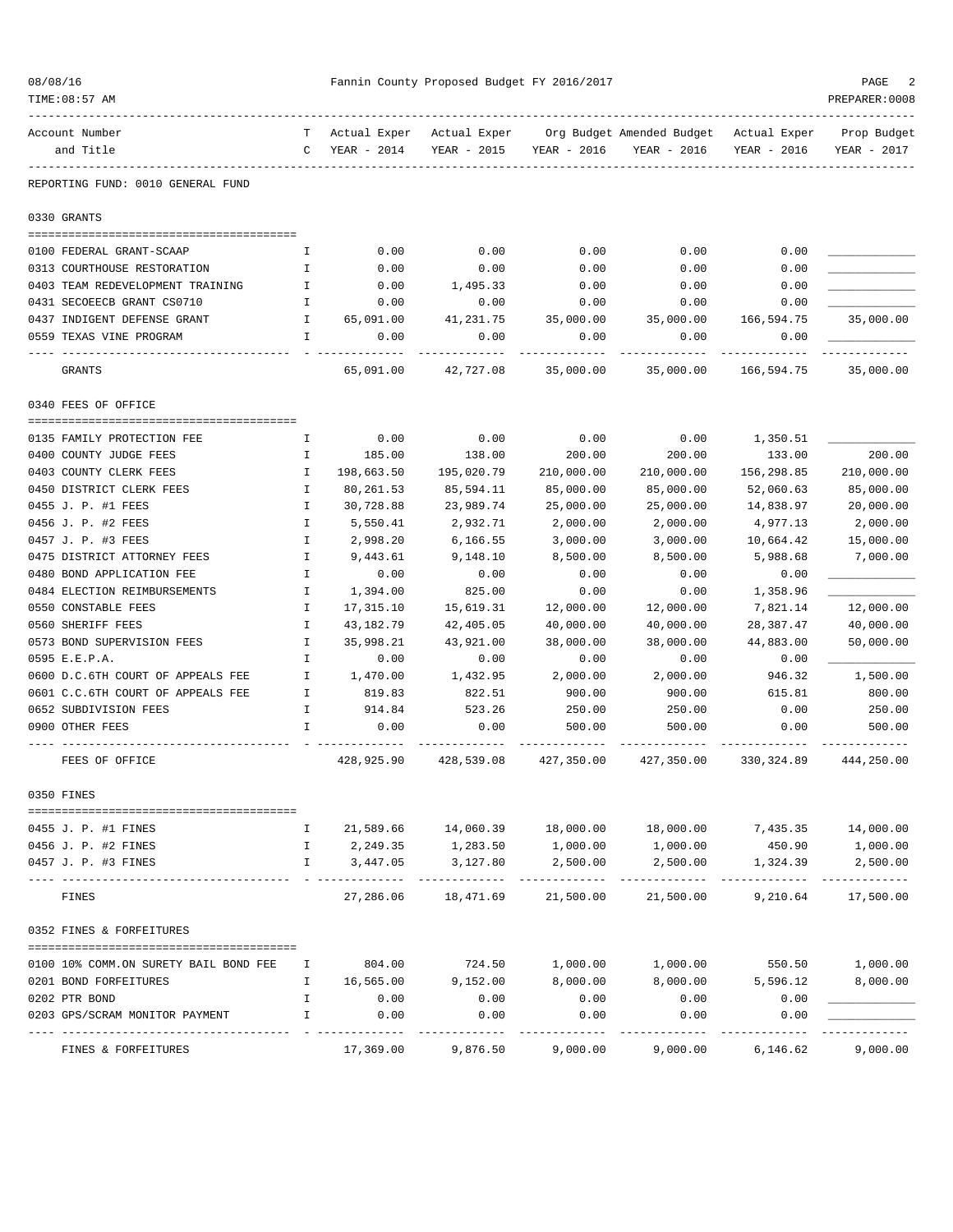| 08/08/16 | TIME: 08:57 AM                                              |              |                       | Fannin County Proposed Budget FY 2016/2017 |                           |                                                        |                       | PAGE<br>PREPARER: 0008 |
|----------|-------------------------------------------------------------|--------------|-----------------------|--------------------------------------------|---------------------------|--------------------------------------------------------|-----------------------|------------------------|
|          | Account Number                                              | T –          | Actual Exper          | Actual Exper                               |                           | Org Budget Amended Budget Actual Exper                 |                       | Prop Budget            |
|          | and Title                                                   | $\mathbf{C}$ | YEAR - 2014           | YEAR - 2015                                | YEAR - 2016               | YEAR - 2016                                            | YEAR - 2016           | YEAR - 2017            |
|          | REPORTING FUND: 0010 GENERAL FUND                           |              |                       |                                            |                           |                                                        |                       |                        |
|          | 0360 INTEREST EARNINGS                                      |              |                       |                                            |                           |                                                        |                       |                        |
|          | 0100 INTEREST EARNINGS                                      | I.           |                       |                                            |                           | $4,253.31$ $4,885.32$ $4,500.00$ $4,500.00$ $8,352.12$ |                       | 6,000.00               |
|          |                                                             |              |                       |                                            |                           |                                                        |                       |                        |
|          | INTEREST EARNINGS                                           |              | 4,253.31              | 4,885.32                                   | 4,500.00                  | 4,500.00                                               | 8,352.12              | 6,000.00               |
|          | 0364 SALE OF ASSETS LAND/BUILDING                           |              |                       |                                            |                           |                                                        |                       |                        |
|          | 0162 SALE OF ASSETS LAND/BUILDING                           | Ι.           | 0.00                  | 0.00                                       | 0.00                      | 0.00                                                   | 14,715.00             |                        |
|          | 0163 SALE OF EQUIPMENT                                      | Ι.           | 0.00                  | 0.00                                       | 1,000.00                  | 1,000.00                                               | 8,225.00              | 1,000.00               |
|          |                                                             |              |                       |                                            |                           |                                                        |                       |                        |
|          | SALE OF ASSETS LAND/BUILDING                                |              | 0.00                  | 0.00                                       | 1,000.00                  | 1,000.00                                               | 22,940.00             | 1,000.00               |
|          | 0367 HOSPITAL AUTHORITY-IHC                                 |              |                       |                                            |                           |                                                        |                       |                        |
|          | 0100 HOSPITAL OUARTERLY PAYMENT<br>$\mathbf{I}$             |              | 200,000.00            | 250,000.00 200,000.00                      |                           |                                                        | 200,000.00 100,000.00 | 200,000.00             |
|          | HOSPITAL AUTHORITY-IHC                                      |              | 200,000.00            | 250,000.00                                 | 200,000.00                | 200,000.00                                             | 100,000.00            | 200,000.00             |
|          | 0370 MISCELLANEOUS                                          |              |                       |                                            |                           |                                                        |                       |                        |
|          |                                                             |              |                       |                                            |                           |                                                        |                       |                        |
|          | 0100 KFYN-RADIO TOWER RENT<br>0112 TOBACCO SETTLEMENT       | Ι.<br>I      | 2,400.00<br>21,536.95 | 2,400.00                                   | 2,400.00                  | 2,400.00<br>21,000.00                                  | 1,800.00<br>15,627.44 | 2,400.00               |
|          | 0115 RENT- VERIZON TOWER                                    | I            | 10,183.25             | 19,459.62<br>11,109.00                     | 21,000.00<br>11,109.00    | 11,109.00                                              | 9,257.50              | 21,000.00<br>11,109.00 |
|          | 0120 CONTRIBUTION IHC TRUST                                 | Ι.           | 2,750.51              | 2,522.10                                   | 3,000.00                  | 3,000.00                                               | 3,206.00              | 3,000.00               |
|          | 0125 IHC STATE REIMBURSEMENT                                | Ι.           | 0.00                  | 0.00                                       | 0.00                      | 0.00                                                   | 0.00                  |                        |
|          | 0130 REFUNDS & MISCELLANEOUS                                | I            | 20,519.70             | 23,400.56                                  | 25,000.00                 | 25,000.00                                              | 13, 131.85            | 25,000.00              |
|          | 0131 AUTOMOBILE INSURANCE LOSS PAYMENTS I                   |              |                       |                                            | 0.00                      | 26,100.00                                              | 26,100.00             |                        |
|          | 0134 APPR.DIST.EXCESS BUDGET REFUND                         | I            | 0.00                  | 0.00                                       | 0.00                      | 0.00                                                   | 0.00                  |                        |
|          | 0135 HEALTH INS. SURPLUS DISTRIBUTION                       | Ι.           | 59,924.00             | 2,138.00                                   | 35,000.00                 | 35,000.00                                              | 0.00                  | 16,505.00              |
|          | 0139 STATE JUROR REIMB.FEE                                  | H            | 18,262.00             | 30,090.00                                  | 25,000.00                 | 25,000.00                                              | 10,540.00             | 25,000.00              |
|          | 0143 D.A.SALARY REIMB.                                      | I            | 27,499.98             | 27,499.98                                  | 27,500.00                 | 27,500.00                                              | 18, 333. 32           | 27,500.00              |
|          | 0144 CO. JUDGE COURT FEES SALARY REIMB. I                   |              | 15,000.00             | 17, 123.84                                 | 25,200.00                 | 25,200.00                                              | 15,150.00             | 25,200.00              |
|          | 0147 UTILITIES REIMBURSEMENT                                | Ι            | 14,764.51             | 14,098.89                                  | 17,500.00                 | 17,500.00                                              | 9,114.81              | 17,500.00              |
|          | 0151 ASST. DA LONGEVITY PAY                                 | I            | 3,600.00              | 3,540.00                                   | 4,440.00                  | 4,440.00                                               | 3,300.00              | 4,440.00               |
|          | 0152 HB 9 D.A. SUPPLEMENTAL FUNDS                           | I            |                       | 359.81                                     | 4,317.76                  | 4,317.76                                               | 3,238.29              | 4,317.00               |
|          | 0162 COURT REPORTER SERVICE FEE                             | I            | 6,929.50              | 6,815.46                                   | 6,000.00                  | 6,000.00                                               | 4,701.41              | 6,000.00               |
|          | 0163 ADM.OF COURT JUSTICE 10% SB 1417                       | I            | 1,001.60              | 1,329.44                                   | 1,000.00                  | 1,000.00                                               | 786.70                | 1,000.00               |
|          | 0164 TIME PAYMENT FEE 40% SB 1417                           | Ι.           | 4,006.69              | 5,318.01                                   | 3,000.00                  | 3,000.00                                               | 3,146.99              | 3,000.00               |
|          | 0166 JUDICIAL SUPP.FEE(60 CENTS)                            | I            | 1,143.68              | 1,032.63                                   | 1,300.00                  | 1,300.00                                               | 727.76                | 1,000.00               |
|          | 0167 JUROR REIMB.FEE                                        | I            | 7,697.72              | 6,306.25                                   | 7,000.00                  | 7,000.00                                               | 4,871.18              | 6,000.00               |
|          | 0408 COUNTY WELLNESS PROGRAM                                | I            | 1,325.00              | 1,550.00                                   | 2,000.00                  | 2,600.00                                               | 2,300.00              | 2,690.00               |
|          | 0410 CO CT AT LAW SUPPLEMENT                                | I            | 84,000.00             | 84,000.00                                  | 84,000.00                 | 84,000.00                                              | 63,000.00             | 84,000.00              |
|          | 0450 DIST. CLK. PASSPORT PHOTO                              | I            | 3,760.00              | 3,940.00                                   | 2,500.00                  | 2,500.00                                               | 900.00                | 2,500.00               |
|          | 0453 REIMB.CEC ODYSSEY SAAS                                 | I            |                       | 7,180.00                                   | 203,995.00                | 203,995.00                                             | 103,689.75            | 203,995.00             |
|          | 0484 ELECTION SUPPLIES REIMBURSEMENT                        | I            | 0.00                  | 0.00                                       | 0.00                      | 0.00                                                   | 0.00                  |                        |
|          | 0509 CANDY MACHINE COMMISSION<br>0510 DR. PEPPER COMMISSION | I<br>I       | 421.52<br>448.00      | 322.79<br>340.00                           | 350.00<br>300.00          | 350.00<br>300.00                                       | 177.89<br>244.00      | 350.00<br>300.00       |
|          | 0562 STATE REIMB.OFFENDER TRANSPORT                         | $\mathbf I$  | 0.00                  | 11,686.80                                  | 4,000.00                  | 4,000.00                                               | 8,526.60              | 4,000.00               |
|          | 0565 COCA-COLA COMMISSIONS                                  | I            | 276.64                | 228.47                                     | 150.00                    | 150.00                                                 | 113.50                | 150.00                 |
|          | 0575 TJJD FUNDS REIMB.DETENTION CNT.COST I                  |              | 6,638.70              | 0.00                                       | 0.00                      | 0.00                                                   | 0.00                  |                        |
|          | MISCELLANEOUS                                               |              | 314,089.95            | 283,791.65                                 | -----------<br>517,061.76 | ------------<br>543,761.76                             | 321,984.99            | 497,956.00             |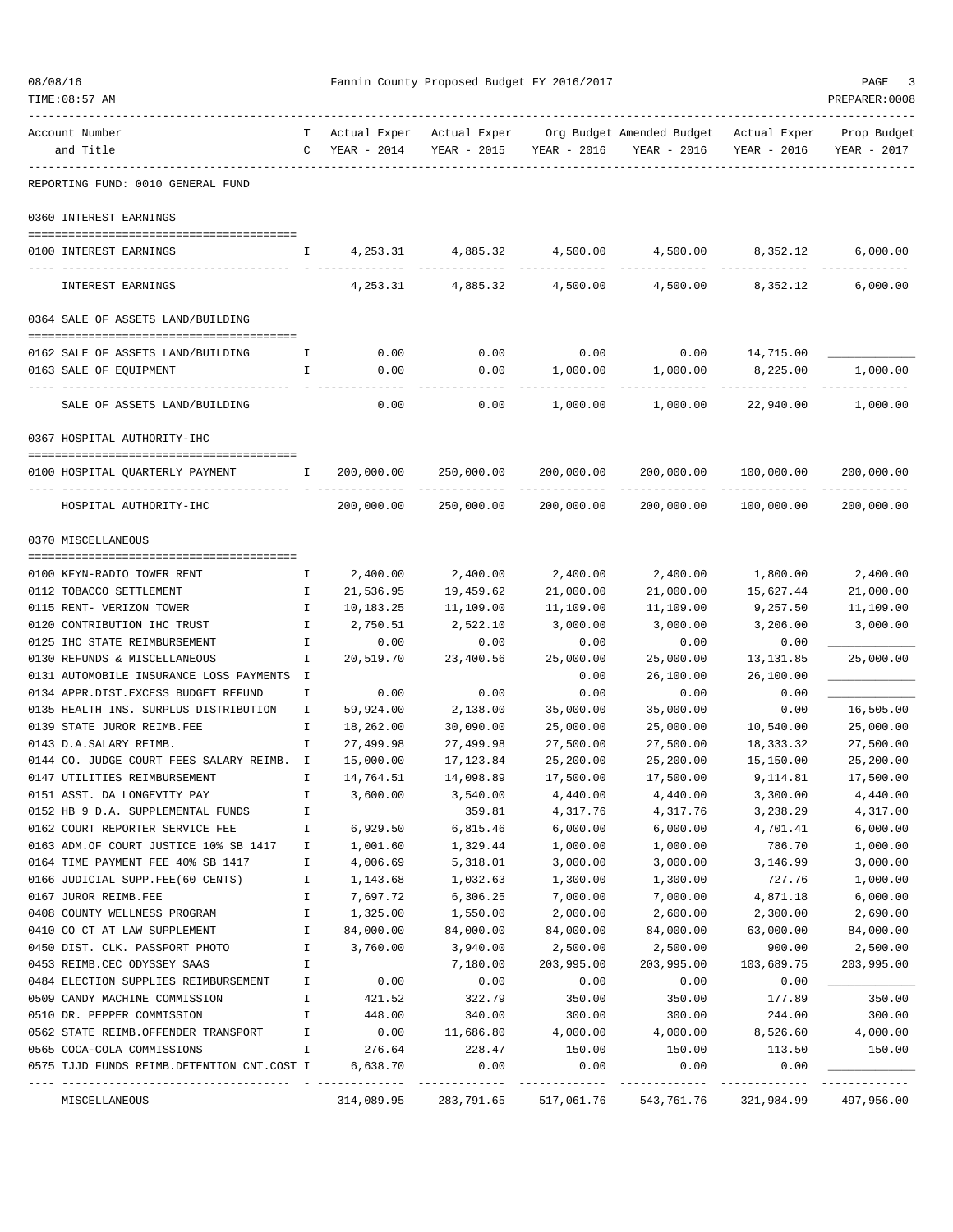| TIME:08:57 AM                                          |              |                      |                     |                       |                                                                                |                               | PREPARER: 0008         |
|--------------------------------------------------------|--------------|----------------------|---------------------|-----------------------|--------------------------------------------------------------------------------|-------------------------------|------------------------|
| Account Number                                         |              |                      |                     |                       | T Actual Exper Actual Exper Org Budget Amended Budget Actual Exper Prop Budget |                               |                        |
| and Title                                              |              |                      |                     |                       | C YEAR - 2014 YEAR - 2015 YEAR - 2016 YEAR - 2016 YEAR - 2016 YEAR - 2017      |                               |                        |
| REPORTING FUND: 0010 GENERAL FUND                      |              |                      |                     |                       |                                                                                |                               |                        |
| 0400 COUNTY JUDGE                                      |              |                      |                     |                       |                                                                                |                               |                        |
| 0101 SALARY ELECTED OFFICIAL                           | Е            | 51,500.02            | 53,044.94           | 54,636.35             | 54,636.35                                                                      | 42,028.00                     | 62,831.80              |
| 0104 STATE PROBATE SALARY SUPPLEMENT                   | E            | 14,999.92            | 18,069.92           | 25,200.00             | 25,200.00                                                                      | 19,384.60                     | 25,200.00              |
| 0105 SALARY SECRETARY                                  | Е            | 27,539.46            | 28,365.74           | 29, 216.72            | 29, 216.72                                                                     | 23,964.16                     | 32,352.10              |
| 0201 SOCIAL SECURITY TAXES                             | Е            | 5,551.02             | 5,855.96            | 7,058.59              | 7,058.59                                                                       | 5,013.82                      | 7,592.03               |
| 0202 GROUP HEALTH & DENTAL INSURANCE                   | Е            | 15,801.48            | 16,685.68           | 18,226.42             | 18,226.42                                                                      | 15,100.80                     | 19,118.16              |
| 0203 RETIREMENT                                        | Е            | 10,521.54            | 11,075.47           | 12,017.58             | 12,017.58                                                                      | 9,412.88                      | 13,073.73              |
| 0204 WORKERS' COMPENSATION                             | E            | 657.16               | 553.28              | 648.96                | 648.96                                                                         | 551.26                        | 612.26                 |
| 0205 MEDICARE TAX                                      | E            | 1,298.30             | 1,369.64            | 1,650.87              | 1,650.87                                                                       | 1,172.55                      | 1,775.56               |
| 0225 TRAVEL ALLOWANCE                                  | E            | 3,600.00             | 3,600.00            | 3,600.00              | 3,600.00                                                                       | 2,850.00                      | 3,600.00               |
| 0310 OFFICE SUPPLIES                                   | E            | 705.90               | 814.45              | 800.00                | 800.00                                                                         | 538.95                        | 800.00                 |
| 0311 POSTAL EXPENSES                                   | E            | 276.43               | 283.29              | 400.00                | 400.00                                                                         | 123.81                        | 400.00                 |
| 0427 OUT OF COUNTY TRAVEL                              | $\mathbf{E}$ | 1,215.00             | 5,306.13            | 5,750.00              | 5,750.00                                                                       | 3,931.01                      | 5,750.00               |
| 0435 PRINTING                                          | Е            | 0.00                 | 33.75               | 200.00                | 200.00                                                                         | 58.50                         | 200.00                 |
| 0437 COURT REPORTER EXPENSE                            | Е            |                      |                     | 0.00                  | 0.00                                                                           | 0.00                          | 15,000.00              |
| 0468 JUVENILE BOARD SALARY                             | E            | 1,200.00             | 1,200.00            | 1,200.00              | 1,200.00                                                                       | 950.00                        | 2,400.00               |
| 0480 BOND                                              | Е            | 71.00                | 178.00              | 0.00                  | 0.00                                                                           | 0.00                          | 90.00                  |
| 0572 OFFICE EQUIPMENT                                  | E            | 345.00               | 625.00              | 800.00                | 800.00                                                                         | 0.00                          | 1,000.00               |
| 0574 TECHNOLOGY                                        | E            | 0.00                 | 0.00                | 0.00                  | 0.00                                                                           | 0.00                          |                        |
| 0590 BOOKS                                             | Е            | 0.00<br>. <u>.</u> . | 665.74              | 0.00<br>------------- | 0.00<br>-------------                                                          | 0.00<br>-------------         | 300.00<br>------------ |
| COUNTY JUDGE                                           |              | 135,282.23           | 147,726.99          |                       | 161,405.49 161,405.49                                                          | 125,080.34                    | 192,095.64             |
| 0401 911 COORDINATOR                                   |              |                      |                     |                       |                                                                                |                               |                        |
| 0403 TCOG RURAL ADDRESSING<br><b>EXECUTIVE EXECUT</b>  |              |                      | 18,000.00 23,000.00 | 23,000.00             |                                                                                | 23,000.00 23,000.00           | 23,000.00              |
| -----------------------------------<br>911 COORDINATOR |              |                      | 18,000.00 23,000.00 | 23,000.00             |                                                                                | 23,000.00 23,000.00 23,000.00 |                        |
| 0403 COUNTY CLERK                                      |              |                      |                     |                       |                                                                                |                               |                        |
|                                                        |              |                      |                     |                       |                                                                                |                               |                        |
| 0101 SALARY ELECTED OFFICIAL                           |              |                      |                     |                       | E 47,039.72 48,451.00 49,904.43 49,904.43 38,388.00 54,894.87                  |                               |                        |
| 0104 SALARY DEPUTIES                                   | E            | 150,294.75           | 151,238.80          | 153,107.26            | 153,107.26                                                                     | 116,442.05                    | 169,196.53             |
| 0107 REGULAR-TEMP. PART-TIME                           | Ε            | 0.00                 | 0.00                | 0.00                  | 0.00                                                                           | 0.00                          |                        |
| 0201 SOCIAL SECURITY TAXES                             | Е            | 11,833.41            | 11,879.55           | 12,586.72             | 12,586.72                                                                      | 9,097.51                      | 13,893.67              |
| 0202 GROUP HEALTH & DENTAL INSURANCE                   | Е            | 51, 193.87           | 58,166.02           | 63,792.47             | 63,792.47                                                                      | 49,832.64                     | 66,913.56              |
| 0203 RETIREMENT                                        | Е            | 21,800.21            | 21,971.89           | 22, 128.27            | 22, 128.27                                                                     | 16,882.93                     | 24,650.05              |
| 0204 WORKERS COMPENSATION                              | Е            | 1,411.66             | 1,162.88            | 1,157.17              | 1,157.17                                                                       | 1,015.06                      | 1,120.46               |
| 0205 MEDICARE TAX                                      | Е            | 2,767.41             | 2,778.34            | 2,943.67              | 2,943.67                                                                       | 2,127.33                      | 3,249.33               |
| 0310 OFFICE SUPPLIES                                   | E            | 3,427.22             | 2,689.42            | 3,281.00              | 3,281.00                                                                       | 2,411.18                      | 3,760.00               |
| 0311 POSTAL EXPENSES                                   | Е            | 1,263.82             | 1,393.21            | 1,500.00              | 1,500.00                                                                       | 810.79                        | 1,500.00               |
| 0420 UTILITIES TELEPHONE                               | Е            |                      |                     | 0.00                  | 0.00                                                                           | 0.00                          |                        |
| 0427 OUT OF COUNTY TRAVEL                              | Е            | 3,709.74             | 5,125.42            | 4,000.00              | 4,000.00                                                                       | 1,547.53                      | 4,000.00               |
| 0435 PRINTING                                          | Е            | 1,346.73             | 348.07              | 1,400.00              | 1,400.00                                                                       | 876.98                        | 1,400.00               |
| 0437 IMAGING/INDEXING                                  | Ε<br>E       | 10,209.93            | 10,667.33           | 14,000.00             | 14,000.00                                                                      | 7,064.65                      | 14,000.00              |
| 0480 BOND<br>0481 DUES                                 | Е            | 527.50               | 520.50              | 435.00                | 435.00                                                                         | 100.00                        | 478.50                 |
| 0572 OFFICE EQUIPMENT                                  | Е            | 125.00<br>2,081.60   | 175.00<br>620.99    | 125.00<br>219.00      | 125.00<br>219.00                                                               | 55.00<br>0.00                 | 125.00<br>3,478.83     |
|                                                        |              |                      |                     |                       |                                                                                |                               |                        |

COUNTY CLERK 309,032.57 317,188.42 330,579.99 330,579.99 246,651.65 362,660.80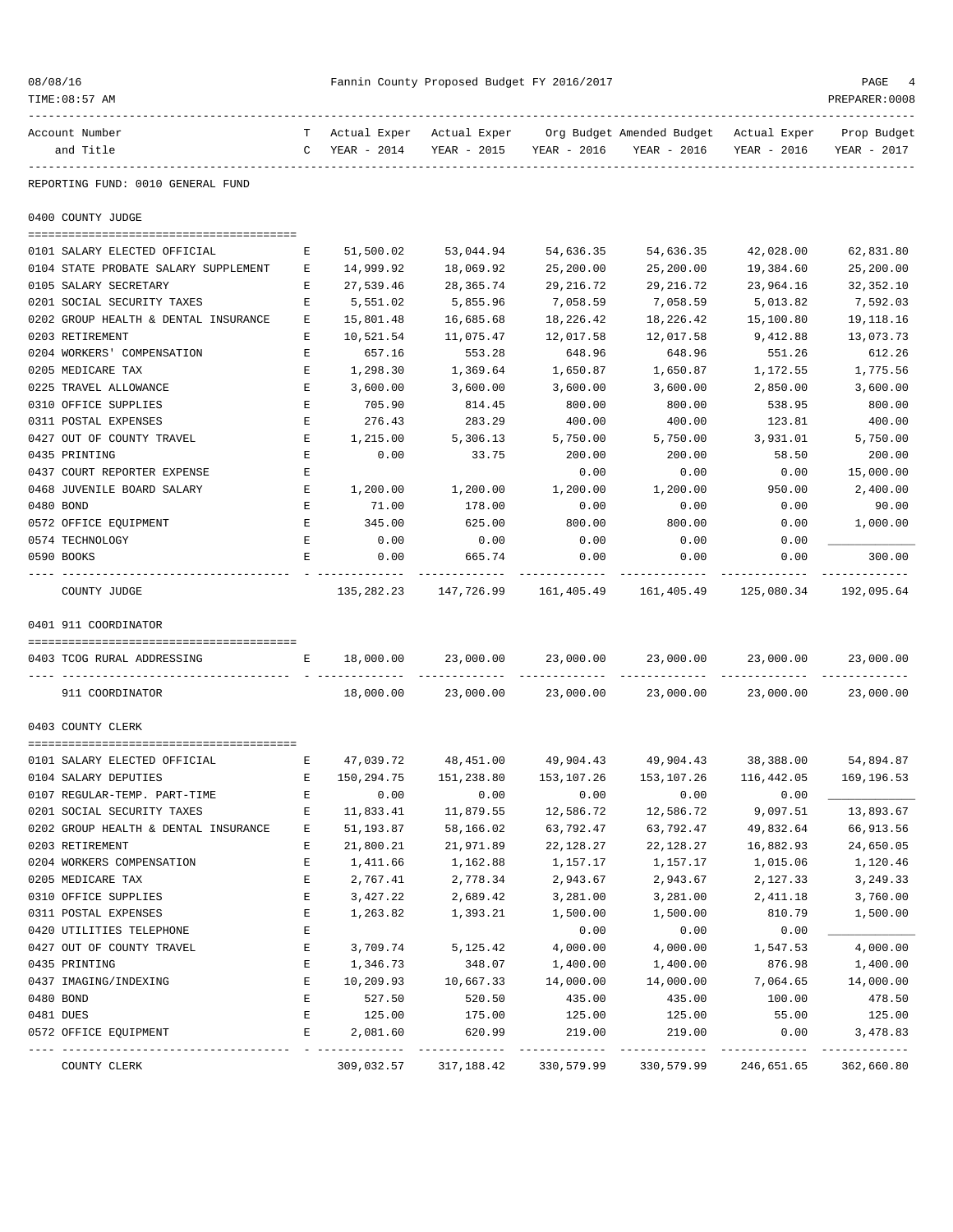| 08/08/16                                                     |              |                       | Fannin County Proposed Budget FY 2016/2017 |             |                                                                  |                     | PAGE                |
|--------------------------------------------------------------|--------------|-----------------------|--------------------------------------------|-------------|------------------------------------------------------------------|---------------------|---------------------|
| TIME: 08:57 AM                                               |              |                       |                                            |             |                                                                  |                     | PREPARER: 0008      |
| Account Number                                               | T            |                       |                                            |             | Actual Exper Actual Exper Org Budget Amended Budget Actual Exper |                     | Prop Budget         |
| and Title                                                    | $\mathbf{C}$ | YEAR - 2014           | YEAR - 2015                                | YEAR - 2016 | YEAR - 2016                                                      | YEAR - 2016         | YEAR - 2017         |
| REPORTING FUND: 0010 GENERAL FUND                            |              |                       |                                            |             |                                                                  |                     |                     |
| 0404 ELECTION                                                |              |                       |                                            |             |                                                                  |                     |                     |
| 0109 SALARY                                                  | Е            | 9,863.90              | 11,245.13                                  | 13,162.95   | 11,869.12                                                        | 11,135.00           | 11,999.12           |
| 0201 SOCIAL SECURITY TAXES                                   | Е            | 0.00                  | 331.40                                     | 0.00        | 0.00                                                             | 0.00                |                     |
| 0203 RETIREMENT                                              | Е            | 0.00                  | 0.00                                       | 0.00        | 0.00                                                             | 0.00                |                     |
| 0205 MEDICARE TAX                                            | Е            | 0.00                  | 77.50                                      | 0.00        | 0.00                                                             | 0.00                |                     |
| 0310 ELECTION SUPPLIES                                       | Е            | 2,812.23              | 3,868.99                                   | 4,200.00    | 5,493.83                                                         | 5,493.83            | 4,000.00            |
| 0311 POSTAGE                                                 | Е            | 8,315.23              | 962.10                                     | 8,500.00    | 8,500.00                                                         | 6,450.72            | 8,500.00            |
| 0423 CELL PHONE                                              | Е            |                       |                                            | 0.00        | 0.00                                                             | 0.00                | 240.00              |
| 0427 ELECTION TRAVEL                                         | E            | 139.48                | 243.43                                     | 300.00      | 390.14                                                           | 391.22              | 2,900.00            |
| 0428 EMPLOYEE TRAINING                                       | E            | 0.00                  | 0.00                                       | 0.00        | 0.00                                                             | 0.00                |                     |
| 0429 DPS BACKGROUND CHECK                                    | Е            |                       | 0.00                                       | 50.00       | 50.00                                                            | 0.00                | 50.00               |
| 0430 BIDS AND NOTICES                                        | Е            | 508.49                | 531.75                                     | 400.00      | 400.00                                                           | 370.72              | 500.00              |
| 0442 PROFESSIONAL SERVICE/TRANSLATOR                         | Е            | 237.50                | 112.50                                     | 125.00      | 125.00                                                           | 100.00              | 200.00              |
| 0483 VOTER REGISTRATION                                      | Е            | 1,472.45              | 0.00                                       | 2,000.00    | 1,909.86                                                         | 1,137.39            | 2,000.00            |
| 0485 ELECTION MAINT. AGREEMENT                               | Е            | 13,554.00             | 13,554.00                                  | 13,554.00   | 13,554.00                                                        | 13,554.00           | 14,221.00           |
| 0573 ELECTION EQUIPMENT                                      | Е            | 0.00                  | 0.00                                       | 0.00        | 0.00                                                             | 0.00                | 2,402.79            |
| ELECTION                                                     |              | 36,903.28             | 30,926.80                                  |             | 42, 291.95 42, 291.95                                            | 38,632.88           | 47,012.91           |
| 0405 VETERANS'SERVICE                                        |              |                       |                                            |             |                                                                  |                     |                     |
|                                                              |              |                       |                                            | 26,222.74   | 26,222.74                                                        | 14,972.19           | 36,000.00           |
| 0102 SALARY APPOINTED OFFICIAL<br>0201 SOCIAL SECURITY TAXES | Е<br>Е       | 24,717.42<br>1,496.04 | 25,458.94<br>1,542.06                      | 1,625.81    | 1,625.81                                                         | 908.66              | 2,232.00            |
| 0202 GROUP HEALTH & DENTAL INSURANCE                         | Е            |                       |                                            | 0.00        | 0.00                                                             | 0.00                | 9,559.08            |
| 0203 RETIREMENT                                              | Е            | 2,730.80              | 2,801.26                                   | 2,858.28    | 2,858.28                                                         | 1,633.30            | 3,960.00            |
| 0204 WORKERS' COMPENSATION                                   | E            | 170.56                | 144.30                                     | 149.47      | 149.47                                                           | 131.12              | 180.00              |
| 0205 MEDICARE TAX                                            | Е            | 349.96                | 360.62                                     | 380.23      | 380.23                                                           | 212.55              | 522.00              |
| 0310 OFFICE SUPPLIES                                         | Е            | 0.00                  | 0.00                                       | 150.00      | 160.00                                                           | 157.68              | 200.00              |
| 0311 POSTAL EXPENSES                                         | Е            | 0.00                  | 0.00                                       | 100.00      | 100.00                                                           | 0.00                | 100.00              |
| 0427 OUT OF COUNTY TRAVEL                                    | Е            | 0.00                  | 0.00                                       | 370.00      | 370.00                                                           | 0.00                | 1,000.00            |
| 0428 TRAINING/TUITION                                        | Ε            |                       |                                            | 0.00        | 0.00                                                             | 0.00                | 350.00              |
| 0435 PRINTING                                                | E            | 0.00                  | 0.00                                       | 50.00       | 40.00                                                            | 0.00                | 100.00              |
| 0572 OFFICE EQUIPMENT                                        | Ε            | 288.83                | 0.00                                       | 0.00        | 0.00                                                             | 0.00                |                     |
| VETERANS ' SERVICE                                           |              | 29,753.61             | 30,307.18                                  | 31,906.53   | 31,906.53                                                        | 18,015.50           | 54,203.08           |
| 0406 EMERGENCY MANAGEMENT                                    |              |                       |                                            |             |                                                                  |                     |                     |
|                                                              |              |                       |                                            |             |                                                                  |                     |                     |
| 0103 SALARY                                                  | Е            | 34,096.14             | 35,118.98                                  | 36,172.61   | 36,172.61                                                        | 27,825.00           | 39,789.87           |
| 0107 SALARY TEMP./EXTRA                                      | Е            | 0.00                  | 0.00                                       | 0.00        | 0.00                                                             | 0.00                |                     |
| 0201 SOCIAL SECURITY TAXES                                   | Е            | 2,113.84              | 2,177.20                                   | 2,272.46    | 2,272.46                                                         | 1,723.78            | 2,496.73            |
| 0202 GROUP HEALTH & DENTAL INS                               | $\mathbf E$  | 7,900.74              | 8,342.84                                   | 9,113.21    | 9, 113. 21                                                       | 7,172.88            | 9,559.08            |
| 0203 RETIREMENT                                              | E            | 3,766.92              | 3,863.93                                   | 3,942.81    | 3,942.81                                                         | 3,034.05            | 4,376.89            |
| 0204 WORKERS' COMPENSATION                                   | E            | 235.26                | 199.06                                     | 208.92      | 208.92                                                           | 180.86              | 201.35              |
| 0205 MEDICARE TAX                                            | E            | 494.30                | 509.26                                     | 531.46      | 531.46                                                           | 403.12              | 583.91              |
| 0225 TRAVEL ALLOWANCE                                        | E            | 840.00                | 840.00                                     | 840.00      | 840.00                                                           | 560.00              | 840.00              |
| 0310 OFFICE SUPPLIES                                         | E            | 123.78                | 137.55                                     | 150.00      | 201.44                                                           | 57.46               | 150.00              |
| 0311 POSTAL EXPENSE                                          | E            | 46.00                 | 108.37                                     | 50.00       | 50.00                                                            | 0.00                | 50.00               |
| 0422 R&M RADIO                                               | E            | 0.00                  | 0.00                                       | 0.00        | 0.00                                                             | 0.00                |                     |
| 0423 CELL PHONE ALLOWANCE                                    | E            | 480.00                | 480.00                                     | 480.00      | 480.00                                                           | 380.00              | 480.00              |
| 0427 OUT OF COUNTY TRAVEL                                    | Ε            | 373.50                | 246.15                                     | 1,280.00    | 1,228.56                                                         | 573.47              | 1,280.00            |
| 0428 TRAINING & TUITION                                      | Ε            | 0.00                  | 0.00                                       | 0.00        | 0.00                                                             | 0.00                |                     |
| 0487 TRAILER INSURANCE                                       | Ε<br>Ε       | 112.00                | 98.00<br>0.00                              | 112.00      | 112.00                                                           | 101.00<br>12,768.00 | 112.00<br>12,768.00 |
| 0489 CODE RED EARLY WARNING SYSTEM                           |              |                       |                                            | 12,768.00   | 12,768.00                                                        |                     |                     |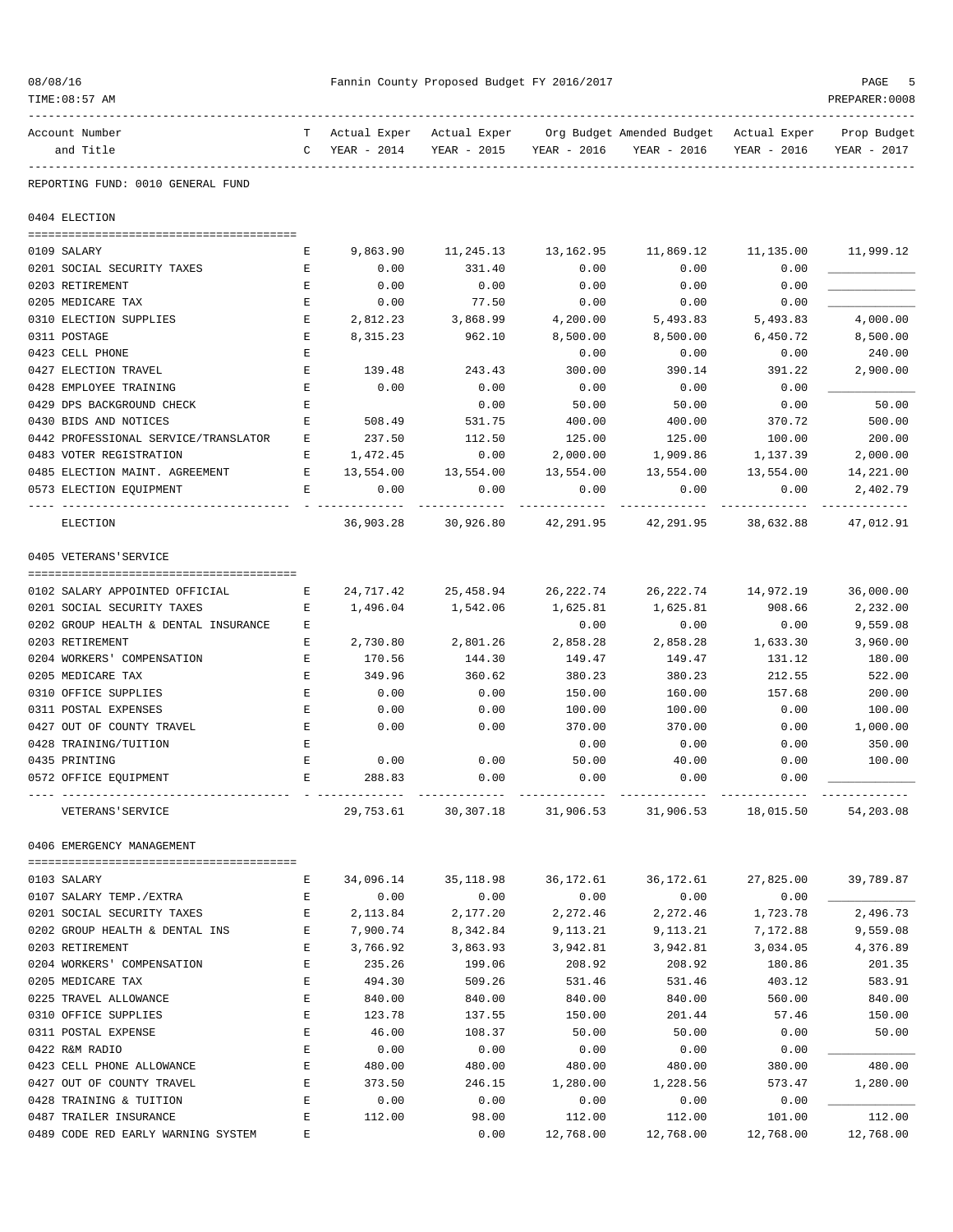| TIME:08:57 AM                                         |             |                             |                             |                  |                                                         |                  | PREPARER:0008              |
|-------------------------------------------------------|-------------|-----------------------------|-----------------------------|------------------|---------------------------------------------------------|------------------|----------------------------|
| Account Number<br>and Title                           | T<br>C      | Actual Exper<br>YEAR - 2014 | Actual Exper<br>YEAR - 2015 | YEAR - 2016      | Org Budget Amended Budget - Actual Exper<br>YEAR - 2016 | YEAR - 2016      | Prop Budget<br>YEAR - 2017 |
| REPORTING FUND: 0010 GENERAL FUND                     |             |                             |                             |                  |                                                         |                  |                            |
| 0490 911 RADIO TOWER BUILDING<br>0573 RADIO EQUIPMENT | E<br>E      | 776.90<br>0.00              | 697.57<br>0.00              | 500.00<br>0.00   | 500.00<br>0.00                                          | 0.00<br>0.00     | 500.00                     |
| EMERGENCY MANAGEMENT                                  |             | 51,359.38                   | 52,818.91                   | 68,421.47        | 68,421.47                                               | 54,779.62        | 73,187.83                  |
| 0409 NON-DEPARTMENTAL                                 |             |                             |                             |                  |                                                         |                  |                            |
|                                                       |             |                             |                             |                  |                                                         |                  |                            |
| 0100 COMPENSATION PAY                                 | Е           | 0.00                        | 0.00                        | 0.00             | 0.00                                                    | 0.00             |                            |
| 0201 SOCIAL SECURITY TAXES                            | Е           | 0.00                        | 0.00                        | 0.00             | 0.00                                                    | 0.00             |                            |
| 0203 RETIREMENT<br>0204 WORKERS' COMPENSATION         | Е<br>Е      | 0.00<br>1,577.16            | 0.00                        | 0.00<br>1,575.00 | 0.00                                                    | 0.00             | 1,575.00                   |
| 0205 MEDICARE TAX                                     | Е           | 0.00                        | 1,355.00<br>0.00            | 0.00             | 1,575.00<br>0.00                                        | 1,198.08<br>0.00 |                            |
| 0206 UNEMPLOYMENT EXPENSE                             | E           | 0.00                        | 2,706.16                    | 1,000.00         | 1,000.00                                                | 119.38           |                            |
| 0395 ERRORS AND OMISSIONS                             | E           | 0.00                        | 0.00                        | 500.00           | 500.00                                                  | 0.00             | 500.00                     |
| 0399 CLAIMS SETTLEMENTS                               | Е           | 0.00                        | 1,000.00                    | 5,000.00         | 73,661.70                                               | 71,756.02        | 5,000.00                   |
| 0400 LEGAL FEES                                       | Е           | 3,112.19                    | 5,666.89                    | 20,000.00        | 20,000.00                                               | 0.00             | 20,000.00                  |
| 0401 AUDIT EXPENSE                                    | Е           | 27,725.00                   | 28,200.00                   | 30,000.00        | 30,000.00                                               | 29,910.00        | 30,000.00                  |
| 0404 911 EMERGENCY SERVICE                            | Е           | 8,917.00                    | 8,917.00                    | 8,917.00         | 8,917.00                                                | 6,687.75         | 8,917.00                   |
| 0406 TAX APPRAISAL DISTRICT                           | E           | 349,888.78                  | 363,507.04                  | 388,492.57       | 388,492.57                                              | 384, 357.01      | 388,429.57                 |
| 0408 COUNTY WELLNESS PROGRAM                          | Е           | 1,156.55                    | 1,632.63                    | 1,700.00         | 2,300.00                                                | 1,911.60         | 2,690.00                   |
| 0426 PROFESSIONAL FEES                                | Е           | 0.00                        | 2,060.00                    | 1,425.00         | 1,425.00                                                | 0.00             | 1,425.00                   |
| 0430 BIDS & NOTICES                                   | Е           | 1,456.58                    | 1,499.77                    | 1,800.00         | 1,800.00                                                | 1,212.75         | 1,800.00                   |
| 0431 SECOEECB GRANT CSC0710                           | Е           | 0.00                        | 0.00                        | 0.00             | 0.00                                                    | 0.00             |                            |
| 0481 DUES                                             | Е           | 8,676.26                    | 9,126.32                    | 9,500.00         | 9,500.00                                                | 9,353.03         | 9,500.00                   |
| 0483 PUBLIC OFFICIALS INS.                            | E           | 24,289.00                   | 19,398.00                   | 26,000.00        | 25,947.00                                               | 19,548.00        | 26,000.00                  |
| 0484 GENERAL LIABILITY INSURANCE                      | E           |                             | 6,931.00                    | 6,931.00         | 6,984.00                                                | 6,984.00         | 6,931.00                   |
| 0485 WATER SUPPLY AGENCY                              | E           | 0.00                        | 0.00                        | 0.00             | 0.00                                                    | 0.00             | 1,000.00                   |
| 0487 TCOG-REG. INTERLOCAL AGREEMENT                   | Е           | 0.00                        | 0.00                        | 0.00             | 0.00                                                    | 0.00             |                            |
| 0488 FANNIN RURAL RAIL DIST                           | Е           | 0.00                        | 0.00                        | 0.00             | 0.00                                                    | 3,025.00         |                            |
| 0489 COURT COSTS/ARREST FEES                          | Ε           | 229,750.10                  | 215,776.23                  | 240,000.00       | 240,000.00                                              | 149,719.29       | 240,000.00                 |
| 0490 MISCELLANEOUS                                    | Е           | 170.00                      | 0.00                        | 312.00           | 312.00                                                  | 1.00             | 312.00                     |
| 0491 SULPHUR RIVER REGIONAL MOBILITY AUT E            |             |                             |                             | 0.00             | 0.00                                                    | 0.00             | 2,500.00                   |
| 0495 '98 JAIL BOND PAYMENT                            |             | E 1,012,011.49              | 0.00                        | 0.00             | 0.00                                                    | 0.00             |                            |
| 0499 BANK SERVICE FEES                                | Е           | 9,475.00                    | 10,350.00                   | 8,675.00         | 8,675.00                                                | 6, 275.00        | 8,675.00                   |
| 0500 6TH COURT OF APPEALS FEE                         |             | 2,549.55                    | 2,584.03                    | 2,700.00         | 2,700.00                                                | 1,498.56         | 2,700.00                   |
| NON-DEPARTMENTAL                                      |             | 1,680,754.66                | 680,710.07                  | 754,527.57       | 823,789.27                                              | 693,556.47       | 757,954.57                 |
| 0410 COUNTY COURT AT LAW                              |             |                             |                             |                  |                                                         |                  |                            |
| 0101 SALARY ELECTED OFFICIAL                          | Е           | 140,865.50                  | 140,000.12                  | 140,000.00       | 140,000.00                                              | 107,692.40       | 140,000.00                 |
| 0103 SALARY COURT COORDINATOR                         | Е           | 25,080.23                   | 25,863.58                   | 26,734.66        | 26,734.66                                               | 20,523.95        | 29,408.13                  |
| 0110 SALARY COURT REPORTER                            | Ε           | 52,469.02                   | 54,859.18                   | 56,560.98        | 56,560.98                                               | 41,250.82        | 62, 217.08                 |
| 0130 BAILIFF                                          | E           | 31,749.90                   | 32,702.54                   | 33,683.58        | 33,683.58                                               | 25,910.40        | 37,051.94                  |
| 0201 SOCIAL SECURITY TAXES                            | Е           | 14, 254. 13                 | 13,931.67                   | 14,302.11        | 14,302.11                                               | 10,840.95        | 15,027.38                  |
| 0202 GROUP HEALTH & DENTAL INS                        | E           | 31,602.96                   | 30,531.04                   | 32,260.76        | 32,260.76                                               | 25,409.84        | 33,456.78                  |
| 0203 RETIREMENT                                       | E           | 27,764.18                   | 28,015.84                   | 28, 141.53       | 28, 141.53                                              | 21,408.00        | 29,686.49                  |
| 0204 WORKERS COMPENSATION                             | E           | 1,735.10                    | 1,444.12                    | 1,471.62         | 1,471.62                                                | 1,290.90         | 1,349.39                   |
| 0205 MEDICARE TAX                                     | E           | 3,544.25                    | 3,585.23                    | 3,743.60         | 3,743.60                                                | 2,755.56         | 3,913.22                   |
| 0310 OFFICE SUPPLIES                                  | Ε           | 360.25                      | 716.37                      | 1,200.00         | 1,200.00                                                | 395.58           | 1,200.00                   |
| 0311 POSTAGE                                          | Е           | 1,836.76                    | 1,358.31                    | 1,800.00         | 1,800.00                                                | 829.90           | 1,800.00                   |
| 0315 COPIER RENTAL                                    | $\mathbf E$ | 396.91                      | 442.09                      | 600.00           | 600.00                                                  | 286.66           | 600.00                     |
| 0395 BAILIFF UNIFORMS                                 | E           | 0.00                        | 0.00                        | 0.00             | 0.00                                                    | 0.00             |                            |
| 0420 TELEPHONE                                        | Ε           | 2,132.59                    | 2,286.55                    | 2,300.00         | 2,300.00                                                | 1,726.35         | 2,300.00                   |
| 0421 DSL INTERNET                                     | Ε           | 1,170.12                    | 1,170.12                    | 1,200.00         | 1,200.00                                                | 794.79           | 1,200.00                   |

08/08/16 Fannin County Proposed Budget FY 2016/2017 PAGE 6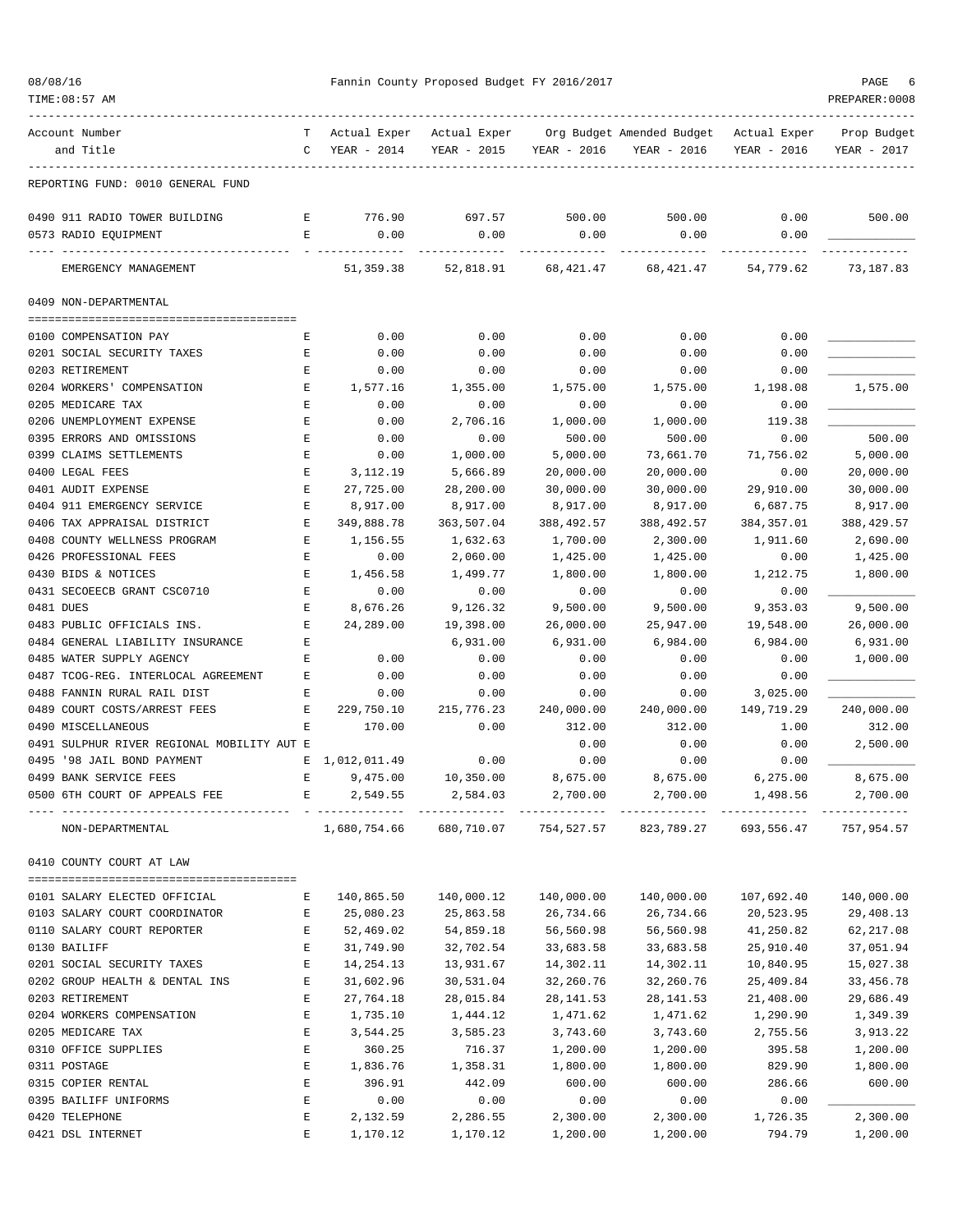|  |  | 08/08/16 |  |
|--|--|----------|--|
|--|--|----------|--|

| Account Number                           | т                  | Actual Exper | Actual Exper |             | Org Budget Amended Budget                                        | Actual Exper | Prop Budget |
|------------------------------------------|--------------------|--------------|--------------|-------------|------------------------------------------------------------------|--------------|-------------|
| and Title                                | C                  | YEAR - 2014  | YEAR - 2015  | YEAR - 2016 | YEAR - 2016                                                      | YEAR - 2016  | YEAR - 2017 |
|                                          |                    |              |              |             |                                                                  |              |             |
| REPORTING FUND: 0010 GENERAL FUND        |                    |              |              |             |                                                                  |              |             |
| 0424 INDIGENT ATTORNEY FEES              | Ε                  | 58,812.00    | 47,105.00    | 70,000.00   | 70,000.00                                                        | 43,500.00    | 70,000.00   |
| 0425 PROFESSIONAL SERVICES               | Е                  | 2,200.00     | 1,150.00     | 2,250.00    | 2,250.00                                                         | 731.10       | 2,250.00    |
| 0427 OUT OF COUNTY TRAVEL                | Е                  | 1,228.47     | 940.77       | 2,000.00    | 2,000.00                                                         | 0.00         | 2,000.00    |
| 0435 PRINTING                            | Ε                  | 0.00         | 522.71       | 250.00      | 250.00                                                           | 0.00         | 250.00      |
| 0437 COURT REPORTER EXPENSE              | Ε                  | 1,195.00     | 1,314.25     | 3,500.00    | 3,500.00                                                         | 2,087.50     | 3,500.00    |
| 0439 WITNESS EXPENSE                     | E                  | 0.00         | 0.00         | 500.00      | 500.00                                                           | 0.00         | 500.00      |
| 0453 R&M EQUIPMENT                       | E                  | 0.00         | 0.00         | 400.00      | 400.00                                                           | 0.00         | 400.00      |
| 0467 VISITING JUDGE                      | Ε                  | 0.00         | 0.00         | 500.00      | 500.00                                                           | 0.00         | 500.00      |
| 0468 JUVENILE BOARD SALARY               | Ε                  | 1,200.00     | 1,200.00     | 1,200.00    | 1,200.00                                                         | 950.00       | 2,400.00    |
| 0480 BONDS                               | E                  | 0.00         | 178.00       | 0.00        | 0.00                                                             | 0.00         | 71.00       |
| 0481 DUES                                | E                  | 265.00       | 295.00       | 295.00      | 295.00                                                           | 0.00         | 295.00      |
| 0572 OFFICE EQUIPMENT                    | E                  | 250.00       | 603.06       | 600.00      | 600.00                                                           | 0.00         | 600.00      |
| 0574 TECHNOLOGY                          | Е                  | 2,081.60     | 0.00         | 0.00        | 0.00                                                             | 0.00         |             |
| 0590 BOOKS & PUBLICATIONS                | E                  | 0.00         | 0.00         | 250.00      | 250.00                                                           | 0.00         | 250.00      |
| 0591 LEXIS NEXIS ONLINE LEGAL            | E                  | 549.00       | 585.00       | 621.00      | 621.00                                                           | 361.00       | 621.00      |
|                                          |                    |              |              |             |                                                                  |              |             |
| COUNTY COURT AT LAW                      |                    | 402,742.97   | 390,800.55   | 426,364.84  | 426,364.84                                                       | 308,745.70   | 442,847.41  |
| 0425 COURT ADMINISTRATION                |                    |              |              |             |                                                                  |              |             |
|                                          |                    |              |              |             |                                                                  |              |             |
| 0311 JURY POSTAGE                        | Е                  | 3,791.43     | 4,144.55     | 4,200.00    | 4,200.00                                                         | 2,463.43     | 4,200.00    |
| 0312 DISTRICT JURY SUPPLIES              | Ε                  | 377.16       | 491.06       | 500.00      | 500.00                                                           | 114.30       | 500.00      |
| 0313 GRAND JURY EXPENSE                  | E                  | 6, 210.00    | 6,030.00     | 5,000.00    | 5,000.00                                                         | 4,100.00     | 5,000.00    |
| 0314 PETIT JURY EXPENSE                  | Е                  | 31,806.00    | 33,512.00    | 46,000.00   | 46,000.00                                                        | 11,878.00    | 46,000.00   |
| 0316 COUNTY COURT JURY EXP.              | Е                  | 0.00         | 0.00         | 0.00        | 0.00                                                             | 0.00         |             |
| 0317 COURT REPORTER SUPPLIES             | Ε                  | 0.00         | 0.00         | 100.00      | 100.00                                                           | 0.00         | 100.00      |
| 0318 J.P. JURY EXPENSE                   | Ε                  | 210.00       | 987.00       | 800.00      | 800.00                                                           | 190.00       | 800.00      |
| 0319 CO.CT.@LAW JURY EXPENSE             | Ε                  | 3,122.03     | 2,585.60     | 5,000.00    | 5,000.00                                                         | 680.00       | 5,000.00    |
| 0422 REGIONAL INDIGENT DEFENSE PROGRAM   | Е                  | 10,040.00    | 13,386.00    | 11,822.01   | 11,822.01                                                        | 11,822.01    | 11,822.01   |
| 0424 CO.CT. ATTORNEY FEES                | Ε                  | 6,342.93     | 300.00       | 8,000.00    | 8,000.00                                                         | 3,400.52     | 8,000.00    |
| 0425 CO.CT. PROFESSIONAL SERVICES        | Ε                  | 305.00       | 305.00       | 1,000.00    | 1,000.00                                                         | 462.50       | 1,000.00    |
| 0426 COUNTY COURT SUPPLIES               | E                  | 0.00         | 0.00         | 0.00        | 0.00                                                             | 0.00         |             |
| 0435 PRINTING                            | Ε                  | 877.50       | 1,295.00     | 1,500.00    | 1,500.00                                                         | 980.00       | 1,500.00    |
| 0465 PHYSICAL EVID. ANALYSES             | E                  | 136.13       | 295.00       | 1,000.00    | 1,000.00                                                         | 1,203.00     | 1,500.00    |
| 0466 AUTOPSIES                           | E                  | 39,277.50    | 39,139.75    | 50,000.00   | 50,000.00                                                        | 26,005.75    | 50,000.00   |
| 0467 VISITING JUDGE EXPENSE              | Е                  | 45.89        | 924.02       | 2,000.00    | 2,000.00                                                         | 2,448.66     | 2,000.00    |
| COURT ADMINISTRATION                     |                    |              |              |             | 102,541.57 103,394.98 136,922.01 136,922.01 65,748.17 137,422.01 |              |             |
| 0435 336TH DISTRICT COURT ADMINISTRATION |                    |              |              |             |                                                                  |              |             |
|                                          |                    |              |              |             |                                                                  |              |             |
| 0103 SALARY COURT COORDINATOR            | Е                  | 29,409.64    | 27,262.67    | 31,202.82   | 31,202.82                                                        | 23,893.90    | 34, 323. 10 |
| 0110 SALARY COURT REPORTER               | Е                  | 57,126.00    | 59,069.66    | 65,734.97   | 65,734.97                                                        | 50,312.60    | 72,308.47   |
| 0130 BAILIFF                             | $\mathbf{E}% _{0}$ | 32,500.00    | 33,475.00    | 34,479.25   | 34,479.25                                                        | 26,522.60    | 37,927.18   |
| 0201 SOCIAL SECURITY                     | E                  | 7,268.73     | 7,217.04     | 8,296.66    | 8,296.66                                                         | 6,088.82     | 9,111.44    |
| 0202 GROUP HEALTH INSURANCE              | $\mathbf E$        | 23,702.22    | 25,028.72    | 27,339.63   | 27,339.63                                                        | 21,518.64    | 28,677.24   |
| 0203 RETIREMENT                          | $\mathbf{E}% _{0}$ | 13, 414.30   | 13,716.63    | 14,586.06   | 14,586.06                                                        | 11,190.67    | 16,165.46   |
| 0204 WORKERS COMPENSATION                | Е                  | 827.50       | 700.18       | 749.08      | 749.08                                                           | 657.08       | 722.79      |
| 0205 MEDICARE                            | Е                  | 1,699.84     | 1,687.79     | 1,940.35    | 1,940.35                                                         | 1,423.84     | 2,130.90    |
| 0310 OFFICE SUPPLIES                     | $\mathbf E$        | 693.39       | 1,154.53     | 1,100.00    | 1,708.02                                                         | 1,399.29     | 1,800.00    |
| 0311 DISTRICT JUDGE POSTAGE              | $\mathbf{E}% _{0}$ | 144.29       | 101.94       | 350.00      | 350.00                                                           | 184.56       | 400.00      |
| 0352 GPS/SCRAM MONITORS                  | Е                  | 207.00       | 604.00       | 1,000.00    | 1,000.00                                                         | 484.00       | 1,000.00    |
| 0395 BAILIFF UNIFORMS                    | Ε                  | 315.43       | 246.21       | 300.00      | 300.00                                                           | 189.18       | 400.00      |
| 0421 LEXIS NEXIS ONLINE LEGAL            | Е                  | 579.00       | 614.00       | 614.00      | 614.00                                                           | 424.00       | 614.00      |

0427 TRAVEL E 2,382.88 1,845.80 2,050.00 2,050.00 2,481.17 3,000.00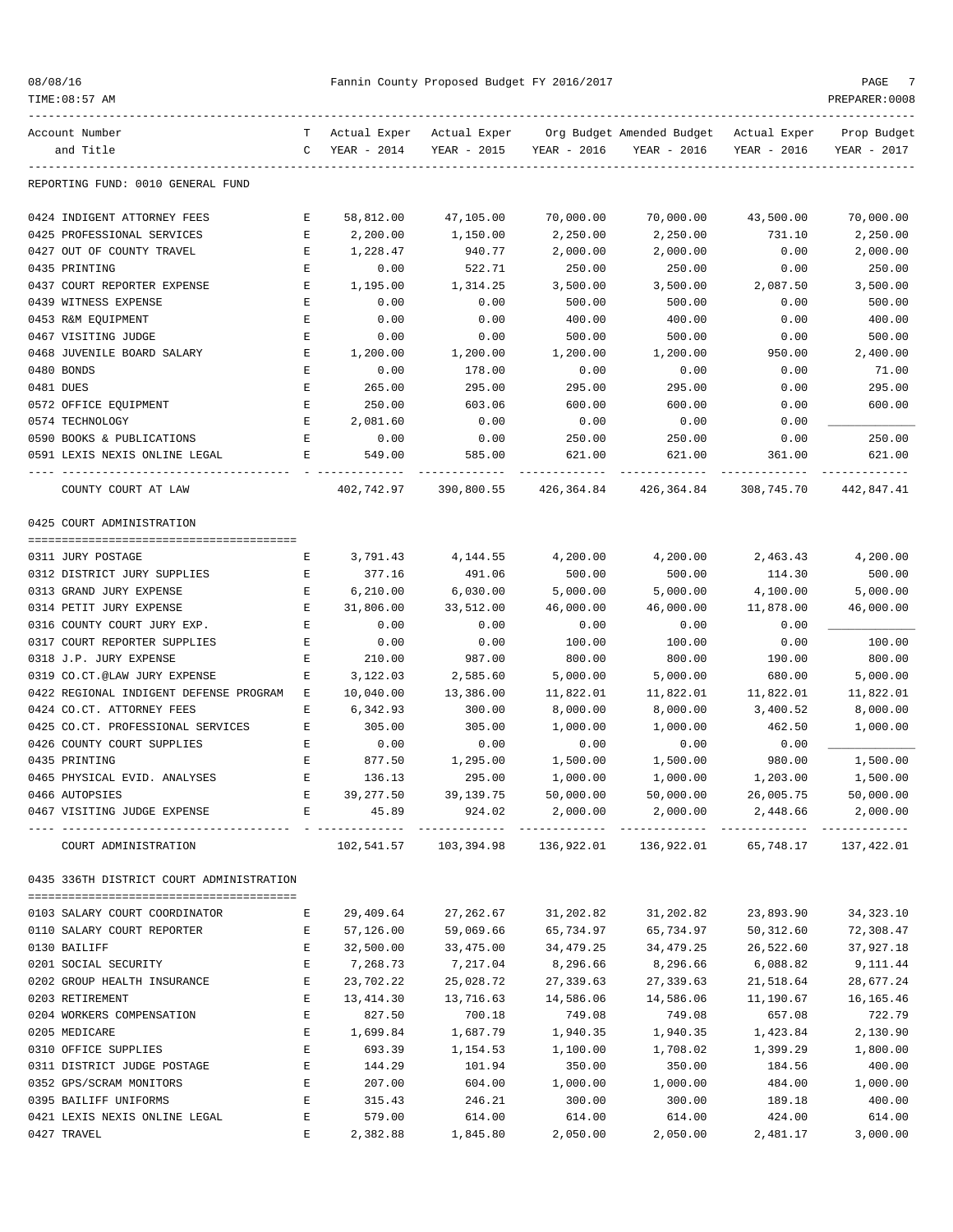|  |  | 08/08/16 |  |
|--|--|----------|--|
|--|--|----------|--|

| TIME: 08:57 AM                                                     |             |                             |                                                    |                       |                                          |                           | PREPARER: 0008        |
|--------------------------------------------------------------------|-------------|-----------------------------|----------------------------------------------------|-----------------------|------------------------------------------|---------------------------|-----------------------|
| Account Number                                                     | T.          | Actual Exper – Actual Exper |                                                    |                       | Org Budget Amended Budget - Actual Exper |                           | Prop Budget           |
| and Title                                                          | C           | YEAR - 2014                 | YEAR - 2015                                        | YEAR - 2016           | YEAR - 2016                              | YEAR - 2016               | YEAR - 2017           |
| REPORTING FUND: 0010 GENERAL FUND                                  |             |                             |                                                    |                       |                                          |                           |                       |
| 0428 TRAINING/TUITION                                              | Е           | 0.00                        | 1,460.00                                           | 2,000.00              | 2,000.00                                 | 680.00                    | 2,500.00              |
| 0432 ATTORNEY FEES JUVENILE                                        | Е           | 7,136.05                    | 8,068.50                                           | 10,000.00             | 16,000.00                                | 11,492.75                 | 15,000.00             |
| 0433 ATTORNEY FEES DRUG CT                                         | Е           | 3,550.00                    | 3,550.00                                           | 3,600.00              | 3,600.00                                 | 2,775.00                  | 3,600.00              |
| 0434 APPEAL COURT TRANSCRIPTS                                      | Е           | 0.00                        | 30,098.00                                          | 16,180.00             | 16,180.00                                | 7,032.00                  | 18,000.00             |
| 0435 ATTORNEYS FEES APPEALS CT                                     | Е           | 5,640.00                    | 21,203.75                                          | 20,000.00             | 19,439.42                                | 9,895.42                  | 20,000.00             |
| 0436 ATTORNEY FEES- CPS CASES                                      | Е           | 121,705.68                  | 94,410.65                                          | 70,000.00             | 80,000.00                                | 80,560.37                 | 100,000.00            |
| 0437 ATTORNEY FEES                                                 | Ε           | 306,879.56                  | 230,541.10                                         | 300,000.00            | 294,000.00                               | 121,488.76                | 300,000.00            |
| 0438 COURT REPORTER EXPENSE                                        | E           | 3,825.00                    | 13,274.00                                          | 13,820.00             | 13,275.00                                | 723.50                    | 10,000.00             |
| 0439 INVESTIGATOR EXPENSE                                          | Е           | 6,460.98                    | 0.00                                               | 15,000.00             | 5,000.00                                 | 0.00                      | 10,000.00             |
| 0440 PHYSICIANS EXPENSE                                            | Е           | 0.00                        | 0.00                                               | 0.00                  | 0.00                                     | 0.00                      |                       |
| 0442 OTHER PROFESSIONAL SERV.                                      | Е           | 35,478.21                   | 14,748.60                                          | 50,000.00             | 50,000.00                                | 7,977.71                  | 35,000.00             |
| 0468 JUVENILE BOARD SALARY                                         | Е           | 2,400.00                    | 2,400.00                                           | 2,400.00              | 2,400.00                                 | 1,900.00                  | 3,600.00              |
| 0481 DUES                                                          | Е           | 335.00                      | 395.00                                             | 435.00                | 435.00                                   | 145.00                    | 771.00                |
| 0572 OFFICE EQUIPMENT                                              | Е           | 2,755.00                    | 1,534.61                                           | 2,500.00              | 2,385.97                                 | 341.55                    | 2,500.00<br>5,300.00  |
| 0574 TECHNOLOGY<br>0590 DISTRICT JUDGE BOOKS                       | Е<br>Е      | 1,040.80<br>146.20          | 545.00<br>0.00                                     | 0.00<br>500.00        | 545.00<br>566.59                         | 545.00                    | 500.00                |
|                                                                    |             |                             |                                                    |                       |                                          | 566.59<br>-------------   |                       |
| 336TH DISTRICT COURT ADMINISTRATION                                |             | 667,622.70                  | 594,953.38                                         | 696,177.82            | 696,177.82                               | 392,894.00                | 735,351.58            |
| 0450 DISTRICT CLERK                                                |             |                             |                                                    |                       |                                          |                           |                       |
|                                                                    |             |                             |                                                    |                       |                                          |                           |                       |
| 0101 SALARY ELECTED OFFICIAL                                       | Е           | 47,039.72                   | 48,451.00                                          | 49,904.43             | 49,904.43                                | 38,388.00                 | 54,894.87             |
| 0103 SALARY ASST. DIST. CLERK                                      | Е           | 31,926.18                   | 32,884.02                                          | 33,870.49             | 33,870.49                                | 26,054.20                 | 37, 257.54            |
| 0104 SALARIES DEPUTIES                                             | Е           | 146,083.62                  | 152,906.26                                         | 157,493.48            | 157,493.48                               | 118,014.00                | 164,267.29            |
| 0107 SALARY PART-TIME                                              | $\mathbf E$ | 12,339.20                   | 11,047.44                                          | 12,954.02             | 12,954.02                                | 7,174.94                  | 23,958.79             |
| 0201 SOCIAL SECURITY TAXES                                         | Ε           | 13,331.48                   | 13,928.10                                          | 15,761.79             | 15,761.79                                | 10,748.20                 | 17,383.47             |
| 0202 GROUP HEALTH & DENTAL INSURANCE                               | E           | 63,205.92                   | 66,742.72                                          | 72,905.68             | 72,905.68                                | 57,062.79                 | 76,472.64             |
| 0203 RETIREMENT<br>0204 WORKERS COMPENSATION                       | Ε<br>Е      | 26, 225.81                  | 26,990.59                                          | 27,710.24             | 27,710.24                                | 20,677.92                 | 30,841.63             |
| 0205 MEDICARE TAX                                                  | E           | 1,675.94                    | 1,418.06<br>3,257.09                               | 1,449.07<br>3,686.23  | 1,449.07                                 | 1,271.12                  | 1,401.89              |
| 0310 OFFICE SUPPLIES                                               | Е           | 3,118.19<br>4,353.25        | 4,204.60                                           | 4,000.00              | 3,686.23<br>4,000.00                     | 2,513.86<br>3,924.98      | 4,065.49<br>4,500.00  |
| 0311 POSTAL EXPENSES                                               | Е           | 4,292.49                    | 4,562.30                                           | 4,200.00              | 4,200.00                                 | 2,448.10                  | 4,500.00              |
| 0313 PASSPORT PHOTO SUPPLIES                                       | Е           | 543.91                      | 546.44                                             | 800.00                | 800.00                                   | 0.00                      | 800.00                |
| 0315 COPIER RENTAL                                                 | Е           | 1,604.52                    | 1,563.88                                           | 1,800.00              | 1,800.00                                 | 1,058.87                  | 1,800.00              |
| 0353 COMPUTER EXPENSE                                              |             | 81.90                       | 0.00                                               | 0.00                  | 0.00                                     | 0.00                      | 742.00                |
| 0423 CELL PHONE                                                    | Ε           |                             |                                                    | 0.00                  | 0.00                                     | 0.00                      |                       |
| 0427 OUT OF COUNTY TRAVEL                                          | Ε           | 2,627.98                    | 2,308.38                                           | 4,250.00              | 4,250.00                                 | 2,125.16                  | 4,250.00              |
| 0428 EMPLOYEE TRAINING                                             | Е           | 440.00                      | 190.00                                             | 0.00                  | 0.00                                     | 0.00                      |                       |
| 0435 PRINTING                                                      | Е           | 890.41                      | 2,727.20                                           | 1,800.00              | 1,800.00                                 | 628.03                    | 1,800.00              |
| 0480 BONDS                                                         | Ε           | 343.00                      | 613.50                                             | 400.00                | 400.00                                   | 250.00                    | 350.00                |
| 0481 DUES                                                          | E           | 175.00                      | 225.00                                             | 195.00                | 195.00                                   | 50.00                     | 195.00                |
| 0572 OFFICE EQUIPMENT                                              | E           | 966.83                      | 29.70                                              | 500.00                | 500.00                                   | 85.86                     | 500.00                |
| DISTRICT CLERK                                                     |             |                             | -----------<br>361, 265.35 374, 596.28 393, 680.43 | -------------         | 393,680.43                               | -----------<br>292,476.03 | 429,980.61            |
| 0455 JUSTICE OF PEACE PCT # 1                                      |             |                             |                                                    |                       |                                          |                           |                       |
|                                                                    |             |                             |                                                    |                       |                                          |                           |                       |
| 0101 SALARY ELECTED OFFICIAL                                       | Е           | 35,929.92                   | 37,007.88                                          | 38,118.09             | 38,118.09                                | 29,321.60                 | 41,929.90             |
| 0103 SALARY ASSISTANTS                                             | Е<br>Е      | 51,207.74                   | 52,752.44<br>5,272.24                              | 55,794.00<br>5,971.35 | 55,794.00                                | 42,918.40                 | 61,373.41             |
| 0201 SOCIAL SECURITY TAXES<br>0202 GROUP HEALTH & DENTAL INSURANCE | Е           | 5,497.98<br>23,687.52       | 25,023.18                                          | 27,339.63             | 5,971.35<br>27,339.63                    | 4,171.55<br>21,518.64     | 6,553.61<br>28,677.24 |
| 0203 RETIREMENT                                                    | Е           | 9,626.74                    | 9,876.07                                           | 10,236.42             | 10,236.42                                | 7,877.01                  | 11,336.96             |
| 0204 WORKERS' COMPENSATION                                         | E           | 601.30                      | 508.78                                             | 548.98                | 548.98                                   | 468.36                    | 528.52                |
| 0205 MEDICARE TAX                                                  | Е           | 1,285.90                    | 1,233.18                                           | 1,396.53              | 1,396.53                                 | 975.66                    | 1,532.70              |
| 0225 TRAVEL ALLOWANCE                                              | Е           | 2,400.00                    | 2,400.00                                           | 2,400.00              | 2,400.00                                 | 1,900.00                  | 2,400.00              |
|                                                                    |             |                             |                                                    |                       |                                          |                           |                       |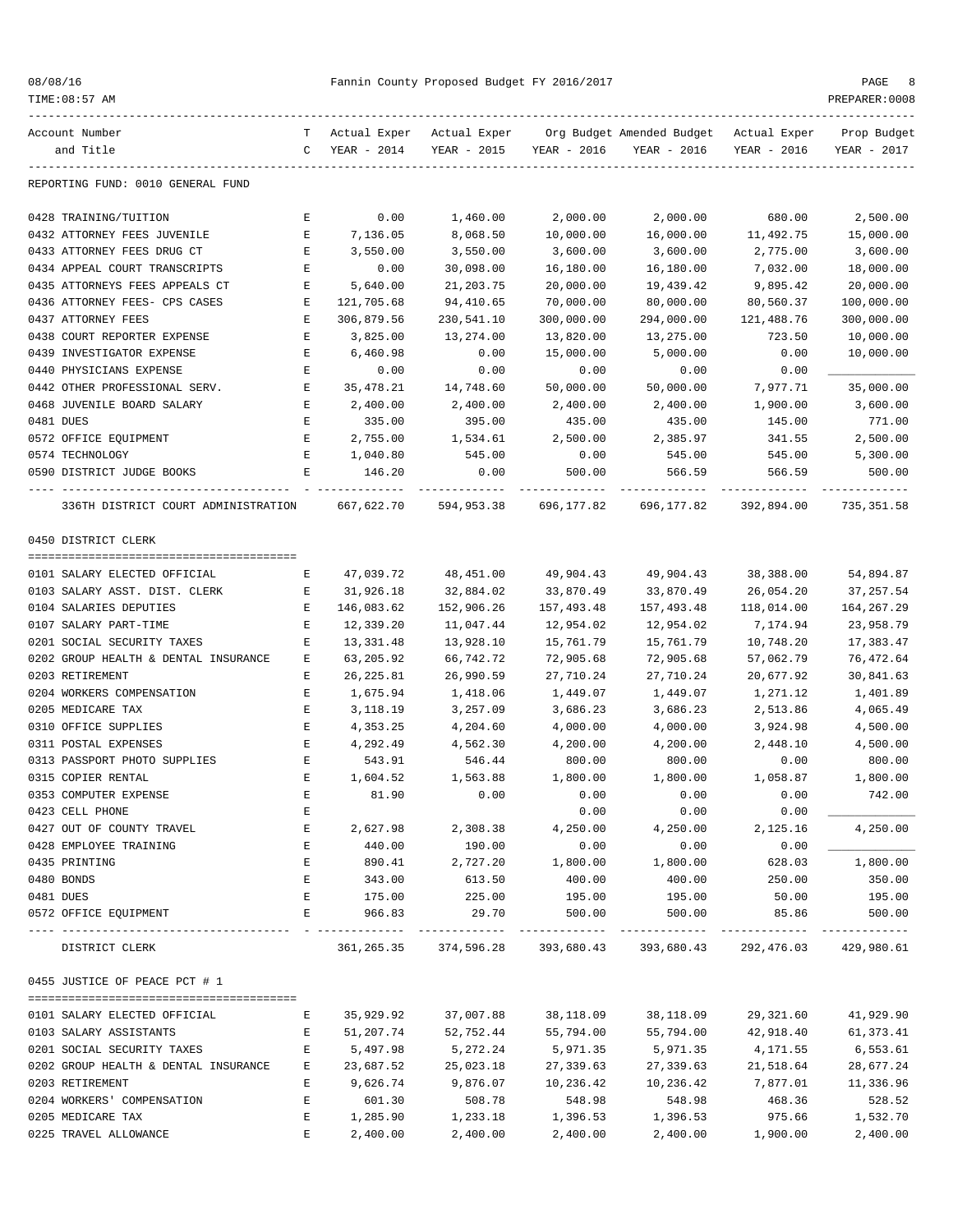| 08/08/16 |  |  |
|----------|--|--|
|----------|--|--|

## 08/08/16 Pannin County Proposed Budget FY 2016/2017 PAGE 9 PAGE 9 PAGE 9 PAGE 9 PAGE 9

| TIME: 08:57 AM                          |             |              |                     |                                |                                                                  |                | PREPARER: 0008 |
|-----------------------------------------|-------------|--------------|---------------------|--------------------------------|------------------------------------------------------------------|----------------|----------------|
| Account Number                          | T.          | Actual Exper | Actual Exper        |                                | Org Budget Amended Budget Actual Exper                           |                | Prop Budget    |
| and Title                               | C           | YEAR - 2014  | YEAR - 2015         | YEAR - 2016                    | YEAR - 2016                                                      | YEAR - 2016    | YEAR - 2017    |
| REPORTING FUND: 0010 GENERAL FUND       |             |              |                     |                                |                                                                  |                |                |
| 0310 OFFICE SUPPLIES                    | Е           | 466.04       | 558.77              | 662.30                         | 542.31                                                           | 464.04         | 850.00         |
| 0311 POSTAL EXPENSES                    | Е           | 1,033.98     | 536.46              | 1,200.00                       | 985.00                                                           | 435.15         | 1,200.00       |
| 0420 UTILITIES TELEPHONE                | E           | 0.00         | 635.65              | 650.00                         | 650.00                                                           | 477.79         | 1,395.00       |
| 0422 R & M RADIO                        | Е           | 0.00         | 0.00                | 0.00                           | 0.00                                                             | 0.00           |                |
| 0423 CELL PHONE ALLOWANCE               | Ε           |              | 0.00                | 240.00                         | 240.00                                                           | 190.00         | 240.00         |
| 0427 OUT OF COUNTY TRAVEL               | Ε           | 2,391.31     | 4,884.89            | 4,680.00                       | 4,680.00                                                         | 1,497.90       | 4,680.00       |
| 0435 PRINTING                           | Ε           | 297.66       | 452.70              | 300.00                         | 300.00                                                           | 0.00           | 400.00         |
| 0480 BOND                               | Ε           | 150.00       | 493.00              | 150.00                         | 165.00                                                           | 0.00           | 236.00         |
| 0481 DUES                               | Е           | 60.00        | 60.00               | 60.00                          | 60.00                                                            | 60.00          | 60.00          |
| 0572 OFFICE EQUIPMENT                   | Е           | 224.90       | 0.00                | 0.00                           | 319.99                                                           | 319.99         | 2,500.00       |
| 0573 RADIO EQUIPMENT                    | Е           | 0.00         | 0.00                | 0.00                           | 0.00                                                             | 0.00           |                |
| 0574 TECHNOLOGY                         | Е           | 0.00         | 0.00                | 0.00                           | 0.00                                                             | 0.00           |                |
| JUSTICE OF PEACE PCT # 1                |             | 134,860.99   | 141,695.24          | 149,747.30                     | 149,747.30                                                       | 112,596.09     | 165,893.34     |
| 0456 JUSTICE OF PEACE PCT # 2           |             |              |                     |                                |                                                                  |                |                |
|                                         |             |              |                     |                                |                                                                  |                |                |
| 0101 SALARY ELECTED OFFICIAL            | Е           | 35,929.92    | 37,007.88           | 38,118.09                      | 38,118.09                                                        | 29,321.60      | 41,929.90      |
| 0104 SALARY DEPUTY                      | Е           | 31,925.14    | 32,882.72           | 33,869.29                      | 33,869.29                                                        | 26,053.40      | 37,256.22      |
| 0201 SOCIAL SECURITY TAXES              | Е           | 4,329.06     | 4,496.84            | 4,626.90                       | 4,626.90                                                         | 3,550.17       | 5,073.22       |
| 0202 GROUP HEALTH & DENTAL INSURANCE    | Е           | 15,801.48    | 16,679.60           | 18,226.42                      | 18,226.42                                                        | 14,338.54      | 19,118.16      |
| 0203 RETIREMENT                         | Е           | 7,496.42     | 7,689.88            | 7,846.62                       | 7,846.62                                                         | 6,038.10       | 8,710.47       |
| 0204 WORKERS' COMPENSATION              | Ε           | 468.20       | 396.16              | 425.38                         | 425.38                                                           | 359.94         | 409.13         |
| 0205 MEDICARE TAX                       | Ε           | 1,012.44     | 1,051.67            | 1,082.10                       | 1,082.10                                                         | 830.25         | 1,186.48       |
| 0225 TRAVEL ALLOWANCE                   | E           | 2,400.00     | 2,400.00            | 2,400.00                       | 2,400.00                                                         | 1,900.00       | 2,400.00       |
| 0310 OFFICE SUPPLIES                    | Е           | 678.37       | 311.72              | 700.00                         | 700.00                                                           | 562.46         | 700.00         |
| 0311 POSTAL EXPENSES                    | E           | 340.37       | 166.00              | 350.00                         | 350.00                                                           | 72.00          | 350.00         |
| 0420 UTILITIES TELEPHONE                | Ε           | 2,081.31     | 2,194.47            | 2,000.00                       | 2,000.00                                                         | 1,977.68       | 1,500.00       |
| 0421 DSL LINE                           | Е           | 1,170.12     | 1,170.12            | 1,200.00                       | 1,200.00                                                         | 917.31         | 800.00         |
| 0422 R & M RADIO                        | Ε           | 0.00         | 0.00                | 100.00                         | 100.00                                                           | 0.00           | 100.00         |
| 0423 CELL PHONE ALLOWANCE               | Е           | 240.00       | 240.00              | 240.00                         | 240.00                                                           | 190.00         | 240.00         |
| 0427 OUT OF COUNTY TRAVEL               | Е           | 1,404.69     | 2,228.75            | 2,000.00                       | 2,000.00                                                         | 1,561.19       | 2,000.00       |
| 0435 PRINTING                           | Е           | 144.06       | 178.63              | 200.00                         | 200.00                                                           | 55.00          | 200.00         |
| 0460 OFFICE RENTAL                      | Е           | 4,200.00     | 4,200.00            | 4,200.00                       | 4,200.00                                                         | 3,150.00       | 4,200.00       |
| 0480 BOND                               |             | 171.00       | 278.00              | 100.00                         | 100.00                                                           | 100.00         | 100.00         |
| 0481 DUES                               | Е           | 95.00        | 95.00               | 95.00                          | 95.00                                                            | 95.00          | 95.00          |
| 0572 OFFICE EQUIPMENT                   | Е           | 0.00         | 0.00                | 0.00                           | 699.99                                                           | 699.98         | _____          |
| 0573 RADIO EQUIPMENT<br>0574 TECHNOLOGY | E<br>Е      | 0.00<br>0.00 | 865.05<br>0.00      | 1,200.00<br>0.00               | 500.01<br>0.00                                                   | 0.00<br>0.00   |                |
| JUSTICE OF PEACE PCT # 2                |             |              | -------------       | ------------------------------ | 109,887.58 114,532.49 118,979.80 118,979.80 91,772.62 126,368.58 | -------------- | ----------     |
|                                         |             |              |                     |                                |                                                                  |                |                |
| 0457 JUSTICE OF THE PEACE # 3           |             |              |                     |                                |                                                                  |                |                |
| 0101 SALARY ELECTED OFFICIAL            | E           |              | 26,779.48 27,582.88 | 38,118.09                      | 38,118.09                                                        | 29,321.60      | 41,929.90      |
| 0103 SALARY ASSISTANT                   | Е           |              |                     | 0.00                           | 0.00                                                             | 0.00           | 23,063.00      |
| 0201 SOCIAL SECURITY TAXES              | Е           | 1,809.16     | 1,858.82            | 2,512.12                       | 2,512.12                                                         | 1,954.40       | 4,193.24       |
| 0202 GROUP HEALTH & DENTAL INSURANCE    | Е           | 7,900.74     | 8,342.70            | 9,113.21                       | 9,113.21                                                         | 7,172.88       | 19,118.16      |
| 0203 RETIREMENT                         | Е           | 2,958.56     | 3,034.79            | 4,154.87                       | 4,154.87                                                         | 3,197.26       | 7,149.22       |
| 0204 WORKERS' COMPENSATION              | Е           | 184.78       | 156.34              | 230.95                         | 230.95                                                           | 190.60         | 338.16         |
| 0205 MEDICARE TAX                       | Ε           | 422.98       | 434.68              | 587.51                         | 587.51                                                           | 457.00         | 980.68         |
| 0225 TRAVEL ALLOWANCE                   | $\mathbf E$ | 2,400.00     | 2,400.00            | 2,400.00                       | 2,400.00                                                         | 1,900.00       | 2,400.00       |
| 0310 OFFICE SUPPLIES                    | Ε           | 378.83       | 202.95              | 500.00                         | 500.00                                                           | 0.00           | 500.00         |
| 0311 POSTAL EXPENSES                    | Е           | 155.00       | 166.00              | 250.00                         | 250.00                                                           | 49.00          | 250.00         |
| 0420 UTILITIES TELEPHONE                | E           |              |                     | 0.00                           | 0.00                                                             | 0.00           | 200.00         |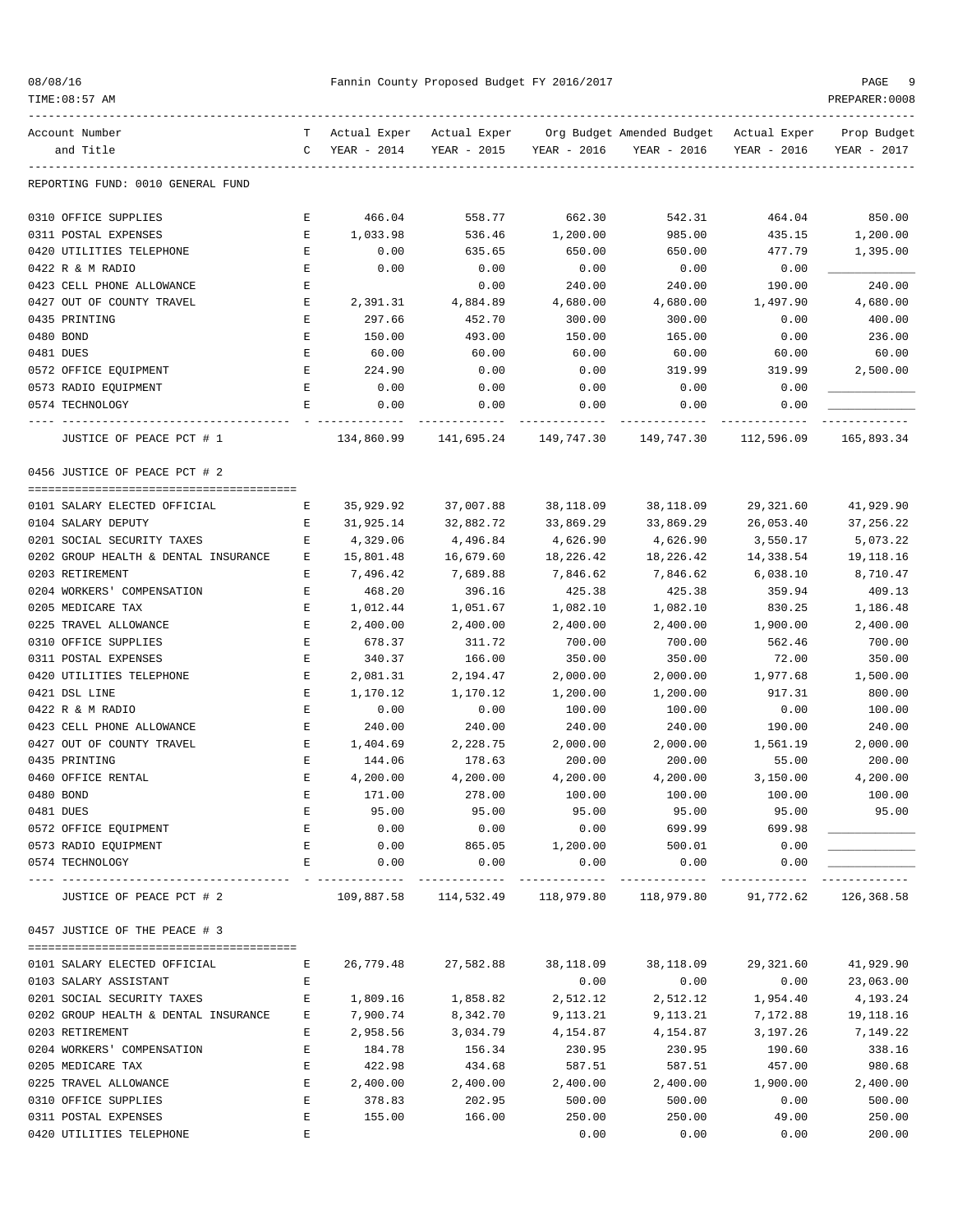| 08/08/16 |  |  |  |
|----------|--|--|--|
|----------|--|--|--|

### Fannin County Proposed Budget FY 2016/2017 PAGE 10

| TIME: 08:57 AM                                            |                            |                      |                    |                       |                                          |                      | PREPARER: 0008       |
|-----------------------------------------------------------|----------------------------|----------------------|--------------------|-----------------------|------------------------------------------|----------------------|----------------------|
| Account Number                                            | Т                          | Actual Exper         | Actual Exper       |                       | Org Budget Amended Budget – Actual Exper |                      | Prop Budget          |
| and Title                                                 | $\mathsf{C}$               | YEAR - 2014          | YEAR - 2015        | YEAR - 2016           | YEAR - 2016                              | YEAR - 2016          | YEAR - 2017          |
| REPORTING FUND: 0010 GENERAL FUND                         |                            |                      |                    |                       |                                          |                      |                      |
| 0423 CELL PHONE ALLOWANCE                                 | Ε                          |                      | 0.00               | 240.00                | 240.00                                   | 190.00               | 240.00               |
| 0427 OUT OF COUNTY TRAVEL                                 | Е                          | 406.45               | 861.90             | 600.00                | 600.00                                   | 622.20               | 1,500.00             |
| 0435 PRINTING                                             | Е                          | 179.25               | 25.50              | 250.00                | 250.00                                   | 56.48                | 250.00               |
| 0480 BOND                                                 | E                          | 0.00                 | 178.00             | 0.00                  | 0.00                                     | 0.00                 |                      |
| 0481 DUES                                                 | E                          | 0.00                 | 0.00               | 60.00                 | 60.00                                    | 60.00                | 60.00                |
| 0572 OFFICE EQUIPMENT                                     | Е                          | 0.00                 | 0.00               | 0.00                  | 0.00                                     | 0.00                 | 2,100.00             |
| 0574 TECHNOLOGY                                           | E                          | 0.00                 | 0.00               | 0.00                  | 0.00                                     | 0.00                 |                      |
| JUSTICE OF THE PEACE # 3                                  |                            | 43,575.23            | 45,244.56          | 59,016.75             | 59,016.75                                | 45,171.42            | 104,272.36           |
| 0475 DISTRICT & CO. ATTORNEY                              |                            |                      |                    |                       |                                          |                      |                      |
| 0101 DA. SALARY SUPPLEMENT                                | Е                          | 3,566.04             | 4,000.09           | 4,000.00              | 4,000.00                                 | 3,077.00             | 5,000.00             |
| 0102 HB 9 D.A. SUPPLEMENTAL FUNDS                         | Е                          |                      | 303.34             | 3,640.00              | 3,640.00                                 | 2,800.00             | 3,640.00             |
| 0103 SALARY ASSISTANT D.A.                                | Е                          | 269,956.44           | 262,835.34         | 286,396.32            | 286,396.32                               | 220,306.80           | 315,039.05           |
| 0104 ASST. DA LONGEVITY PAY                               | $\mathbf E$                | 3,760.00             | 3,620.00           | 4,440.00              | 4,440.00                                 | 3,440.00             | 5,160.00             |
| 0105 SALARIES SECRETARIES                                 | Е                          | 157, 353.20          | 153,952.26         | 158,419.21            | 158,419.21                               | 121,648.00           | 174,261.13           |
| 0106 DA SALARY REIMB. GC CH 46                            | $\mathbf E$                | 27,518.50            | 25, 249.38         | 27,500.00             | 27,500.00                                | 21, 153.80           | 27,500.00            |
| 0107 SALARY TEMP./EXTRA                                   | Е                          | 0.00                 | 0.00               | 0.00                  | 0.00                                     | 0.00                 |                      |
| 0109 INVESTIGATOR                                         | Ε                          | 48,789.26            | 50,253.06          | 51,760.11             | 51,760.11                                | 39,815.40            | 56,936.12            |
| 0201 SOCIAL SECURITY TAXES                                | $\mathbf E$                | 30, 345.40           | 30,036.52          | 33, 264. 14           | 33,264.14                                | 24,209.10            | 36, 387.57           |
| 0202 GROUP HEALTH INSURANCE                               | E                          | 78,748.98            | 79,894.32          | 91,132.10             | 91,132.10                                | 71,728.80            | 95,590.80            |
| 0203 RETIREMENT                                           | Е                          | 56,445.56            | 55,023.46          | 58,441.27             | 58,441.27                                | 44,950.48            | 64,518.99            |
| 0204 WORKERS' COMPENSATION                                | E                          | 1,928.06             | 1,805.18           | 1,837.57              | 1,837.57                                 | 1,697.74             | 1,825.74             |
| 0205 MEDICARE TAX                                         | Е                          | 7,097.11             | 7,024.63           | 7,779.52              | 7,779.52                                 | 5,661.91             | 8,510.00             |
| 0310 OFFICE SUPPLIES                                      | E                          | 7,013.62             | 7,143.21           | 8,000.00              | 8,000.00                                 | 5,540.53             | 8,000.00             |
| 0311 POSTAL EXPENSES                                      | E                          | 3,496.39             | 2,399.57           | 3,000.00              | 3,000.00                                 | 1,526.99             | 3,000.00             |
| 0315 COPIER EXPENSE                                       | $\mathbf E$                | 1,290.82             | 1,349.19           | 1,500.00              | 1,500.00                                 | 886.17               | 1,500.00             |
| 0421 INTERNET/ONLINE LEGAL RE                             | $\mathbf E$<br>$\mathbf E$ | 6,176.56             | 6,493.48<br>360.00 | 6,686.00              | 6,686.00<br>360.00                       | 4,500.72             | 6,686.00             |
| 0422 INVESTIGATOR CELL PHONE<br>0427 OUT OF COUNTY TRAVEL | Е                          | 360.00               | 6,754.76           | 360.00<br>6,700.00    |                                          | 285.00               | 360.00               |
| 0428 TRAINING/TUITION                                     | $\mathbf E$                | 7,039.64<br>1,317.50 | 3,140.00           | 5,000.00              | 6,700.00<br>5,000.00                     | 5,264.36<br>3,447.78 | 9,000.00<br>9,000.00 |
| 0435 PRINTING                                             | E                          | 2,871.50             | 1,200.72           | 1,000.00              | 1,000.00                                 | 710.40               | 1,500.00             |
| 0438 CT.REPORTER-TRANSCRIPTS                              | $\mathbf E$                | 11,401.50            | 4,267.25           | 8,750.00              | 8,750.00                                 | 6,072.50             | 8,750.00             |
| 0439 WITNESS EXPENSE                                      | Ε                          | 46,416.36            | 2,800.00           | 4,000.00              | 4,000.00                                 | 100.00               | 4,000.00             |
| 0465 PHYS. EVIDENCE ANALYSIS                              | E                          | 5,786.60             | 227.50             | 6,000.00              | 6,000.00                                 | 25.00                | 6,000.00             |
| 0480 BOND                                                 | E                          | 292.00               | 386.00             | 150.00                | 150.00                                   | 0.00                 | 150.00               |
| 0481 DUES                                                 | E                          | 2,168.00             | 1,628.00           | 1,800.00              | 1,800.00                                 | 1,650.00             | 2,500.00             |
| 0572 OFFICE EQUIPMENT                                     | E                          | 1,013.36             | 1,466.82           | 3,000.00              | 3,000.00                                 | 1,393.42             | 3,000.00             |
| 0574 TECHNOLOGY                                           | E                          | 364.36               | 0.00               | 0.00                  | 0.00                                     | 0.00                 |                      |
| 0590 BOOKS                                                | E                          | 370.50               | 600.48             | 750.00<br>----------- | 750.00<br>-----------                    | 498.75               | 750.00               |
| DISTRICT & CO. ATTORNEY                                   |                            | 782,887.26           | 714,214.56         | 785,306.24            | 785,306.24                               | 592,390.65           | 858,565.40           |
| 0495 COUNTY AUDITOR                                       |                            |                      |                    |                       |                                          |                      |                      |
|                                                           |                            |                      |                    |                       |                                          |                      |                      |
| 0102 SALARY APPOINTED OFFICIAL                            | Е                          | 56,018.04            | 60,166.56          | 61,759.83             | 61,759.83                                | 47,507.60            | 67,935.81            |
| 0103 SALARIES ASSISTANTS                                  | Е                          | 95,525.66            | 96,663.45          | 104,092.03            | 104,092.03                               | 78,971.30            | 114,501.23           |
| 0107 TEMPORARY FUNDING                                    | $\mathbf E$                | 0.00                 | 3,393.40           |                       |                                          |                      |                      |
| 0201 SOCIAL SECURITY TAXES                                | Е                          | 8,690.20             | 8,907.84           | 10,282.82             | 10,282.82                                | 7,387.61             | 11,311.10            |
| 0202 GROUP HEALTH & DENTAL INSURANCE                      | Е                          | 30,947.42            | 34,061.16          | 36,452.84             | 36,452.84                                | 28,691.52            | 38, 236. 32          |
| 0203 RETIREMENT                                           | Е                          | 16,738.60            | 17,625.30          | 18,077.85             | 18,077.85                                | 13,791.04            | 20,068.08            |
| 0204 WORKERS COMPENSATION                                 | Ε                          | 1,078.58             | 895.32             | 945.36                | 945.36                                   | 829.26               | 912.19               |
| 0205 MEDICARE TAX                                         | E                          | 2,032.49             | 2,083.30           | 2,404.87              | 2,404.87                                 | 1,727.72             | 2,645.34             |
| 0310 OFFICE SUPPLIES                                      | Ε                          | 751.04               | 666.28             | 900.00                | 900.00                                   | 0.00                 | 900.00               |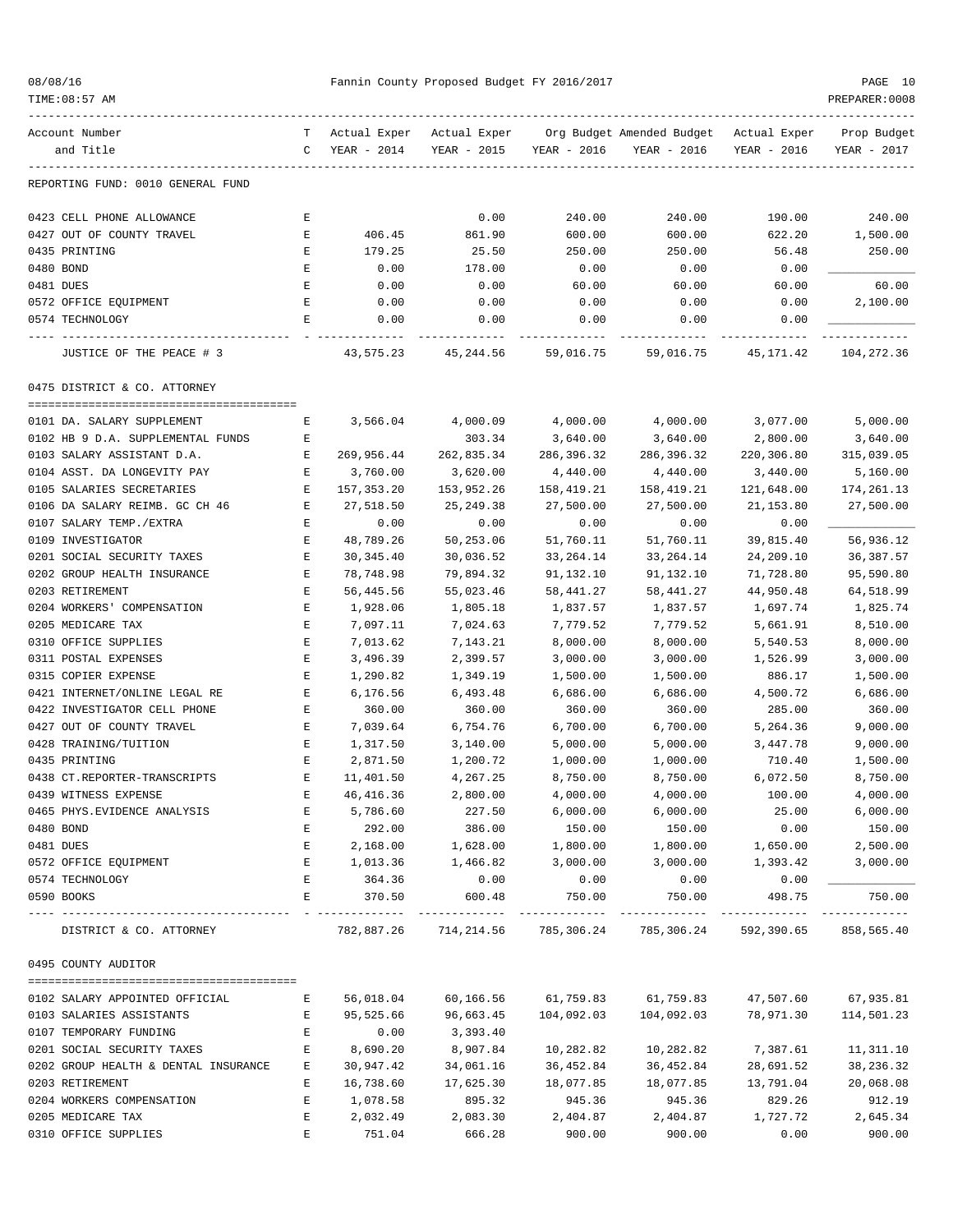| 08/08/16<br>TIME: 08:57 AM                                                     |                  |                  | Fannin County Proposed Budget FY 2016/2017 |                           |                                                                                               |                                        | PAGE 11<br>PREPARER: 0008 |
|--------------------------------------------------------------------------------|------------------|------------------|--------------------------------------------|---------------------------|-----------------------------------------------------------------------------------------------|----------------------------------------|---------------------------|
|                                                                                |                  |                  |                                            |                           |                                                                                               |                                        |                           |
| Account Number<br>and Title                                                    |                  | C YEAR - 2014    |                                            | YEAR - 2015 YEAR - 2016   | T Actual Exper Actual Exper Org Budget Amended Budget Actual Exper Prop Budget<br>YEAR - 2016 | YEAR - 2016                            | YEAR - 2017               |
| REPORTING FUND: 0010 GENERAL FUND                                              |                  |                  |                                            |                           |                                                                                               |                                        |                           |
| 0353 COMPUTER SOFTWARE MAINTENANCE                                             | Е                | 2,550.00         | 2,810.00                                   | 2,810.00                  | 2,810.00                                                                                      | 2,810.00                               | 2,810.00                  |
| 0427 OUT OF COUNTY TRAVEL                                                      | Е                | 987.35           | 2,252.86                                   | 2,500.00                  | 2,500.00                                                                                      | 1,390.21                               | 3,500.00                  |
| 0435 PRINTING                                                                  | Е                | 0.00             | 46.50                                      | 50.00                     | 50.00                                                                                         | 0.00                                   | 50.00                     |
| 0452 R & M EQUIPMENT                                                           | Е                | 174.99           | 0.00                                       | 500.00                    | 500.00                                                                                        | 0.00                                   | 500.00                    |
| 0480 BOND                                                                      | E                | 100.00           | 286.00                                     | 100.00                    | 100.00                                                                                        | 100.00                                 | 286.00                    |
| 0481 DUES                                                                      | E                | 295.00           | 295.00                                     | 340.00                    | 340.00                                                                                        | 295.00                                 | 590.00                    |
| 0572 OFFICE EQUIPMENT                                                          | E                | 374.13           | 353.48<br>-----------                      | 1,300.00<br>------------- | 1,300.00<br>------------                                                                      | 585.55<br>-------------- ------------- | 1,300.00                  |
| COUNTY AUDITOR                                                                 |                  | 216,263.50       |                                            |                           |                                                                                               |                                        | 265,546.07                |
| 0496 COUNTY PURCHASING                                                         |                  |                  |                                            |                           |                                                                                               |                                        |                           |
|                                                                                |                  |                  |                                            |                           |                                                                                               |                                        |                           |
| 0103 SALARY PURCHASING AGENT                                                   | Е                | 47,309.60        | 48,728.94                                  | 50,190.80                 | 50,190.80                                                                                     | 38,608.40                              | 55,209.88                 |
| 0201 SOCIAL SECURITY TAXES                                                     | Е                | 2,955.64         | 3,043.52                                   | 3,134.15                  | 3,134.15                                                                                      | 2,412.40                               | 3,445.33                  |
| 0202 GROUP HEALTH INSURANCE                                                    | E                | 7,900.74         | 8,342.84                                   | 9,113.21                  | 9,113.21                                                                                      | 7,172.88                               | 9,559.08                  |
| 0203 RETIREMENT                                                                | E                | 5,226.74         | 5,361.52                                   | 5,470.80                  | 5,470.80                                                                                      | 4,209.79                               | 6,073.09                  |
| 0204 WORKERS' COMPENSATION                                                     | E<br>$\mathbf E$ | 326.44           | 276.20                                     | 288.14                    | 288.14                                                                                        | 250.96                                 | 277.85                    |
| 0205 MEDICARE TAX<br>0310 OFFICE SUPPLIES                                      | Е                | 691.16           | 711.75                                     | 732.99                    | 732.99                                                                                        | 564.20                                 | 805.76                    |
| 0353 COMPUTER SOFTWARE MAINTENANCE                                             | E                | 320.48           | 390.02                                     | 400.00                    | 400.00                                                                                        | 114.49                                 | 400.00<br>350.00          |
| 0421 CELL PHONE                                                                | Е                | 300.00<br>360.00 | 350.00<br>360.00                           | 350.00<br>360.00          | 350.00<br>360.00                                                                              | 350.00<br>285.00                       | 360.00                    |
| 0427 OUT OF COUNTY TRAVEL                                                      | E                | 956.49           | 658.30                                     | 1,200.00                  | 1,200.00                                                                                      | 578.99                                 | 1,200.00                  |
| 0435 PRINTING                                                                  | E                | 0.00             | 0.00                                       | 70.00                     | 70.00                                                                                         | 0.00                                   | 70.00                     |
| 0452 R & M EQUIPMENT                                                           | Е                | 0.00             | 0.00                                       | 0.00                      | 0.00                                                                                          | 0.00                                   |                           |
| 0480 BOND                                                                      | E                | 93.00            | 0.00                                       | 93.00                     | 93.00                                                                                         | 93.00                                  |                           |
| 0481 DUES                                                                      | Е                | 249.00           | 439.00                                     | 450.00                    | 450.00                                                                                        | 444.00                                 | 450.00                    |
| 0572 OFFICE EQUIPMENT                                                          | E.               | 1,140.80         | 332.28                                     | 0.00                      | 0.00                                                                                          | 0.00                                   |                           |
| COUNTY PURCHASING                                                              |                  | 67,830.09        | 68,994.37                                  | 71,853.09                 | 71,853.09                                                                                     | 55,084.11                              | 78,200.99                 |
| 0497 COUNTY TREASURER                                                          |                  |                  |                                            |                           |                                                                                               |                                        |                           |
|                                                                                |                  |                  |                                            |                           |                                                                                               |                                        |                           |
| 0101 SALARY ELECTED OFFICIAL<br>$\mathbf{E}$ and $\mathbf{E}$ and $\mathbf{E}$ |                  |                  | 47,039.72 48,451.00 49,904.43              |                           | 49,904.43                                                                                     | 38,388.00                              | 54,894.87                 |
| 0103 SALARY ASSISTANT                                                          | Ε                | 36,249.98        | 37, 337.56                                 | 38,457.63                 | 38,457.63                                                                                     | 29,582.80                              | 42,303.39                 |
| 0201 SOCIAL SECURITY TAXES                                                     | Ε                | 4,686.47         | 4,302.46                                   | 5,478.45                  | 5,478.45                                                                                      | 3,261.57                               | 6,026.29                  |
| 0202 GROUP HEALTH & DENTAL INSURANCE                                           | Е                | 15,801.48        | 16,685.68                                  | 18,226.42                 | 18,226.42                                                                                     | 14,345.76                              | 19,118.16                 |
| 0203 RETIREMENT                                                                | Ε                | 9,201.44         | 9,439.01                                   | 9,631.46                  | 9,631.46                                                                                      | 7,411.52                               | 10,691.81                 |
| 0204 WORKERS' COMPENSATION                                                     | E                | 574.70           | 486.26                                     | 503.66                    | 503.66                                                                                        | 441.82                                 | 485.99                    |
| 0205 MEDICARE TAX                                                              | Ε                | 1,095.98         | 1,006.12                                   | 1,281.25                  | 1,281.25                                                                                      | 762.79                                 | 1,409.37                  |
| 0310 OFFICE SUPPLIES                                                           | Ε                | 456.43           | 161.30                                     | 300.00                    | 300.00                                                                                        | 188.67                                 | 300.00                    |
| 0427 OUT OF COUNTY TRAVEL                                                      | E                | 907.38           | 1,700.92                                   | 1,200.00                  | 1,200.00                                                                                      | 986.96                                 | 1,500.00                  |
| 0435 PRINTING                                                                  | Ε                | 257.00           | 45.50                                      | 100.00                    | 100.00                                                                                        | 60.00                                  | 100.00                    |
| 0452 R&M EQUIPMENT<br>0453 COMPUTER SOFTWARE MAINTEN                           | $\mathbf E$      | 0.00             | 0.00                                       | 250.00                    | 250.00                                                                                        | 0.00                                   | 250.00                    |
|                                                                                | E<br>Ε           | 1,250.00         | 1,300.00                                   | 1,300.00                  | 1,300.00                                                                                      | 1,300.00                               | 1,300.00<br>93.00         |
| 0480 BOND<br>0481 DUES                                                         | E                | 0.00<br>175.00   | 271.00<br>175.00                           | 0.00<br>175.00            | 0.00<br>175.00                                                                                | 0.00<br>175.00                         | 175.00                    |
| 0572 OFFICE EQUIPMENT                                                          | Ε                | 0.00             | 0.00                                       | 0.00                      | 0.00                                                                                          | 0.00                                   | 300.00                    |
| 0574 TECHNOLOGY                                                                | E                | 0.00             | 859.70                                     | 0.00                      | 0.00                                                                                          | 0.00                                   |                           |
|                                                                                |                  |                  |                                            |                           |                                                                                               |                                        |                           |
| COUNTY TREASURER                                                               |                  | 117,695.58       | 122,221.51                                 | 126,808.30                | 126,808.30                                                                                    | 96,904.89                              | 138,947.88                |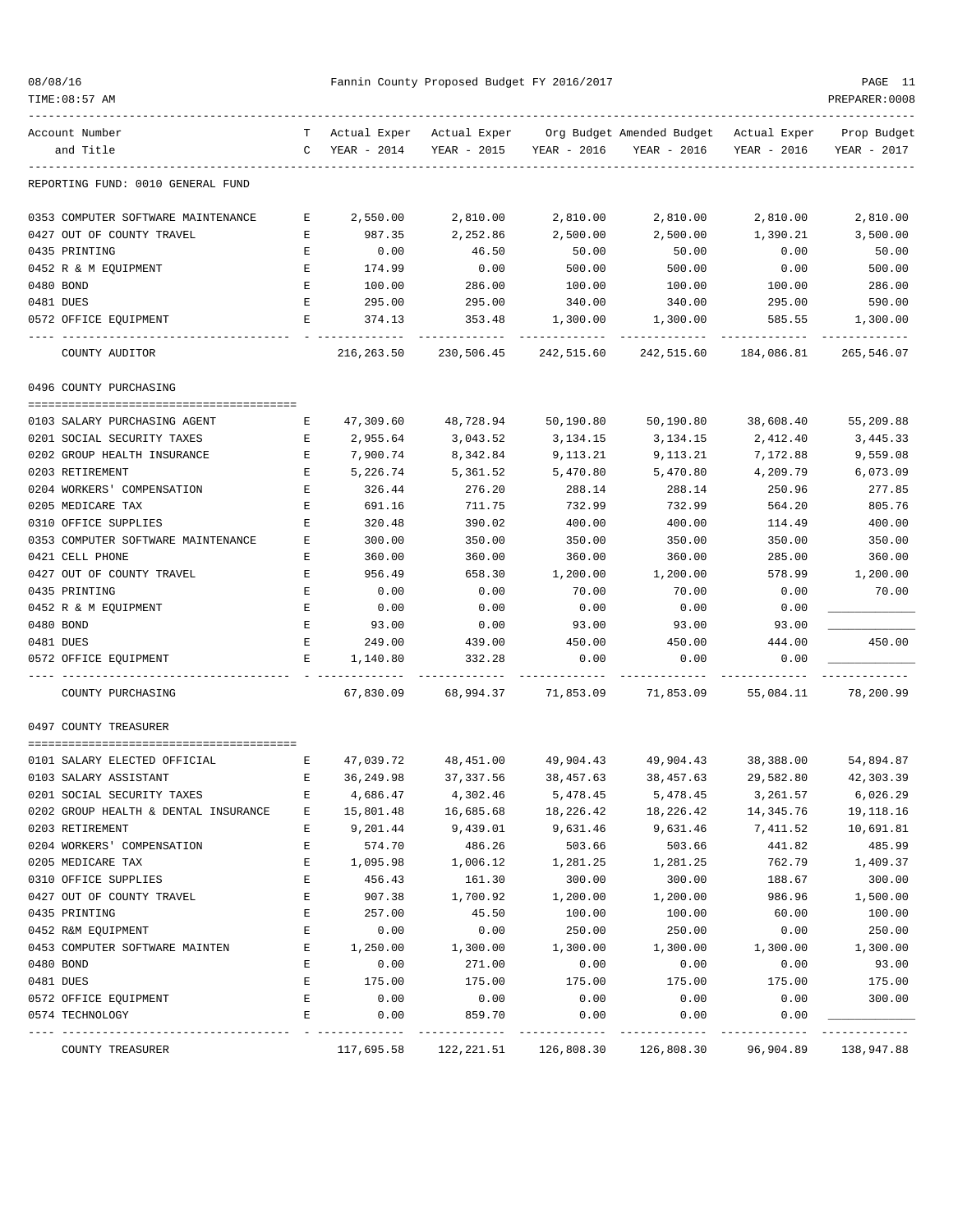| 08/08/16 |  |
|----------|--|
|----------|--|

| Account Number                       |    | Actual Exper | Actual Exper |             | Org Budget Amended Budget                                    | Actual Exper | Prop Budget |
|--------------------------------------|----|--------------|--------------|-------------|--------------------------------------------------------------|--------------|-------------|
| and Title                            | C  | YEAR - 2014  | YEAR - 2015  | YEAR - 2016 | YEAR - 2016                                                  | YEAR - 2016  | YEAR - 2017 |
|                                      |    |              |              |             |                                                              |              |             |
| REPORTING FUND: 0010 GENERAL FUND    |    |              |              |             |                                                              |              |             |
| 0499 TAX ASSESSOR-COLLECTOR          |    |              |              |             |                                                              |              |             |
|                                      |    |              |              |             |                                                              |              |             |
| 0101 SALARIES ELECTED OFFICIAL       | E. | 47,039.72    | 48,451.00    | 49,904.43   | 49,904.43                                                    | 38,388.00    | 54,894.87   |
| 0103 SALARIES ASSISTANTS             | Е  | 32,884.02    | 33,870.46    | 34,886.64   | 34,886.64                                                    | 26,835.80    | 38, 375. 30 |
| 0104 SALARIES DEPUTIES               | E  | 78,951.08    | 81,319.68    | 83,759.20   | 83,759.20                                                    | 64,430.20    | 92, 135. 12 |
| 0107 SALARY TEMP./EXTRA              | Е  | 12,953.73    | 12,339.43    | 13,742.92   | 13,742.92                                                    | 9,302.94     | 15, 117. 21 |
| 0201 SOCIAL SECURITY TAXES           | Е  | 9,925.28     | 10,187.31    | 11,302.18   | 11,302.18                                                    | 8,058.84     | 12,432.40   |
| 0202 GROUP HEALTH & DENTAL INSURANCE | E  | 39,503.70    | 41,714.20    | 45,566.05   | 45,566.05                                                    | 36,184.65    | 47,795.40   |
| 0203 RETIREMENT                      | Е  | 18,982.82    | 19,363.23    | 19,869.96   | 19,869.96                                                    | 15,151.95    | 22,057.48   |
| 0204 WORKERS COMPENSATION            | Е  | 1,185.62     | 1,003.20     | 1,039.07    | 1,039.07                                                     | 911.46       | 1,002.61    |
| 0205 MEDICARE TAX                    | E  | 2,321.13     | 2,382.41     | 2,643.25    | 2,643.25                                                     | 1,884.63     | 2,907.58    |
| 0225 LEONARD OFFICE TRAVEL           | Е  | 735.15       | 720.75       | 750.00      | 750.00                                                       | 461.60       | 750.00      |
| 0310 OFFICE SUPPLIES                 | Е  | 1,000.25     | 1,010.30     | 1,000.00    | 1,250.00                                                     | 939.52       | 1,200.00    |
| 0311 POSTAL EXPENSES                 | E  | 5, 115.82    | 5,818.05     | 6,500.00    | 6,500.00                                                     | 5,676.35     | 6,500.00    |
| 0315 COPIER EXPENSE                  | E  | 437.80       | 486.45       | 450.00      | 450.00                                                       | 312.56       | 450.00      |
| 0420 TELEPHONE LEONARD OFFICE        | E  | 651.03       | 685.87       | 700.00      | 700.00                                                       | 528.57       | 700.00      |
| 0423 CELL PHONE                      | Е  |              |              | 0.00        | 0.00                                                         | 0.00         |             |
| 0427 OUT OF COUNTY TRAVEL            | E  | 2,638.71     | 1,764.13     | 2,750.00    | 3,250.00                                                     | 3,060.34     | 3,500.00    |
| 0435 PRINTING                        | E  | 676.62       | 698.27       | 750.00      | 0.00                                                         | 0.00         | 250.00      |
| 0460 LEONARD OFFICE RENT             | E  | 1,200.00     | 1,200.00     | 1,200.00    | 1,200.00                                                     | 900.00       | 1,200.00    |
| 0480 BOND                            | Е  | 368.00       | 368.00       | 368.00      | 368.00                                                       | 0.00         | 3,918.00    |
| 0481 DUES                            | Е  | 85.00        | 125.00       | 125.00      | 125.00                                                       | 125.00       | 125.00      |
| 0572 OFFICE EQUIPMENT                | Ε  | 0.00         | 855.29       | 400.00      | 400.00                                                       | 317.02       | 400.00      |
| 0574 TECHNOLOGY                      | Е  | 0.00         | 0.00         | 0.00        | 0.00                                                         | 0.00         |             |
| TAX ASSESSOR-COLLECTOR               |    | 256,655.48   | 264,363.03   | 277,706.70  | 277,706.70                                                   | 213,469.43   | 305,710.97  |
| 0503 COMPUTER/IT DEPT.               |    |              |              |             |                                                              |              |             |
|                                      |    |              |              |             |                                                              |              |             |
| 0103 SALARY-TECHNICIAN               | Е  | 33,323.94    | 34,323.64    | 35,353.36   | 35, 353. 36                                                  | 27,194.80    | 38,888.70   |
| 0107 PART TIME TECHNICIAN            | Е  |              |              | 0.00        | 0.00                                                         | 0.00         | 16,590.00   |
| 0201 SOCIAL SECURITY                 | E  | 2,015.12     | 2,014.65     | 2,236.55    | 2,236.55                                                     | 1,539.47     | 3,439.68    |
| 0202 GROUP HEALTH INSURANCE          | Е  | 7,900.74     | 8,342.84     | 9,113.21    | 9,113.21                                                     | 7,172.88     | 9,559.08    |
| 0203 RETIREMENT                      | Ε  | 3,681.54     | 3,776.53     | 3,853.52    | 3,853.52                                                     | 2,965.38     | 6,102.66    |
| 0204 WORKERS COMPENSATION            | Ε  | 226.60       | 199.00       | 209.23      | 209.23                                                       | 180.30       | 282.94      |
| 0205 MEDICARE TAX                    | Ε  | 471.34       | 471.18       | 523.06      | 523.06                                                       | 360.06       | 804.44      |
| 0225 TRAVEL ALLOWANCE                | Ε  | 480.00       | 480.00       | 480.00      | 480.00                                                       | 380.00       | 480.00      |
| 0310 OFFICE SUPPLIES                 | Ε  | 42.89        | 9.99         | 150.00      | 150.00                                                       | 80.14        | 150.00      |
| 0421 CELL PHONE ALLOWANCE            | Ε  | 240.00       | 240.00       | 240.00      | 240.00                                                       | 190.00       | 240.00      |
| 0427 OUT OF COUNTY TRAVEL            | Ε  | 0.00         | 0.00         | 900.00      | 900.00                                                       | 0.00         | 900.00      |
| 0435 PRINTING                        | Е  | 0.00         | 25.50        | 0.00        | 0.00                                                         | 0.00         |             |
| 0453 R&M COMPUTER/TRAINING           | Ε  | 0.00         | 0.00         | 0.00        | 0.00                                                         | 0.00         |             |
| 0572 OFFICE EQUIPMENT                | Ε  | 279.89       | 0.00         | 200.00      | 200.00                                                       | 0.00         | 200.00      |
| 0574 COMPUTER/WEB SOFTWARE           | Е  | 0.00         | 1,307.25     | 22,000.00   | 22,000.00                                                    | 3,707.90     | 2,000.00    |
| 0576 COUNTY COMPUTER REPLACEMENT     | Ε  |              | 0.00         | 0.00        | 0.00                                                         | 0.00         | 34,000.00   |
| COMPUTER/IT DEPT.                    |    |              |              |             | 48,662.06 51,190.58 75,258.93 75,258.93 43,770.93 113,637.50 |              |             |
| 0509 CONTINGENCY                     |    |              |              |             |                                                              |              |             |
| 0475 CONTINGENCY                     |    | 0.00         | 0.00         | 250,000.00  | 178,338.30                                                   | 0.00         | 250,000.00  |
|                                      |    |              |              |             | -------------- --------------                                |              | ----------- |
| CONTINGENCY                          |    | 0.00         | 0.00         | 250,000.00  | 178,338.30                                                   | 0.00         | 250,000.00  |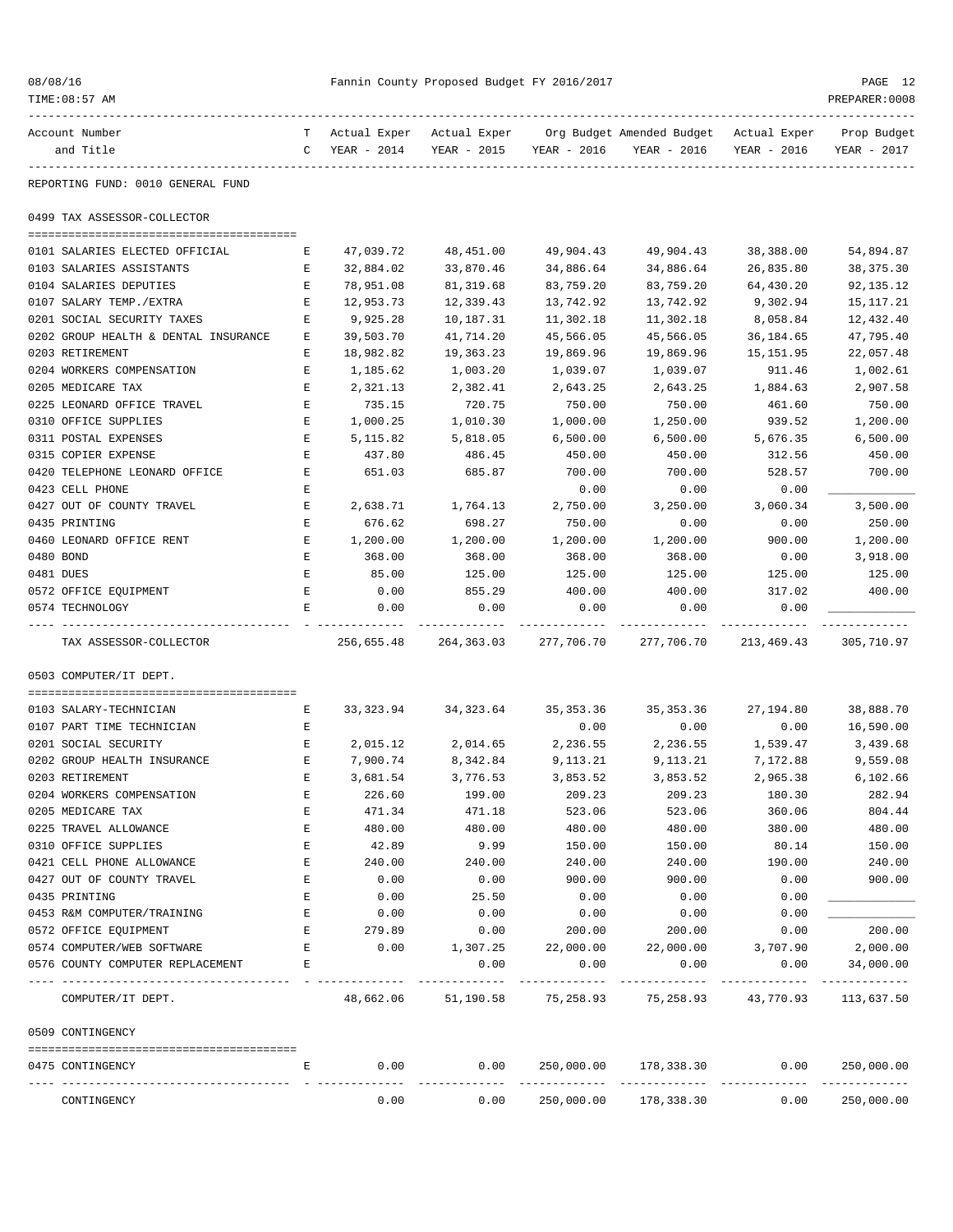| 08/08/16 |  |
|----------|--|
|----------|--|

|           | Account Number                               | т                                                                                              | Actual Exper                                                | Actual Exper     |                  | Org Budget Amended Budget                                               | Actual Exper     | Prop Budget      |
|-----------|----------------------------------------------|------------------------------------------------------------------------------------------------|-------------------------------------------------------------|------------------|------------------|-------------------------------------------------------------------------|------------------|------------------|
|           | and Title                                    | $\mathsf{C}$                                                                                   | YEAR - 2014                                                 | YEAR - 2015      | YEAR - 2016      | YEAR - 2016                                                             | YEAR - 2016      | YEAR - 2017      |
|           | REPORTING FUND: 0010 GENERAL FUND            |                                                                                                |                                                             |                  |                  |                                                                         |                  |                  |
|           | 0510 COURTHOUSE                              |                                                                                                |                                                             |                  |                  |                                                                         |                  |                  |
|           | 0107 REGULAR TEMP.- PART TIME                | Е                                                                                              | 0.00                                                        | 0.00             | 0.00             | 0.00                                                                    | 0.00             |                  |
|           | 0115 SALARY JANITOR                          | Е                                                                                              | 31,927.22                                                   | 32,885.06        | 33,871.68        | 33,871.68                                                               | 26,055.20        | 37, 258.85       |
|           | 0201 SOCIAL SECURITY TAXES                   | Е                                                                                              | 1,949.64                                                    | 2,009.10         | 2,100.04         | 2,100.04                                                                | 1,589.18         | 2,310.05         |
|           | 0202 GROUP HEALTH & DENTAL INSURANCE         | Е                                                                                              | 7,900.74                                                    | 8,342.84         | 9,113.21         | 9,113.21                                                                | 7,172.88         | 9,559.08         |
|           | 0203 RETIREMENT                              | Ε                                                                                              | 3,527.18                                                    | 3,618.18         | 3,692.01         | 3,692.01                                                                | 2,841.04         | 4,098.47         |
|           | 0204 WORKERS' COMPENSATION                   | Е                                                                                              | 1,430.34                                                    | 1,560.06         | 1,605.52         | 1,605.52                                                                | 1,422.62         | 1,564.87         |
|           | 0205 MEDICARE TAX                            | $\mathbf E$                                                                                    | 455.88                                                      | 469.82           | 491.14           | 491.14                                                                  | 371.72           | 540.25           |
|           | 0310 OFFICE SUPPLIES                         | Е                                                                                              | 3,455.75                                                    | 2,969.62         | 5,000.00         | 5,000.00                                                                | 883.80           | 5,000.00         |
|           | 0311 POSTAL EXPENSE                          | Е                                                                                              | 4,523.17                                                    | 7,079.62         | 9,000.00         | 9,000.00                                                                | 3, 217.53        | 9,000.00         |
|           | 0315 COPIER RENTAL                           | $\mathbf E$                                                                                    | 4,582.44                                                    | 4,246.09         | 5,000.00         | 5,000.00                                                                | 2,752.15         | 5,000.00         |
|           | 0316 EMPLOYEE AWARDS BANQUET                 | E                                                                                              | 1,721.30                                                    | 1,470.75         | 2,000.00         | 2,000.00                                                                | 1,953.00         | 2,500.00         |
|           | 0330 AUTO EXPENSE-GAS AND OIL                | Е                                                                                              | 720.94                                                      | 599.13           | 600.00           | 600.00                                                                  | 169.34           | 600.00           |
|           | 0332 JANITOR SUPPLIES                        | Е                                                                                              | 3,857.06                                                    | 4,026.60         | 4,000.00         | 4,000.00                                                                | 3,262.71         | 4,500.00         |
|           | 0353 R&M COMPUTER                            | Ε                                                                                              | 0.00                                                        | 0.00             | 5,000.00         | 5,000.00                                                                | 0.00             | 5,000.00         |
|           | 0420 TELEPHONE                               | E                                                                                              | 23,198.00                                                   | 23,376.96        | 24,400.00        | 24,400.00                                                               | 18,589.33        | 25,780.00        |
|           | 0421 INTERNET LINES                          | $\mathbf E$                                                                                    | 3,630.65                                                    | 5,241.98         | 4,000.00         | 4,000.00                                                                | 2,397.62         | 3,200.00         |
|           | 0440 UTILITIES ELECTRICITY                   | Е                                                                                              | 28,956.23                                                   | 25,847.25        | 30,000.00        | 30,000.00                                                               | 17, 141. 12      | 30,000.00        |
|           | 0441 UTILITIES GAS                           | Е                                                                                              | 6,384.68                                                    | 4,715.98         | 7,000.00         | 7,000.00                                                                | 2,878.54         | 5,000.00         |
|           | 0442 UTILITIES WATER                         | Е                                                                                              | 6,567.94                                                    | 6,996.59         | 6,000.00         | 6,000.00                                                                | 4,136.32         | 6,500.00         |
|           | 0443 TRASH PICK-UP                           | $\mathbf E$                                                                                    | 928.68                                                      | 928.68           | 1,000.00         | 1,000.00                                                                | 619.12           | 1,000.00         |
|           | 0445 AIR CONDITIONER MAINTENANCE             | $\mathbf E$                                                                                    | 11,138.77                                                   | 7,305.88         | 10,800.00        | 10,800.00                                                               | 5,569.15         | 11,000.00        |
|           | 0446 ELEVATOR MAINTENANCE CONTR              | Е                                                                                              | 2,833.68                                                    | 2,928.60         | 3,000.00         | 3,000.00                                                                | 2,267.82         | 3,200.00         |
|           | 0450 R & M BUILDINGS                         | E                                                                                              | 194,979.31                                                  | 30,289.30        | 330,000.00       | 330,000.00                                                              | 40,156.31        | 81,000.00        |
|           | 0453 COMPUTER SOFTWARE MAINTEN               | Е                                                                                              | 64,196.73                                                   | 102,574.31       | 152,251.00       | 152,251.00                                                              | 132,937.33       | 160,000.00       |
|           | 0463 RENTAL PERSONNEL PAGER                  | Е                                                                                              | 35.76                                                       | 35.76            | 50.00            | 50.00                                                                   | 0.00             | 50.00            |
|           | 0482 FIRE INSURANCE                          | $\mathbf E$                                                                                    | 12,377.00                                                   | 12,143.00        | 13,000.00        | 13,000.00                                                               | 12,406.00        | 13,000.00        |
| 0500 LAND |                                              | E                                                                                              | 0.00                                                        | 0.00             | 0.00             | 0.00                                                                    | 0.00             |                  |
|           | 0530 PERMANENT IMPROVEMENTS                  | $\mathbf E$                                                                                    | 0.00                                                        | 0.00             | 0.00             | 0.00                                                                    | 0.00             |                  |
|           | 0572 OFFICE EQUIPMENT                        | Ε                                                                                              | 0.00                                                        | 0.00             | 0.00             | 0.00                                                                    | 9,107.27         |                  |
|           | 0573 ODYSSEY SOFTWARE/EQUIPMENT              | Е                                                                                              | 0.00                                                        | 38,710.00        | 208,859.00       | 208,859.00                                                              | 69,295.00        | 35,000.00        |
|           | 0574 TECHNOLOGY                              | Е                                                                                              | 1,676.00                                                    | 3,735.94         | 1,323.00         | 1,323.00                                                                | 2,805.19         | 1,323.00         |
|           | 0575 LAND/BUILDING                           | E                                                                                              | 0.00                                                        | 0.00             | 0.00             | 0.00                                                                    | 0.00             |                  |
|           | 0577 JANITOR EQUIPMENT                       | $\mathbf E$                                                                                    | 249.00                                                      | 381.77           | 500.00           | 500.00                                                                  | 84.73            | 1,000.00         |
|           | COURTHOUSE                                   |                                                                                                |                                                             |                  |                  | 423, 204.09 334, 488.87 873, 656.60 873, 656.60 372, 082.02 463, 984.57 |                  |                  |
|           | 0511 COUNTY OFFICE BUILDING                  |                                                                                                |                                                             |                  |                  |                                                                         |                  |                  |
|           |                                              |                                                                                                |                                                             |                  |                  |                                                                         |                  |                  |
|           | 0115 SALARY JANITOR                          | Е                                                                                              |                                                             |                  |                  | 2,462.40 3,171.00 2,829.76 2,829.76 2,548.26 3,112.74                   |                  |                  |
|           | 0201 SOCIAL SECURITY TAXES                   | E                                                                                              | 152.68                                                      | 196.58           |                  | 175.45 175.45                                                           | 158.00           | 192.99           |
|           | 0203 RETIREMENT<br>0204 WORKER' COMPENSATION | Е<br>E                                                                                         | 272.46<br>119.50                                            | 348.59<br>130.32 | 308.44<br>134.13 | 308.44<br>134.13                                                        | 277.85<br>118.86 | 342.40<br>130.73 |
|           | 0205 MEDICARE TAX                            | $\mathbf E$                                                                                    | 35.75                                                       | 45.99            | 41.03            | 41.03                                                                   | 36.95            | 45.13            |
|           | 0225 JANITOR TRAVEL                          | E                                                                                              | 124.74                                                      | 113.94           | 100.00           | 100.00                                                                  | 86.63            | 100.00           |
|           | 0332 JANITOR SUPPLIES                        | E                                                                                              | 629.11                                                      | 473.98           | 700.00           | 700.00                                                                  | 294.35           | 1,000.00         |
|           | 0440 UTILITIES ELECTRICITY                   | E                                                                                              | 5,177.46                                                    | 4,940.56         | 5,000.00         | 5,000.00                                                                | 3,119.02         | 5,000.00         |
|           | 0441 UTILITIES GAS                           | E                                                                                              | 1,052.38                                                    | 1,095.47         | 1,000.00         | 1,000.00                                                                | 590.09           | 1,000.00         |
|           | 0442 UTILITIES WATER                         | $\mathbf E$                                                                                    | 631.10                                                      | 500.57           | 600.00           | 600.00                                                                  | 355.60           | 600.00           |
|           | 0443 TRASH PICK-UP SERVICE                   | $\mathbf{E}$                                                                                   | 464.31                                                      | 464.37           | 480.00           | 480.00                                                                  | 309.57           | 480.00           |
|           | 0444 LAWN MAINTENANCE                        | $\mathbf{E}% _{t}\left  \mathbf{1}\right\rangle =\mathbf{1}_{t}\left  \mathbf{1}\right\rangle$ |                                                             |                  | 0.00             | 0.00                                                                    | 0.00             | 1,000.00         |
|           | 0450 R & M BUILDING                          | E                                                                                              |                                                             |                  |                  | 47,442.83 1,087.55 3,700.00 3,700.00 1,406.46                           |                  | 5,000.00         |
|           | 0482 FIRE INSURANCE                          | E                                                                                              | 800.00 787.00                                               |                  | 1,000.00         | 1,000.00                                                                | 802.00           | 1,000.00         |
|           | 0535 BUILDINGS                               | E                                                                                              | 0.00                                                        | 0.00             | 0.00             | 0.00                                                                    | 0.00             |                  |
|           | COUNTY OFFICE BUILDING                       |                                                                                                | 59,364.72 13,355.92 16,068.81 16,068.81 10,103.64 19,003.99 |                  |                  |                                                                         |                  |                  |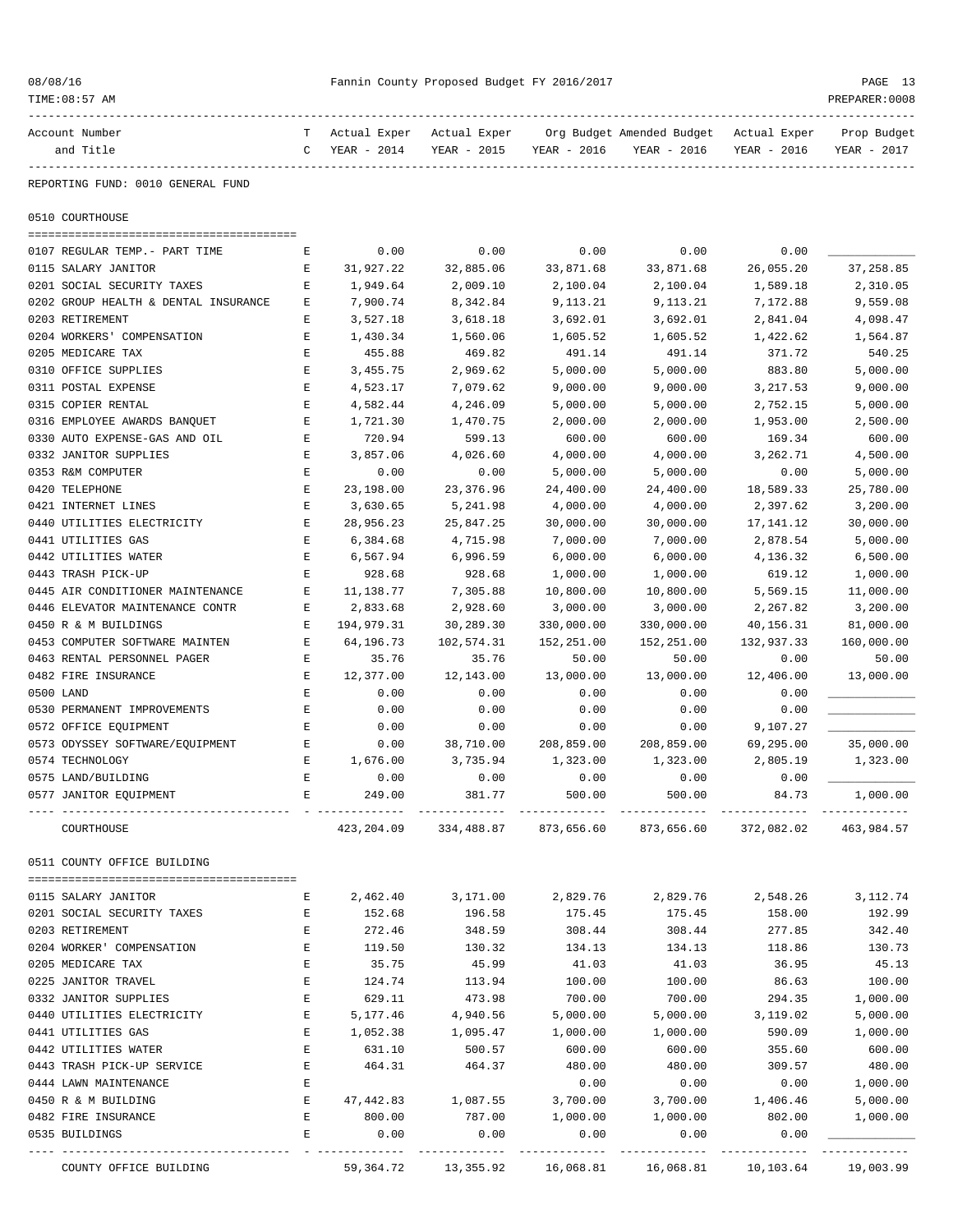| 08/08/16<br>TIME: 08:57 AM                        |                  |                     | Fannin County Proposed Budget FY 2016/2017 |                     |                                                         |                    | PAGE 14<br>PREPARER: 0008  |
|---------------------------------------------------|------------------|---------------------|--------------------------------------------|---------------------|---------------------------------------------------------|--------------------|----------------------------|
| Account Number<br>and Title                       | C                | YEAR - 2014         | Actual Exper Actual Exper<br>YEAR - 2015   | YEAR - 2016         | Org Budget Amended Budget - Actual Exper<br>YEAR - 2016 | YEAR - 2016        | Prop Budget<br>YEAR - 2017 |
| REPORTING FUND: 0010 GENERAL FUND                 |                  |                     |                                            |                     |                                                         |                    |                            |
| 0512 CO-OP OFFICE BUILDING                        |                  |                     |                                            |                     |                                                         |                    |                            |
| 0332 JANITOR SUPPLIES                             | Е                | 360.65              | 351.04                                     | 500.00              | 500.00                                                  | 166.33             | 500.00                     |
| 0440 UTILITIES ELECTRICITY                        | Е                | 5,976.15            | 5,318.42                                   | 6,500.00            | 6,500.00                                                | 3,793.89           | 6,000.00                   |
| 0442 UTILITIES WATER                              | Е                | 480.00              | 498.00                                     | 500.00              | 500.00                                                  | 355.60             | 600.00                     |
| 0450 R&M BUILDING                                 | Е                | 1,528.01            | 476.61                                     | 2,000.00            | 2,000.00                                                | 1,012.33           | 3,000.00                   |
| 0482 FIRE INSURANCE                               | Е                | 849.00              | 834.00                                     | 1,000.00            | 1,000.00                                                | 851.00             | 1,000.00                   |
| 0535 BUILDINGS                                    | Е                | 0.00                | 0.00                                       | 0.00                | 0.00                                                    | 0.00               | ---------                  |
| CO-OP OFFICE BUILDING                             |                  | 9,193.81            | 7,478.07                                   | 10,500.00           | 10,500.00                                               | 6,179.15           | 11,100.00                  |
| 0513 COURTHOUSE SOUTH ANNEX                       |                  |                     |                                            |                     |                                                         |                    |                            |
|                                                   |                  |                     |                                            |                     |                                                         |                    |                            |
| 0115 SALARY JANITOR<br>0201 SOCIAL SECURITY TAXES | Е<br>Е           | 10,311.30<br>639.31 | 10,369.17<br>642.89                        | 11,318.90<br>701.77 | 11,318.90<br>701.77                                     | 8,145.72<br>505.01 | 12,450.79<br>771.95        |
| 0203 RETIREMENT                                   | Е                | 1,140.57            | 1,141.13                                   | 1,233.76            | 1,233.76                                                | 888.28             | 1,369.59                   |
| 0204 WORKERS' COMPENSATION                        | Е                | 477.98              | 521.32                                     | 536.52              | 536.52                                                  | 475.40             | 522.93                     |
| 0205 MEDICARE TAX                                 | Е                | 149.47              | 150.31                                     | 164.12              | 164.12                                                  | 118.02             | 180.54                     |
| 0332 JANITOR SUPPLIES                             | Е                | 693.78              | 443.25                                     | 1,000.00            | 1,000.00                                                | 432.08             | 1,250.00                   |
| 0420 TELEPHONE                                    | Е                | 3,485.87            | 3,332.14                                   | 3,500.00            | 3,500.00                                                | 2,596.98           | 3,500.00                   |
| 0440 UTILITIES ELECTRICITY                        | Е                | 5,940.90            | 6,040.59                                   | 6,000.00            | 6,000.00                                                | 3,933.27           | 6,000.00                   |
| 0441 UTILITIES GAS                                | Е                | 1,289.42            | 1,059.96                                   | 1,500.00            | 1,500.00                                                | 719.85             | 1,300.00                   |
| 0442 UTILITIES WATER                              | Е                | 676.62              | 782.13                                     | 1,000.00            | 1,000.00                                                | 589.32             | 1,000.00                   |
| 0443 TRASH PICKUP SERVICE                         | E                | 928.68              | 928.68                                     | 1,000.00            | 1,000.00                                                | 619.12             | 1,000.00                   |
| 0444 LAWN MAINTENANCE                             | Е                | 0.00                | 0.00                                       | 0.00                | 0.00                                                    | 0.00               | 1,000.00                   |
| 0450 R&M BUILDING                                 | Е                | 7,240.14            | 9,708.85                                   | 3,500.00            | 3,500.00                                                | 2,008.18           | 4,500.00                   |
| 0455 PARKING LOT                                  | Е                | 0.00                | 0.00                                       | 0.00                | 0.00                                                    | 0.00               |                            |
| 0482 FIRE INSURANCE                               | Е                | 1,979.00            | 1,939.00                                   | 2,100.00            | 2,100.00                                                | 1,984.00           | 2,100.00                   |
| 0531 ANNEX                                        | E                | 0.00                | 0.00                                       | 0.00                | 0.00                                                    | 0.00               |                            |
| COURTHOUSE SOUTH ANNEX                            |                  | 34,953.04           | 37,059.42                                  | 33,555.07           | 33,555.07                                               | 23,015.23          | 36,945.80                  |
| 0515 WINDOM CO.BLDG.                              |                  |                     |                                            |                     |                                                         |                    |                            |
|                                                   |                  |                     |                                            |                     |                                                         |                    |                            |
| 0440 UTILITIES ELECTRICITY                        | Е                | 1,530.38            | 2,153.10                                   | 2,000.00            | 2,000.00                                                | 1,057.79           | 2,250.00                   |
| 0441 UTILITIES GAS                                | Ε                | 572.42              | 754.42                                     | 700.00              | 700.00                                                  | 362.75             | 700.00                     |
| 0442 UTILITIES WATER                              | Е                | 0.00                | 0.00                                       | 0.00                | 0.00                                                    | 0.00               |                            |
| 0444 LAWN MAINTENANCE                             | Е                | 750.00              | 850.00                                     | 700.00              | 700.00                                                  | 450.00             | 700.00                     |
| 0450 R&M BUILDING                                 | Ε                | 221.25              | 165.45                                     | 1,000.00            | 1,000.00                                                | 262.50             | 1,000.00                   |
| 0482 FIRE INSURANCE<br>0501 PEST CONTROL          | $\mathbf E$<br>E | 948.00<br>0.00      | 927.00<br>0.00                             | 1,000.00<br>100.00  | 1,000.00<br>100.00                                      | 952.00<br>0.00     | 1,000.00<br>100.00         |
| WINDOM CO.BLDG.                                   |                  |                     | 4,022.05 4,849.97 5,500.00                 |                     |                                                         | 5,500.00 3,085.04  | 5,750.00                   |
| 0516 AGRILIFE EXTENSION BUILDING                  |                  |                     |                                            |                     |                                                         |                    |                            |
|                                                   |                  |                     |                                            |                     |                                                         |                    |                            |
| 0115 SALARY JANITOR                               | Е                |                     | 1,364.58 1,437.52                          |                     | 2,265.16 2,265.16 1,306.80                              |                    | 2,491.68                   |
| 0201 SOCIAL SECURITY TAXES                        | Е                | 84.56               | 89.14                                      | 140.44              | 140.44                                                  | 81.01              | 154.48                     |
| 0203 RETIREMENT                                   | Е                | 151.14              | 157.86                                     | 246.90              | 246.90                                                  | 142.45             | 274.08                     |
| 0204 WORKERS' COMPENSATION<br>0205 MEDICARE TAX   | Ε<br>E           | 95.66<br>19.73      | 104.32<br>20.87                            | 107.37<br>32.84     | 107.37<br>32.84                                         | 95.14<br>19.00     | 104.65<br>36.13            |
| 0225 JANITOR TRAVEL                               | E                | 163.80              | 167.58                                     | 150.00              | 150.00                                                  | 124.58             | 150.00                     |
| 0332 JANITOR SUPPLIES                             | E                | 386.16              | 289.79                                     | 750.00              | 750.00                                                  | 124.99             | 1,000.00                   |
| 0420 TELEPHONE                                    | Е                | 0.00                | 0.00                                       | 0.00                | 0.00                                                    | 0.00               |                            |
| 0440 UTILITIES ELECTRICITY                        | Е                |                     | 5, 125. 38 5, 147. 25                      | 5,000.00            | 5,000.00                                                | 3,208.32           | 5,000.00                   |
|                                                   |                  |                     |                                            |                     |                                                         |                    |                            |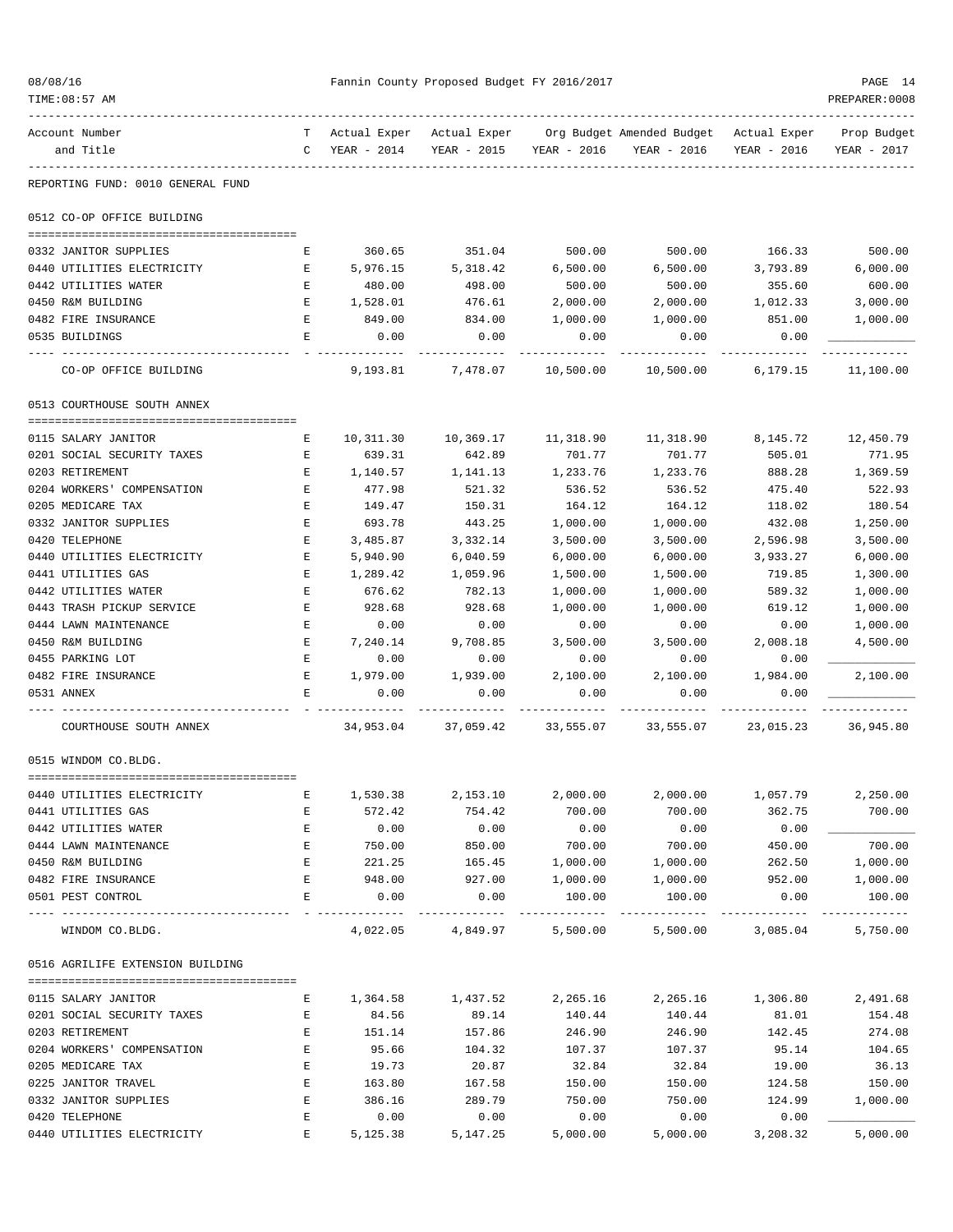| 08/08/1 |  |
|---------|--|
|---------|--|

#### Fannin County Proposed Budget FY 2016/2017 PAGE 15

| Account Number                       | т                  | Actual Exper |                        |                       | Actual Exper Org Budget Amended Budget Actual Exper                     |             | Prop Budget |
|--------------------------------------|--------------------|--------------|------------------------|-----------------------|-------------------------------------------------------------------------|-------------|-------------|
| and Title                            | C                  | YEAR - 2014  | YEAR - 2015            | YEAR - 2016           | YEAR - 2016                                                             | YEAR - 2016 | YEAR - 2017 |
| REPORTING FUND: 0010 GENERAL FUND    |                    |              |                        |                       |                                                                         |             |             |
| 0441 UTILITIES GAS                   | Е                  | 0.00         | 0.00                   | 0.00                  | 0.00                                                                    | 0.00        |             |
| 0442 UTILITIES WATER                 | Е                  | 430.80       | 498.00                 | 425.00                | 425.00                                                                  | 355.60      | 550.00      |
| 0443 TRASH PICKUP SERVICE            | Е                  | 0.00         | 0.00                   | 0.00                  | 0.00                                                                    | 0.00        |             |
| 0444 LAWN MAINTENANCE                | Е                  |              |                        | 0.00                  | 0.00                                                                    | 0.00        | 1,000.00    |
| 0450 R&M BUILDING                    | Е                  | 3,543.29     | 2,142.58               | 1,500.00              | 1,500.00                                                                | 816.83      | 37,000.00   |
| 0482 FIRE INSURANCE                  | E                  | 475.00       | 467.00                 | 600.00                | 600.00                                                                  | 476.00      | 600.00      |
| 0530 BUILDING REMODEL                | Е                  | 0.00         | 0.00                   | 0.00                  | 0.00                                                                    | 0.00        |             |
| 0535 BUILDING CONSTRUCTION           | Е                  | 0.00         | 0.00                   | 0.00                  | 0.00                                                                    | 0.00        |             |
| 0572 OFFICE EQUIPMENT                | Е                  | 2,793.80     | 0.00                   | 0.00                  | 0.00                                                                    | 0.00        |             |
| AGRILIFE EXTENSION BUILDING          |                    | 14,633.90    | 10,521.91              | 11,217.71             | 11,217.71                                                               | 6,750.72    | 48,361.02   |
| 0540 AMBULANCE SERVICE               |                    |              |                        |                       |                                                                         |             |             |
| 0417 AMBULANCE SERVICE               | Е                  | 540,000.00   | 540,000.00             | 540,000.00            | 540,000.00                                                              | 405,000.00  | 540,000.00  |
| AMBULANCE SERVICE                    |                    | 540,000.00   | 540,000.00             | 540,000.00            | 540,000.00                                                              | 405,000.00  | 540,000.00  |
| 0543 FIRE PROTECTION                 |                    |              |                        |                       |                                                                         |             |             |
| 0416 FIRE PROTECTION SERVICE         | Е                  | 68,500.00    | 73,900.00              |                       | 74,400.00 74,400.00                                                     | 55,800.00   | 78,698.00   |
| 0422 R&M RADIO/TOWER                 | Е                  | 500.00       | 825.00                 | 700.00                | 700.00                                                                  | 0.00        | 700.00      |
| 0440 UTILITIES ELECTRICITY           | $\mathbf{E}% _{0}$ | 0.00         | 0.00                   | 300.00                | 300.00                                                                  | 0.00        | 300.00      |
| 0447 REPEATER SERVICE CONTRACT       | E                  | 6,707.60     | 6,908.88               | 7,116.04              | 7,116.04                                                                | 7,116.04    | 7,117.00    |
| 0490 FCC RADIO LICENSE               | Е                  | 0.00         | 0.00                   | 0.00                  | 0.00                                                                    | 0.00        |             |
| FIRE PROTECTION                      |                    | 75,707.60    | 81,633.88              | 82,516.04             | 82,516.04                                                               | 62,916.04   | 86,815.00   |
| 0551 CONSTABLE PRECINCT # 1          |                    |              |                        |                       |                                                                         |             |             |
| 0101 SALARY ELECTED OFFICIAL         | Е                  | 26,779.48    | 27,582.88              | 28,410.33             | 28,410.33                                                               | 21,854.00   | 31,251.36   |
| 0201 SOCIAL SECURITY TAXES           | Е                  | 1,660.36     | 1,760.60               | 1,761.44              | 1,761.44                                                                | 1,411.60    | 1,937.58    |
| 0202 GROUP HEALTH & DENTAL INSURANCE | Е                  | 0.00         | 2,840.32               | 4,192.08              | 4,192.08                                                                | 3,281.68    | 4,779.54    |
| 0203 RETIREMENT                      | Е                  | 2,958.56     | 3,034.60               | 3,096.73              | 3,096.73                                                                | 2,382.81    | 3,437.65    |
| 0204 WORKERS' COMPENSATION           | Ε                  | 902.46       | 798.70                 | 823.90                | 823.90                                                                  | 727.30      | 800.03      |
| 0205 MEDICARE TAX                    | Е                  | 388.18       | 411.63                 | 411.95                | 411.95                                                                  | 330.20      | 453.14      |
| 0310 OFFICE SUPPLIES                 | Ε                  | 0.00         | 0.00                   | 0.00                  | 0.00                                                                    | 0.00        | 100.00      |
| 0311 POSTAL EXPENSES                 | Ε                  |              |                        | 0.00                  | 0.00                                                                    | 0.00        | 600.00      |
| 0330 AUTO EXPENSE-GAS AND OIL        | Е                  | 1,222.67     | 989.69                 | 1,400.00              | 1,400.00                                                                | 352.72      | 1,400.00    |
| 0421 ONLINE RESEARCH/ACCURINT        | Е                  | 600.00       | 600.00                 | 600.00                | 600.00                                                                  | 400.00      | 600.00      |
| 0422 R & M RADIO                     | Е                  | 0.00         | 235.00                 | 200.00                | 200.00                                                                  | 68.08       | 200.00      |
| 0427 TRAVEL EXPENSE                  | Е                  | 2,400.00     | 2,400.00               | 2,400.00              | 2,400.00                                                                | 1,900.00    | 2,400.00    |
| 0435 PRINTING                        | E                  | 0.00         | 164.00                 | 500.00                | 500.00                                                                  | 146.75      | 250.00      |
| 0480 BOND                            | E                  | 0.00         | 5.75                   | 0.00                  | 0.00                                                                    | 0.00        | 177.50      |
| 0488 LAW ENFORCEMENT PROF. INS       | $\mathbf{E}$       | 351.00       | 388.00                 | 400.00                | 400.00                                                                  | 399.52      | 400.00      |
| 0572 EQUIPMENT                       | Е                  | 0.00         | 0.00                   | 0.00                  | 0.00                                                                    | 0.00        |             |
| 0574 TECHNOLOGY                      | E                  | 0.00         | 0.00<br>______________ | 0.00<br>------------- | 0.00<br>--------------                                                  | 0.00        |             |
| CONSTABLE PRECINCT # 1               |                    |              |                        |                       | $37,262.71$ $41,211.17$ $44,196.43$ $44,196.43$ $33,254.66$ $48,786.80$ |             |             |
| 0552 CONSTABLE PRECINCT #2           |                    |              |                        |                       |                                                                         |             |             |
| 0101 SALARY ELECTED OFFICIAL         | Е                  |              | 13,003.38 13,393.64    |                       | 13,795.36  13,795.36  10,611.80  15,174.90                              |             |             |
| 0201 SOCIAL SECURITY TAXES           | E                  | 806.26       | 830.44                 | 855.31                | 855.31                                                                  | 658.00      | 940.84      |
| 0202 GROUP HEALTH & DENTAL INSURANCE |                    | E 7,879.38   | 8,325.18               | 9,113.21              | 9,113.21                                                                | 7,160.53    | 9,559.08    |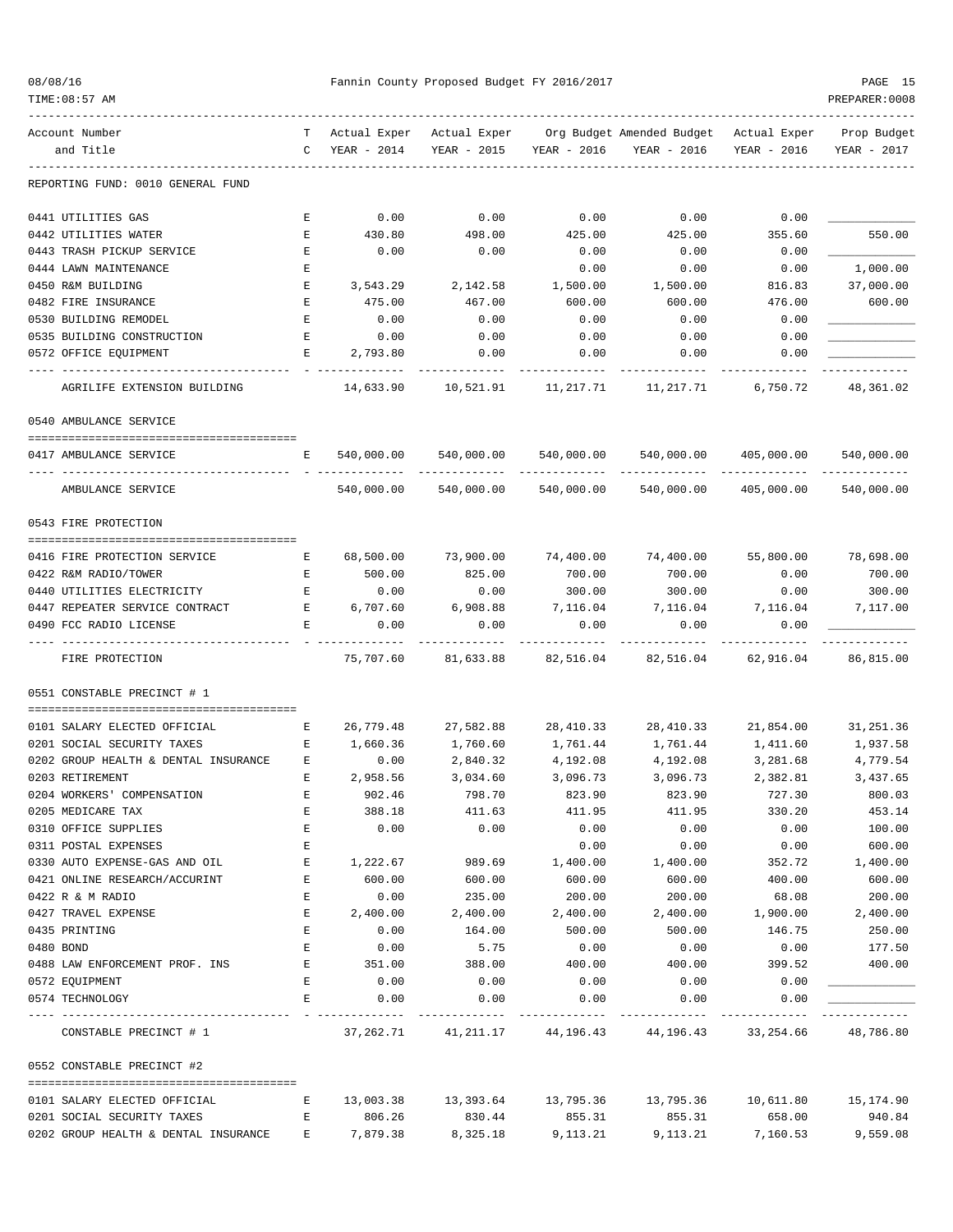| Account Number                         |   |                      |             |                  | T Actual Exper Actual Exper Org Budget Amended Budget Actual Exper Prop Budget |                          |             |
|----------------------------------------|---|----------------------|-------------|------------------|--------------------------------------------------------------------------------|--------------------------|-------------|
| and Title                              | C | YEAR - 2014          | YEAR - 2015 | YEAR - 2016      | YEAR - 2016                                                                    | YEAR - 2016              | YEAR - 2017 |
| REPORTING FUND: 0010 GENERAL FUND      |   |                      |             |                  |                                                                                |                          |             |
| 0203 RETIREMENT                        | Е | 1,436.46             | 1,473.60    | 1,503.69         | 1,503.69                                                                       | 1,157.07                 | 1,669.24    |
| 0204 WORKERS' COMPENSATION             | Е | 438.22               | 387.84      | 400.07           | 400.07                                                                         | 353.16                   | 388.48      |
| 0205 MEDICARE TAX                      | Е | 188.50               | 194.22      | 200.03           | 200.03                                                                         | 153.80                   | 220.04      |
| 0310 OFFICE SUPPLIES                   | E | 0.00                 | 0.00        | 100.00           | 100.00                                                                         | 0.00                     | 100.00      |
| 0311 POSTAL EXPENSES                   | E |                      |             | 0.00             | 0.00                                                                           | 0.00                     |             |
| 0330 AUTO EXPENSE-GAS AND OIL          | Е | 586.97               | 350.43      | 1,400.00         | 1,400.00                                                                       | 93.22                    | 1,400.00    |
| 0422 R & M RADIO                       | Е | 0.00                 | 0.00        | 0.00             | 0.00                                                                           | 0.00                     |             |
| 0427 TRAVEL EXPENSE                    | Е | 2,400.00             | 2,400.00    | 2,400.00         | 2,400.00                                                                       | 1,600.00                 | 2,400.00    |
| 0435 PRINTING                          | Е | 0.00                 | 0.00        | 100.00           | 100.00                                                                         | 64.75                    | 100.00      |
| 0480 BOND                              | E | 0.00                 | 0.00        | 0.00             | 0.00                                                                           | 0.00                     | 177.50      |
| 0488 LAW ENFOREMENT PROF. INS.         | Е | 351.00               | 388.00      | 400.00           | 400.00                                                                         | 399.52                   | 400.00      |
| 0573 RADIO EQUIPMENT                   | Е | 0.00                 | 0.00        | 0.00             | 0.00                                                                           | 0.00                     |             |
| 0574 TECHNOLOGY                        | Е | 0.00                 | 0.00        | 0.00             | 0.00                                                                           | 0.00                     |             |
| CONSTABLE PRECINCT #2                  |   | -------<br>27,090.17 | 27,743.35   | 30,267.67        | -----------<br>30,267.67                                                       | -----------<br>22,251.85 | 32,530.08   |
| 0553 CONSTABLE PRECINCT # 3            |   |                      |             |                  |                                                                                |                          |             |
| 0101 SALARY ELECTED OFFICIAL           | Е | 11,558.82            | 11,905.66   | 12,262.81        | 12,262.81                                                                      | 9,433.00                 | 13,489.09   |
| 0201 SOCIAL SECURITY TAXES             | Е | 790.96               | 812.54      | 834.69           | 834.69                                                                         | 646.80                   | 910.72      |
| 0202 GROUP HEALTH & DENTAL INSURANCE   |   |                      |             |                  | 0.00                                                                           |                          |             |
| 0203 RETIREMENT                        | Е | 0.00<br>1,276.96     | 0.00        | 0.00<br>1,336.65 |                                                                                | 0.00                     | 7,169.31    |
|                                        | Е |                      | 1,309.98    |                  | 1,336.65                                                                       | 1,028.53                 | 1,483.80    |
| 0204 WORKERS' COMPENSATION             | Е | 389.54               | 344.76      | 390.42           | 390.42                                                                         | 313.94                   | 376.04      |
| 0205 MEDICARE TAX                      | Е | 185.10               | 189.95      | 195.21           | 195.21                                                                         | 151.20                   | 212.99      |
| 0310 OFFICE SUPPLIES                   | Ε |                      |             | 0.00             | 0.00                                                                           | 0.00                     | 100.00      |
| 0311 POSTAL EXPENSES                   | Е |                      |             | 0.00             | 0.00                                                                           | 0.00                     | 600.00      |
| 0330 AUTO EXPENSE-GAS AND OIL          | Е | 658.73               | 650.24      | 1,400.00         | 1,400.00                                                                       | 222.88                   | 1,400.00    |
| 0427 TRAVEL EXPENSE                    | Е | 1,200.00             | 1,200.00    | 1,200.00         | 1,200.00                                                                       | 950.00                   | 2,400.00    |
| 0435 PRINTING                          | E | 0.00                 | 0.00        | 0.00             | 0.00                                                                           | 0.00                     | 250.00      |
| 0480 BOND                              | Е | 0.00                 | 0.00        | 0.00             | 0.00                                                                           | 0.00                     | 177.50      |
| 0488 LAW ENFORCEMENT PROF. INS         | Е | 351.00               | 388.00      | 400.00           | 400.00                                                                         | 399.52                   | 400.00      |
| 0573 RADIO EQUIPMENT                   | Е | 0.00                 | 0.00        | 0.00             | 0.00                                                                           | 0.00                     |             |
| CONSTABLE PRECINCT # 3                 |   | 16,411.11            | 16,801.13   | 18,019.78        | 18,019.78                                                                      | 13,145.87                | 28,969.45   |
| 0555 ANIMAL CONTROL OFFICER            |   |                      |             |                  |                                                                                |                          |             |
| 0441 ANIMAL CONTROL OFFICER/SERVICES E |   | 1,838.19             | 526.00      | 1,000.00         | 4,000.00                                                                       | 2,691.73                 | 4,000.00    |
| ANIMAL CONTROL OFFICER                 |   | 1,838.19             | 526.00      | 1,000.00         | 4,000.00                                                                       | 2,691.73                 | 4,000.00    |
| 0560 COUNTY SHERIFF                    |   |                      |             |                  |                                                                                |                          |             |
|                                        |   |                      |             |                  |                                                                                |                          |             |
| 0101 SALARY ELECTED OFFICIAL           | E | 48,458.02            | 49,911.94   | 51,409.16        | 51,409.16                                                                      | 39,545.60                | 56,550.08   |
| 0102 ADMINISTRATIVE SECRETARY          | E | 33,872.02            | 34,888.10   | 35,934.80        | 35,934.80                                                                      | 27,642.20                | 39,528.28   |
| 0103 CHIEF DEPUTY                      | Е | 44,649.02            | 45,988.54   | 47,368.12        | 47,368.12                                                                      | 36,437.00                | 52,104.93   |
| 0104 SALARIES DEPUTIES                 | Е | 463,071.32           | 498,504.30  | 536,147.36       | 536,147.36                                                                     | 423,817.41               | 575,805.68  |
| 0107 PT RECORDS/EVIDENCE CLERKS        | Е | 10,632.03            | 16,874.41   | 17,867.62        | 17,867.62                                                                      | 8,473.69                 | 14,249.09   |
| 0108 COMPENSATION PAY                  | Е | 0.00                 | 0.00        | 0.00             | 0.00                                                                           | 0.00                     |             |
| 0110 JAIL ADMINISTRATOR                | E | 31,618.08            | 32,566.56   | 33,543.54        | 33,543.54                                                                      | 25,802.80                | 36,897.89   |
| 0111 LIEUTENANT                        | Е | 45,464.84            | 34,345.30   | 41,807.60        | 41,807.60                                                                      | 32,159.60                | 45,988.36   |

0113 TRANSPORT OFFICER THE 24,012.29 18,512.29 32,566.45 32,566.45 0.00 30,697.00 0114 PROF. STANDARDS OFFICER E 0.00 0.00 0.00 0.00 0.00 \_\_\_\_\_\_\_\_\_\_\_\_\_ 0120 SALARY DISPATCHER E 143,534.96 148,529.26 186,444.24 186,444.24 110,358.07 193,070.48 0201 SOCIAL SECURITY TAXES E 51,587.94 53,757.64 61,167.27 61,167.27 42,775.17 64,999.05

08/08/16 Fannin County Proposed Budget FY 2016/2017 PAGE 16 TIME:08:57 AM PREPARER:0008

------------------------------------------------------------------------------------------------------------------------------------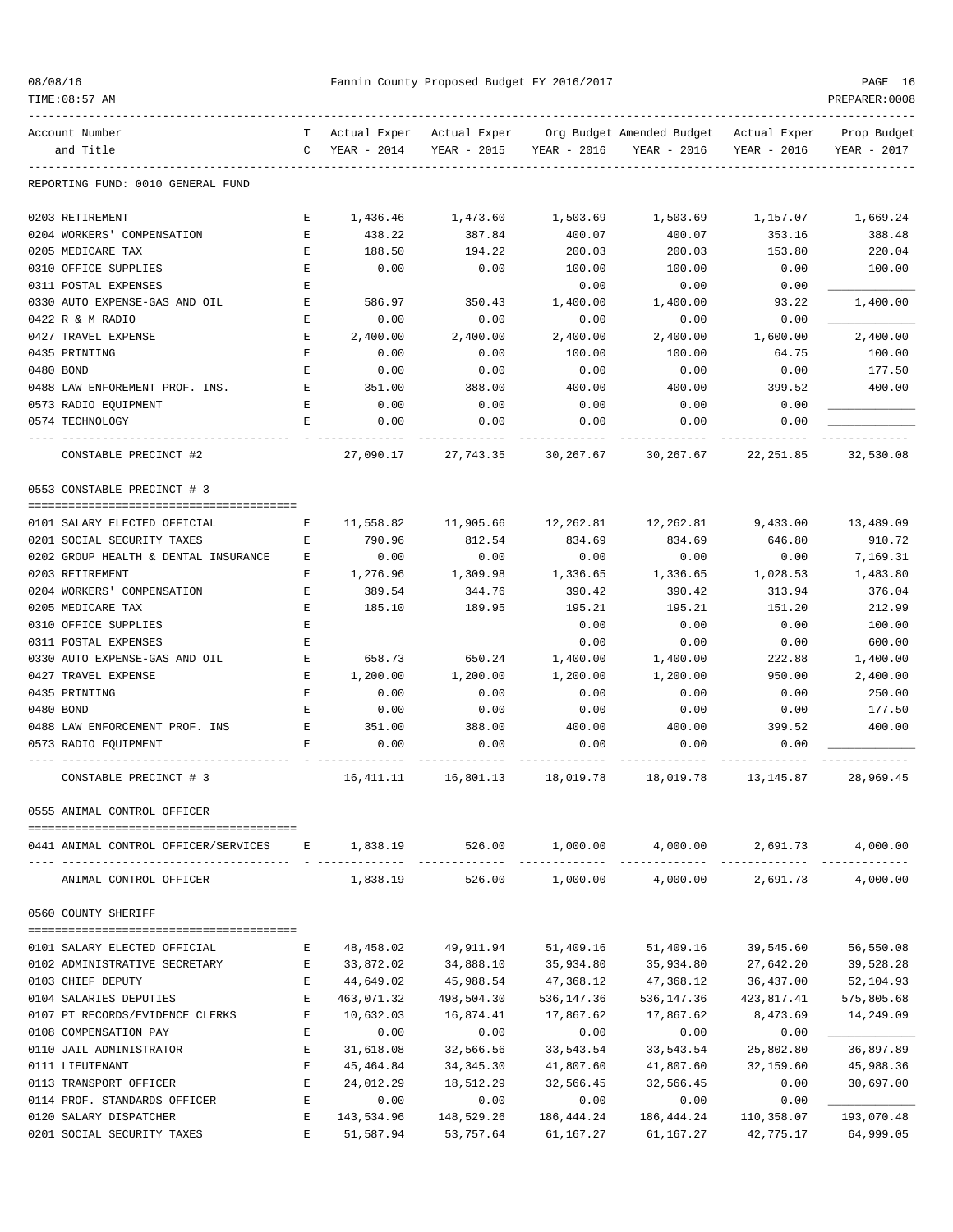|  |  | 08/08/16 |  |
|--|--|----------|--|
|--|--|----------|--|

| Account Number                       | т           | Actual Exper                | Actual Exper |              | Org Budget Amended Budget                                                     | Actual Exper | Prop Budget  |
|--------------------------------------|-------------|-----------------------------|--------------|--------------|-------------------------------------------------------------------------------|--------------|--------------|
| and Title                            | C           | YEAR - 2014                 | YEAR - 2015  | YEAR - 2016  | YEAR - 2016                                                                   | YEAR - 2016  | YEAR - 2017  |
|                                      |             |                             |              |              |                                                                               |              |              |
| REPORTING FUND: 0010 GENERAL FUND    |             |                             |              |              |                                                                               |              |              |
| 0202 GROUP HEALTH INSURANCE          | Е           | 192,673.10                  | 205,837.87   | 264, 283.09  | 264, 283.09                                                                   | 182, 279.83  | 277, 213.32  |
| 0203 RETIREMENT                      | Ε           | 93, 354. 28                 | 96,832.39    | 107,156.69   | 107,156.69                                                                    | 76,791.46    | 114,938.10   |
| 0204 WORKERS' COMPENSATION           | Ε           | 25,963.92                   | 22,584.76    | 22,954.70    | 22,954.70                                                                     | 20,209.88    | 19,794.52    |
| 0205 MEDICARE TAX                    | Ε           | 12,065.13                   | 12,572.68    | 14,305.25    | 14,305.25                                                                     | 10,003.48    | 15,201.39    |
| 0206 UNEMPLOYMENT EXPENSE            | E           | 7,000.96                    | 7,613.00     | 3,000.00     | 3,000.00                                                                      | 662.00       | 3,000.00     |
| 0250 EMPLOYEE PHYSICALS              | E           | 892.00                      | 1,879.00     | 1,000.00     | 1,000.00                                                                      | 660.00       | 1,000.00     |
| 0310 OFFICE SUPPLIES                 | Ε           | 5,814.91                    | 1,360.67     | 6,000.00     | 6,000.00                                                                      | 1,737.95     | 8,000.00     |
| 0311 POSTAL EXPENSES                 | Ε           | 1,432.29                    | 1,361.36     | 1,700.00     | 1,700.00                                                                      | 1,354.07     | 1,700.00     |
| 0315 SHERIFF COPIER RENTAL           | Ε           |                             | 640.00       | 2,100.00     |                                                                               | 0.00         |              |
|                                      |             | 1,920.00                    |              |              | 2,100.00                                                                      |              |              |
| 0330 AUTO EXPENSE GAS & OIL          | E           | 88,279.99                   | 71,379.93    | 84,000.00    | 84,000.00                                                                     | 39,092.50    | 84,000.00    |
| 0332 SHERIFF JANITOR SUPPLIES        | E           | 1,059.71                    | 1,199.12     | 1,200.00     | 1,200.00                                                                      | 768.97       | 1,200.00     |
| 0395 UNIFORMS/OTHER                  | Ε           | 2,999.90                    | 3,500.00     | 3,500.00     | 3,500.00                                                                      | 1,479.62     | 3,500.00     |
| 0419 SHERIFF CELL PHONE              | Ε           | 1,080.00                    | 1,080.00     | 1,080.00     | 1,080.00                                                                      | 855.00       | 1,080.00     |
| 0420 TELEPHONE                       | Ε           | 11,710.38                   | 12,039.60    | 12,000.00    | 12,000.00                                                                     | 9,163.61     | 13,200.00    |
| 0421 CELL PHONE                      | Ε           | 1,492.43                    | 1,256.25     | 2,500.00     | 2,500.00                                                                      | 950.00       | 2,500.00     |
| 0422 R & M RADIO                     | E           | 500.00                      | 725.00       | 500.00       | 500.00                                                                        | 406.23       | 1,000.00     |
| 0427 OUT OF COUNTY TRAVEL            | E           | 3,872.99                    | 1,141.94     | 4,000.00     | 4,000.00                                                                      | 920.10       | 4,000.00     |
| 0428 PRISONER TRANSPORT              | Ε           | 2,716.03                    | 1,851.01     | 4,500.00     | 4,500.00                                                                      | 1,602.74     | 4,500.00     |
| 0430 BIDS AND NOTICES                | E           | 274.37                      | 0.00         | 500.00       | 500.00                                                                        | 68.40        | 500.00       |
| 0432 IMPOUNDMENT OF ESTRAY LIVESTOCK | Ε           | 0.00                        | 0.00         | 1,500.00     | 1,500.00                                                                      | 0.00         | 1,500.00     |
| 0435 PRINTING                        | E           | 577.41                      | 428.63       | 1,000.00     | 1,000.00                                                                      | 162.86       | 1,000.00     |
| 0440 UTILITIES ELECTRICITY           | Ε           | 0.00                        | 0.00         | 0.00         | 0.00                                                                          | 0.00         |              |
| 0442 UTILITIES WATER                 | Ε           | 2,787.78                    | 3,053.48     | 3,000.00     | 3,000.00                                                                      | 2,262.89     | 3,500.00     |
| 0443 SHERIFF TRASH PICKUP            | Ε           | 1,281.72                    | 1,281.72     | 1,200.00     | 1,200.00                                                                      | 854.48       | 1,300.00     |
| 0444 INTERNET SERVICE                | Ε           | 1,199.40                    | 1,199.40     | 1,200.00     | 1,200.00                                                                      | 1,199.40     | 1,200.00     |
| 0445 AIR CONDITIONER MAINTENANCE     | Ε           |                             | 0.00         | 2,400.00     | 2,400.00                                                                      | 1,178.40     | 2,400.00     |
| 0447 REPEATER SERVICE CONTRACT       | E           | 0.00                        | 0.00         | 0.00         | 0.00                                                                          | 0.00         |              |
| 0450 SHERIFF OFF. R&M BLDG.          | Ε           | 4,385.25                    | 4,431.85     | 3,000.00     | 5,000.00                                                                      | 3,524.25     | 5,000.00     |
|                                      |             |                             |              |              |                                                                               |              |              |
| 0452 R & M EQUIPMENT                 | Ε           | 3,515.00                    | 0.00         | 0.00         | 0.00                                                                          | 0.00         |              |
| 0454 R & M AUTOMOBILES               | E           | 29, 143. 28                 | 27,913.86    | 30,000.00    | 30,000.00                                                                     | 22,014.01    | 30,000.00    |
| 0480 BOND                            | E           | 80.00                       | 80.00        | 80.00        | 80.00                                                                         | 80.00        | 506.00       |
| 0482 FIRE INSURANCE                  | E           | 256.00                      | 251.00       | 400.00       | 400.00                                                                        | 256.00       | 400.00       |
| 0487 AUTOMOBILE INSURANCE            | E           | 10,187.60                   | 8,863.00     | 12,000.00    | 10,000.00                                                                     | 8,271.00     | 12,000.00    |
| 0488 LAW ENFORCEMENT INSURANCE       | E           | 10,129.00                   | 10,566.00    | 11,200.00    | 11,200.00                                                                     | 10,962.16    | 11,200.00    |
| 0571 HWY. PATROL RADAR EQUIPMENT     | Ε           | 0.00                        | 0.00         | 0.00         | 0.00                                                                          | 0.00         |              |
| 0572 OFFICE EQUIPMENT                | E           | 277.50                      | 284.99       | 5,500.00     | 5,500.00                                                                      | 5,010.35     | 5,500.00     |
| 0573 RADIO EQUIPMENT                 | E           | 0.00                        | 0.00         | 0.00         | 0.00                                                                          | 0.00         |              |
| 0574 TECHNOLOGY                      | $\mathbf E$ | 6,372.80                    | 0.00         | 0.00         | 0.00                                                                          | 0.00         |              |
| 0575 AUTOMOBILES                     | Ε           | 36,000.00                   | 109,568.71   | 38,250.00    | 64,350.00                                                                     | 64,009.26    | 70,000.00    |
| 0630 AUTO NOTE PMT-PRINCIPAL         | E           | 0.00                        | 0.00         | 0.00         | 0.00                                                                          | 0.00         |              |
| 0670 AUTO NOTE PMT-INTEREST          | Е           | 0.00                        | 0.00         | 0.00         | 0.00                                                                          | 0.00         |              |
| COUNTY SHERIFF                       |             |                             |              |              | 1,458,195.65 1,546,655.56 1,691,265.89 1,717,365.89 1,215,802.44 1,811,724.17 |              |              |
| 0565 JAIL OPERATIONS                 |             |                             |              |              |                                                                               |              |              |
|                                      |             |                             |              |              |                                                                               |              |              |
| 0380 PRISONER HOUSING                |             | E 1,552,545.50 1,487,740.00 |              | 1,659,000.00 | 1,659,000.00                                                                  | 1,085,303.75 | 1,797,625.00 |
| 0400 PRISONER TRANSPORT/GUARD        | Е           | 15,319.88                   | 12,864.23    | 25,000.00    | 25,000.00                                                                     | 7,710.01     | 20,000.00    |
| 0405 PRISONER MEDICAL                | E           | 141,290.17                  | 140,591.85   | 125,000.00   | 125,000.00                                                                    | 78,393.48    | 115,000.00   |
| 0442 CR4200 UTILITY WATER            | Ε           | 0.00                        | 0.00         | 0.00         | 0.00                                                                          | 0.00         |              |
| 0450 R&M BUILDING                    | Ε           | 1,200.00                    | 10,696.66    | 175,000.00   | 175,000.00                                                                    | 0.00         | 5,000.00     |
| 0482 FIRE INSURANCE                  | Ε           | 0.00                        | 0.00         | 0.00         | 0.00                                                                          | 0.00         |              |
| 0491 JUSTICE ASSISTANCE GRANT        | Ε           | 0.00                        | 0.00         | 0.00         | 0.00                                                                          | 0.00         |              |
| 0500 LAND                            | Ε           | 0.00                        | 0.00         | 0.00         | 0.00                                                                          | 0.00         |              |
| 0532 JAIL                            | E           | 0.00                        | 0.00         | 0.00         | 0.00                                                                          | 0.00         |              |
|                                      |             |                             |              |              |                                                                               |              |              |
| <b>JAIL OPERATIONS</b>               |             |                             |              |              | 1,710,355.55 1,651,892.74 1,984,000.00 1,984,000.00 1,171,407.24 1,937,625.00 |              |              |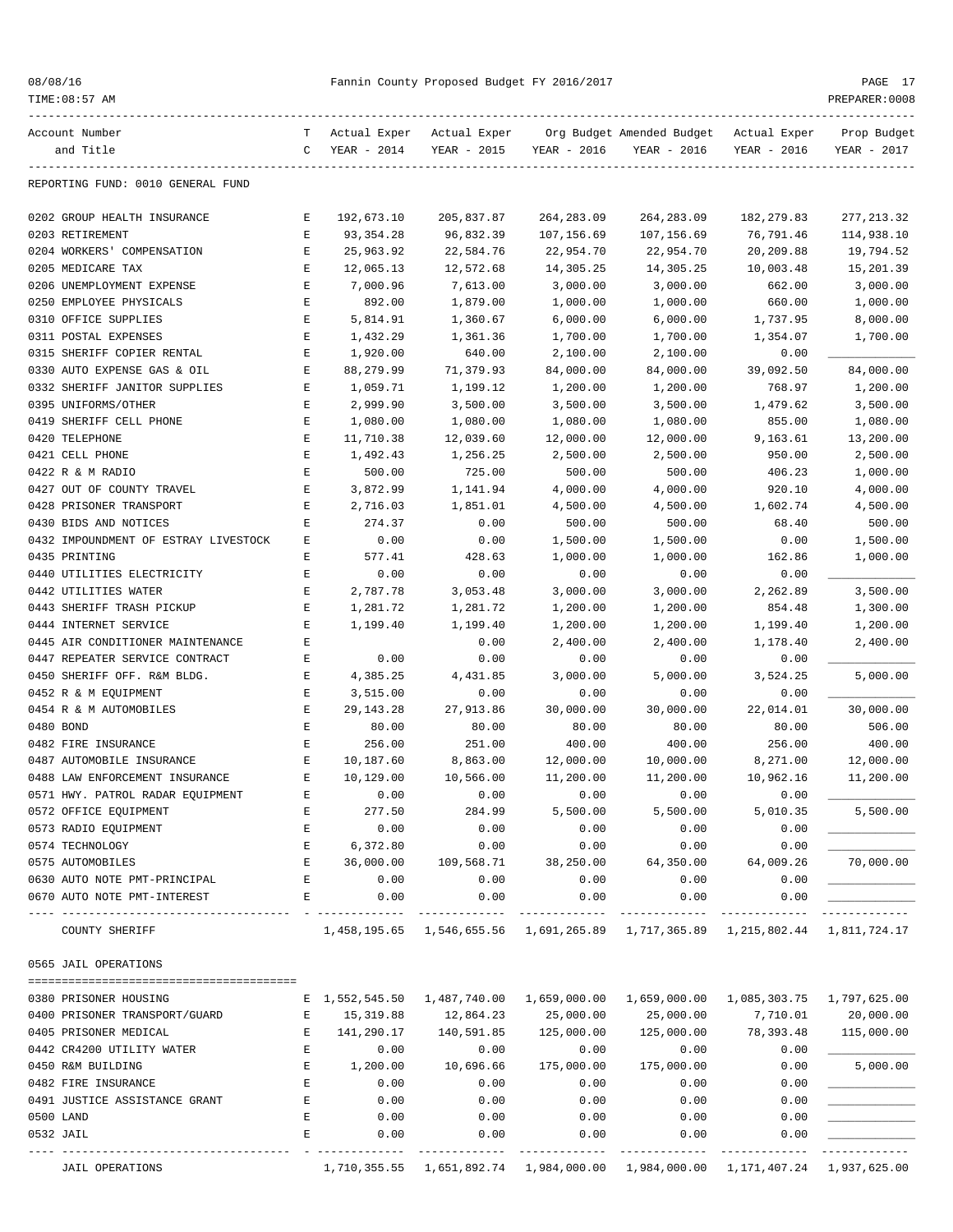| 08/08/16<br>TIME: 08:57 AM                             |                                                                                                     |                  | Fannin County Proposed Budget FY 2016/2017 |                    |                                                                                   |                                       | PAGE 18<br>PREPARER: 0008  |
|--------------------------------------------------------|-----------------------------------------------------------------------------------------------------|------------------|--------------------------------------------|--------------------|-----------------------------------------------------------------------------------|---------------------------------------|----------------------------|
| Account Number<br>and Title                            | C                                                                                                   | YEAR - 2014      | YEAR - 2015                                | YEAR - 2016        | T Actual Exper Actual Exper Org Budget Amended Budget Actual Exper<br>YEAR - 2016 | YEAR - 2016                           | Prop Budget<br>YEAR - 2017 |
| REPORTING FUND: 0010 GENERAL FUND                      |                                                                                                     |                  |                                            |                    |                                                                                   |                                       |                            |
| 0570 ADULT PROBATION                                   |                                                                                                     |                  |                                            |                    |                                                                                   |                                       |                            |
| 0420 TELEPHONE                                         | E                                                                                                   | 2,153.71         | 2,282.76                                   | 2,300.00           | 2,300.00                                                                          | 1,745.54                              | 2,300.00                   |
| 0421 TELEPHONE SYSTEM INSTALLATION                     | E                                                                                                   | 0.00             | 0.00                                       | 0.00               | 0.00                                                                              | 0.00                                  |                            |
| 0452 R & M EQUIPMENT                                   |                                                                                                     | 0.00             | 0.00                                       | 0.00               | 0.00                                                                              | 0.00                                  |                            |
| 0572 OFFICE EQUIPMENT                                  |                                                                                                     | 0.00             | 0.00                                       | 0.00               | 0.00                                                                              | 0.00                                  |                            |
| ADULT PROBATION                                        |                                                                                                     | 2,153.71         | 2,282.76                                   | 2,300.00           | 2,300.00                                                                          | 1,745.54                              | 2,300.00                   |
| 0573 BOND SUPERVISION                                  |                                                                                                     |                  |                                            |                    |                                                                                   |                                       |                            |
| 0103 SALARY-BOND SUPERVISOR                            | Е                                                                                                   | 22,847.94        | 33,990.06                                  | 35,009.70          | 35,009.70                                                                         | 26,930.60                             | 38,510.67                  |
| 0201 SOCIAL SECURITY TAXES                             | Е                                                                                                   | 1,416.60         | 2,107.30                                   | 2,170.60           | 2,170.60                                                                          | 1,669.60                              | 2,387.66                   |
| 0202 GROUP HEALTH INSURANCE                            | Е                                                                                                   | 6,589.64         | 8,342.60                                   | 9,113.21           | 9,113.21                                                                          | 7,172.69                              | 9,559.08                   |
| 0203 RETIREMENT                                        | Е                                                                                                   | 2,558.88         | 3,739.85                                   | 3,816.06           | 3,816.06                                                                          | 2,936.58                              | 4,236.17                   |
| 0204 WORKERS' COMPENSATION                             | E                                                                                                   | 0.00             | 192.66                                     | 199.56             | 199.56                                                                            | 175.06                                | 192.55                     |
| 0205 MEDICARE TAX                                      | Е                                                                                                   | 331.38           | 492.96                                     | 507.64             | 507.64                                                                            | 390.40                                | 558.40                     |
| 0310 OFFICE SUPPLIES                                   | Е                                                                                                   | 343.65           | 281.71                                     | 575.00             | 575.00                                                                            | 111.25                                | 575.00                     |
| 0311 POSTAL EXPENSES                                   | E                                                                                                   | 0.00             | 0.96                                       | 24.50              | 24.50                                                                             | 0.00                                  | 24.50                      |
| 0313 DRUG TESTING SUPPLIES                             | Е                                                                                                   | 763.00           | 472.50                                     | 650.00             | 650.00                                                                            | 472.50                                | 650.00                     |
| 0340 EVALUATIONS                                       | Е                                                                                                   | 0.00             | 0.00                                       | 200.00             | 200.00                                                                            | 0.00                                  | 200.00                     |
| 0353 COMPUTER EXPENSE                                  | Ε                                                                                                   | 0.00             | 0.00                                       | 0.00               | 0.00                                                                              | 0.00                                  |                            |
| 0420 TELEPHONE<br>0453 COMPUTER SOFTWARE               | Е<br>Е                                                                                              | 570.99<br>963.00 | 753.50<br>1,177.00                         | 840.00<br>1,284.00 | 840.00<br>1,284.00                                                                | 576.70<br>1,070.00                    | 840.00<br>1,284.00         |
| BOND SUPERVISION                                       |                                                                                                     | 36,385.08        | 51,551.10                                  | 54,390.27          | 54,390.27                                                                         | 41,505.38                             | 59,018.03                  |
| 0575 JUVENILE PROBATION                                |                                                                                                     |                  |                                            |                    |                                                                                   |                                       |                            |
|                                                        |                                                                                                     |                  |                                            |                    |                                                                                   |                                       |                            |
| 0311 POSTAGE                                           | Е                                                                                                   | 0.00             | 0.00                                       | 0.00               | 0.00                                                                              | 0.00                                  |                            |
| 0401 AUDIT EXPENSE                                     | Е                                                                                                   |                  |                                            | 0.00               | 0.00                                                                              | 0.00                                  | 6,000.00                   |
| 0408 DETENTION OPERATING COST                          | Е                                                                                                   | 120,980.38       | 128,996.87                                 | 90,724.89          | 90,724.89                                                                         | 90,724.89                             | 118,800.00                 |
| 0415 RESIDENTIAL PLACEMENT<br>0416 COUNSELING SERVICES | E<br>E                                                                                              |                  | 0.00<br>0.00                               | 4,631.42           | 4,631.42                                                                          | 4,631.42                              | 10,000.00                  |
| 0420 TELEPHONE                                         | E                                                                                                   | 0.00             | 0.00                                       | 21,919.11<br>0.00  | 0.00                                                                              | 21,919.11 21,919.11 5,200.00<br>49.97 |                            |
| 0427 TRAVEL & TRAINING                                 | E                                                                                                   |                  | 0.00                                       | 9,724.58           | 9,724.58                                                                          | 9,724.58                              |                            |
| JUVENILE PROBATION                                     |                                                                                                     |                  |                                            |                    | $120,980.38$ $128,996.87$ $127,000.00$ $127,000.00$ $127,049.97$ $140,000.00$     |                                       | .                          |
|                                                        |                                                                                                     |                  |                                            |                    |                                                                                   |                                       |                            |
| 0590 HEALTH INSPECTOR                                  |                                                                                                     |                  |                                            |                    |                                                                                   |                                       |                            |
| 0104 SALARIES DEPUTIES                                 | Е                                                                                                   | 13,279.76        |                                            |                    | 14,088.63                                                                         | 10,837.40                             | 15,497.49                  |
| 0107 SALARY TEMP/EXTRA                                 | E                                                                                                   | 0.00             | 0.00                                       | 0.00               | 0.00                                                                              | 0.00                                  |                            |
| 0151 SALARY HEALTH INSPECTOR E                         |                                                                                                     | 32,136.78        | 28,927.22                                  | 34,093.78          | 34,093.78                                                                         | 26,226.00                             | 37,503.16                  |
| 0201 SOCIAL SECURITY TAXES                             | E                                                                                                   | 2,738.63         | 2,563.85                                   | 2,987.31           | 2,987.31                                                                          | 2,220.79                              | 3,286.04                   |
| 0202 GROUP HEALTH & DENTAL INSURANCE E                 |                                                                                                     | 11,850.74        | 12,341.34                                  | 13,669.82          | 13,669.82                                                                         | 10,758.94                             | 14,338.62                  |
| 0203 RETIREMENT                                        | $\mathbf{E}$                                                                                        | 5,017.46         | 4,681.19                                   | 5,251.88           | 5,251.88                                                                          | 4,041.38                              | 5,830.07                   |
| 0204 WORKERS' COMPENSATION<br>0205 MEDICARE TAX        | E<br>$\mathbf{E}% _{t}\left  \mathbf{1}\right\rangle =\mathbf{1}_{t}\left  \mathbf{1}\right\rangle$ | 306.96<br>640.43 | 269.54<br>599.54                           | 278.05<br>698.64   | 278.05<br>698.64                                                                  | 244.32<br>519.23                      | 268.75<br>768.51           |
| 0310 OFFICE SUPPLIES                                   | E                                                                                                   | 480.43           | 610.38                                     | 700.00             | 700.00                                                                            | 292.91                                | 700.00                     |
| 0311 POSTAL EXPENSE                                    | $\mathbf{E}$                                                                                        | 1,134.00         | 1,176.00                                   | 1,225.00           | 1,225.00                                                                          | 603.59                                | 1,323.00                   |
| 0315 COPIER RENTAL                                     | $\mathbf{E}$                                                                                        | 396.33           | 449.10                                     | 450.00             | 450.00                                                                            | 298.88                                | 450.00                     |
| 0330 AUTO EXPENSE GAS & OIL                            | $\mathbf{E}$                                                                                        | 1,240.40         | 701.07                                     | 1,500.00           | 1,500.00                                                                          | 480.49                                | 1,500.00                   |
| 0420 TELEPHONE                                         | $\mathbf{E}$                                                                                        | 708.58           | 737.27                                     | 750.00             | 750.00                                                                            | 570.26                                | 750.00                     |
| 0427 OUT OF COUNTY TRAVEL                              | E                                                                                                   | 383.43           | 345.50                                     | 600.00             | 600.00                                                                            | 433.74                                | 600.00                     |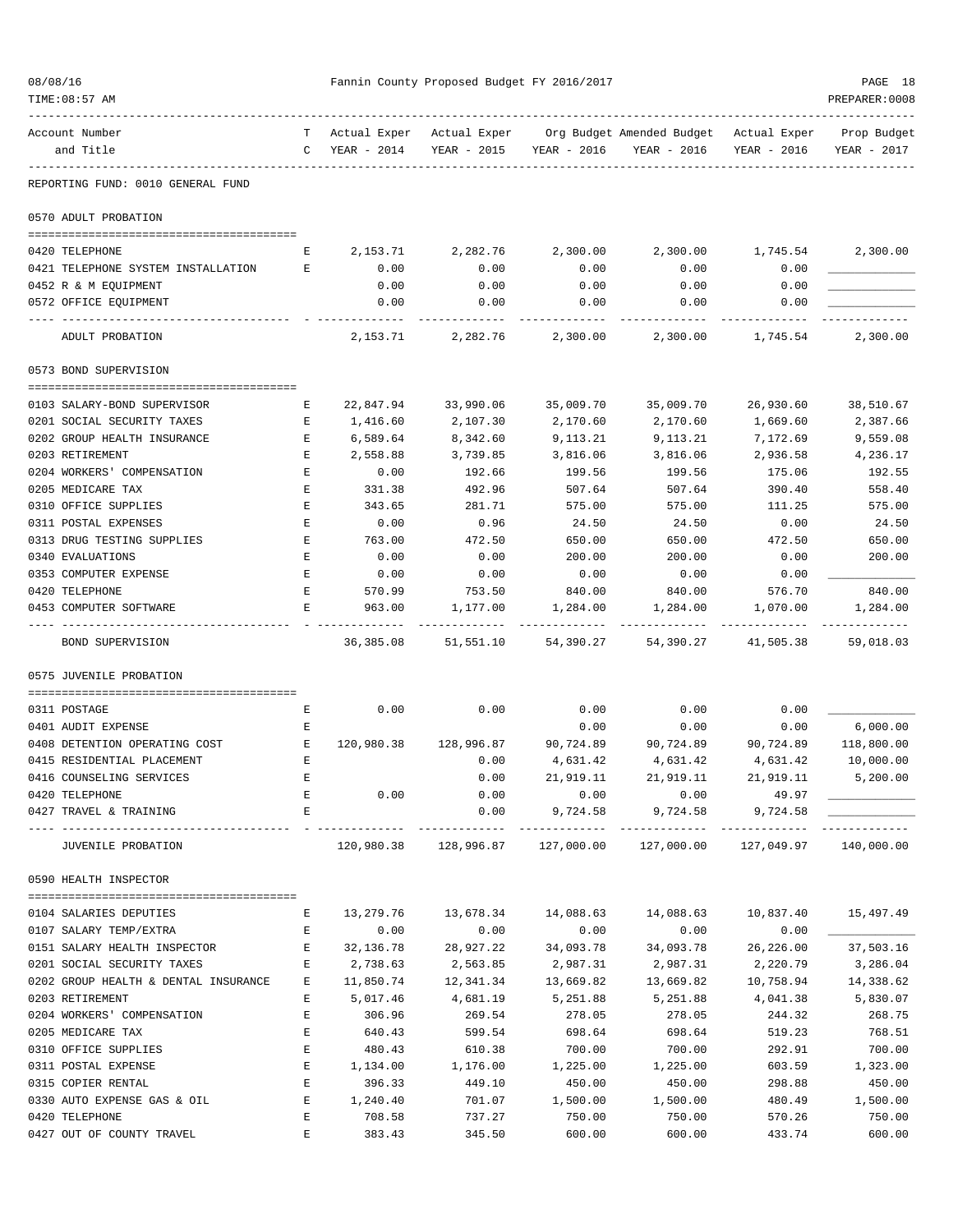| 08/08/16 |
|----------|
|----------|

#### Fannin County Proposed Budget FY 2016/2017 PAGE 19

| TIME:08:57 AM                     |                               |              |                            |             |                                     |                           | PREPARER: 0008 |
|-----------------------------------|-------------------------------|--------------|----------------------------|-------------|-------------------------------------|---------------------------|----------------|
| Account Number                    |                               | Actual Exper | Actual Exper               |             | Org Budget Amended Budget           | Actual Exper              | Prop Budget    |
| and Title                         | C                             | YEAR - 2014  | YEAR - 2015                | YEAR - 2016 | YEAR - 2016                         | YEAR - 2016               | YEAR - 2017    |
| REPORTING FUND: 0010 GENERAL FUND |                               |              |                            |             |                                     |                           |                |
| 0435 PRINTING                     | Е                             | 71.12        | 0.00                       | 100.00      | 100.00                              | 0.00                      | 100.00         |
| 0453 SOFTWARE MAINTENANCE SAFE    | Ε                             | 400.00       | 400.00                     | 400.00      | 400.00                              | 0.00                      | 400.00         |
| 0454 R&M AUTO                     | E                             | 50.50        | 170.95                     | 275.00      | 275.00                              | 65.00                     | 275.00         |
| 0467 VISITING HEALTH INSPECTOR    | Е                             | 39.49        | 391.54                     | 150.00      | 150.00                              | 128.20                    | 300.00         |
| 0480 BOND                         | Е                             | 71.00        | 0.00                       | 0.00        | 0.00                                | 0.00                      |                |
| 0481 DUES                         | Ε                             | 111.00       | 0.00                       | 0.00        | 0.00                                | 0.00                      | 111.00         |
| 0487 AUTOMOBILE INSURANCE         | Ε                             | 268.00       | 227.00                     | 350.00      | 350.00                              | 226.00                    | 350.00         |
| 0572 OFFICE EQUIPMENT             | Ε                             | 0.00         | 0.00                       | 150.00      | 150.00                              | 0.00                      | 300.00         |
| 0574 TECHNOLOGY                   | Е                             | 2,081.60     | 0.00                       | 0.00        | 0.00                                | 0.00                      |                |
| 0575 AUTOMOBILE/PICKUP            | Е                             | 0.00         | 0.00                       | 0.00        | 0.00                                | 0.00                      |                |
| HEALTH INSPECTOR                  |                               | 73,406.64    | 68,269.83                  | 77,718.11   | 77,718.11                           | 57,947.13                 | 84,651.64      |
| 0640 COUNTY SERVICES              |                               |              |                            |             |                                     |                           |                |
| 0410 FANNIN CO. CHILDRENS CTR     | Е                             | 5,000.00     | 5,000.00                   | 5,000.00    | 5,000.00                            | 5,000.00                  | 5,000.00       |
| 0411 FANNIN CO. WELFARE BOARD     | Е                             | 6,000.00     | 6,000.00                   | 6,000.00    | 6,000.00                            | 6,000.00                  | 6,000.00       |
| 0412 FANNIN CO. HISTORICAL SOC    | Е                             | 3,500.00     | 3,500.00                   | 3,500.00    | 3,500.00                            | 3,500.00                  | 4,500.00       |
| 0413 M.H.M.R.                     | E                             | 22,500.00    | 22,500.00                  | 22,500.00   | 22,500.00                           | 22,500.00                 | 22,500.00      |
| 0414 FANNIN COUNTY CRISIS CENTER  | E                             | 5,000.00     | 5,000.00                   | 5,000.00    | 5,000.00                            | 0.00                      | 5,000.00       |
| 0415 TAPS PUBLIC TRANSIT          | Е                             | 0.00         | 0.00                       | 0.00        | 0.00                                | 2,348.20                  |                |
| 0416 TRI-COUNTY SNAP              | E                             | 2,103.00     | 2,103.00                   | 2,103.00    | 2,103.00                            | 0.00                      | 2,103.00       |
| 0440 UTILITIES ELECTRICITY        | Е                             | 8,910.08     | 8,383.67                   | 10,000.00   | 10,000.00                           | 5,454.42                  | 9,000.00       |
| 0441 UTILITIES GAS                | Ε                             | 1,709.63     | 1,691.89                   | 2,000.00    | 2,000.00                            | 961.63                    | 1,700.00       |
| 0442 UTILITIES WATER              | E                             | 2,616.99     | 2,866.20                   | 3,000.00    | 3,000.00                            | 1,917.59                  | 3,000.00       |
| 0443 TRASH PICK-UP                | Ε                             | 464.37       | 464.31                     | 500.00      | 500.00                              | 309.55                    | 500.00         |
| 0450 R & M BUILDINGS (TDHS)       | E                             | 0.00         | 0.00                       | 0.00        | 0.00                                | 0.00                      |                |
| 0482 FIRE INSURANCE               | Е                             | 1,615.00     | 1,587.00                   | 1,800.00    | 1,800.00                            | 1,620.00                  | 1,800.00       |
| 0493 DHS PARKING LOT              | E                             | 0.00         | 0.00                       | 0.00        | 0.00                                | 0.00                      |                |
| 0575 LAKE FANNIN                  | $\mathbf E$                   |              | 0.00                       | 200,000.00  | 200,000.00                          | 0.00                      | 200,000.00     |
|                                   |                               |              |                            |             |                                     |                           |                |
| COUNTY SERVICES                   |                               | 59, 419.07   | 59,096.07                  | 261,403.00  | 261,403.00                          | 49,611.39                 | 261,103.00     |
| 0641 HEALTH OFFICER               |                               |              |                            |             |                                     |                           |                |
| 0102 SALARY APPOINTED OFFICIAL    | $\mathbf{E}$ and $\mathbf{E}$ |              | 2,400.00 2,400.00 2,400.00 |             |                                     | 2,400.00 1,800.00         | 2,400.00       |
| HEALTH OFFICER                    |                               | 2,400.00     | 2,400.00                   |             | --------------<br>2,400.00 2,400.00 | _____________<br>1,800.00 | 2,400.00       |
| 0645 INDIGENT CARE                |                               |              |                            |             |                                     |                           |                |
| 0102 SALARY IHC DIRECTOR          | Е                             |              | 33, 102. 42 34, 095. 36    | 35,118.27   |                                     | 35,118.27 27,014.00       | 38,630.10      |
| 0107 SALARY ASSISTANT             | Е                             | 13,279.76    | 13,678.34                  | 14,088.63   | 14,088.63                           | 10,837.40                 | 15,497.49      |
| 0201 SOCIAL SECURITY TAX          | Е                             | 2,748.10     | 2,905.30                   | 3,050.83    | 3,050.83                            | 2,301.69                  | 3,355.91       |
| 0202 GROUP HEALTH INSURANCE       | $\mathbf{E}$                  | 11,850.76    | 12,686.46                  | 13,669.82   | 13,669.82                           | 10,759.13                 | 14,338.62      |
| 0203 RETIREMENT                   | E                             | 5,124.38     | 5,256.30                   | 5,363.55    | 5,363.55                            | 4,127.32                  | 5,954.03       |
| 0204 WORKER'S COMP                | E                             | 320.04       | 270.80                     | 280.48      | 280.48                              | 246.04                    | 270.64         |
| 0205 MEDICARE TAX                 | Е                             | 642.71       | 679.62                     | 713.50      | 713.50                              | 538.36                    | 784.85         |
| TOTAL SALARY & BENEFITS           |                               | 67,068.17    | 69,572.18                  | 72,285.08   | 72,285.08                           | 55,823.94                 | 78,831.64      |
| 0310 OFFICE SUPPLIES              | Е                             | 584.75       | 285.82                     | 650.00      | 650.00                              | 296.41                    | 650.00         |
| 0311 POSTAL EXPENSE               | E                             | 278.24       | 105.14                     | 275.00      | 275.00                              | 121.32                    | 275.00         |
| 0330 BIDS & NOTICES               | $\mathbf E$                   | 115.00       | 121.50                     | 125.00      | 125.00                              | 0.00                      | 125.00         |
| 0353 COMPUTER EXPENSE             | $\mathbf{E}$                  | 4,800.00     | 6,354.00                   | 12,708.00   | 12,708.00                           | 10,590.00                 | 12,708.00      |
| 0390 SUBSCRIPTIONS                | $\mathbf{E}$                  | 0.00         | 0.00                       | 0.00        | 0.00                                | 0.00                      |                |
| SUBTOTAL OFFICE EXPENSE           |                               | 5,777.99     | 6,866.46                   | 13,758.00   | 13,758.00                           | 11,007.73                 | 13,758.00      |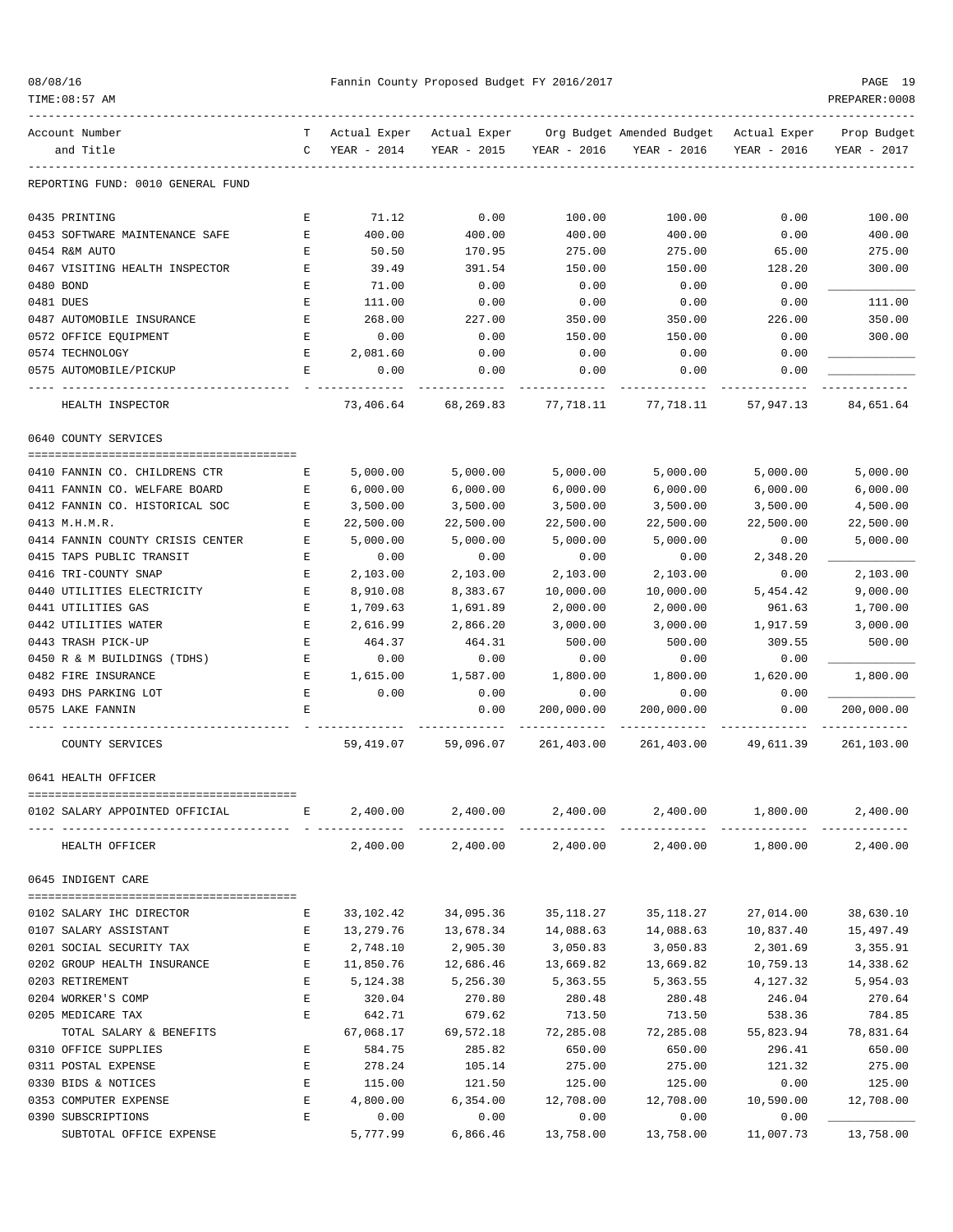|  |  | 08/08/16 |  |
|--|--|----------|--|
|--|--|----------|--|

| Account Number                       | т | Actual Exper | Actual Exper |             | Org Budget Amended Budget | Actual Exper | Prop Budget |
|--------------------------------------|---|--------------|--------------|-------------|---------------------------|--------------|-------------|
| and Title                            | C | YEAR - 2014  | YEAR - 2015  | YEAR - 2016 | YEAR - 2016               | YEAR - 2016  | YEAR - 2017 |
| REPORTING FUND: 0010 GENERAL FUND    |   |              |              |             |                           |              |             |
| 0404 COBRA/INSURANCE                 | Е | 0.00         | 0.00         | 0.00        | 0.00                      | 0.00         |             |
| 0407 INELIGIBLE IHC EXPENSE          | Е | 0.00         | 0.00         | 0.00        | 0.00                      | 0.00         |             |
| 0409 DIABETIC SUPPLIES               | Е | 1,642.49     | 2,598.62     | 8,500.00    | 8,500.00                  | 1,949.11     | 4,000.00    |
| 0410 CERT. REG. NURSE ANES.          | E | 226.41       | 99.28        | 2,500.00    | 2,500.00                  | 0.00         | 1,000.00    |
| 0411 PHYSICIAN, NON-EMERGENCY        | E | 7,102.69     | 12,481.97    | 45,000.00   | 45,000.00                 | 5,362.94     | 20,000.00   |
| 0412 PRESCRIPTIONS, DRUGS            | Е | 19,733.26    | 18,702.13    | 77,000.00   | 77,000.00                 | 12,169.04    | 25,000.00   |
| 0413 HOSPITAL, INPATIENT             | Е | 28,839.67    | 33,023.84    | 127,446.00  | 127,446.00                | 28,591.08    | 50,000.00   |
| 0414 HOSPITAL, OUTPATIENT            | Е | 78,480.64    | 54,760.70    | 114,000.00  | 114,000.00                | 31,997.35    | 85,000.00   |
| 0415 LABORATORY/ X-RAY               | Е | 2,778.60     | 3,493.04     | 13,500.00   | 13,500.00                 | 31.80        | 6,000.00    |
| 0416 SKILLED NURSING FACILITY        | E | 0.00         | 0.00         | 0.00        | 0.00                      | 0.00         |             |
| 0417 FAMILY PLANNING                 | E | 0.00         | 0.00         | 0.00        | 0.00                      | 0.00         |             |
| 0418 FED. QUALIFIED HEALTH CENTER    | Е | 7,533.76     | 6,762.71     | 12,025.00   | 12,025.00                 | 3,953.87     | 10,000.00   |
| 0419 COUNSELING SERVICE              | Е | 0.00         | 0.00         | 0.00        | 0.00                      | 0.00         |             |
| 0420 RURAL HEALTH CLINIC             | E | 0.00         | 0.00         | 2,400.00    | 2,400.00                  | 0.00         |             |
| 0421 STATE HOSPITAL CONTRACTS        | E | 0.00         | 0.00         | 0.00        | 0.00                      | 0.00         |             |
| 0422 AMBULATORY SURGICAL CENTE       | E | 0.00         | 0.00         | 6,500.00    | 6,500.00                  | 0.00         | 1,000.00    |
| 0423 MEDICAL EQUIP. PURCHASE         | Е | 196.00       | 0.00         | 1,000.00    | 1,000.00                  | 0.00         | 1,000.00    |
| TOTAL MEDICAL/IHC                    |   | 146,533.52   | 131,922.29   | 409,871.00  | 409,871.00                | 84,055.19    | 203,000.00  |
| 0427 OUT OF COUNTY TRAVEL            | Е | 0.00         | 0.00         | 365.00      | 0.00                      | 0.00         | 365.00      |
| 0435 PRINTING                        | Е | 0.00         | 0.00         | 0.00        | 0.00                      | 0.00         |             |
| 0440 TELEPHONE                       | Е | 1,334.59     | 1,401.43     | 1,400.00    | 1,400.00                  | 1,082.06     | 1,400.00    |
| 0441 DSL LINE                        | Е | 533.64       | 533.64       | 600.00      | 600.00                    | 395.79       | 600.00      |
| SERVICES & OTHER CHARGES             |   | 1,868.23     | 1,935.07     | 2,365.00    | 2,000.00                  | 1,477.85     | 2,365.00    |
| 0574 TECHNOLOGY                      | Е | 1,140.80     | 0.00         | 0.00        | 365.00                    | 346.11       |             |
| CAPITAL OUTLAY                       |   | 1,140.80     | 0.00         | 0.00        | 365.00                    | 346.11       | 0.00        |
| INDIGENT CARE                        |   | 222,388.71   | 210,296.00   | 498,279.08  | 498,279.08                | 152,710.82   | 297,954.64  |
| 0646 CO-OP FUND                      |   |              |              |             |                           |              |             |
|                                      |   |              |              |             |                           |              |             |
| 0409 DIABETIC SUPPLIES               | Е | 0.00         | 0.00         | 0.00        | 0.00                      | 0.00         |             |
| 0411 PHYSICIAN                       | Е | 0.00         | 0.00         | 0.00        | 0.00                      | 0.00         |             |
| 0412 PRESCRIPTIONS, DRUGS            | Е | 0.00         | 0.00         | 0.00        | 0.00                      | 0.00         |             |
| CO-OP FUND                           |   | 0.00         | 0.00         | 0.00        | 0.00                      | 0.00         | 0.00        |
| 0665 COUNTY AGENTS                   |   |              |              |             |                           |              |             |
| 0105 SALARY SECRETARY                | Е | 29,895.84    | 33,690.50    | 22,911.00   | 22,911.00                 | 17,095.32    | 25,202.10   |
| 0107 REGULAR-TEMP. PART-TIME         | Е | 0.00         | 0.00         | 0.00        | 0.00                      | 0.00         |             |
| 0150 CO. AGENTS SALARIES             | Ε | 17,072.28    | 23,803.26    | 24,517.50   | 24,517.50                 | 18,859.60    | 36,969.25   |
| 0201 SOCIAL SECURITY TAXES           | Ε | 2,885.70     | 3,478.97     | 2,940.57    | 2,940.57                  | 1,873.81     | 3,929.02    |
| 0202 GROUP HEALTH & DENTAL INSURANCE | Е | 7,900.50     | 8,342.60     | 9,113.21    | 9,113.21                  | 7,172.69     | 9,559.08    |
| 0203 RETIREMENT                      | Ε | 3,302.74     | 3,704.76     | 2,497.30    | 2,497.30                  | 1,863.90     | 2,772.23    |
| 0204 WORKERS' COMPENSATION           | E | 206.28       | 174.54       | 130.59      | 130.59                    | 114.56       | 176.01      |
| 0205 MEDICARE TAX                    | E | 674.75       | 813.58       | 687.21      | 687.21                    | 438.27       | 918.88      |
| 0310 OFFICE SUPPLIES                 | E | 1,076.25     | 1,119.74     | 1,100.00    | 1,100.00                  | 836.95       | 1,100.00    |
| 0311 POSTAL EXPENSE                  | E | 250.00       | 294.00       | 300.00      | 300.00                    | 0.00         | 300.00      |
| 0315 COPIER RENTAL                   | E | 1,498.35     | 1,478.11     | 1,500.00    | 1,500.00                  | 1,022.54     | 1,500.00    |
| 0335 PROGRAM SUPPLIES                | Ε | 55.19        | 267.51       | 500.00      | 500.00                    | 0.00         | 500.00      |
| 0420 TELEPHONE                       | E | 1,793.41     | 1,690.62     | 1,900.00    | 1,900.00                  | 1,268.54     | 1,800.00    |
| 0421 CELL PHONE ALLOWANCE            | Ε | 850.00       | 1,200.00     | 1,200.00    | 1,200.00                  | 950.00       | 1,200.00    |
| 0422 CABLE INTERNET                  | Ε | 685.00       | 672.00       | 672.00      | 672.00                    | 504.00       | 672.00      |
| 0427 IN/OUT CO.TRAVEL-AG.            | E | 2,416.61     | 3,489.16     | 5,000.00    | 5,000.00                  | 1,200.66     | 4,000.00    |
|                                      |   |              |              |             |                           |              |             |

0428 IN/OUT CO.TRAVEL-F.C.S. E 4,115.12 3,704.01 5,000.00 5,000.00 1,702.99 4,000.00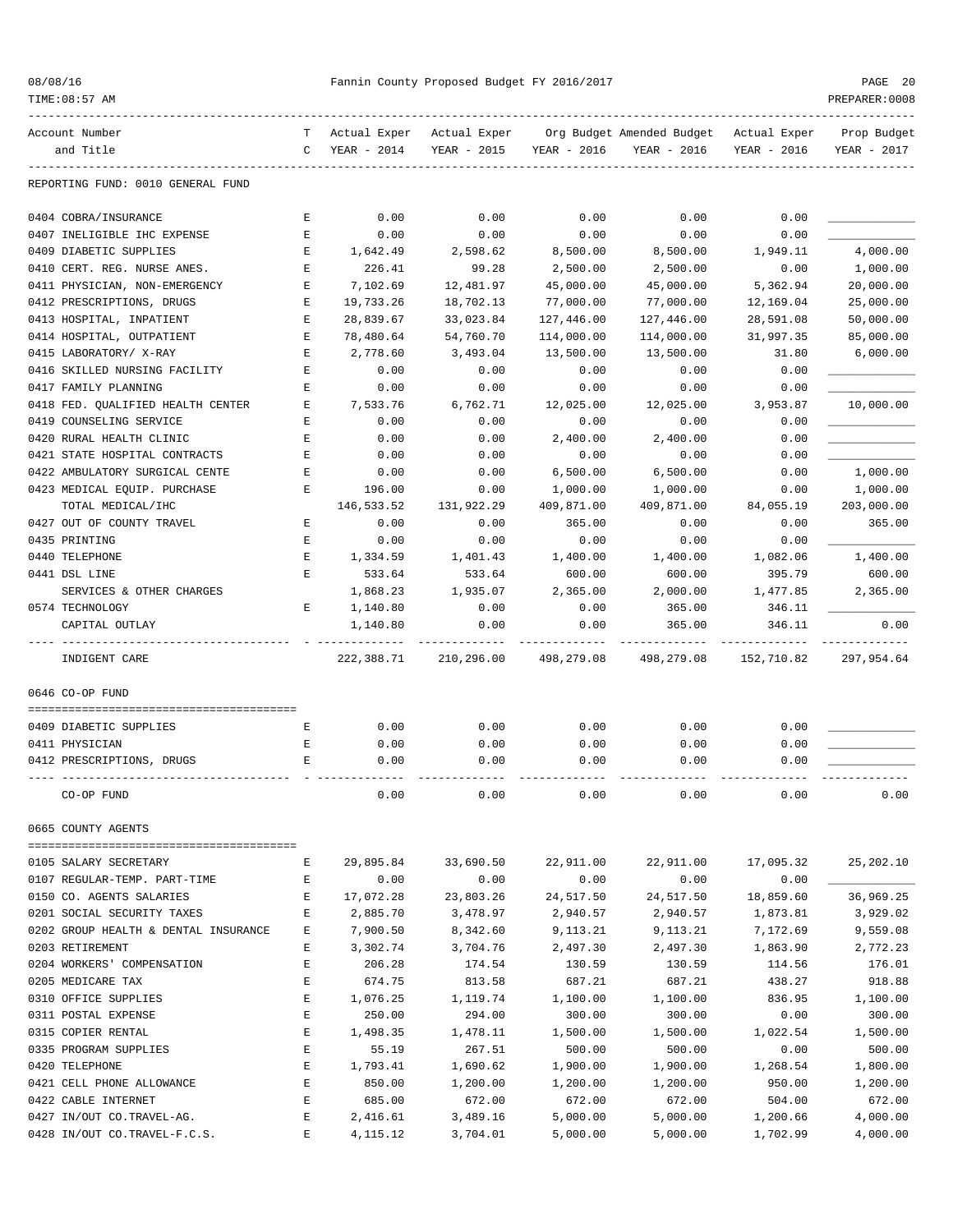08/08/16 Fannin County Proposed Budget FY 2016/2017 PAGE 21

| TIME: 08:57 AM                      |               |          |                     |                               |                                                                                                      |           | PREPARER: 0008   |
|-------------------------------------|---------------|----------|---------------------|-------------------------------|------------------------------------------------------------------------------------------------------|-----------|------------------|
| Account Number                      |               |          |                     |                               | T Actual Exper Actual Exper Org Budget Amended Budget Actual Exper Prop Budget                       |           |                  |
| and Title                           | $\mathcal{C}$ |          |                     |                               | YEAR - 2014 YEAR - 2015 YEAR - 2016 YEAR - 2016 YEAR - 2016                                          |           | YEAR - 2017      |
| REPORTING FUND: 0010 GENERAL FUND   |               |          |                     |                               |                                                                                                      |           |                  |
| 0429 IN/OUT CO.TRAVEL-4-H           | F.            |          |                     | 0.00                          | 0.00                                                                                                 |           | 0.00<br>4,000.00 |
| 0572 OFFICE EQUIPMENT               | Е             | 0.00     | 0.00                | 0.00                          | 0.00                                                                                                 | 0.00      |                  |
| 0574 TECHNOLOGY                     | E.            | 0.00     | 0.00                | 0.00                          | 0.00                                                                                                 | 0.00      |                  |
| COUNTY AGENTS                       |               |          | -------------       | 74,678.02 87,923.36 79,969.38 | 79,969.38                                                                                            | 54,903.83 | 98,598.57        |
| 0696 DONATIONS & ALLOCATIONS        |               |          |                     |                               |                                                                                                      |           |                  |
|                                     |               |          |                     |                               |                                                                                                      |           |                  |
| 0491 SOIL & WATER CONSERVATION      | E             |          | 1,000.00 1,000.00   |                               | $1,000.00$ $1,000.00$ $1,000.00$                                                                     |           | 1,000.00         |
| 0492 INDIGENT BURIAL                | E.            | 1,235.00 | 500.00              | 2,000.00                      | 2,000.00                                                                                             | 1,000.00  | 2,000.00         |
| 0494 FLOOD CONTROL SITE MAINTENANCE | E.            | 0.00     | 0.00                | 0.00                          | 0.00                                                                                                 | 0.00      |                  |
| DONATIONS & ALLOCATIONS             |               |          | $2,235,00$ 1,500.00 |                               | -------------<br>3,000.00 3,000.00                                                                   | 2,000.00  | 3,000.00         |
| <b>GENERAL FUND</b>                 |               |          |                     |                               |                                                                                                      |           |                  |
| Income Totals                       |               |          |                     |                               | 10, 184, 518. 40 10, 260, 980. 90 11, 670, 694. 65 11, 697, 394. 65 9, 729, 061. 11 11, 687, 481. 29 |           |                  |

Expense Totals 10,579,855.29 9,425,920.33 11,670,694.65 11,697,394.65 7,531,787.00 11,687,481.29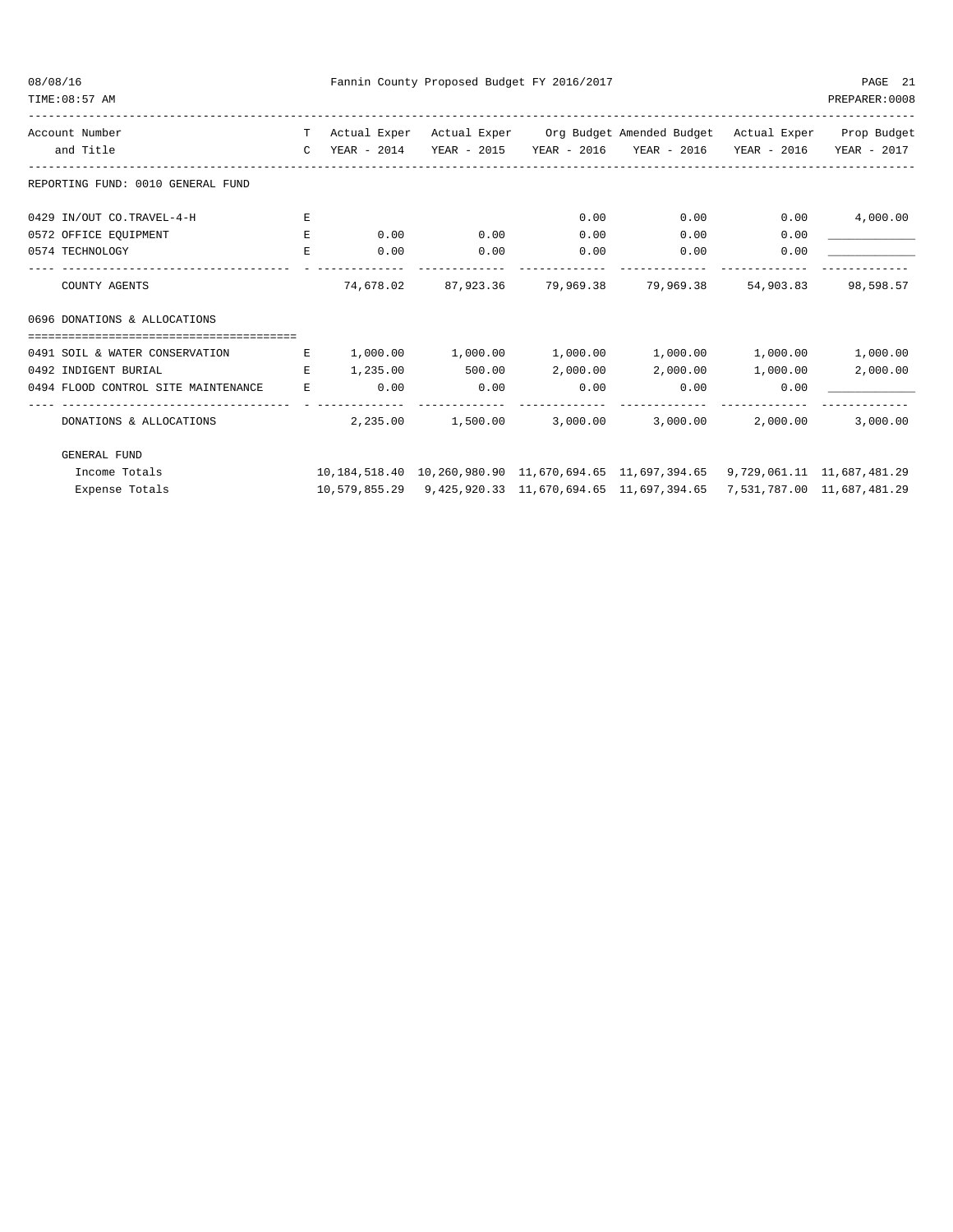| 08/08/16<br>TIME: 08:57 AM               |                                                                                                     |                               | Fannin County Proposed Budget FY 2016/2017 |                  |                                                                    |              | PAGE 22<br>PREPARER: 0008  |
|------------------------------------------|-----------------------------------------------------------------------------------------------------|-------------------------------|--------------------------------------------|------------------|--------------------------------------------------------------------|--------------|----------------------------|
| Account Number<br>and Title              | $\mathbb{C}$                                                                                        | T Actual Exper<br>YEAR - 2014 | YEAR - 2015                                | YEAR - 2016      | Actual Exper Org Budget Amended Budget Actual Exper<br>YEAR - 2016 | YEAR - 2016  | Prop Budget<br>YEAR - 2017 |
| REPORTING FUND: 0011 COURTHOUSE SECURITY |                                                                                                     |                               |                                            |                  |                                                                    |              |                            |
| 0300 CASH                                |                                                                                                     |                               |                                            |                  |                                                                    |              |                            |
| 0111 BEGINNING CASH BALANCE              | I.                                                                                                  | 0.00                          | 0.00                                       | 20,000.00        | 20,000.00                                                          | 0.00         | 20,000.00                  |
| CASH                                     |                                                                                                     | 0.00                          | 0.00                                       | 20,000.00        | 20,000.00                                                          | 0.00         | .<br>20,000.00             |
| 0340 FEES OF OFFICE                      |                                                                                                     |                               |                                            |                  |                                                                    |              |                            |
| 0600 COUNTY CLERK FEES                   | $\mathbf{I}$                                                                                        | 8,384.41                      | 7,737.73                                   | 9,000.00         | 9,000.00                                                           | 6,323.04     | 9,000.00                   |
| 0650 DISTRICT CLERK FEES                 | $\mathbf{I}$                                                                                        | 2,589.84                      | 2,489.11                                   | 4,000.00         | 4,000.00                                                           | 1,660.35     | 4,000.00                   |
| 0651 JUSTICE OF PEACE FEES               | $\mathbf{I}$                                                                                        | 4,206.75                      | 3,307.42                                   | 4,000.00         | 4,000.00                                                           | 2,776.76     | 4,000.00                   |
| FEES OF OFFICE                           |                                                                                                     | 15,181.00                     | 13,534.26                                  | 17,000.00        | 17,000.00                                                          | 10,760.15    | 17,000.00                  |
| 0360 INTEREST EARNINGS                   |                                                                                                     |                               |                                            |                  |                                                                    |              |                            |
| 0100 INTEREST EARNINGS                   | Ι.                                                                                                  | 68.92                         | 76.06                                      | 50.00            | 50.00                                                              | 56.44        | 50.00                      |
| INTEREST EARNINGS                        |                                                                                                     | 68.92                         | 76.06                                      | 50.00            | 50.00                                                              | 56.44        | 50.00                      |
| 0510 COURTHOUSE SECURITY EQUIP           |                                                                                                     |                               |                                            |                  |                                                                    |              |                            |
| 0571 EQUIPMENT                           | Е                                                                                                   | 2,757.61                      | 7,737.75                                   | 27,640.00        | 27,640.00                                                          | 15,989.04    | 27,640.00                  |
| COURTHOUSE SECURITY EQUIP                |                                                                                                     | 2,757.61                      | 7,737.75                                   | 27,640.00        | 27,640.00                                                          | 15,989.04    | 27,640.00                  |
| 0560 BAILIFF                             |                                                                                                     |                               |                                            |                  |                                                                    |              |                            |
|                                          |                                                                                                     |                               |                                            |                  |                                                                    |              |                            |
| 0130 SALARY/BAILIFF                      | Е<br>$\mathbf{E}% _{t}\left  \mathbf{1}\right\rangle =\mathbf{1}_{t}\left  \mathbf{1}\right\rangle$ | 0.00                          | 0.00                                       | 7,000.00         | 7,000.00                                                           | 0.00         | 7,000.00                   |
| 0201 SOCIAL SECURITY<br>0203 RETIREMENT  | Е                                                                                                   | 0.00<br>0.00                  | 0.00<br>0.00                               | 430.00<br>686.00 | 430.00<br>686.00                                                   | 0.00<br>0.00 | 430.00<br>686.00           |
| 0204 WORKER'S COMPENSATION               | $\mathbf E$                                                                                         | 0.00                          | 0.00                                       | 193.00           | 193.00                                                             | 0.00         | 193.00                     |
| 0205 MEDICARE                            | $\mathbf E$                                                                                         | 0.00                          | 0.00                                       | 101.00           | 101.00                                                             | 0.00         | 101.00                     |
| 0427 BAILIFF CONT.ED./OUT OF COUNTY      | E                                                                                                   | 0.00                          | 0.00                                       | 1,000.00         | 1,000.00                                                           | 0.00         | 1,000.00                   |
| BAILIFF                                  |                                                                                                     | 0.00                          | 0.00                                       | 9,410.00         | 9,410.00                                                           | 0.00         | 9,410.00                   |
| COURTHOUSE SECURITY                      |                                                                                                     |                               |                                            |                  |                                                                    |              |                            |
| Income Totals                            |                                                                                                     | 15,249.92                     | 13,610.32                                  | 37,050.00        | 37,050.00                                                          | 10,816.59    | 37,050.00                  |
| Expense Totals                           |                                                                                                     | 2,757.61                      | 7,737.75                                   | 37,050.00        | 37,050.00                                                          | 15,989.04    | 37,050.00                  |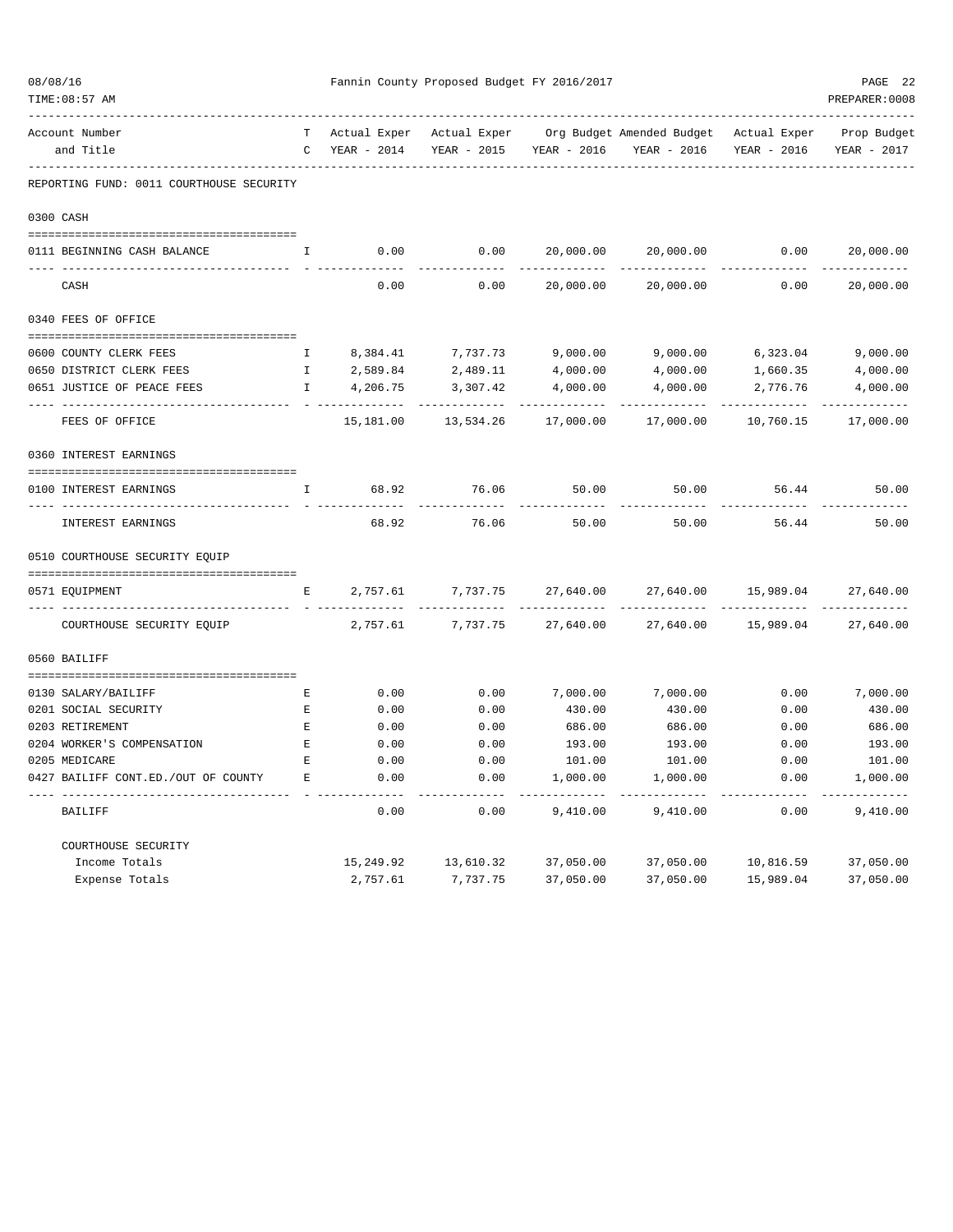| 08/08/16<br>TIME: 08:57 AM                                 |              |               | Fannin County Proposed Budget FY 2016/2017 |          |                                                                                                                                   |          | PAGE 23<br>PREPARER: 0008 |
|------------------------------------------------------------|--------------|---------------|--------------------------------------------|----------|-----------------------------------------------------------------------------------------------------------------------------------|----------|---------------------------|
| Account Number<br>and Title                                |              | C YEAR - 2014 |                                            |          | T Actual Exper Actual Exper Org Budget Amended Budget Actual Exper Prop Budget<br>YEAR - 2015 YEAR - 2016 YEAR - 2016 YEAR - 2016 |          | YEAR - 2017               |
| REPORTING FUND: 0012 CO.CLK.VITAL STAT.FEE                 |              |               |                                            |          |                                                                                                                                   |          |                           |
| 0300 CASH                                                  |              |               |                                            |          |                                                                                                                                   |          |                           |
| 0112 BEGINNING CASH BALANCE                                | I.           | 0.00          | 0.00                                       |          | 2,000.00 2,000.00<br>---------                                                                                                    | 0.00     | 2,000.00                  |
| CASH                                                       |              | 0.00          | 0.00                                       |          | 2,000.00 2,000.00                                                                                                                 | 0.00     | 2,000.00                  |
| 0360 INTEREST EARNINGS                                     |              |               |                                            |          |                                                                                                                                   |          |                           |
| 0100 INTEREST EARNINGS                                     | $\mathbb{I}$ | 8.28          | 8.21                                       | 5.00     | 5.00                                                                                                                              | 4.69     | 5.00                      |
| INTEREST EARNINGS                                          |              | 8.28          | 8.21                                       | 5.00     | 5.00                                                                                                                              | 4.69     | 5.00                      |
| 0370 MISCELLANEOUS INCOME                                  |              |               |                                            |          |                                                                                                                                   |          |                           |
| 0134 CO.CLK.VITAL STAT.FEE                                 | I.           | 811.00        | 909.00                                     | 1,005.00 | 1,005.00                                                                                                                          | 727.00   | 1,005.00                  |
| MISCELLANEOUS INCOME                                       |              | 811.00        | 909.00                                     |          | $1,005.00$ $1,005.00$ $727.00$ $1,005.00$                                                                                         |          |                           |
| 0403 CO.CLK. VITAL STATS.                                  |              |               |                                            |          |                                                                                                                                   |          |                           |
| 0310 OFFICE SUPPLIES                                       | E            |               |                                            |          | 991.76 2,205.79 2,010.00 2,010.00 1,846.83                                                                                        |          | 2,010.00                  |
| 0427 OUT OF COUNTY TRAVEL                                  | Е            | 0.00          | 917.52                                     | 1,000.00 | 1,000.00                                                                                                                          | 838.40   | 1,000.00                  |
| 0574 COMPUTER EQUIPMENT<br>------------------------------- | Е            | 0.00          | 0.00                                       | 0.00     | 0.00<br>$- - - - - - -$                                                                                                           | 0.00     |                           |
| CO.CLK. VITAL STATS.                                       |              | 991.76        | 3,123.31                                   | 3,010.00 | 3,010.00 2,685.23                                                                                                                 |          | 3,010.00                  |
| CO.CLK.VITAL STAT.FEE                                      |              |               |                                            |          |                                                                                                                                   |          |                           |
| Income Totals                                              |              |               | 819.28 917.21 3,010.00                     |          | 3,010.00 731.69                                                                                                                   |          | 3,010.00                  |
| Expense Totals                                             |              | 991.76        | 3,123.31                                   | 3,010.00 | 3,010.00                                                                                                                          | 2,685.23 | 3,010.00                  |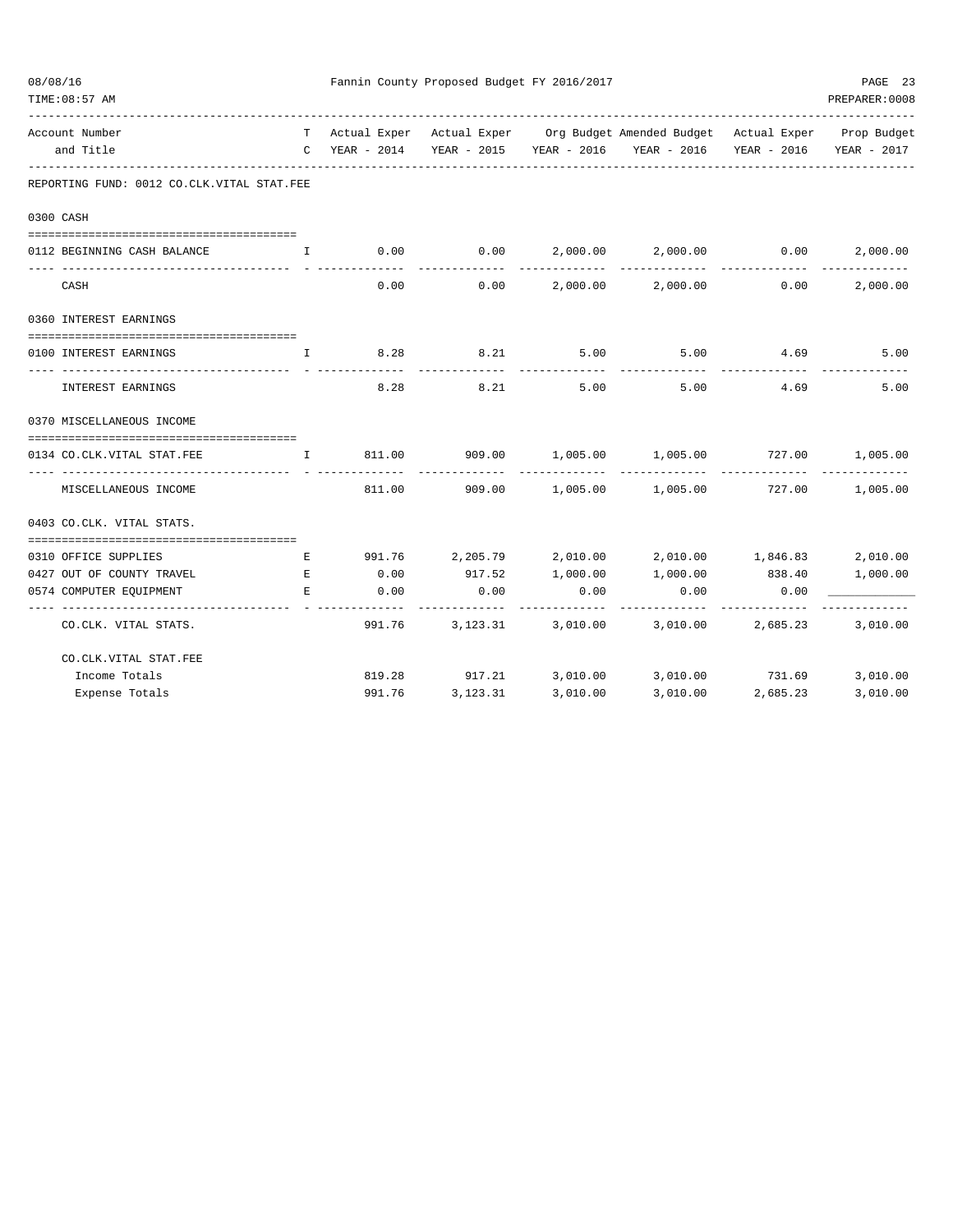| 08/08/16 | TIME: 08:57 AM                             |                                                                                                                                                                                                                                                                                                  |                         | Fannin County Proposed Budget FY 2016/2017 |      |                                                                                |              | PAGE 24<br>PREPARER: 0008 |
|----------|--------------------------------------------|--------------------------------------------------------------------------------------------------------------------------------------------------------------------------------------------------------------------------------------------------------------------------------------------------|-------------------------|--------------------------------------------|------|--------------------------------------------------------------------------------|--------------|---------------------------|
|          | Account Number                             |                                                                                                                                                                                                                                                                                                  |                         |                                            |      | T Actual Exper Actual Exper Org Budget Amended Budget Actual Exper Prop Budget |              |                           |
|          | and Title                                  |                                                                                                                                                                                                                                                                                                  |                         |                                            |      | C YEAR - 2014 YEAR - 2015 YEAR - 2016 YEAR - 2016                              | YEAR - 2016  | YEAR - 2017               |
|          | REPORTING FUND: 0013 BAIL BONDS TRUST FUND |                                                                                                                                                                                                                                                                                                  |                         |                                            |      |                                                                                |              |                           |
|          | 0300 CASH                                  |                                                                                                                                                                                                                                                                                                  |                         |                                            |      |                                                                                |              |                           |
|          | 0113 BEGINNING CASH BALANCE                | $\mathbf{I}$ and $\mathbf{I}$ and $\mathbf{I}$                                                                                                                                                                                                                                                   |                         | $0.00$ 0.00                                |      | $0.00$ $0.00$ $0.00$ $0.00$                                                    |              |                           |
|          |                                            |                                                                                                                                                                                                                                                                                                  |                         |                                            |      |                                                                                |              |                           |
|          | CASH                                       |                                                                                                                                                                                                                                                                                                  | 0.00                    | 0.00                                       | 0.00 | 0.00                                                                           | 0.00         | 0.00                      |
|          | 0345 BONDS                                 |                                                                                                                                                                                                                                                                                                  |                         |                                            |      |                                                                                |              |                           |
|          |                                            |                                                                                                                                                                                                                                                                                                  |                         |                                            |      | $0.00$ 9,720.00                                                                |              | $9,555.00 -$              |
|          | 0113 SURETY BAIL BOND FEE                  |                                                                                                                                                                                                                                                                                                  |                         | I 8,835.00 6,465.00 0.00                   |      |                                                                                |              |                           |
|          | <b>BONDS</b>                               |                                                                                                                                                                                                                                                                                                  |                         | 8,835.00 6,465.00                          | 0.00 | 0.00                                                                           | 9,720.00     | $9,555.00 -$              |
|          | 0370 MISCELLANEOUS                         |                                                                                                                                                                                                                                                                                                  |                         |                                            |      |                                                                                |              |                           |
|          | =====================================      |                                                                                                                                                                                                                                                                                                  |                         |                                            |      |                                                                                |              |                           |
|          | 0130 REFUNDS & MISCELLANEOUS               | $\mathbf{I}$ and $\mathbf{I}$ and $\mathbf{I}$ and $\mathbf{I}$ and $\mathbf{I}$ and $\mathbf{I}$ and $\mathbf{I}$ and $\mathbf{I}$ and $\mathbf{I}$ and $\mathbf{I}$ and $\mathbf{I}$ and $\mathbf{I}$ and $\mathbf{I}$ and $\mathbf{I}$ and $\mathbf{I}$ and $\mathbf{I}$ and $\mathbf{I}$ and | $8.040.00 - 7.245.00 -$ |                                            |      | $0.00$ $0.00$ $5,505.00$ $9,555.00$                                            |              |                           |
|          | 0132 TEMPORARY BOND SECURITY               | $\mathbf{I}$ and $\mathbf{I}$                                                                                                                                                                                                                                                                    | 0.00                    | 0.00                                       | 0.00 | 0.00                                                                           | 0.00         |                           |
|          | MISCELLANEOUS                              |                                                                                                                                                                                                                                                                                                  |                         | $8.040.00 - 7.245.00 - 0.00$               |      | 0.00                                                                           | $5.505.00 -$ | 9,555.00                  |
|          | BAIL BONDS TRUST FUND                      |                                                                                                                                                                                                                                                                                                  |                         |                                            |      |                                                                                |              |                           |
|          | Income Totals                              |                                                                                                                                                                                                                                                                                                  |                         | 795.00 780.00-                             | 0.00 | $0.00$ $4,215.00$                                                              |              | 0.00                      |
|          | Expense Totals                             |                                                                                                                                                                                                                                                                                                  | 0.00                    | 0.00                                       | 0.00 | 0.00                                                                           | 0.00         | 0.00                      |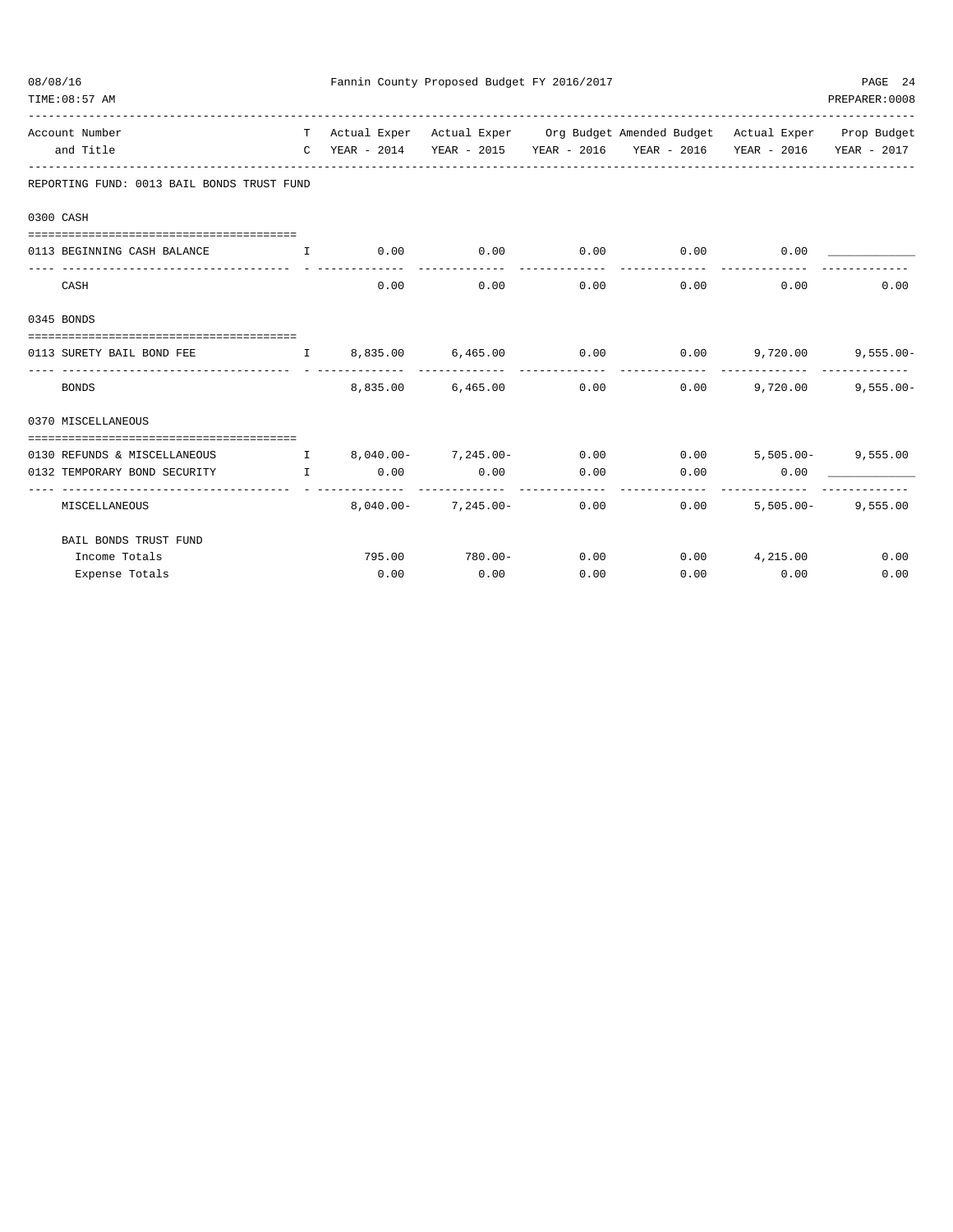| 08/08/16<br>TIME: 08:57 AM                                      |              |                | Fannin County Proposed Budget FY 2016/2017 |          |                                                                 |             | PAGE 25<br>PREPARER: 0008 |
|-----------------------------------------------------------------|--------------|----------------|--------------------------------------------|----------|-----------------------------------------------------------------|-------------|---------------------------|
| Account Number                                                  |              | T Actual Exper |                                            |          | Actual Exper Org Budget Amended Budget Actual Exper Prop Budget |             |                           |
| and Title                                                       | $\mathbb{C}$ | YEAR - 2014    | YEAR - 2015                                |          | YEAR - 2016 YEAR - 2016                                         | YEAR - 2016 | YEAR - 2017               |
| REPORTING FUND: 0014 JUSTICE CT.BLDG.SECURITY                   |              |                |                                            |          |                                                                 |             |                           |
| 0370 MISCELLANEOUS INCOME                                       |              |                |                                            |          |                                                                 |             |                           |
| ------------------<br>0168 JUSTICE CT.BLDG.SEC.FEE              |              |                |                                            |          | $1,391.56$ $1,098.30$ $1,200.00$ $1,200.00$ $925.75$            |             | 1,200.00                  |
| MISCELLANEOUS INCOME                                            |              |                |                                            |          | $1,391.56$ $1,098.30$ $1,200.00$ $1,200.00$ $925.75$            |             | 1,200.00                  |
| 0435 JUSTICE CT.BLDG.EXP.                                       |              |                |                                            |          |                                                                 |             |                           |
| ======================================<br>0320 SECURITY EXPENSE | E.           | 0.00           |                                            |          | $0.00$ 1,200.00 1,200.00                                        | 0.00        | 1,200.00                  |
| JUSTICE CT.BLDG.EXP.                                            |              | 0.00           | 0.00                                       |          | $1,200.00$ $1,200.00$                                           | 0.00        | 1,200.00                  |
| JUSTICE CT.BLDG.SECURITY                                        |              |                |                                            |          |                                                                 |             |                           |
| Income Totals                                                   |              |                | 1,391.56 1,098.30                          | 1,200.00 | 1,200.00                                                        | 925.75      | 1,200.00                  |
| Expense Totals                                                  |              | 0.00           | 0.00                                       | 1,200.00 | 1,200.00                                                        | 0.00        | 1,200.00                  |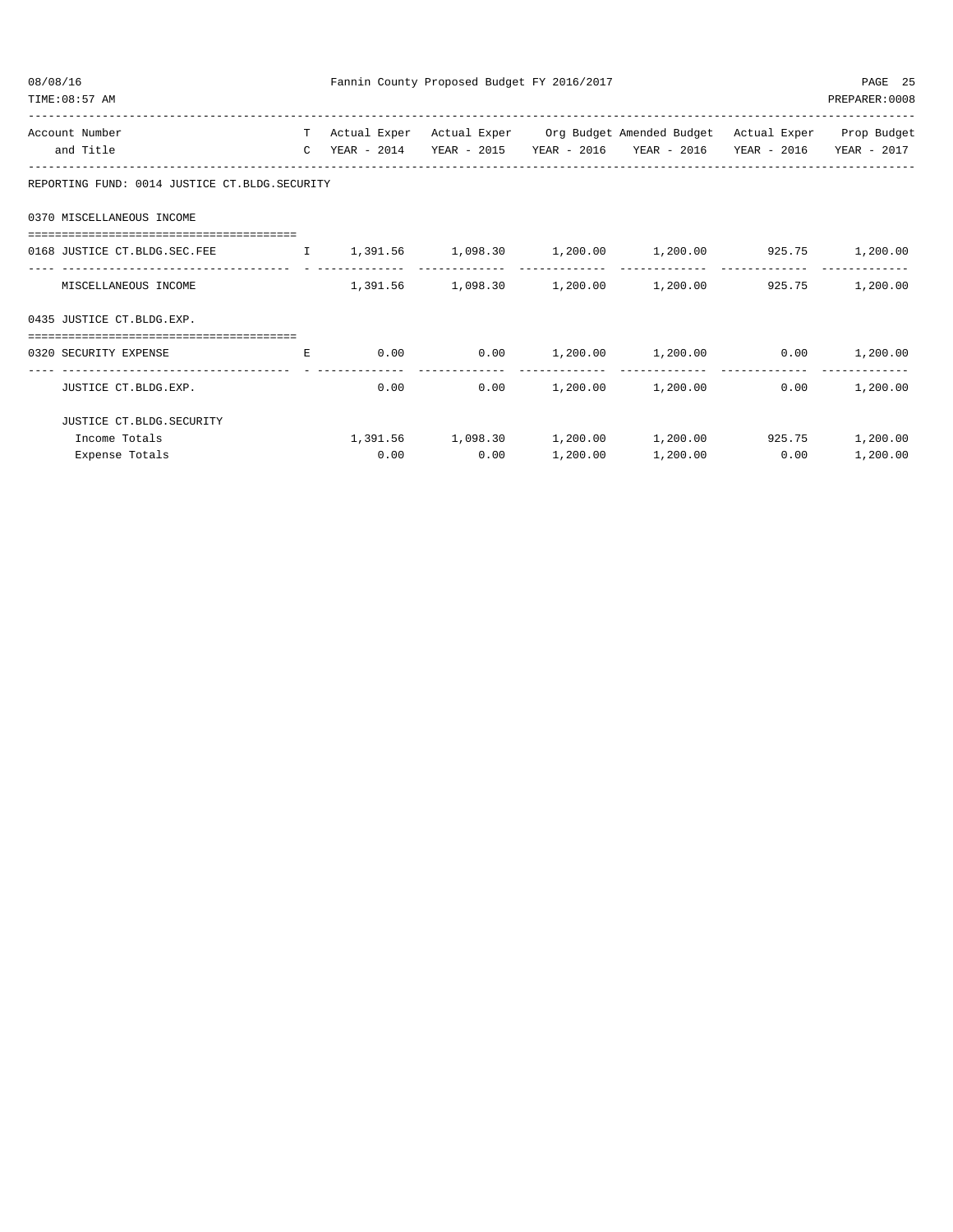| 08/08/16<br>TIME: 08:57 AM                         |                                       |              | Fannin County Proposed Budget FY 2016/2017 |        |                                                                                |                                        | PAGE 26<br>PREPARER:0008 |
|----------------------------------------------------|---------------------------------------|--------------|--------------------------------------------|--------|--------------------------------------------------------------------------------|----------------------------------------|--------------------------|
| Account Number                                     |                                       |              |                                            |        | T Actual Exper Actual Exper Org Budget Amended Budget Actual Exper Prop Budget |                                        |                          |
| and Title                                          |                                       |              |                                            |        | C YEAR - 2014 YEAR - 2015 YEAR - 2016 YEAR - 2016 YEAR - 2016 YEAR - 2017      |                                        |                          |
| REPORTING FUND: 0016 CO.JUDGE EXCESS SUPP.         |                                       |              |                                            |        |                                                                                |                                        |                          |
| 0300 CASH                                          |                                       |              |                                            |        |                                                                                |                                        |                          |
| 0116 BEGINNING CASH BALANCE                        | $\mathbf{I}$ . The state $\mathbf{I}$ |              |                                            |        | $0.00$ $0.00$ $1,000.00$ $1,000.00$ $0.00$ $1,000.00$                          |                                        |                          |
| CASH                                               |                                       |              | 0.00                                       |        | $0.00$ 1,000.00 1,000.00 0.00 1,000.00                                         |                                        |                          |
| 0370 MISCELLANEOUS INCOME                          |                                       |              |                                            |        |                                                                                |                                        |                          |
| 0149 CO. JUDGE EXCESS SUPP.                        |                                       |              | I 1,419.07 577.16 500.00                   |        |                                                                                | 500.00 709.21 500.00<br>-------------- |                          |
| MISCELLANEOUS INCOME                               |                                       |              | 1,419.07 577.16 500.00                     |        | ------------<br>500.00                                                         | 709.21                                 | 500.00                   |
| 0400 CO. JUDGE EXCESS SUPP.                        |                                       |              |                                            |        |                                                                                |                                        |                          |
|                                                    |                                       |              |                                            |        |                                                                                |                                        |                          |
| 0310 OFFICE SUPPLIES                               | E                                     |              | $0.00$ 0.00                                | 300.00 | 300.00 0.00                                                                    |                                        | 300.00                   |
| 0427 OUT OF COUNTY TRAVEL<br>0572 OFFICE EQUIPMENT | E.                                    | 0.00<br>0.00 | 0.00<br>$0.00$ 400.00                      | 500.00 | 500.00<br>400.00                                                               | 0.00                                   | 500.00<br>400.00         |
| 0590 COUNTY JUDGE BOOKS                            | E<br>E.                               | 0.00         | 298.84 300.00                              |        | 300.00                                                                         | 0.00<br>0.00                           | 300.00                   |
|                                                    |                                       |              | -------------                              |        |                                                                                |                                        |                          |
| CO. JUDGE EXCESS SUPP.                             |                                       | 0.00         |                                            |        | 298.84 1,500.00 1,500.00                                                       | 0.00                                   | 1,500.00                 |
| CO.JUDGE EXCESS SUPP.                              |                                       |              |                                            |        |                                                                                |                                        |                          |
| Income Totals                                      |                                       |              |                                            |        | $1,419.07$ 577.16 $1,500.00$ $1,500.00$ 709.21 $1,500.00$                      |                                        |                          |
| Expense Totals                                     |                                       | 0.00         | 298.84 1,500.00                            |        | 1,500.00                                                                       | $0.00$ 1,500.00                        |                          |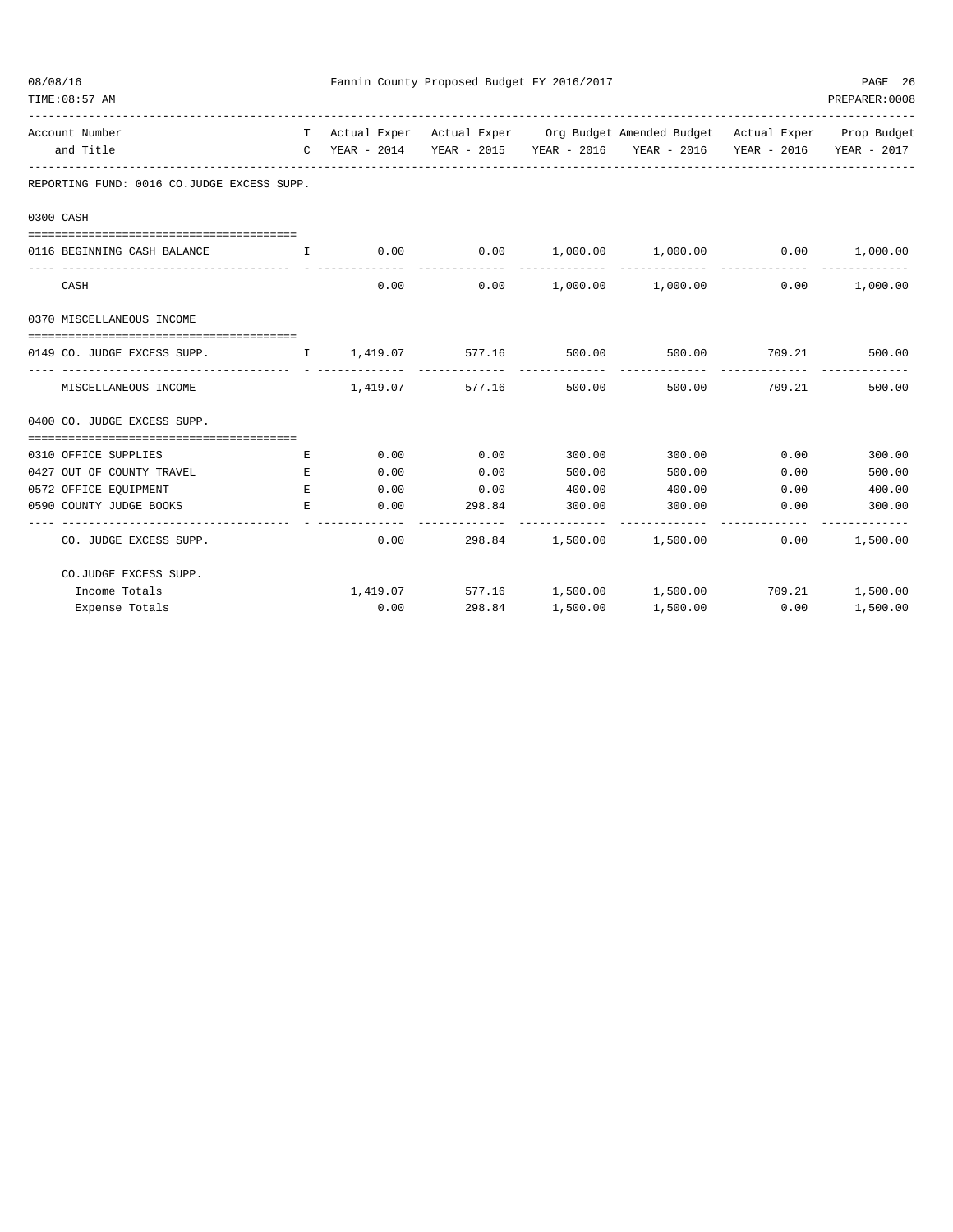| 08/08/16 | TIME: 08:57 AM                                                |          | Fannin County Proposed Budget FY 2016/2017 |                      |                                                                                                                                                 |                 | PAGE 27<br>PREPARER: 0008 |
|----------|---------------------------------------------------------------|----------|--------------------------------------------|----------------------|-------------------------------------------------------------------------------------------------------------------------------------------------|-----------------|---------------------------|
|          | Account Number<br>and Title                                   |          |                                            |                      | T Actual Exper Actual Exper Org Budget Amended Budget Actual Exper Prop Budget<br>C YEAR - 2014 YEAR - 2015 YEAR - 2016 YEAR - 2016 YEAR - 2016 |                 | YEAR - 2017               |
|          | REPORTING FUND: 0017 PROBATE JUDGES EDUCATION                 |          |                                            |                      |                                                                                                                                                 |                 |                           |
|          | 0300 CASH                                                     |          |                                            |                      |                                                                                                                                                 |                 |                           |
|          | 0117 BEGINNING CASH BALANCE I                                 |          |                                            |                      | $0.00$ $0.00$ $1,000.00$ $1,000.00$ $0.00$ $0.00$ $1,000.00$                                                                                    |                 |                           |
|          |                                                               |          |                                            |                      |                                                                                                                                                 |                 |                           |
|          | CASH                                                          | 0.00     |                                            |                      | $0.00$ 1,000.00 1,000.00 0.00 1,000.00                                                                                                          |                 |                           |
|          | 0340 FEES OF OFFICE                                           |          |                                            |                      |                                                                                                                                                 |                 |                           |
|          | 0131 PROBATE JUDGES EDUCATION                                 |          | I 614.35 704.90 600.00                     |                      | 600.00                                                                                                                                          | 520.00          | 600.00                    |
|          | FEES OF OFFICE                                                |          | 614.35 704.90 600.00                       | -------------        | 600.00                                                                                                                                          |                 | 520.00 600.00             |
|          | 0370 MISCELLANEOUS                                            |          |                                            |                      |                                                                                                                                                 |                 |                           |
|          | 0130 REFUNDS & MISCELLANEOUS 1 400.00 750.00 0.00 0.00 750.00 |          |                                            |                      |                                                                                                                                                 |                 |                           |
|          | MISCELLANEOUS                                                 | 400.00   | 750.00                                     | ------------<br>0.00 | ------------<br>0.00                                                                                                                            | 750.00          | 0.00                      |
|          | 0400 PROBATE JUDGES EDUCATION                                 |          |                                            |                      |                                                                                                                                                 |                 |                           |
|          | 0427 OUT OF COUNTY TRAVEL                                     |          | E 1,338.87 1,319.48 1,600.00 1,600.00      |                      |                                                                                                                                                 | $0.00$ 1,600.00 |                           |
|          | PROBATE JUDGES EDUCATION                                      |          | -------------- --------------              |                      | --------------<br>$1,338.87$ $1,319.48$ $1,600.00$ $1,600.00$ $0.00$ $1,600.00$                                                                 | --------------  | -------------             |
|          | PROBATE JUDGES EDUCATION                                      |          |                                            |                      |                                                                                                                                                 |                 |                           |
|          | Income Totals                                                 |          |                                            |                      | $1,014.35$ $1,454.90$ $1,600.00$ $1,600.00$ $1,270.00$ $1,600.00$                                                                               |                 |                           |
|          | Expense Totals                                                | 1,338.87 | 1,319.48                                   | 1,600.00             | 1,600.00                                                                                                                                        | 0.00            | 1,600.00                  |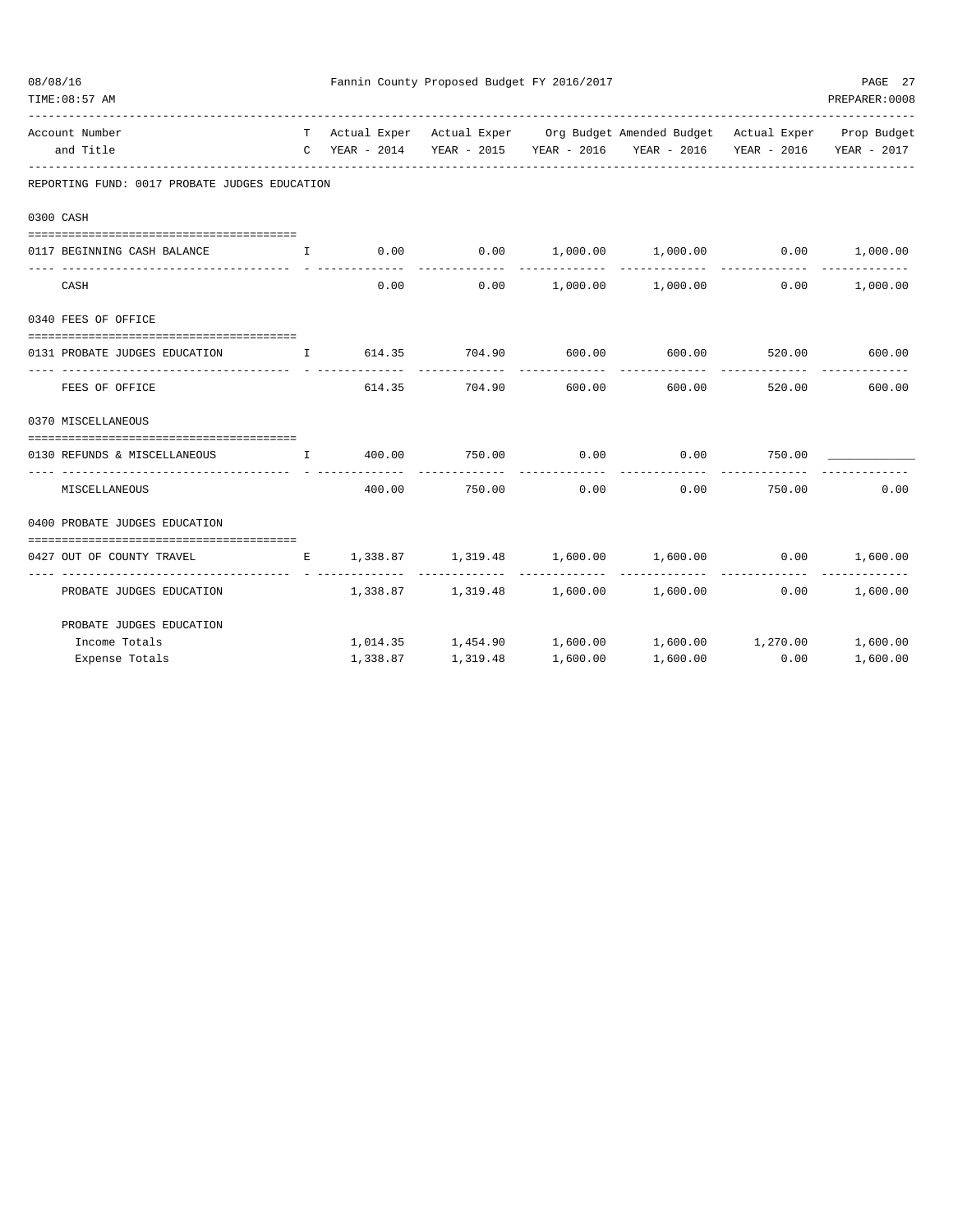| 08/08/16<br>TIME: 08:57 AM                  |                                                | Fannin County Proposed Budget FY 2016/2017 | PAGE 28<br>PREPARER: 0008 |                         |                                                                    |             |                            |
|---------------------------------------------|------------------------------------------------|--------------------------------------------|---------------------------|-------------------------|--------------------------------------------------------------------|-------------|----------------------------|
| Account Number<br>and Title                 | T –                                            | Actual Exper<br>$C$ YEAR - 2014            |                           | YEAR - 2015 YEAR - 2016 | Actual Exper Org Budget Amended Budget Actual Exper<br>YEAR - 2016 | YEAR - 2016 | Prop Budget<br>YEAR - 2017 |
| REPORTING FUND: 0018 CO.CLERK RECORD MNGMT. |                                                |                                            |                           |                         |                                                                    |             |                            |
|                                             |                                                |                                            |                           |                         |                                                                    |             |                            |
| 0300 CASH                                   |                                                |                                            |                           |                         |                                                                    |             |                            |
|                                             |                                                |                                            |                           |                         |                                                                    |             |                            |
| 0118 BEGINNING CASH BALANCE                 | H.                                             | 0.00                                       | 0.00                      |                         |                                                                    |             |                            |
| CASH                                        |                                                | 0.00                                       | 0.00                      | 20,000.00               | 20,000.00                                                          | 0.00        | 11,437.55                  |
| 0360 INTEREST EARNINGS                      |                                                |                                            |                           |                         |                                                                    |             |                            |
| 0100 INTEREST EARNINGS                      | Ι.                                             | 44.26                                      | 28.52                     | 50.00                   | 50.00                                                              | 13.25       | 50.00                      |
| INTEREST EARNINGS                           |                                                | 44.26                                      | 28.52                     | 50.00                   | 50.00                                                              | 13.25       | 50.00                      |
| 0370 MISCELLANEOUS INCOME                   |                                                |                                            |                           |                         |                                                                    |             |                            |
| 0130 REFUNDS & MISCELLANEOUS                | $\mathbf{I}$                                   | 0.00                                       | 0.00                      | 0.00                    | 0.00                                                               | 0.00        |                            |
| 0133 CO.CLERK PRESERVE REC FEE              | $\mathbf{I}$ and $\mathbf{I}$ and $\mathbf{I}$ |                                            | 48,319.87 55,567.04       | 55,500.00               | 55,500.00                                                          | 49,178.63   | 55,500.00                  |
| MISCELLANEOUS INCOME                        |                                                | 48,319.87                                  | 55,567.04                 | 55,500.00               | 55,500.00                                                          | 49,178.63   | 55,500.00                  |
| 0402 CO. CLERK RECORD MNGMT.                |                                                |                                            |                           |                         |                                                                    |             |                            |
|                                             |                                                |                                            |                           |                         |                                                                    |             |                            |
| 0103 SALARY ASSISTANT                       | Е                                              | 33,872.28                                  | 34,814.40                 | 35,935.01               | 35,935.01                                                          | 24,301.39   | 28, 365.48                 |
| 0107 SALARY TEMP/EXTRA                      | Е                                              | 6,423.70                                   | 0.00                      | 0.00                    | 0.00                                                               | 0.00        |                            |
| 0201 SOCIAL SECURITY TAXES                  | Е                                              | 2,427.30                                   | 2,087.45                  | 2,227.97                | 2,227.97                                                           | 1,315.25    | 1,758.66                   |
| 0202 GROUP HEALTH INSURANCE                 | Е                                              | 7,900.74                                   | 8,342.84                  | 9,113.21                | 9,113.21                                                           | 7,172.88    | 9,559.08                   |
| 0203 RETIREMENT                             | E                                              | 4,451.56                                   | 3,830.47                  | 3,916.92                | 3,916.92                                                           | 2,650.56    | 3,120.20                   |
| 0204 WORKERS COMPENSATION                   | Ε                                              | 279.96                                     | 197.76                    | 204.83                  | 204.83                                                             | 179.68      | 141.83                     |
| 0205 MEDICARE TAX                           | Е                                              | 567.77                                     | 488.23                    | 521.06                  | 521.06                                                             | 307.56      | 411.30                     |
| 0310 OFFICE SUPPLIES                        | E                                              | 749.50                                     | 501.27                    | 800.00                  | 800.00                                                             | 466.75      | 800.00                     |
| 0312 IMAGING SYSTEM                         | Е                                              | 20,975.00                                  | 20,700.00                 | 21,000.00               | 21,000.00                                                          | 15,525.00   | 21,000.00                  |
| 0315 COPIER MAINTENANCE                     | Е                                              | 247.20                                     | 247.20                    | 250.00                  | 250.00                                                             | 0.00        | 250.00                     |
| 0420 TELEPHONE                              | E                                              | 743.38                                     | 790.63                    | 700.00                  | 700.00                                                             | 610.23      | 700.00                     |
| 0437 DIGITAL IMAGING OF MICROFILM           | E                                              | 0.00                                       | 0.00                      | 0.00                    | 0.00                                                               | 0.00        |                            |
| 0453 COMPUTER SOFTWARE                      | Е                                              | 3,650.00                                   | 0.00                      | 0.00                    | 0.00                                                               | 0.00        |                            |
| 0490 CO. CLERK MISCELLANEOUS                | E                                              | 3,882.00                                   | 0.00                      | 881.00                  | 881.00                                                             | 0.00        | 881.00                     |
| 0574 COMPUTER EQUIPMENT                     | Е                                              | 2,081.60                                   | 0.00                      | 0.00                    | 0.00                                                               | 0.00        |                            |
| CO. CLERK RECORD MNGMT.                     |                                                | 88,251.99                                  | 72,000.25                 | 75,550.00               | 75,550.00                                                          | 52,529.30   | 66,987.55                  |
| CO. CLERK RECORD MNGMT.                     |                                                |                                            |                           |                         |                                                                    |             |                            |
| Income Totals                               |                                                | 48, 364. 13                                | 55,595.56                 | 75,550.00               | 75,550.00                                                          | 49,191.88   | 66,987.55                  |
| Expense Totals                              |                                                | 88,251.99                                  | 72,000.25                 | 75,550.00               | 75,550.00                                                          | 52,529.30   | 66,987.55                  |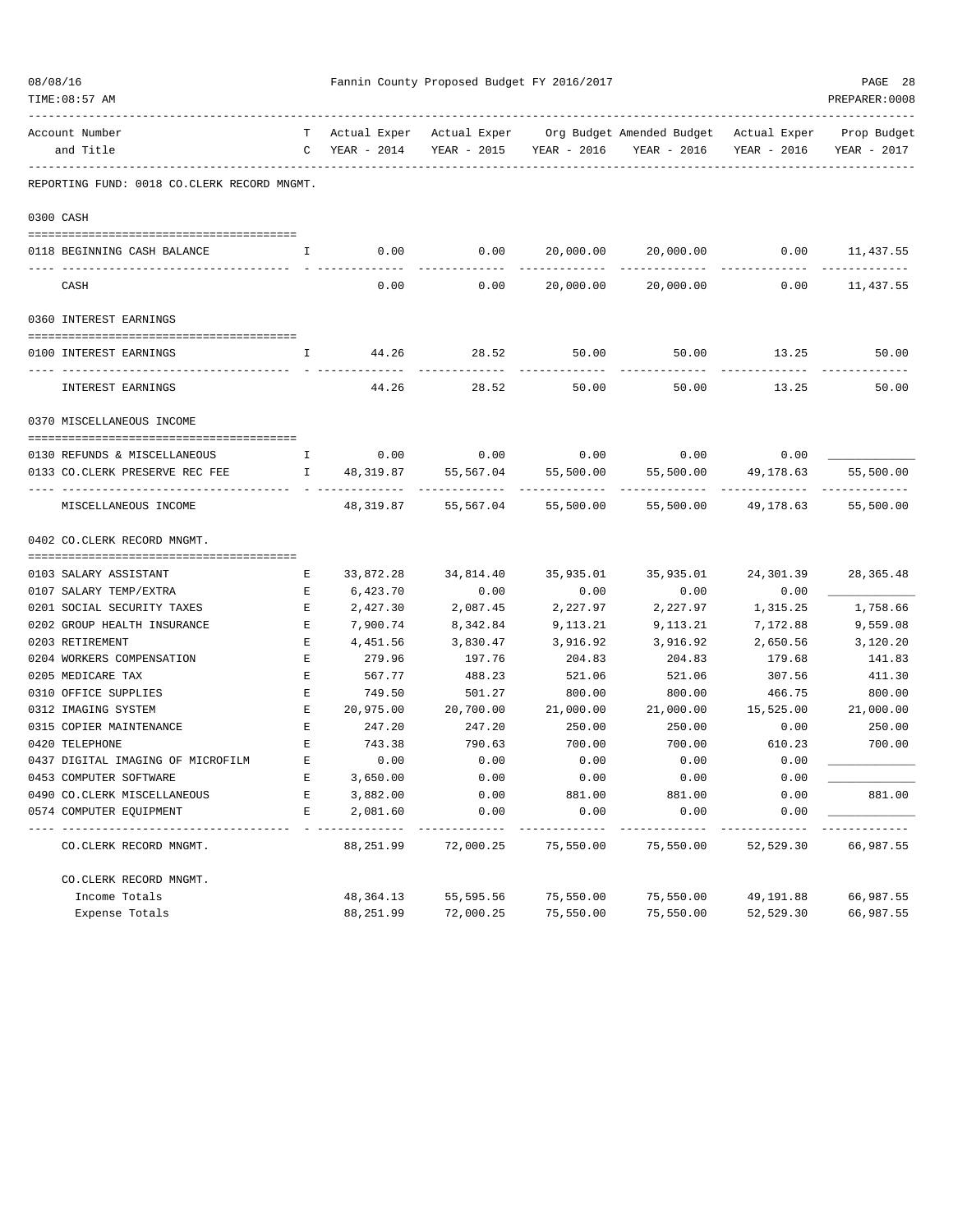| 08/08/16<br>TIME: 08:57 AM                   |                    |             | Fannin County Proposed Budget FY 2016/2017 |                   | ____________________________                                                 |             | PAGE 29<br>PREPARER: 0008 |
|----------------------------------------------|--------------------|-------------|--------------------------------------------|-------------------|------------------------------------------------------------------------------|-------------|---------------------------|
| Account Number                               | T                  |             |                                            |                   | Actual Exper Actual Exper Org Budget Amended Budget Actual Exper Prop Budget |             |                           |
| and Title<br>.                               | C                  | YEAR - 2014 | YEAR - 2015                                | YEAR - 2016       | YEAR - 2016                                                                  | YEAR - 2016 | YEAR - 2017               |
| REPORTING FUND: 0019 DIST.CLK.RECORDS MNGMT. |                    |             |                                            |                   |                                                                              |             |                           |
| 0300 CASH                                    |                    |             |                                            |                   |                                                                              |             |                           |
| 0119 BEGINNING CASH BALANCE                  | Ι.                 | 0.00        | 0.00                                       | 1,030.00          | 1,030.00                                                                     | 0.00        | 1,030.00                  |
| CASH                                         |                    | 0.00        | 0.00                                       | 1,030.00          | 1,030.00                                                                     | 0.00        | 1,030.00                  |
| 0360 INTEREST EARNINGS                       |                    |             |                                            |                   |                                                                              |             |                           |
| 0100 INTEREST EARNINGS                       | I.                 | 6.22        | 5.12                                       | 5.00              | 5.00                                                                         | 2.68        | 5.00                      |
| INTEREST EARNINGS                            |                    | 6.22        | 5.12                                       | 5.00              | 5.00                                                                         | 2.68        | 5.00                      |
| 0370 MISCELLEANEOUS INCOME                   |                    |             |                                            |                   |                                                                              |             |                           |
|                                              |                    |             |                                            |                   |                                                                              |             |                           |
| 0136 DIST.CLK.PRES.REC.FEE<br>.              | I.                 | 2,714.34    | 2,792.61                                   | 3,000.00          | 3,000.00                                                                     | 1,808.03    | 3,000.00                  |
| MISCELLEANEOUS INCOME                        |                    | 2,714.34    | 2,792.61                                   | 3,000.00          | 3,000.00                                                                     | 1,808.03    | 3,000.00                  |
| 0450 DIST. CLERK REC. MNGMT.                 |                    |             |                                            |                   |                                                                              |             |                           |
| 0107 SALARY TEMP/EXTRA                       | Е                  | 0.00        | 5,805.66                                   | 3,357.96          | 3,357.96                                                                     | 1,390.18    |                           |
| 0201 SOCIAL SECURITY TAXES                   | $\mathbf{E}% _{0}$ | 0.00        | 359.95                                     | 208.19            | 208.19                                                                       | 86.17       |                           |
| 0203 RETIREMENT                              | E                  | 0.00        | 638.26                                     | 366.02            | 366.02                                                                       | 151.57      |                           |
| 0204 WORKERS COMPENSATION                    | $\,$ E             | 0.00        | 52.18                                      | 19.14             | 19.14                                                                        | 16.80       |                           |
| 0205 MEDICARE TAX                            | $\mathbf E$        | 0.00        | 84.17                                      | 48.69             | 48.69                                                                        | 20.18       |                           |
| 0310 OFFICE SUPPLIES                         | $\mathbf E$        | 0.00        | 0.00                                       | 35.00             | 35.00                                                                        | 0.00        | 4,035.00                  |
| 0400 RECORDS STORAGE SHELVING                | E                  | 4,108.89    | 0.00                                       | 0.00              | 0.00                                                                         | 0.00        |                           |
| 0435 PRINTING                                | $\mathbf E$        | 0.00        | 0.00                                       | 0.00              | 0.00                                                                         | 0.00        |                           |
| 0572 OFFICE EQUIPMENT                        | $\mathbf{E}$       | 390.49      | 0.00                                       | 0.00              | 0.00                                                                         | 0.00        |                           |
| DIST. CLERK REC. MNGMT.                      |                    | 4,499.38    | 6,940.22                                   | 4,035.00          | 4,035.00                                                                     | 1,664.90    | 4,035.00                  |
| DIST.CLK.RECORDS MNGMT.                      |                    |             |                                            |                   |                                                                              |             |                           |
| Income Totals                                |                    | 2,720.56    |                                            | 2,797.73 4,035.00 | 4,035.00                                                                     | 1,810.71    | 4,035.00                  |
| Expense Totals                               |                    | 4,499.38    | 6,940.22                                   | 4,035.00          | 4,035.00                                                                     | 1,664.90    | 4,035.00                  |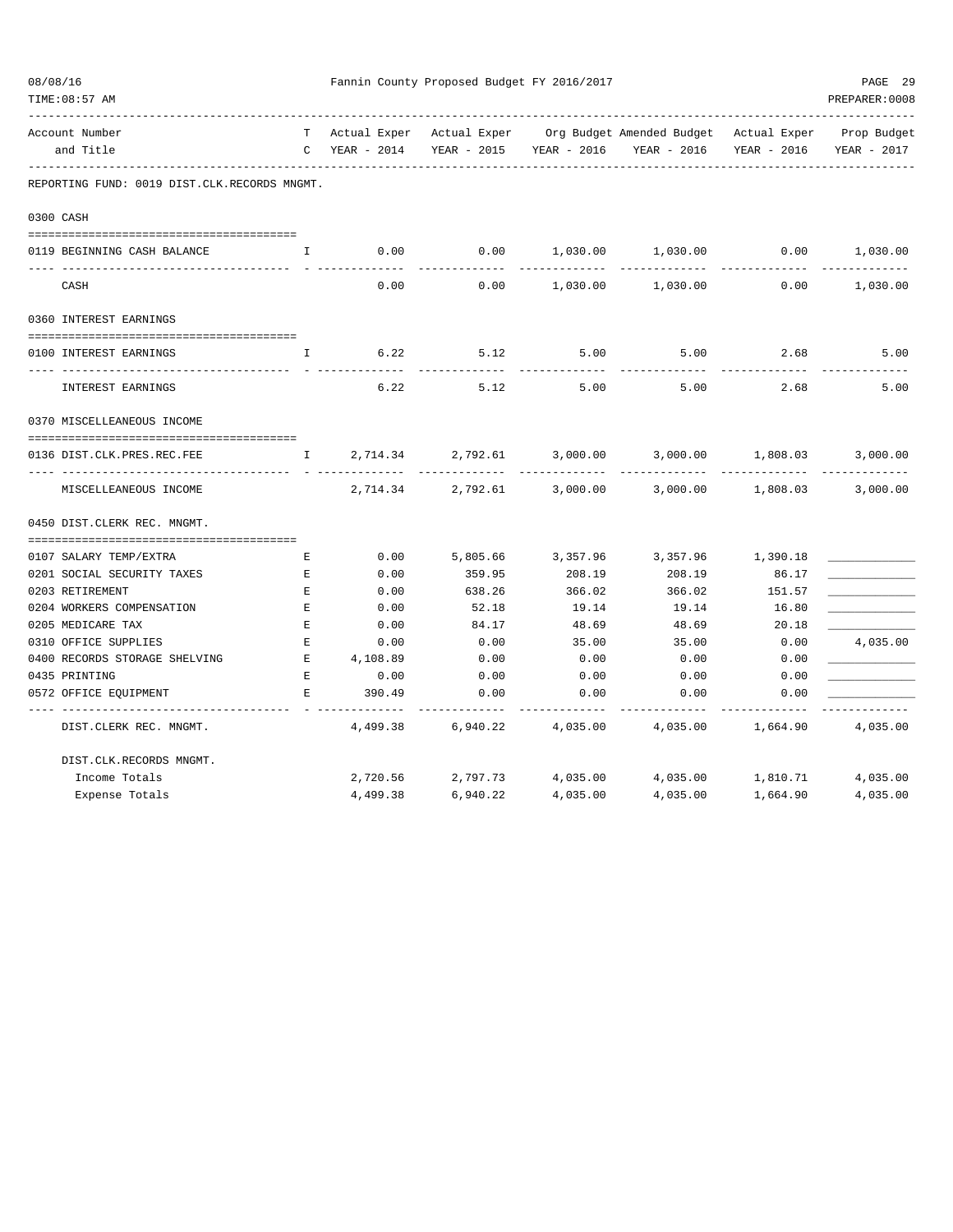| 08/08/16<br>TIME: 08:57 AM                     |              | Fannin County Proposed Budget FY 2016/2017 |              |                         |                                        |             |                         |  |
|------------------------------------------------|--------------|--------------------------------------------|--------------|-------------------------|----------------------------------------|-------------|-------------------------|--|
| Account Number                                 |              | Actual Exper                               | Actual Exper |                         | Org Budget Amended Budget Actual Exper |             | --------<br>Prop Budget |  |
| and Title                                      | $\mathsf{C}$ | YEAR - 2014                                |              | YEAR - 2015 YEAR - 2016 | YEAR - 2016                            | YEAR - 2016 | YEAR - 2017             |  |
| REPORTING FUND: 0020 COUNTY OFFICES REC.MNGMT. |              |                                            |              |                         |                                        |             |                         |  |
| 0300 CASH                                      |              |                                            |              |                         |                                        |             |                         |  |
| 0120 BEGINNING CASH BALANCE                    | $\mathbf I$  | 0.00                                       | 0.00         | 28,139.79               | 28,139.79                              | 0.00        | 10,000.00               |  |
| CASH                                           |              | 0.00                                       | 0.00         | 28,139.79               | 28, 139. 79                            | 0.00        | 10,000.00               |  |
| 0360 INTEREST EARNINGS                         |              |                                            |              |                         |                                        |             |                         |  |
| 0100 INTEREST EARNINGS                         | I.           | 46.43                                      | 45.88        | 40.00                   | 40.00                                  | 33.89       | 40.00                   |  |
| INTEREST EARNINGS                              |              | 46.43                                      | 45.88        | 40.00                   | 40.00                                  | 33.89       | 40.00                   |  |
| 0370 MISCELLENEOUS INCOME                      |              |                                            |              |                         |                                        |             |                         |  |
| 0135 CO.OFFICE REC.MNGMT.FEE                   | $\mathbb{I}$ | 18,124.31                                  | 18,074.50    | 18,000.00               | 18,000.00                              | 10,709.80   | 18,000.00               |  |
| --- ------------------<br>MISCELLENEOUS INCOME |              | 18,124.31                                  | 18,074.50    | 18,000.00               | ------------<br>18,000.00              | 10,709.80   | ----------<br>18,000.00 |  |
| 0449 COUNTY OFFICES REC.MNGMT.                 |              |                                            |              |                         |                                        |             |                         |  |
| 0103 SALARY ASSISTANT                          | E            | 0.00                                       | 0.00         | 0.00                    | 0.00                                   | 0.00        |                         |  |
| 0107 SALARY TEMP./EXTRA                        | Е            | 4,316.59                                   | 5,103.29     | 7,108.41                | 7,108.41                               | 5,257.09    | 7,819.25                |  |
| 0201 SOCIAL SECURITY TAXES                     | E            | 267.73                                     | 316.40       | 440.72                  | 440.72                                 | 325.94      | 484.79                  |  |
| 0202 GROUP HEALTH INSURANCE                    | $\mathbf E$  | 0.00                                       | 0.00         | 0.00                    | 0.00                                   | 0.00        |                         |  |
| 0203 RETIREMENT                                | $\mathbf E$  | 477.00                                     | 562.81       | 774.82                  | 774.82                                 | 573.18      | 860.12                  |  |
| 0204 WORKERS COMPENSATION                      | $\mathbf E$  | 30.82                                      | 39.12        | 40.52                   | 40.52                                  | 35.54       | 39.10                   |  |
| 0205 MEDICARE TAX                              | E            | 62.61                                      | 74.00        | 103.07                  | 103.07                                 | 76.25       | 113.38                  |  |
| 0310 OFFICE SUPPLIES                           | $\mathbf E$  | 0.00                                       | 0.00         | 500.00                  | 500.00                                 | 0.00        | 10,000.00               |  |
| 0350 RECORDS DISPOSAL                          | E            | 823.12                                     | 728.92       | 2,000.00                | 2,000.00                               | 442.34      | 2,000.00                |  |
| 0400 RECORDS STORAGE SHELVING                  | Е            | 0.00                                       | 0.00         | 450.00                  | 450.00                                 | 0.00        | 4,673.36                |  |
| 0453 COMPUTER SOFTWARE MAINTENANCE             | $\mathbf E$  | 0.00                                       | 1,550.00     | 1,550.00                | 1,550.00                               | 1,550.00    | 1,550.00                |  |
| 0460 EQUIPMENT RENTAL                          | $\mathbf E$  | 0.00                                       | 0.00         | 500.00                  | 500.00                                 | 0.00        | 500.00                  |  |
| 0574 COMPUTER EOUIPMENT                        | Е            | 7,315.70                                   | 15,344.22    | 32,712.25               | 32,712.25                              | 985.50      |                         |  |
| COUNTY OFFICES REC.MNGMT.                      |              | 13,293.57                                  | 23,718.76    | 46,179.79               | 46,179.79                              | 9,245.84    | 28,040.00               |  |
| COUNTY OFFICES REC.MNGMT.                      |              |                                            |              |                         |                                        |             |                         |  |
| Income Totals                                  |              | 18,170.74                                  | 18,120.38    | 46,179.79               | 46,179.79                              | 10,743.69   | 28,040.00               |  |
| Expense Totals                                 |              | 13,293.57                                  | 23,718.76    | 46,179.79               | 46,179.79                              | 9,245.84    | 28,040.00               |  |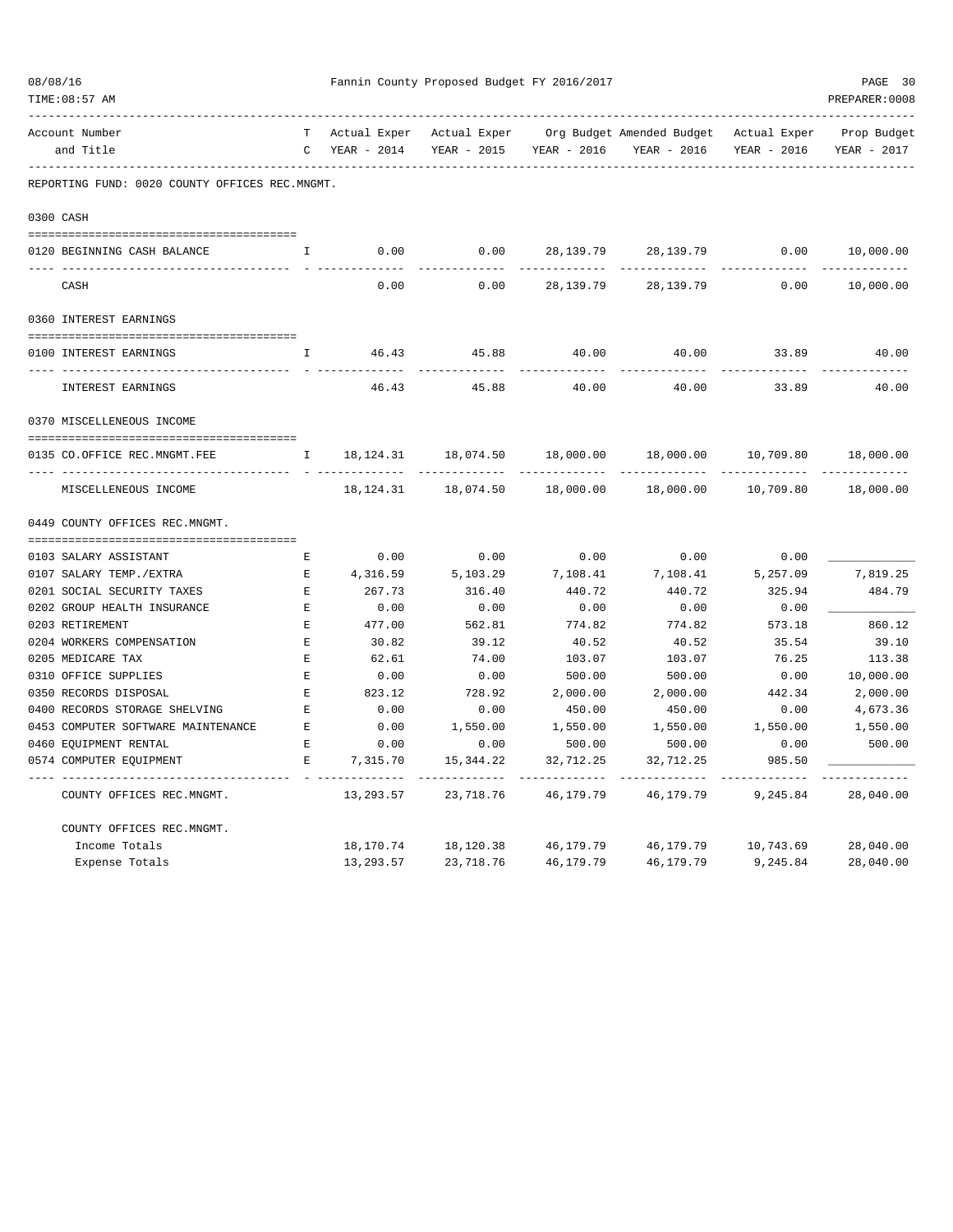| 08/08/16<br>TIME: 08:57 AM                                         |              |                 | Fannin County Proposed Budget FY 2016/2017 |                         |                                                                                               |                           | PAGE 31<br>PREPARER: 0008 |
|--------------------------------------------------------------------|--------------|-----------------|--------------------------------------------|-------------------------|-----------------------------------------------------------------------------------------------|---------------------------|---------------------------|
| Account Number<br>and Title                                        |              | $C$ YEAR - 2014 | YEAR - 2015                                | YEAR - 2016             | T Actual Exper Actual Exper Org Budget Amended Budget Actual Exper Prop Budget<br>YEAR - 2016 | YEAR - 2016               | YEAR - 2017               |
| REPORTING FUND: 0021 FANNIN CO. R & B #1 FUND                      |              |                 |                                            |                         |                                                                                               |                           |                           |
| 0300 TOTAL REV/TRANSFERS                                           |              |                 |                                            |                         |                                                                                               |                           |                           |
| 0121 BEGINNING CASH BALANCE                                        | $\mathbf{I}$ |                 |                                            |                         | $0.00$ $0.00$ $65,000.00$ $65,000.00$ $0.00$ $98,715.08$                                      |                           |                           |
| TOTAL REV/TRANSFERS                                                |              | 0.00            |                                            | 0.00 65,000.00          | 65,000.00                                                                                     | 0.00                      | 98,715.08                 |
| 0310 PROPERTY TAXES                                                |              |                 |                                            |                         |                                                                                               |                           |                           |
| 0110 CURRENT TAXES                                                 |              |                 |                                            |                         | I 347,961.75 358,649.38 398,607.08 398,607.08 399,418.95 423,506.73                           |                           |                           |
| 0120 DELINQUENT TAXES                                              | $\mathbf{I}$ | 13,012.50       | 11,483.43                                  | 9,000.00                | 9,000.00                                                                                      | 12,136.22                 | 9,000.00                  |
| PROPERTY TAXES                                                     |              | 360,974.25      | 370,132.81 407,607.08                      |                         | 407,607.08                                                                                    | ___________<br>411,555.17 | ----------<br>432,506.73  |
| 0318 OTHER TAXES                                                   |              |                 |                                            |                         |                                                                                               |                           |                           |
| 0120 PAY N LIEU TAX/GRASSLAND                                      | $\mathbf{I}$ |                 | 1,488.43 1,287.81                          |                         | 1,400.00 1,400.00 1,556.89                                                                    |                           |                           |
| $\mathbf{I}$<br>0121 PAY N LIEU TAX/UPPER TRINITY                  |              | 0.00            | 0.00                                       | 0.00                    | 0.00                                                                                          | 884.17                    |                           |
| 0160 SALES TAX REVENUES                                            | $\mathbf{I}$ | 34,812.01       | 36,631.46                                  | 37,469.35               | 37,469.35                                                                                     | 31,933.07                 | 40,913.48                 |
| OTHER TAXES                                                        |              |                 | 36,300.44 37,919.27 38,869.35              |                         | 38,869.35                                                                                     | 34,374.13                 | 40,913.48                 |
| 0321 FEES OF TAX COLLECTOR                                         |              |                 |                                            |                         |                                                                                               |                           |                           |
| 0200 CAR REGISTRATION/SALES TAX<br>$\mathbf{I}$ and $\mathbf{I}$ . |              |                 |                                            |                         | 83,952.45 79,299.71 85,392.20 85,392.20 73,398.33 85,392.20                                   |                           |                           |
| 0300 COUNTY'S ADDITIONAL \$10<br>$\mathbf{I}$                      |              | 73,574.22       |                                            |                         | 72,989.13 56,045.00 56,045.00                                                                 | 50,409.20                 | 64,000.00                 |
| 0301 CAR SALES TAX                                                 |              | 0.00            | 0.00                                       | 0.00                    | 0.00                                                                                          | 0.00                      |                           |
| FEES OF TAX COLLECTOR                                              |              | 157,526.67      |                                            |                         |                                                                                               | 123,807.53                | 149,392.20                |
| 0330 GRANTS                                                        |              |                 |                                            |                         |                                                                                               |                           |                           |
|                                                                    |              |                 |                                            |                         |                                                                                               |                           |                           |
| 0200 FEMA GRANT                                                    | $\mathbf{I}$ | 0.00            | 0.00                                       |                         | $0.00$ 25,390.13 25,390.13                                                                    |                           |                           |
| 0220 CETRZ GRANT                                                   |              | I 54,570.78     | 0.00                                       | 0.00                    | 0.00                                                                                          | 0.00                      |                           |
| 0400 NAT. RES. CONS. SERV. GRANT                                   | Ι.           | 0.00            | 0.00                                       | 0.00                    | 0.00                                                                                          | 0.00                      |                           |
| 0600 TDRA GRANT                                                    | I.           | 0.00            | 0.00                                       | 0.00                    | 0.00                                                                                          | 0.00                      |                           |
| GRANTS                                                             |              | 54,570.78       | 0.00                                       | 0.00                    |                                                                                               | 25, 390.13 25, 390.13     | 0.00                      |
| 0350 FINES                                                         |              |                 |                                            |                         |                                                                                               |                           |                           |
| 0403 COUNTY CLERK FINES                                            | Ι.           |                 |                                            |                         | 13, 173.54   15, 912.74   12, 024.20   12, 024.20                                             | 9,682.42                  | 12,024.20                 |
| 0450 DISTRICT CLERK FINES                                          | I.           | 11,881.09       |                                            | 16,201.79 11,310.90     | 11,310.90                                                                                     | 8,253.77                  | 11,310.90                 |
| 0455 J. P. #1 FINES                                                | $\mathbf{I}$ | 10,404.82       | 8,193.14                                   | 8,865.30                | 8,865.30                                                                                      | 4,454.30                  | 8,865.30                  |
| 0456 J. P. #2 FINES                                                | $\mathbf{I}$ | 1,029.18        | 656.01                                     | 1,120.90                | 1,120.90                                                                                      | 1,589.66                  | 1,120.90                  |
| 0457 J. P. #3 FINES                                                | $\mathbf{I}$ | 902.19          | 2,110.20<br>-------------                  | 754.06<br>------------- | 754.06<br>------------                                                                        | 1,620.75<br>------------- | 2,000.00<br>------------- |
| FINES                                                              |              |                 | 37,390.82 43,073.88                        | 34,075.36               | 34,075.36                                                                                     | 25,600.90                 | 35, 321.30                |
| 0360 INTEREST EARNINGS                                             |              |                 |                                            |                         |                                                                                               |                           |                           |
| 0100 INTEREST EARNINGS                                             | I.           |                 | 129.56 196.81 175.00<br>-------------      | -------------           |                                                                                               | 175.00   159.31   175.00  | -------------             |
| INTEREST EARNINGS                                                  |              | 129.56          | 196.81                                     | 175.00                  | 175.00                                                                                        | 159.31                    | 175.00                    |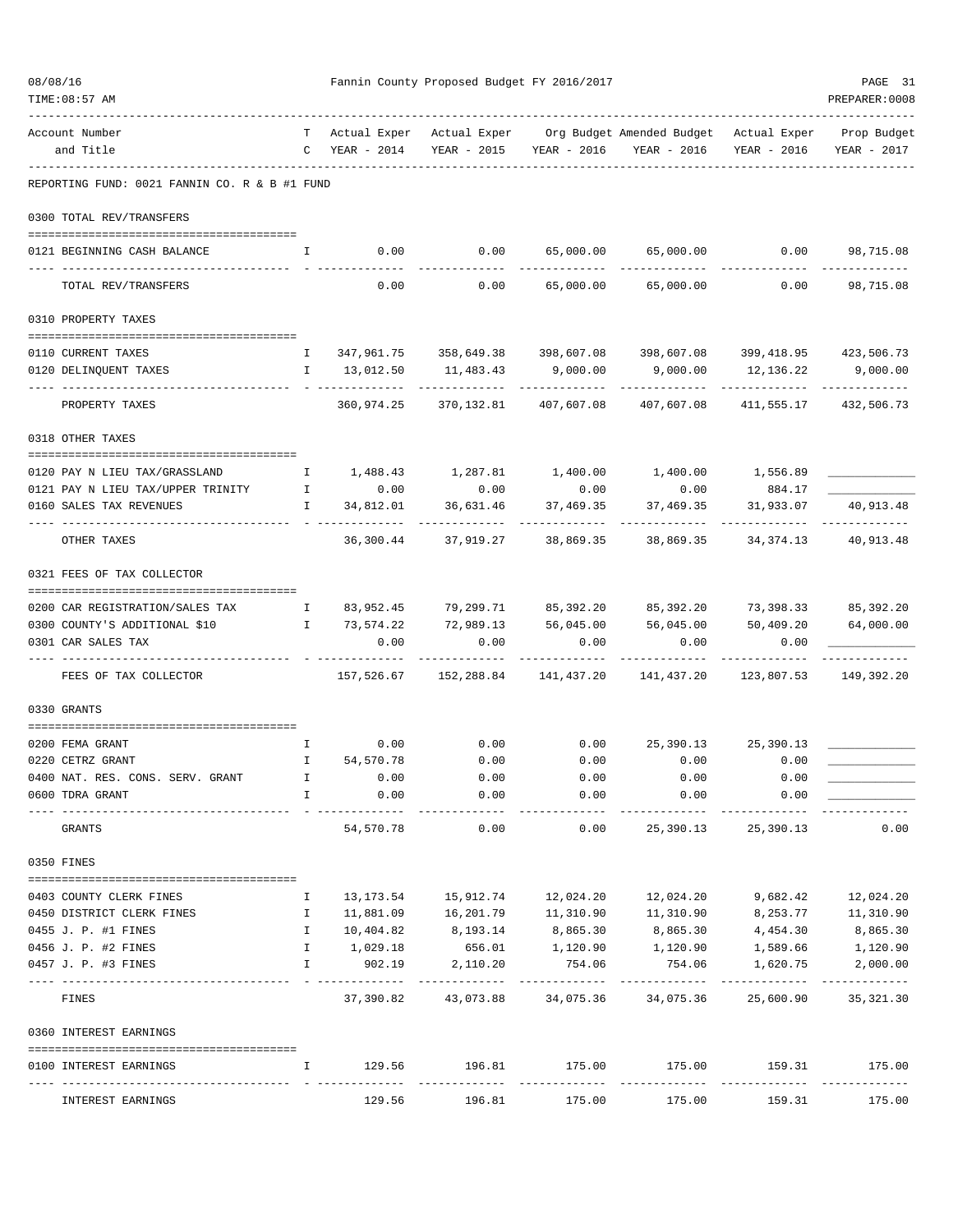| 08/08/16 |                                                    |                    |                  | Fannin County Proposed Budget FY 2016/2017 |                    |                                        |                  | PAGE 32        |
|----------|----------------------------------------------------|--------------------|------------------|--------------------------------------------|--------------------|----------------------------------------|------------------|----------------|
|          | TIME: 08:57 AM                                     |                    |                  |                                            |                    |                                        |                  | PREPARER: 0008 |
|          | Account Number                                     | T                  | Actual Exper     | Actual Exper                               |                    | Org Budget Amended Budget Actual Exper |                  | Prop Budget    |
|          | and Title                                          | C                  | YEAR - 2014      | YEAR - 2015                                | YEAR - 2016        | YEAR - 2016                            | YEAR - 2016      | YEAR - 2017    |
|          | REPORTING FUND: 0021 FANNIN CO. R & B #1 FUND      |                    |                  |                                            |                    |                                        |                  |                |
|          | 0364 SALE OF EQUIPMENT                             |                    |                  |                                            |                    |                                        |                  |                |
|          |                                                    |                    |                  |                                            |                    |                                        |                  |                |
|          | 0162 LAND/BUILDING<br>0163 SALE OF EQUIPMENT       | Ι.<br>$\mathbf{I}$ | 0.00<br>0.00     | 0.00<br>0.00                               | 0.00<br>5,000.00   | 0.00<br>5,000.00                       | 0.00<br>0.00     |                |
|          |                                                    |                    |                  |                                            |                    |                                        |                  |                |
|          | SALE OF EQUIPMENT                                  |                    | 0.00             | 0.00                                       | 5,000.00           | 5,000.00                               | 0.00             | 0.00           |
|          | 0370 MISCELLANEOUS REVENUES                        |                    |                  |                                            |                    |                                        |                  |                |
|          | 0100 PROPERTY LEASE                                | Ι.                 | 0.00             | 0.00                                       | 0.00               | 0.00                                   | 0.00             |                |
|          | 0120 STATE LATERAL ROAD                            | $\mathbf{I}$       | 9,445.24         | 9,147.91                                   | 9,500.00           | 9,500.00                               | 8,484.17         | 9,500.00       |
|          | 0125 TDT. WEIGHT FEES                              | Ι.                 | 17,346.39        | 21,573.26                                  | 20,000.00          | 20,000.00                              | 20,894.68        | 20,000.00      |
|          | 0130 REFUNDS & MISCELLANEOUS                       | $\mathbb{I}$       | 889.10           | 71.84                                      | 0.00               | 0.00                                   | 85.20            |                |
|          | 0140 PROCEEDS OF LOAN                              | $\mathbf{I}$       | 0.00             | 0.00                                       | 0.00               | 0.00                                   | 0.00             |                |
|          | 0145 REIMBURSEMENT OF MATERIALS                    | $\mathbf{I}$       | 40,244.44        | 26,824.35                                  | 8,000.00           | 8,000.00                               | 16,609.70        | 8,000.00       |
|          | MISCELLANEOUS REVENUES                             |                    | 67,925.17        | 57,617.36                                  | 37,500.00          | 37,500.00                              | 46,073.75        | 37,500.00      |
|          | 0509 CONTINGENCY                                   |                    |                  |                                            |                    |                                        |                  |                |
|          | 0475 CONTINGENCY                                   | Е                  | 0.00             | 0.00                                       | 0.00               | 0.00                                   | 0.00             |                |
|          | CONTINGENCY                                        |                    | 0.00             | 0.00                                       | 0.00               | 0.00                                   | 0.00             | 0.00           |
|          | 0621 ROAD & BRIDGE 1                               |                    |                  |                                            |                    |                                        |                  |                |
|          | 0100 COMPENSATION PAY                              | Е                  | 0.00             | 0.00                                       | 0.00               | 0.00                                   | 0.00             |                |
|          | 0101 SALARY ELECTED OFFICIAL                       | Е                  | 48,458.02        | 49,911.94                                  | 51,409.16          | 51,409.16                              | 39,545.60        | 59,120.53      |
|          | 0105 SALARY SECRETARY                              | Е                  | 0.00             | 0.00                                       | 0.00               | 0.00                                   | 0.00             |                |
|          | 0106 SALARY PRECINCT EMPLOYEES                     | Е                  | 141,538.96       | 155,431.90                                 | 160,449.52         | 160,449.52                             | 123,095.96       | 176,494.47     |
|          | 0107 REGULAR-TEMP. PART-TIME                       | Е                  | 0.00             | 0.00                                       | 0.00               | 0.00                                   | 0.00             |                |
|          | 0108 SALARY-FOREMAN                                | E                  | 36,172.76        | 37,258.00                                  | 38,375.65          | 38,375.65                              | 29,519.80        | 42,213.22      |
|          | TOTAL SALARIES                                     |                    | 226, 169.74      | 242,601.84                                 | 250, 234.33        | 250, 234.33                            | 192,161.36       | 277,828.22     |
|          | 0201 SOCIAL SECURITY TAXES                         | E                  | 13,288.36        | 14,228.50                                  | 15,551.73          | 15,551.73                              | 11,210.55        | 17,103.18      |
|          | 0202 GROUP HEALTH INSURANCE                        | Ε                  | 55,045.32        | 58,140.78                                  | 63,792.47          | 63,792.47                              | 49,982.92        | 66,913.56      |
|          | 0203 RETIREMENT                                    | E                  | 24,972.33        | 26,692.42                                  | 27, 275.54         | 27, 275.54                             | 20,953.28        | 30,278.35      |
|          | 0204 WORKERS' COMPENSATION                         | $\mathbf E$        | 12,014.96        | 9,514.10                                   | 9,817.76           | 9,817.76                               | 8,674.54         | 9,567.19       |
|          | 0205 MEDICARE TAX                                  | E                  | 3,107.47         | 3,327.76                                   | 3,637.10           | 3,637.10                               | 2,621.90         | 3,999.94       |
|          | 0206 UNEMPLOYMENT EXPENSE                          | E                  | 0.00             | 0.00                                       | 0.00               | 0.00                                   | 0.00             |                |
|          | TOTAL EMPLOYEE BENEFITS<br>0314 EMPLOYEE PHYSICALS |                    | 108,428.44       | 111,903.56                                 | 120,074.60<br>0.00 | 120,074.60<br>0.00                     | 93, 443. 19      | 127,862.22     |
|          | 0340 SHOP SUPPLIES                                 | Ε<br>E             | 0.00<br>1,715.99 | 0.00<br>979.32                             | 3,000.00           | 3,000.00                               | 0.00<br>1,281.73 | 3,000.00       |
|          | 0341 R & B MAT. ROCK & GRAVEL                      | $\mathbf E$        | 70,586.25        | 88,627.07                                  | 87,480.00          | 140,915.69                             | 135,980.32       | 97,480.00      |
|          | 0342 R & B MAT. CULVERTS                           | E                  | 8,691.72         | 26,933.64                                  | 20,000.00          | 20,000.00                              | 16,403.92        | 20,000.00      |
|          | 0343 R & B MAT. HARDWRE & LUMB                     | E                  | 1,108.67         | 4,609.74                                   | 2,000.00           | 2,000.00                               | 623.28           | 2,042.14       |
|          | 0344 R & B MAT ASPHALT /RD OIL                     | Ε                  | 60,110.58        | 36,119.68                                  | 46,000.00          | 77,954.44                              | 55,566.30        | 56,000.00      |
|          | 0345 CHEMICALS                                     | E                  | 0.00             | 0.00                                       | 0.00               | 0.00                                   | 0.00             |                |
|          | 0346 CETRZ EXPENDITURES                            | $\mathbf E$        | 39, 382. 78      | 0.00                                       | 0.00               | 0.00                                   | 0.00             |                |
|          | 0350 DEBRIS REMOVAL                                | E                  | 0.00             | 0.00                                       | 0.00               | 0.00                                   | 0.00             |                |
|          | TOTAL R&B MATERIAL                                 |                    | 181,595.99       | 157,269.45                                 | 158,480.00         | 243,870.13                             | 209,855.55       | 178,522.14     |
|          | 0400 LEGAL FEES                                    | E                  | 0.00             | 0.00                                       | 0.00               | 0.00                                   | 0.00             |                |
|          | 0420 UTILITY TELEPHONE                             | E                  | 536.71           | 572.25                                     | 600.00             | 600.00                                 | 459.07           | 675.00         |
|          | 0421 CELL PHONE ALLOWANCE                          | $\mathbf E$        | 600.00           | 600.00                                     | 600.00             | 600.00                                 | 475.00           | 600.00         |
|          | 0423 INTERNET SERVICE                              | E<br>E             | 0.00             | 0.00                                       | 969.40             | 969.40                                 | 0.00             | 1,435.58       |
|          | 0427 OUT OF COUNTY TRAVEL                          |                    | 581.60           | 763.75                                     | 1,435.58           | 1,435.58                               | 40.00            |                |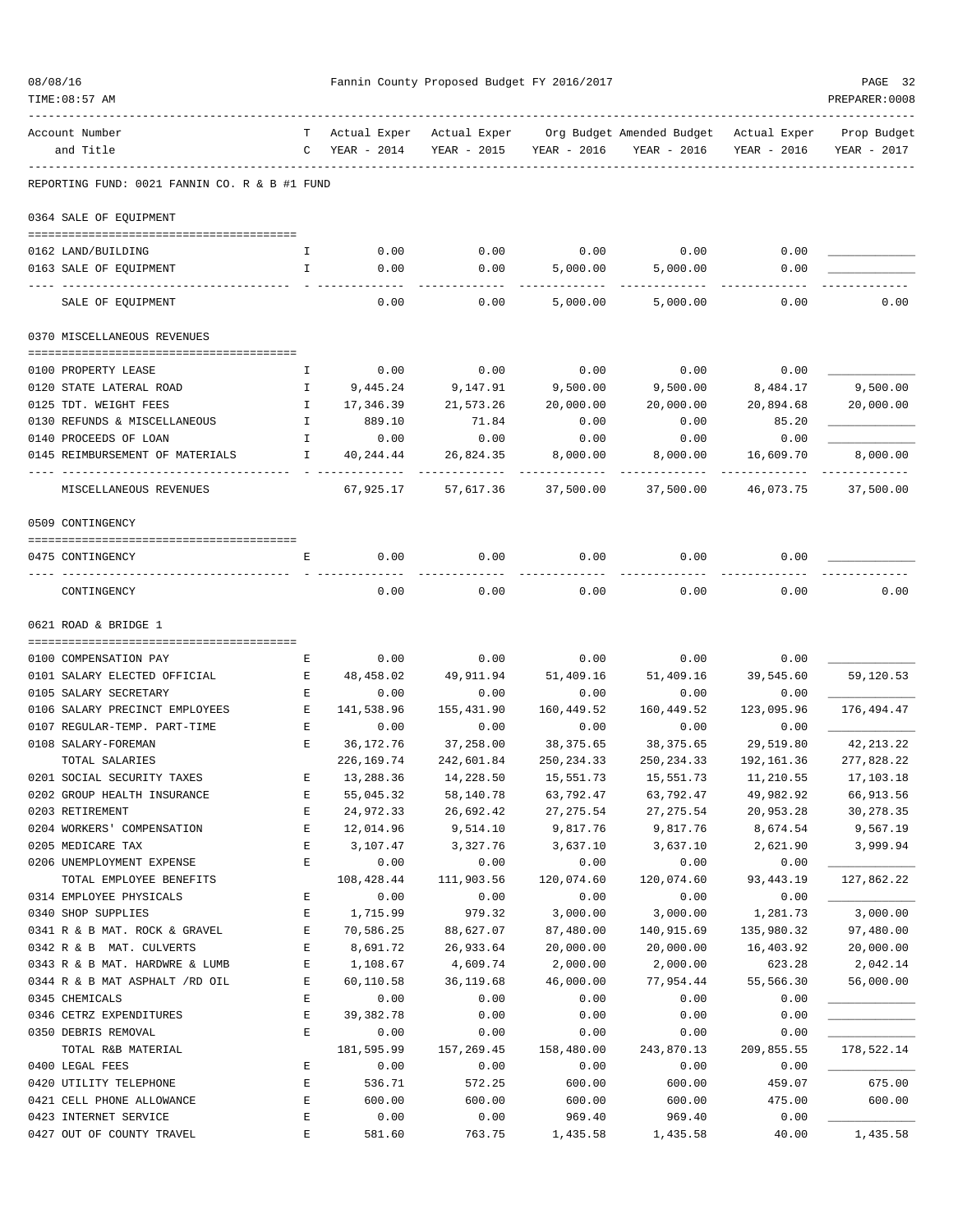|  | 08/08/16 |  |
|--|----------|--|
|  |          |  |

| TIME: 08:57 AM                                |             |              |              |             |                           |              | PREPARER: 0008 |
|-----------------------------------------------|-------------|--------------|--------------|-------------|---------------------------|--------------|----------------|
| Account Number                                | т           | Actual Exper | Actual Exper |             | Org Budget Amended Budget | Actual Exper | Prop Budget    |
| and Title                                     | C           | YEAR - 2014  | YEAR - 2015  | YEAR - 2016 | YEAR - 2016               | YEAR - 2016  | YEAR - 2017    |
| REPORTING FUND: 0021 FANNIN CO. R & B #1 FUND |             |              |              |             |                           |              |                |
| 0430 BIDS, NOTICES & PERMITS                  | Е           | 194.60       | 66.19        | 800.00      | 800.00                    | 146.60       | 800.00         |
| 0435 PRINTING                                 | E           | 0.00         | 48.50        | 100.00      | 100.00                    | 0.00         | 100.00         |
| 0440 UTILITY ELECTRICITY                      | E           | 1,438.35     | 1,368.89     | 2,300.00    | 2,300.00                  | 1,090.80     | 1,600.00       |
| 0442 UTILITY WATER                            | $\mathbf E$ | 207.26       | 203.39       | 300.00      | 300.00                    | 149.22       | 250.00         |
| 0443 TRASH DUMPSTER PICKUP                    | $\mathbf E$ | 748.00       | 816.00       | 1,200.00    | 1,200.00                  | 632.40       | 1,000.00       |
| 0447 REPEATER SERVICE CONTRACT                | Е           | 558.97       | 575.73       | 593.00      | 593.00                    | 593.00       | 593.00         |
| 0450 R & M BUILDING                           | E           | 0.00         | 0.00         | 300.00      | 300.00                    | 220.00       | 300.00         |
| 0453 COMPUTER SOFTWARE                        | $\mathbf E$ | 912.50       | 0.00         | 912.50      | 912.50                    | 0.00         | 912.50         |
| 0457 R & M MACHINERY GAS & OIL                | Е           | 47,323.77    | 34,853.08    | 51,000.00   | 41,000.00                 | 14,791.04    | 51,000.00      |
| 0458 R & M MACHINERY PARTS                    | Е           | 29,480.04    | 26,055.14    | 30,000.00   | 30,000.00                 | 21,009.98    | 30,000.00      |
| 0459 R & M MACH. TIRES & TUBES                | Е           | 5,483.82     | 17,766.87    | 15,000.00   | 14,784.00                 | 6,866.02     | 15,000.00      |
| 0460 EQUIPMENT RENTAL/LEASE                   | Е           | 0.00         | 0.00         | 0.00        | 0.00                      | 0.00         |                |
| 0480 BOND                                     | $\mathbf E$ | 0.00         | 0.00         | 0.00        | 0.00                      | 0.00         | 178.00         |
| 0482 INSURANCE                                | $\mathbf E$ | 5,179.60     | 4,410.50     | 4,500.00    | 4,716.00                  | 4,716.00     | 4,500.00       |
| 0485 PRISONER SUPPLIES                        | $\mathbf E$ | 0.00         | 0.00         | 0.00        | 0.00                      | 0.00         |                |
| 0488 FANNIN RURAL RAIL DISTRICT               | $\mathbf E$ | 0.00         | 0.00         | 0.00        | 0.00                      | 0.00         |                |
| 0490 MISCELLANEOUS                            | Е           | 62.46        | 17.28        | 1,000.00    | 1,000.00                  | 0.00         | 1,000.00       |
| 0491 SOIL & WATER CONSERVATION                | E           | 250.00       | 250.00       | 250.00      | 250.00                    | 250.00       | 250.00         |
| 0492 TDRA FLOOD CASH MATCH                    | E           | 0.00         | 0.00         | 0.00        | 0.00                      | 0.00         |                |
| 0494 FLOOD CONTROL SITE MAINTENANCE           | Е           | 5,000.00     | 5,000.00     | 5,500.00    | 5,500.00                  | 5,500.00     | 5,500.00       |
| 0495 PIPELINE SALES TAX REIMBURSEMENT         | Ε           | 0.00         | 0.00         | 0.00        | 0.00                      | 0.00         |                |
| 0496 TCOG HAZARDOUS WASTEMATCH                | E           | 0.00         | 0.00         | 1,250.00    | 1,250.00                  | 0.00         | 1,250.00       |
| TOTAL SER.& OTHER CHARGES                     |             | 98,557.68    | 93, 367.57   | 118,610.48  | 108,610.48                | 56,939.13    | 116,944.08     |
| 0570 COMPUTER EQUIPMENT                       | Ε           | 0.00         | 304.15       | 300.00      | 300.00                    | 0.00         | 300.00         |
| 0571 PURCHASE OF MACH./EQUIP.                 | E           | 64,000.00    | 1,475.00     | 69,000.00   | 19,000.00                 | 13,900.00    | 79,000.00      |
| 0573 RADIO EQUIPMENT                          | E           | 0.00         | 0.00         | 0.00        | 0.00                      | 0.00         |                |
| 0575 LAND AND BUILDING                        | Е           | 0.00         | 0.00         | 0.00        | 0.00                      | 0.00         |                |
| CAPITAL OUTLAY                                |             | 64,000.00    | 1,779.15     | 69,300.00   | 19,300.00                 | 13,900.00    | 79,300.00      |
| 0630 NOTE PAYMENT                             | E           | 0.00         | 0.00         | 0.00        | 0.00                      | 0.00         |                |
| 0670 NOTE PAYMENT-INTEREST                    | E           | 0.00         | 0.00         | 0.00        | 0.00                      | 0.00         |                |
| 0695 SURVEYING                                | E           | 0.00         | 0.00         | 0.00        | 0.00                      | 0.00         |                |
| ROAD & BRIDGE 1                               |             | 678,751.85   | 606,921.57   | 716,699.41  | 742,089.54                | 566,299.23   | 780,456.66     |
| 0625 ADMINISTRATIVE OFFICE R&B #1             |             |              |              |             |                           |              |                |
| 0105 SALARY SECRETARY                         | E           | 7,981.22     | 8,220.68     | 8,467.32    | 8,467.32                  | 6,508.76     | 9,314.05       |
| 0201 SOCIAL SECURITY TAXES                    | E           | 371.60       | 380.02       | 524.98      | 524.98                    | 293.45       | 577.47         |
| 0202 GROUP HEALTH INSURANCE                   | Е           | 1,975.14     | 2,085.80     | 2,278.30    | 2,278.30                  | 1,793.03     | 2,369.44       |
| 0203 RETIREMENT                               | E           | 881.64       | 904.39       | 922.94      | 922.94                    | 709.42       | 1,024.55       |
| 0204 WORKERS' COMPENSATION                    | $\mathbf E$ | 55.08        | 46.60        | 48.26       | 48.26                     | 42.34        | 46.57          |
| 0205 MEDICARE TAX                             | E           | 86.74        | 89.06        | 122.78      | 122.78                    | 68.55        | 135.05         |
| 0310 OFFICE SUPPLIES                          | E           | 58.15        | 97.91        | 100.00      | 100.00                    | 0.00         | 100.00         |
| 0311 POSTAL EXPENSES                          | $\mathbf E$ | 0.00         | 0.00         | 0.00        | 0.00                      | 0.00         |                |
| 0353 COMPUTER EXPENSE                         | $\mathbf E$ | 340.00       | 353.50       | 500.00      | 500.00                    | 371.25       | 500.00         |
| 0427 OUT OF COUNTY TRAVEL                     | E           | 0.00         | 0.00         | 0.00        | 0.00                      | 0.00         |                |
| 0480 BOND                                     | E           | 17.75        | 0.00         | 0.00        | 0.00                      | 0.00         |                |
| 0572 OFFICE EQUIPMENT                         | E           | 0.00         | 0.00         | 0.00        | 0.00                      | 0.00         |                |
| 0574 COMPUTER EQUIPMENT                       | Е           | 0.00         | 0.00         | 0.00        | 0.00                      | 0.00         |                |
| ADMINISTRATIVE OFFICE R&B #1                  |             | 11,767.32    | 12,177.96    | 12,964.58   | 12,964.58                 | 9,786.80     | 14,067.13      |
| FANNIN CO. R & B #1 FUND                      |             |              |              |             |                           |              |                |
| Income Totals                                 |             | 714,817.69   | 661,228.97   | 729,663.99  | 755,054.12                | 666,960.92   | 794,523.79     |
| Expense Totals                                |             | 690,519.17   | 619,099.53   | 729,663.99  | 755,054.12                | 576,086.03   | 794,523.79     |
|                                               |             |              |              |             |                           |              |                |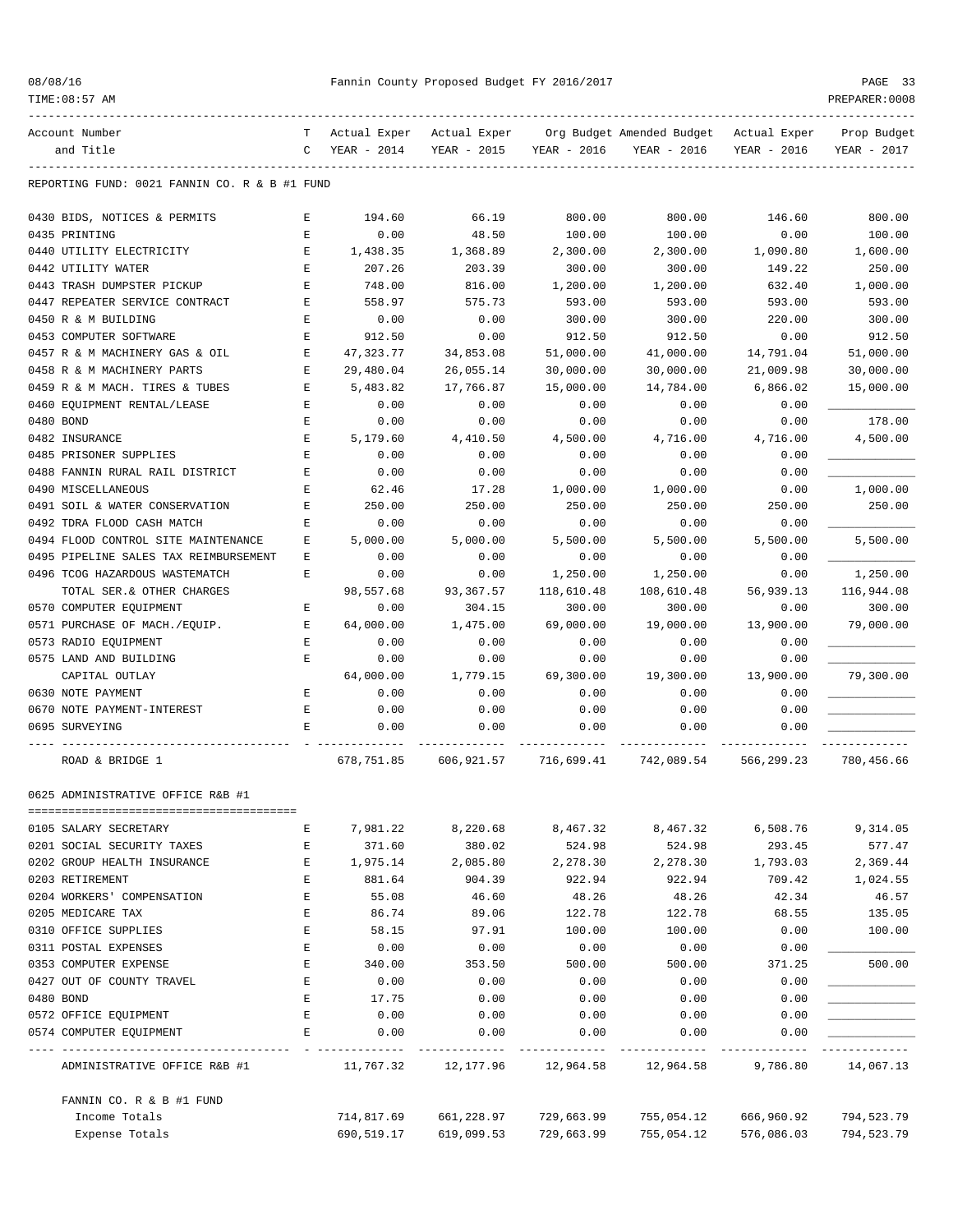| 08/08/16 | TIME: 08:57 AM                                                 |                    |                         | Fannin County Proposed Budget FY 2016/2017 |                                |                                                                                               |                           | PAGE 34<br>PREPARER: 0008     |
|----------|----------------------------------------------------------------|--------------------|-------------------------|--------------------------------------------|--------------------------------|-----------------------------------------------------------------------------------------------|---------------------------|-------------------------------|
|          | Account Number<br>and Title                                    |                    | $C$ YEAR - 2014         | YEAR - 2015                                | YEAR - 2016                    | T Actual Exper Actual Exper Org Budget Amended Budget Actual Exper Prop Budget<br>YEAR - 2016 | YEAR - 2016               | YEAR - 2017                   |
|          | REPORTING FUND: 0022 FANNIN CO. R & B #2 FUND                  |                    |                         |                                            |                                |                                                                                               |                           |                               |
|          | 0300 TOTAL REV/TRANSFERS                                       |                    |                         |                                            |                                |                                                                                               |                           |                               |
|          | 0122 BEGINNING CASH BALANCE                                    | $\mathbf{I}$       |                         | $0.00$ 0.00                                |                                | 30,000.00 30,000.00 0.00 65,976.14                                                            |                           |                               |
|          | TOTAL REV/TRANSFERS                                            |                    | 0.00                    |                                            | $0.00$ 30,000.00               | 30,000.00                                                                                     | 0.00                      | -----------<br>65,976.14      |
|          | 0310 PROPERTY TAXES                                            |                    |                         |                                            |                                |                                                                                               |                           |                               |
|          | 0110 CURRENT TAXES                                             |                    |                         |                                            |                                | 1 372,804.88 384,255.55 464,324.44 464,324.44 465,241.95 493,329.23                           |                           |                               |
|          | 0120 DELINQUENT TAXES                                          | $\mathbf{I}$       | 13,941.60               | 12,303.32                                  | 8,067.62                       | 8,067.62                                                                                      | 14,126.49                 | 8,067.62                      |
|          | PROPERTY TAXES                                                 |                    | 386,746.48              | 396,558.87                                 | 472,392.06                     | 472,392.06                                                                                    | -----------<br>479,368.44 | ----------<br>501,396.85      |
|          | 0318 OTHER TAXES                                               |                    |                         |                                            |                                |                                                                                               |                           |                               |
|          | 0120 PAY N LIEU TAX/GRASSLAND                                  | $\mathbb{I}$       |                         | 1,594.70 1,379.76                          |                                | $1,500.00$ $1,500.00$ $1,813.57$ $1,500.00$                                                   |                           |                               |
|          | $\mathbf{I}$<br>0121 PAY N LIEU TAX/UPPER TRINITY              |                    | 0.00                    | 0.00                                       | 0.00                           | 0.00                                                                                          | 1,029.94                  |                               |
|          | 0160 SALES TAX REVENUES                                        | $\mathbf{I}$       | 37,333.78               | 39,266.37                                  | 43,646.83                      | 43,646.83                                                                                     | 36,925.20                 | 47,658.78                     |
|          | OTHER TAXES                                                    |                    | 38,928.48               |                                            |                                | 40,646.13 45,146.83 45,146.83                                                                 | 39,768.71                 | 49,158.78                     |
|          | 0321 FEES OF TAX COLLECTOR                                     |                    |                         |                                            |                                |                                                                                               |                           |                               |
|          | 0200 CAR REGISTRATION/SALES TAX<br>$\mathbf{I}$                |                    |                         |                                            |                                | 89,946.33 84,961.45 99,470.60 99,470.60 85,499.35 99,470.00                                   |                           |                               |
|          | 0300 COUNTY'S ADDITIONAL \$10<br>$\mathbf{I}$ and $\mathbf{I}$ |                    |                         | 78,827.05 78,200.34 65,285.00              |                                | 65,285.00 58,595.79                                                                           |                           | 65,285.00                     |
|          | 0301 CAR SALES TAX                                             |                    | 0.00                    | 0.00                                       | 0.00                           | 0.00                                                                                          | 0.00                      |                               |
|          | FEES OF TAX COLLECTOR                                          |                    | 168,773.38              | 163,161.79                                 |                                | 164,755.60 164,755.60                                                                         | 144,095.14                | 164,755.00                    |
|          | 0330 GRANTS                                                    |                    |                         |                                            |                                |                                                                                               |                           |                               |
|          | 0200 FEMA GRANT                                                | $\mathbb{I}$       | 0.00                    | 0.00                                       | 0.00                           |                                                                                               | 139,819.89 139,819.89     |                               |
|          | 0210 DHCF GRANT                                                | $\mathbb{I}$       | 0.00                    | 0.00                                       | 0.00                           | 0.00                                                                                          | 0.00                      |                               |
|          | 0220 CETRZ GRANT                                               | Ι.                 | 56,819.09               | 0.00                                       | 0.00                           | 0.00                                                                                          | 0.00                      |                               |
|          | 0400 NAT. RES. CONS. SERV. GRANT                               | Ι.                 | 0.00                    | 0.00                                       | 0.00                           | 0.00                                                                                          | 0.00                      |                               |
|          | 0600 TDRA GRANT                                                | I.                 | 0.00<br>_______________ | 0.00<br>----------                         | 0.00<br>---------              | 0.00<br>----------                                                                            | 0.00                      |                               |
|          | GRANTS                                                         |                    | 56,819.09               | 0.00                                       | 0.00                           | 139,819.89                                                                                    | 139,819.89                | 0.00                          |
|          | 0350 FINES                                                     |                    |                         |                                            |                                |                                                                                               |                           |                               |
|          | 0403 COUNTY CLERK FINES                                        | Ι.                 | 14,114.08               |                                            |                                | 14,006.60                                                                                     | 10,970.98                 | 14,006.50                     |
|          | 0450 DISTRICT CLERK FINES                                      | $\mathbf{I}$       | 12,729.35               | 17,358.53                                  | 13,175.70                      | 13,175.70                                                                                     | 9,493.32                  | 13,175.70                     |
|          | 0455 J. P. #1 FINES                                            | $\mathbf{I}$       | 11,147.68               | 8,778.09                                   | 10,326.90                      | 10,326.90                                                                                     | 4,955.02                  | 10,326.90                     |
|          | 0456 J. P. #2 FINES<br>0457 J. P. #3 FINES                     | $\mathbf{I}$<br>I. | 1,102.64<br>966.26      | 702.85<br>2,260.85                         | 1,305.70<br>878.38             | 1,305.70<br>878.38                                                                            | 1,870.52                  | 1,850.16 1,305.70<br>2,000.00 |
|          |                                                                |                    | - -------------         | -------------                              | -------------                  | ----------                                                                                    | -------------             | -------------                 |
|          | FINES                                                          |                    |                         | 40,060.01 46,149.17                        | 39,693.28                      | 39,693.28                                                                                     | 29,140.00                 | 40,814.80                     |
|          | 0360 INTEREST EARNINGS                                         |                    |                         |                                            |                                |                                                                                               |                           |                               |
|          | 0100 INTEREST EARNINGS                                         | I.                 | 197.04                  | _____________                              | 224.36 225.00<br>------------- | 225.00<br>-------------                                                                       | 584.87                    | 225.00<br>-------------       |
|          | INTEREST EARNINGS                                              |                    | 197.04                  | 224.36                                     | 225.00                         | 225.00                                                                                        | 584.87                    | 225.00                        |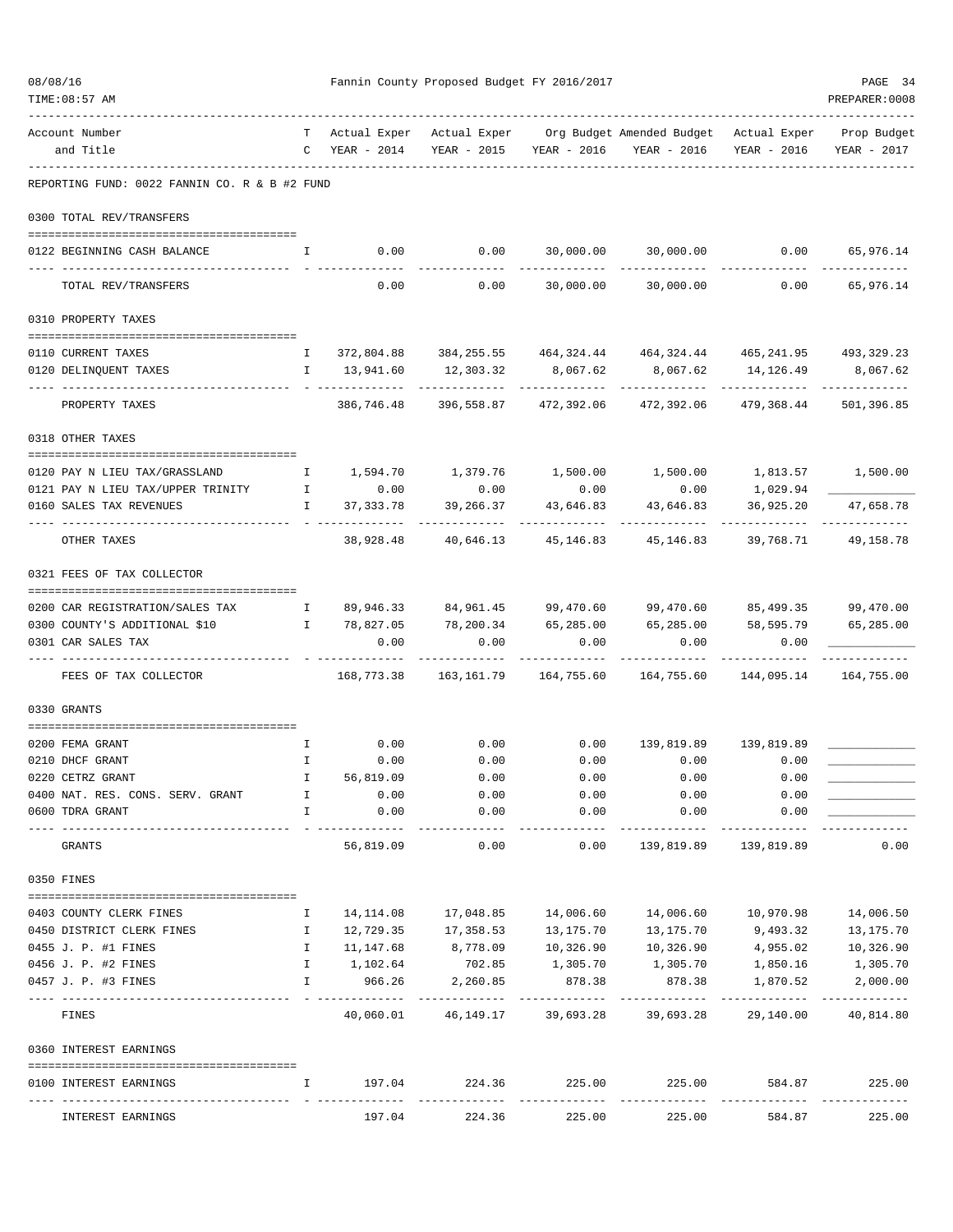| 08/08/16 | TIME: 08:57 AM                                                                   |              |                         | Fannin County Proposed Budget FY 2016/2017 |                         |                                                                                             |                       | PAGE 35<br>PREPARER: 0008 |
|----------|----------------------------------------------------------------------------------|--------------|-------------------------|--------------------------------------------|-------------------------|---------------------------------------------------------------------------------------------|-----------------------|---------------------------|
|          | Account Number<br>and Title                                                      | T –          | $C$ YEAR - 2014         |                                            | YEAR - 2015 YEAR - 2016 | Actual Exper Actual Exper Org Budget Amended Budget Actual Exper Prop Budget<br>YEAR - 2016 | YEAR - 2016           | YEAR - 2017               |
|          | REPORTING FUND: 0022 FANNIN CO. R & B #2 FUND                                    |              |                         |                                            |                         |                                                                                             |                       |                           |
|          | 0364 SALE OF EQUIPMENT                                                           |              |                         |                                            |                         |                                                                                             |                       |                           |
|          | 0163 SALE OF EQUIPMENT                                                           | I.           | 0.00                    | 0.00                                       | 5,000.00                |                                                                                             | 5,000.00 17,250.00    | 5,000.00<br>----------    |
|          | SALE OF EQUIPMENT                                                                |              | 0.00                    | 0.00                                       | 5,000.00                | 5,000.00                                                                                    | 17,250.00             | 5,000.00                  |
|          | 0370 MISCELLANEOUS REVENUES                                                      |              |                         |                                            |                         |                                                                                             |                       |                           |
|          | 0120 STATE LATERAL ROAD                                                          | Ι.           | 10,119.59               | 9,801.04                                   | 10,000.00               | 10,000.00                                                                                   | 9,882.94              | 10,000.00                 |
|          | 0125 TDT WEIGHT FEES                                                             | I.           | 18,584.85               | 23,113.50                                  | 18,000.00               | 18,000.00                                                                                   | 23,176.92             | 18,000.00                 |
|          | 0130 REFUNDS & MISCELLANEOUS                                                     | $\mathbf{I}$ | 3,587.10                | 5,937.63                                   | 0.00                    | 0.00                                                                                        | 534.40                |                           |
|          | 0140 PROCEEDS OF LOAN                                                            | Ι.           | 0.00                    | 0.00                                       | 0.00                    | 0.00                                                                                        | 0.00                  |                           |
|          | 0145 REIMBURSEMENT OF MATERIALS<br>$\mathbf{I}$ and $\mathbf{I}$                 |              | 9,793.50                | 12,036.93                                  | 5,000.00                | 5,000.00                                                                                    | 9,549.50              | 5,000.00                  |
|          | 0150 TRENTON HIGH MEADOWS SUBDIVISION                                            | Ι.           | 29,350.00               | 4,200.00                                   | 7,500.00                | 7,500.00                                                                                    | 12,600.00             | 6,000.00<br>----------    |
|          | MISCELLANEOUS REVENUES                                                           |              | 71,435.04               | 55,089.10                                  | 40,500.00               | 40,500.00                                                                                   | 55,743.76             | 39,000.00                 |
|          | 0509 CONTINGENCY                                                                 |              |                         |                                            |                         |                                                                                             |                       |                           |
|          | 0475 CONTINGENCY                                                                 | Е            | 0.00                    | 0.00                                       | 5,433.10                | 5,433.10                                                                                    | 0.00                  | 10,000.00                 |
|          | CONTINGENCY                                                                      |              | 0.00                    | 0.00                                       |                         | 5,433.10 5,433.10                                                                           | 0.00                  | 10,000.00                 |
|          |                                                                                  |              |                         |                                            |                         |                                                                                             |                       |                           |
|          | 0622 ROAD & BRIDGE 2                                                             |              |                         |                                            |                         |                                                                                             |                       |                           |
|          | 0100 COMPENSATION PAY                                                            | Е            | 0.00                    | 0.00                                       | 0.00                    | 0.00                                                                                        | 0.00                  |                           |
|          | 0101 SALARY ELECTED OFFICIAL                                                     | E            | 48,458.02               | 49,911.94                                  | 51,409.16               | 51,409.16                                                                                   | 39,545.60             | 59,120.53                 |
|          | 0105 SALARY SECRETARY                                                            | Е            | 0.00                    | 0.00                                       | 0.00                    | 0.00                                                                                        | 0.00                  |                           |
|          | 0106 SALARY PRECINCT EMPLOYEES<br><b>Expanding Expanding Expanding Expanding</b> |              | 171,219.76              | 191,138.17                                 | 198,501.26              | 198,501.26                                                                                  | 137,423.34            | 207,528.95                |
|          | 0107 REGULAR-TEMP. PART-TIME                                                     | Е            | 0.00                    | 0.00                                       | 0.00                    | 0.00                                                                                        | 0.00                  |                           |
|          | TOTAL SALARIES                                                                   |              | 219,677.78              | 241,050.11                                 | 249,910.42              | 249,910.42                                                                                  | 176,968.94            | 266,649.48                |
|          | 0201 SOCIAL SECURITY TAXES                                                       | Е            | 13,407.96               | 14,797.38                                  | 15,531.65               | 15,531.65                                                                                   | 10,622.69             | 16,410.10                 |
|          | 0202 GROUP HEALTH INSURANCE                                                      | E            | 57,959.84               | 66,740.80                                  | 72,905.68               | 72,905.68                                                                                   | 55,116.72             | 76,472.64                 |
|          | 0203 RETIREMENT<br>0204 WORKERS' COMPENSATION                                    | E<br>E       | 24, 270.19<br>12,533.24 | 26,520.43<br>9,499.20                      | 27, 240.24<br>9,802.40  | 27, 240.24<br>9,802.40                                                                      | 19,296.42<br>8,660.92 | 29,048.69<br>9,097.68     |
|          | 0205 MEDICARE TAX                                                                | $\mathbf E$  | 3, 135.46               | 3,461.08                                   | 3,632.40                | 3,632.40                                                                                    | 2,484.17              | 3,837.85                  |
|          | 0206 UNEMPLOYMENT EXPENSE                                                        | $\mathbf E$  | 0.00                    | 37.20                                      | 0.00                    | 0.00                                                                                        | 0.00                  |                           |
|          | TOTAL EMPLOYEE BENEFITS                                                          |              | 111,306.69              | 121,056.09                                 | 129, 112.37             | 129, 112.37                                                                                 | 96,180.92             | 134,866.96                |
|          | 0312 CONTRACT LABOR                                                              | E            | 0.00                    | 0.00                                       | 0.00                    | 0.00                                                                                        | 0.00                  |                           |
|          | 0314 EMPLOYEE PHYSICALS                                                          | E            | 206.00                  | 0.00                                       | 200.00                  | 200.00                                                                                      | 309.00                | 200.00                    |
|          | 0340 SHOP SUPPLIES                                                               | E            | 2,569.24                | 2,645.26                                   | 3,000.00                | 3,000.00                                                                                    | 1,078.47              | 3,000.00                  |
|          | 0341 R & B MAT. ROCK & GRAVEL                                                    | E            | 92,646.51               | 117,889.67                                 | 155,000.00              | 275,000.00                                                                                  | 145,741.80            | 155,000.00                |
|          | 0342 R & B MAT. CULVERTS                                                         | $\mathbf E$  | 9,624.45                | 8,696.18                                   | 13,500.00               | 13,500.00                                                                                   | 10,066.90             | 15,000.00                 |
|          | 0343 R & B MAT. HARDWRE & LUMB                                                   | E            | 3,327.51                | 845.59                                     | 6,000.00                | 6,000.00                                                                                    | 770.78                | 6,000.00                  |
|          | 0344 R & B MAT. ASPHALT/RD OIL                                                   | E            | 4,047.82                | 5,559.68                                   | 37,000.00               | 56,819.89                                                                                   | 5,133.86              | 37,000.00                 |
|          | 0345 CHEMICALS                                                                   | E<br>E       | 0.00                    | 120.00<br>0.00                             | 1,000.00<br>0.00        | 1,000.00                                                                                    | 162.00                | 1,000.00                  |
|          | 0346 CETRZ EXPENDITURES<br>0350 DEBRIS REMOVAL                                   | E            | 44,126.99<br>0.00       | 0.00                                       | 0.00                    | 0.00<br>0.00                                                                                | 0.00<br>0.00          |                           |
|          | 0395 UNIFORMS                                                                    | E            | 2,318.93                | 2,797.37                                   | 2,600.00                | 2,600.00                                                                                    | 1,937.70              | 2,600.00                  |
|          | TOTAL R&B MATERIALS                                                              |              | 158,867.45              | 138,553.75                                 | 218,300.00              | 358,119.89                                                                                  | 165,200.51            | 219,800.00                |
|          | 0400 LEGAL FEES                                                                  | E            | 0.00                    | 0.00                                       | 0.00                    | 0.00                                                                                        | 0.00                  |                           |
|          | 0420 UTILITY TELEPHONE                                                           | E            | 1,723.11                | 1,815.65                                   | 1,800.00                | 1,800.00                                                                                    | 867.15                | 1,250.00                  |
|          | 0421 CELL PHONE ALLOWANCE                                                        | $\mathbf E$  | 600.00                  | 600.00                                     | 600.00                  | 600.00                                                                                      | 475.00                | 600.00                    |
|          | 0427 OUT OF COUNTY TRAVEL                                                        | $\mathbf E$  | 575.00                  | 773.75                                     | 700.00                  | 787.95                                                                                      | 787.95                | 800.00                    |
|          | 0430 BIDS, NOTICES & PERMITS                                                     | $\mathbf E$  | 240.68                  | 66.19                                      | 1,000.00                | 1,000.00                                                                                    | 224.99                | 1,000.00                  |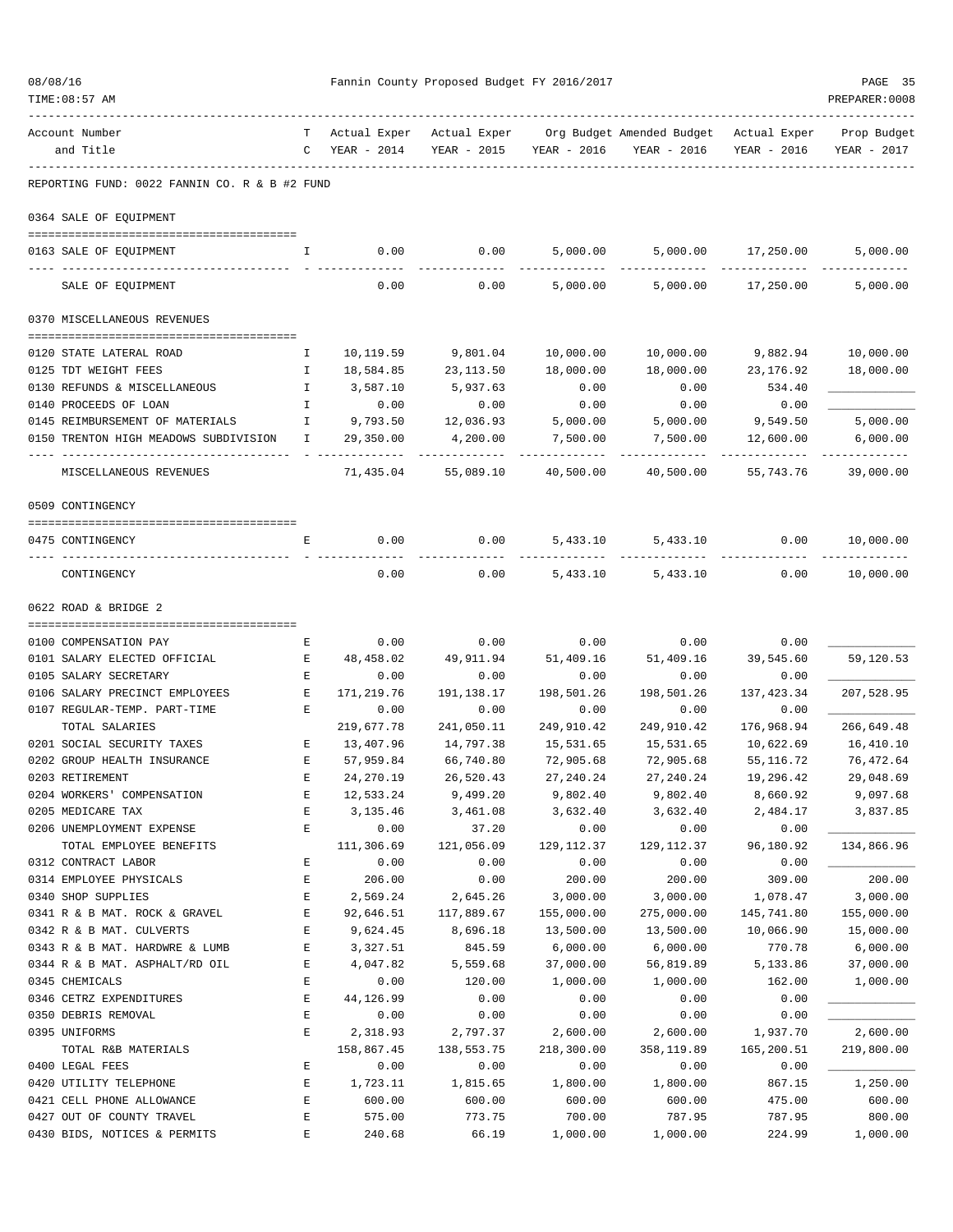|  | 08/08/16 |  |
|--|----------|--|
|  |          |  |

TIME:08:57 AM PREPARER:0008

## Pannin County Proposed Budget FY 2016/2017 PAGE 36

| Account Number                                |              |                 |                                  |             | T Actual Exper Actual Exper Org Budget Amended Budget Actual Exper |             | Prop Budget |
|-----------------------------------------------|--------------|-----------------|----------------------------------|-------------|--------------------------------------------------------------------|-------------|-------------|
| and Title                                     | $\mathbf{C}$ | $YEAR - 2014$   | YEAR - 2015                      | YEAR - 2016 | YEAR - 2016                                                        | YEAR - 2016 | YEAR - 2017 |
| REPORTING FUND: 0022 FANNIN CO. R & B #2 FUND |              |                 |                                  |             |                                                                    |             |             |
| 0435 PRINTING                                 | Е            | 0.00            | 0.00                             | 100.00      | 100.00                                                             | 0.00        | 100.00      |
| 0440 UTILITY ELECTRICITY                      | Е            | 1,735.43        | 1,921.02                         | 2,000.00    | 2,000.00                                                           | 1,246.23    | 2,000.00    |
| 0441 UTILITY GAS                              | Е            | 709.20          | 766.02                           | 700.00      | 700.00                                                             | 484.03      | 750.00      |
| 0442 UTILITY WATER                            | Е            | 773.88          | 722.29                           | 700.00      | 700.00                                                             | 513.52      | 800.00      |
| 0443 TRASH PICKUP                             | E            | 315.00          | 315.00                           | 1,300.00    | 1,300.00                                                           | 630.00      | 1,300.00    |
| 0447 REPEATER SERVICE CONTRACT                | E            | 558.97          | 575.73                           | 593.00      | 593.00                                                             | 593.00      | 593.00      |
| 0450 R&M BUILDING                             | E            | 101.65          | 0.00                             | 2,000.00    | 2,000.00                                                           | 383.50      | 2,000.00    |
| 0453 COMPUTER SOFTWARE                        | Е            | 912.50          | 0.00                             | 0.00        | 0.00                                                               | 0.00        |             |
| 0457 R & M MACHINERY GAS & OIL                | Е            | 81,796.05       | 69,038.98                        | 80,000.00   | 80,000.00                                                          | 35,518.34   | 75,000.00   |
| 0458 R & M MACHINERY PARTS                    | Е            | 24,551.93       | 39,591.48                        | 25,000.00   | 25,000.00                                                          | 17,974.44   | 25,000.00   |
| 0459 R & M MACH. TIRES & TUBES                | Е            | 12,949.82       | 10,329.01                        | 13,000.00   | 13,000.00                                                          | 7,175.80    | 15,000.00   |
| 0460 EQUIPMENT RENTAL/LEASE                   | $\mathbf E$  | 0.00            | 0.00                             | 0.00        | 0.00                                                               | 0.00        |             |
| 0480 BOND                                     | Е            | 0.00            | 178.00                           | 0.00        | 0.00                                                               | 0.00        |             |
| 0482 INSURANCE                                | Е            | 7,545.27        | 6,651.50                         | 8,500.00    | 8,500.00                                                           | 7,947.00    | 8,500.00    |
| 0485 PRISONER SUPPLIES                        | Е            | 0.00            | 0.00                             | 0.00        | 0.00                                                               | 0.00        |             |
| 0488 FANNIN RURAL RAIL DISTRICT               | Е            | 0.00            | 0.00                             | 0.00        | 0.00                                                               | 0.00        |             |
| 0490 MISCELLANEOUS                            | E            | 454.49          | 105.58                           | 1,000.00    | 912.05                                                             | 0.00        | 1,000.00    |
| 0491 SOIL & WATER CONSERVATION                | Е            | 250.00          | 250.00                           | 250.00      | 250.00                                                             | 250.00      | 250.00      |
| 0492 TDRA FLOOD CASH MATCH                    | Е            | 0.00            | 0.00                             | 0.00        | 0.00                                                               | 0.00        |             |
| 0493 TRENTON HIGH MEADOWS SUBDIVISION         | Е            | 9,768.20        | 0.00                             | 7,500.00    | 7,500.00                                                           | 0.00        | 6,000.00    |
| 0494 FLOOD CONTROL SITE MAINTENANCE           | Е            | 4,000.00        | 4,000.00                         | 4,000.00    | 4,000.00                                                           | 4,000.00    | 4,000.00    |
| 0495 PIPELINE SALES TAX REIMBURSEMENT         | Е            | 0.00            | 0.00                             | 0.00        | 0.00                                                               | 0.00        |             |
| 0496 TCOG HAZARDOUS WASTEMATCH                | Е            | 0.00            | 0.00                             | 1,250.00    | 1,250.00                                                           | 0.00        |             |
| TOTAL SER.& OTHER CHARGES                     |              | 149,561.18      | 137,700.20                       | 151,993.00  | 151,993.00                                                         | 79,070.95   | 145,943.00  |
| 0562 LAND/BUILDING                            | Е            | 0.00            | 0.00                             | 0.00        | 0.00                                                               | 0.00        |             |
| 0570 COMPUTER EQUIPMENT                       | Е            | 0.00            | 2,372.91                         | 0.00        | 0.00                                                               | 0.00        |             |
| 0571 PURCHASE OF MACH./EQUIP.                 | E            | 27,791.38       | 159,121.00                       | 30,000.00   | 30,000.00                                                          | 19,539.23   | 75,000.00   |
| 0573 RADIO EQUIPMENT                          | E            | 554.47          | 0.00                             | 0.00        | 0.00                                                               | 0.00        |             |
| 0580 PRECINCT BRIDGE                          | E            | 0.00            | 0.00                             | 0.00        | 0.00                                                               | 0.00        |             |
| CAPITAL OUTLAY                                |              | 28, 345.85      | 161,493.91                       | 30,000.00   | 30,000.00                                                          | 19,539.23   | 75,000.00   |
| ROAD & BRIDGE 2                               |              |                 | 667,758.95 799,854.06 779,315.79 |             | 919,135.68                                                         | 536,960.55  | 842,259.44  |
| 0625 ADMINISTRATIVE OFFICE R&B #2             |              |                 |                                  |             |                                                                    |             |             |
| 0105 SALARY SECRETARY                         | Е            | 7,981.22        | 8,220.68                         | 8,467.32    | 8,467.32                                                           | 6,508.76    | 9,314.05    |
| 0201 SOCIAL SECURITY TAXES                    | Ε            | 371.64          | 380.08                           | 524.98      | 524.98                                                             | 293.66      | 577.47      |
| 0202 GROUP HEALTH INSURANCE                   | E            | 1,975.12        | 2,085.60                         | 2,278.30    | 2,278.30                                                           | 1,793.22    | 2,369.44    |
| 0203 RETIREMENT                               | E            | 881.76          | 904.51                           | 922.24      | 922.24                                                             | 709.80      | 1,024.55    |
| 0204 WORKERS' COMPENSATION                    | E            | 55.08           | 46.60                            | 48.26       | 48.26                                                              | 42.34       | 46.57       |
| 0205 MEDICARE TAX                             | Ε            | 86.98           | 88.84                            | 122.78      | 122.78                                                             | 68.73       | 135.05      |
| 0310 OFFICE SUPPLIES                          | Е            | 74.65           | 46.08                            | 100.00      | 100.00                                                             | 62.34       | 100.00      |
| 0311 POSTAL EXPENSES                          | E            | 0.00            | 0.00                             | 0.00        | 0.00                                                               | 0.00        |             |
| 0353 COMPUTER EXPENSE                         | E            | 340.00          | 353.50                           | 500.00      | 500.00                                                             | 371.25      | 500.00      |
| 0427 OUT OF COUNTY TRAVEL                     | E            | 0.00            | 0.00                             | 0.00        | 0.00                                                               | 0.00        |             |
| 0480 BOND                                     | E            | 17.75           | 0.00                             | 0.00        | 0.00                                                               | 0.00        |             |
| 0572 OFFICE EQUIPMENT                         | Е            | 0.00            | 0.00                             | 0.00        | 0.00                                                               | 0.00        |             |
| 0574 COMPUTER EQUIPMENT                       | Е            | 0.00            | 0.00                             | 0.00        | 0.00                                                               | 0.00        |             |
| ADMINISTRATIVE OFFICE R&B #2                  |              | _______________ |                                  |             | 11,784.20    12,125.89    12,963.88    12,963.88                   | 9,850.10    | 14,067.13   |
| FANNIN CO. R & B #2 FUND                      |              |                 |                                  |             |                                                                    |             |             |
| Income Totals                                 |              | 762,959.52      | 701,829.42                       | 797,712.77  | 937,532.66                                                         | 905,770.81  | 866, 326.57 |

Expense Totals 679,543.15 811,979.95 797,712.77 937,532.66 546,810.65 866,326.57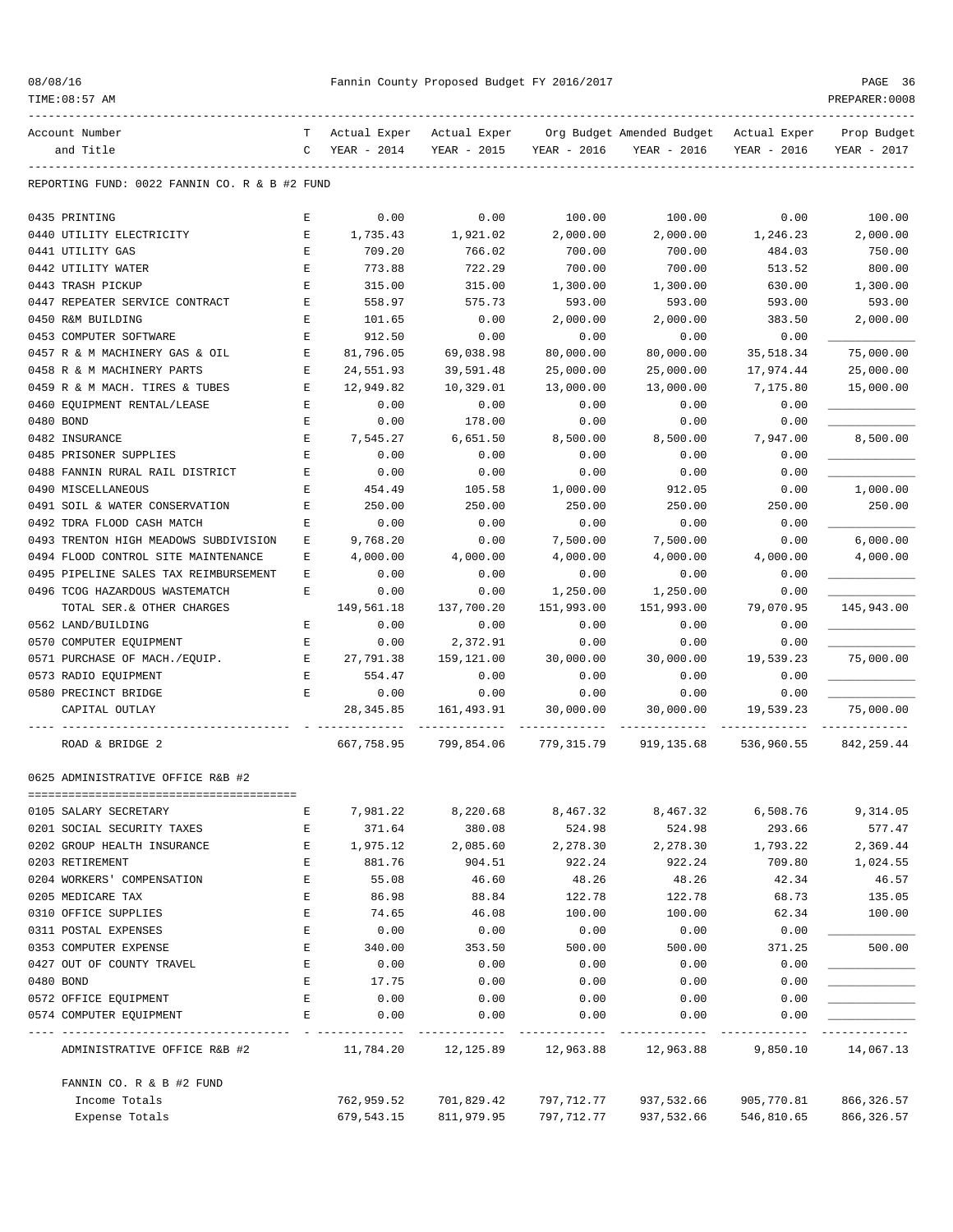| 08/08/16  | TIME: 08:57 AM                                            |                                                                                                                                                                                                                                                                                                  |                                 | Fannin County Proposed Budget FY 2016/2017 |                           |                                                                                |                           | PAGE 37<br>PREPARER: 0008 |
|-----------|-----------------------------------------------------------|--------------------------------------------------------------------------------------------------------------------------------------------------------------------------------------------------------------------------------------------------------------------------------------------------|---------------------------------|--------------------------------------------|---------------------------|--------------------------------------------------------------------------------|---------------------------|---------------------------|
|           | Account Number<br>and Title                               |                                                                                                                                                                                                                                                                                                  | T Actual Exper<br>C YEAR - 2014 | YEAR - 2015                                | YEAR - 2016               | Actual Exper Org Budget Amended Budget Actual Exper Prop Budget<br>YEAR - 2016 | YEAR - 2016               | YEAR - 2017               |
|           | REPORTING FUND: 0023 FANNIN CO. R & B #3 FUND             |                                                                                                                                                                                                                                                                                                  |                                 |                                            |                           |                                                                                |                           |                           |
|           | 0205 SHORT-TERM LOAN                                      |                                                                                                                                                                                                                                                                                                  |                                 |                                            |                           |                                                                                |                           |                           |
|           | 0571 SHORT-TERM LOAN/EQUIPMENT<br>___ ___________________ | Е                                                                                                                                                                                                                                                                                                | 0.00                            | 0.00                                       | 0.00                      | 0.00                                                                           | 0.00                      |                           |
|           | SHORT-TERM LOAN                                           |                                                                                                                                                                                                                                                                                                  | 0.00                            | 0.00                                       | 0.00                      | 0.00                                                                           | 0.00                      | 0.00                      |
| 0300 CASH |                                                           |                                                                                                                                                                                                                                                                                                  |                                 |                                            |                           |                                                                                |                           |                           |
|           | 0123 BEGINNING CASH BALANCE                               | I.                                                                                                                                                                                                                                                                                               | 0.00                            | 0.00                                       | 70,202.46                 | 70,202.46                                                                      | 0.00                      | 66,892.54                 |
|           | CASH                                                      |                                                                                                                                                                                                                                                                                                  | 0.00                            | 0.00                                       | 70,202.46                 | 70,202.46                                                                      | 0.00                      | 66,892.54                 |
|           | 0310 PROPERTY TAXES                                       |                                                                                                                                                                                                                                                                                                  |                                 |                                            |                           |                                                                                |                           |                           |
|           | 0110 CURRENT TAXES                                        | $\mathbb{I}$                                                                                                                                                                                                                                                                                     |                                 |                                            |                           | 563,321.39 580,623.77 696,486.67 696,486.67                                    |                           | 697,866.45 739,996.85     |
|           | 0120 DELINQUENT TAXES                                     | $\mathbf{I}$                                                                                                                                                                                                                                                                                     | 21,066.20                       | 18,590.82                                  | 11,079.75                 |                                                                                | 11,079.75 21,191.09       | 11,079.75                 |
|           | PROPERTY TAXES                                            |                                                                                                                                                                                                                                                                                                  | 584,387.59                      |                                            | 599,214.59 707,566.42     | 707,566.42                                                                     | 719,057.54                | 751,076.60                |
|           | 0318 OTHER TAXES                                          |                                                                                                                                                                                                                                                                                                  |                                 |                                            |                           |                                                                                |                           |                           |
|           | 0120 PAY N LIEU TAX/GRASSLAND                             | $\mathbb{I}$                                                                                                                                                                                                                                                                                     | 2,409.64                        | 2,084.86                                   | 2,200.00                  | 2,200.00                                                                       | 2,720.35                  | 2,200.00                  |
|           | 0121 PAY N LIEU TAX/UPPER TRINITY                         | $\mathbf{I}$                                                                                                                                                                                                                                                                                     | 0.00                            | 0.00                                       | 0.00                      | 0.00                                                                           | 1,544.90                  |                           |
|           | 0160 SALES TAX REVENUES                                   | $\mathbf{I}$                                                                                                                                                                                                                                                                                     | 56,302.13                       | 59,280.04                                  | 65,470.25                 | 65,470.25                                                                      | 55, 422.27<br>.           | 71,488.17<br>.            |
|           | OTHER TAXES                                               |                                                                                                                                                                                                                                                                                                  | 58,711.77                       | 61,364.90                                  | 67,670.25                 | 67,670.25                                                                      | 59,687.52                 | 73,688.17                 |
|           | 0321 FEES OF TAX COLLECTOR                                |                                                                                                                                                                                                                                                                                                  |                                 |                                            |                           |                                                                                |                           |                           |
|           | 0200 CAR REGISTRATION/SALES TAX                           | $\mathbf{I}$                                                                                                                                                                                                                                                                                     | 135,912.13                      |                                            |                           |                                                                                |                           | 149,205.90                |
|           | 0300 COUNTY'S ADDITIONAL \$10                             | $\mathbf{I}$ and $\mathbf{I}$ and $\mathbf{I}$ and $\mathbf{I}$ and $\mathbf{I}$ and $\mathbf{I}$ and $\mathbf{I}$ and $\mathbf{I}$ and $\mathbf{I}$ and $\mathbf{I}$ and $\mathbf{I}$ and $\mathbf{I}$ and $\mathbf{I}$ and $\mathbf{I}$ and $\mathbf{I}$ and $\mathbf{I}$ and $\mathbf{I}$ and | 119,110.18                      | 118,163.44                                 |                           | 97,927.50 97,927.50 87,909.45                                                  |                           | 104,000.00                |
|           | 0301 CAR SALES TAX                                        |                                                                                                                                                                                                                                                                                                  | 0.00                            | 0.00                                       | 0.00                      | 0.00                                                                           | 0.00                      |                           |
|           | FEES OF TAX COLLECTOR                                     |                                                                                                                                                                                                                                                                                                  | 255,022.31                      | 246,543.25                                 | 247,133.40                | 247,133.40                                                                     | 216,158.51                | 253,205.90                |
|           | 0330 GRANTS                                               |                                                                                                                                                                                                                                                                                                  |                                 |                                            |                           |                                                                                |                           |                           |
|           | 0200 FEMA GRANT                                           | Ι.                                                                                                                                                                                                                                                                                               | 0.00                            | 0.00                                       | 0.00                      | 166,995.65                                                                     | 166,995.65                |                           |
|           | 0220 CETRZ GRANT                                          | $\mathbf{I}$                                                                                                                                                                                                                                                                                     | 58,886.18                       | 0.00                                       | 0.00                      | 0.00                                                                           | 0.00                      |                           |
|           | 0400 NAT. RES. CONS. SERV. GRANT                          | $\mathbb{I}$                                                                                                                                                                                                                                                                                     | 0.00                            | 0.00                                       | 0.00                      | 0.00                                                                           | 0.00                      |                           |
|           | 0600 TDRA GRANT                                           | I                                                                                                                                                                                                                                                                                                | 0.00                            | 0.00                                       | 0.00                      | 0.00                                                                           | 0.00                      |                           |
|           | GRANTS                                                    |                                                                                                                                                                                                                                                                                                  | 58,886.18                       | 0.00                                       | 0.00                      | 166,995.65                                                                     | 166,995.65                | 0.00                      |
|           | 0350 FINES                                                |                                                                                                                                                                                                                                                                                                  |                                 |                                            |                           |                                                                                |                           |                           |
|           | 0403 COUNTY CLERK FINES                                   | Ι.                                                                                                                                                                                                                                                                                               | 21,326.87                       | 25,761.39                                  | 21,009.90                 | 21,009.90                                                                      | 16,495.34                 | 21,009.90                 |
|           | 0450 DISTRICT CLERK FINES                                 | Ι.                                                                                                                                                                                                                                                                                               | 19,234.49                       | 26, 229.35                                 | 19,763.55                 | 19,763.55                                                                      | 14,247.50                 | 19,763.55                 |
|           | 0455 J. P. #1 FINES                                       | $\mathbf{I}$                                                                                                                                                                                                                                                                                     | 16,844.55                       | 13,263.99                                  | 15,490.35                 | 15,490.35                                                                      | 7,462.08                  | 15,490.35                 |
|           | 0456 J. P. #2 FINES                                       | $\mathbf{I}$                                                                                                                                                                                                                                                                                     | 1,666.15                        | 1,061.99                                   | 1,958.55                  | 1,958.55                                                                       | 2,775.43                  | 1,958.55                  |
|           | 0457 J. P. #3 FINES                                       | Ι.                                                                                                                                                                                                                                                                                               | 1,457.45<br>-------------       | 3,416.25<br>-------------                  | 1,317.57<br>------------- | 1,317.57<br>-------------                                                      | 2,807.97<br>------------- | 3,000.00<br>------------- |
|           | FINES                                                     |                                                                                                                                                                                                                                                                                                  | 60,529.51                       | 69,732.97                                  | 59,539.92                 | 59,539.92                                                                      | 43,788.32                 | 61,222.35                 |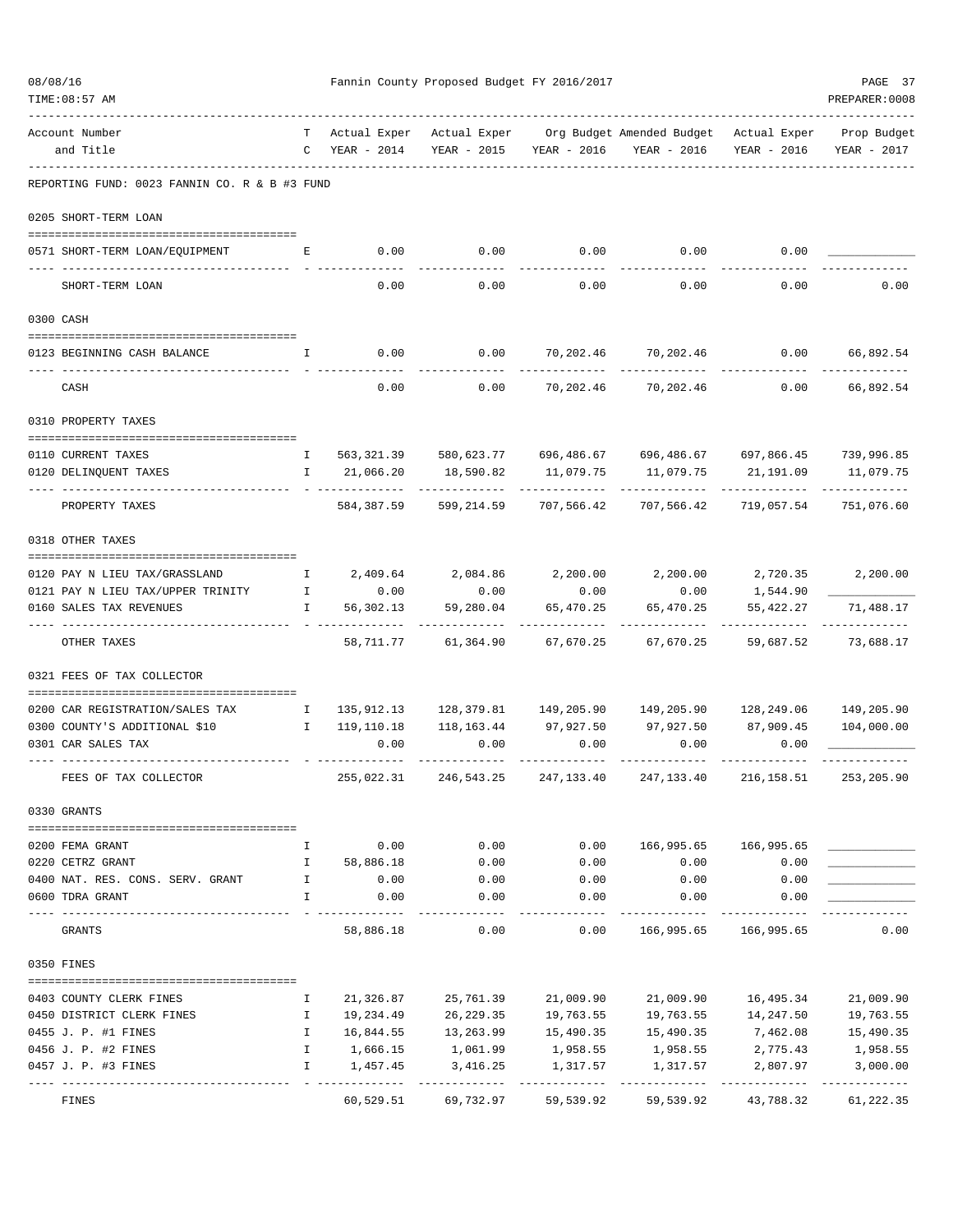| 08/08/16                                       |              | Fannin County Proposed Budget FY 2016/2017 |                |                |                                                                 |                |                |
|------------------------------------------------|--------------|--------------------------------------------|----------------|----------------|-----------------------------------------------------------------|----------------|----------------|
| TIME: 08:57 AM                                 |              |                                            |                |                |                                                                 |                | PREPARER: 0008 |
| Account Number                                 | T –          | Actual Exper                               |                |                | Actual Exper Org Budget Amended Budget Actual Exper Prop Budget |                |                |
| and Title                                      | $\mathbf{C}$ | YEAR - 2014                                | YEAR - 2015    | YEAR - 2016    | YEAR - 2016                                                     | YEAR - 2016    | YEAR - 2017    |
| REPORTING FUND: 0023 FANNIN CO. R & B #3 FUND  |              |                                            |                |                |                                                                 |                |                |
| 0360 INTEREST EARNINGS                         |              |                                            |                |                |                                                                 |                |                |
| 0100 INTEREST EARNINGS                         | $\mathbf{I}$ | 318.56                                     | 333.13         | 325.00         | 325.00                                                          | 597.69         | 325.00         |
|                                                |              |                                            |                |                |                                                                 |                | --------       |
| INTEREST EARNINGS                              |              | 318.56                                     | 333.13         | 325.00         | 325.00                                                          | 597.69         | 325.00         |
| 0364 SALE OF ASSETS                            |              |                                            |                |                |                                                                 |                |                |
| 0162 LAND/BUILDING                             | <b>I</b>     | 0.00                                       | 0.00           | 0.00           | 0.00                                                            | 0.00           |                |
| 0163 SALE OF EQUIPMENT                         | Ι.           | 14,415.00                                  | 0.00           | 0.00           | 0.00                                                            | 0.00           | 100.00         |
|                                                |              |                                            |                |                |                                                                 |                |                |
| SALE OF ASSETS                                 |              | 14,415.00                                  | 0.00           | 0.00           | 0.00                                                            | 0.00           | 100.00         |
| 0370 MISCELLANEOUS REVENUES                    |              |                                            |                |                |                                                                 |                |                |
| 0120 STATE LATERAL ROAD                        | Ι.           | 15,291.07                                  | 14,809.72      | 16,000.00      | 16,000.00                                                       | 14,824.40      | 16,000.00      |
| 0125 TDT WEIGHT FEES                           | $\mathbf{I}$ | 28,082.37                                  | 34,925.32      | 28,000.00      | 28,000.00                                                       | 34,912.45      | 27,740.32      |
| 0130 REFUNDS & MISCELLANEOUS                   | $\mathbb{I}$ | 9,008.65                                   | 4,702.78       | 5,000.00       | 5,000.00                                                        | 2,813.42       |                |
| 0139 RESTITUTION                               | I.           | 0.00                                       | 0.00           | 0.00           | 0.00                                                            | 0.00           |                |
| 0140 PROCEEDS OF LOANS                         | $\mathbf{I}$ | 0.00                                       | 0.00           | 0.00           | 0.00                                                            | 0.00           |                |
| 0145 REIMBURSEMENT OF MATERIALS                | Ι.           | 14,371.49                                  | 12,097.86      | 5,000.00       | 5,000.00                                                        | 12,536.38      |                |
| MISCELLANEOUS REVENUES                         |              | 66,753.58                                  | 66,535.68      | 54,000.00      | 54,000.00                                                       | 65,086.65      | 43,740.32      |
| 0509 CONTINGENCY                               |              |                                            |                |                |                                                                 |                |                |
| 0475 CONTINGENCY                               | Е            | 0.00                                       | 0.00           | 20,000.00      | 20,000.00                                                       | 0.00           | 20,000.00      |
|                                                |              |                                            |                |                |                                                                 |                |                |
| CONTINGENCY                                    |              | 0.00                                       | 0.00           | 20,000.00      | 20,000.00                                                       | 0.00           | 20,000.00      |
| 0623 ROAD & BRIDGE 3                           |              |                                            |                |                |                                                                 |                |                |
| 0100 COMPENSATION PAY                          | Е            | 0.00                                       | 0.00           | 0.00           | 0.00                                                            | 0.00           |                |
| 0101 SALARY ELECTED OFFICIAL                   | Ε            | 48,458.02                                  | 49,911.94      | 51,409.16      | 51,409.16                                                       | 39,545.60      | 59,120.53      |
| 0105 SALARY SECRETARY                          | E            | 6,826.06                                   | 7,096.16       | 8,242.01       | 8,242.01                                                        | 5,776.87       | 9,066.21       |
| 0106 SALARY PRECINCT EMPLOYEES                 | Ε            | 216, 128.38                                | 219,394.88     | 252,750.10     | 252,750.10                                                      | 175,999.65     | 264,490.24     |
| 0107 REGULAR-TEMP. PART-TIME                   | E            | 7,509.36                                   | 17,518.91      | 12,366.19      | 12,366.19                                                       | 13,523.42      | 13,206.61      |
| TOTAL SALARIES                                 |              | 278,921.82                                 | 293,921.89     | 324,767.46     | 324,767.46                                                      | 234,845.54     | 345,883.59     |
| 0201 SOCIAL SECURITY TAXES                     | Ε            | 17,200.58                                  | 18,131.07      | 20,172.78      | 20,172.78                                                       | 14,392.03      | 21,322.61      |
| 0202 GROUP HEALTH INSURANCE                    | Ε            | 71,662.29                                  | 75,083.40      | 91,132.10      | 91,132.10                                                       | 65,309.23      | 95,590.80      |
| 0203 RETIREMENT                                | E            | 30,779.16                                  | 32,046.91      | 35, 399.65     | 35, 399.65                                                      | 24,848.84      | 37,764.45      |
| 0204 WORKERS' COMPENSATION                     | Ε            | 16,865.76                                  | 12,567.14      | 13,006.94      | 13,006.94                                                       | 11,499.98      | 12,090.06      |
| 0205 MEDICARE TAX                              | E            | 4,022.51                                   | 4,240.18       | 4,717.83       | 4,717.83                                                        | 3,365.87       | 4,986.74       |
| 0206 UNEMPLOYMENT EXPENSE                      | $\mathbf{E}$ | 0.00                                       | 0.00           | 900.00         | 900.00                                                          | 0.00           | 900.00         |
| TOTAL EMPLOYEE BENEFITS                        |              | 140,530.30                                 | 142,068.70     | 165,329.30     | 165,329.30                                                      | 119, 415.95    | 172,654.66     |
| 0310 OFFICE SUPPLIES                           | E<br>Ε       |                                            |                | 0.00<br>200.00 | 0.00                                                            | 0.00           | 500.00         |
| 0314 EMPLOYEE PHYSICALS<br>0315 COPIER EXPENSE | E            | 206.00<br>165.16                           | 0.00<br>190.54 | 0.00           | 200.00<br>533.28                                                | 0.00<br>533.28 | 200.00         |
| 0340 SHOP SUPPLIES                             | $\mathbf E$  | 7,081.47                                   | 5,841.39       | 6,500.00       | 10,750.00                                                       | 5,911.31       | 6,500.00       |
| 0341 R & B MAT. ROCK & GRAVEL                  | Ε            | 114,723.87                                 | 141,595.10     | 155,000.00     | 254,862.74                                                      | 198,040.15     | 155,000.00     |
| 0342 R & B MAT. CULVERTS                       | Ε            | 24,340.42                                  | 34,628.45      | 20,000.00      | 38,245.00                                                       | 38,240.58      | 35,000.00      |
| 0343 R & B MAT. HARDWRE & LUMB                 | E            | 5,549.57                                   | 3,863.61       | 5,000.00       | 5,000.00                                                        | 1,322.39       | 5,000.00       |
| 0344 R & B MAT. ASPHALT/RD OIL                 | Ε            | 30,611.20                                  | 56,025.57      | 70,000.00      | 100,000.00                                                      | 13,503.36      | 70,000.00      |
| 0345 CHEMICALS                                 | Ε            | 0.00                                       | 0.00           | 3,000.00       | 641.72                                                          | 0.00           | 3,000.00       |
| 0346 CETRZ EXPENDITURES                        | $\mathbf E$  | 60, 121.04                                 | 0.00           | 0.00           | 0.00                                                            | 0.00           |                |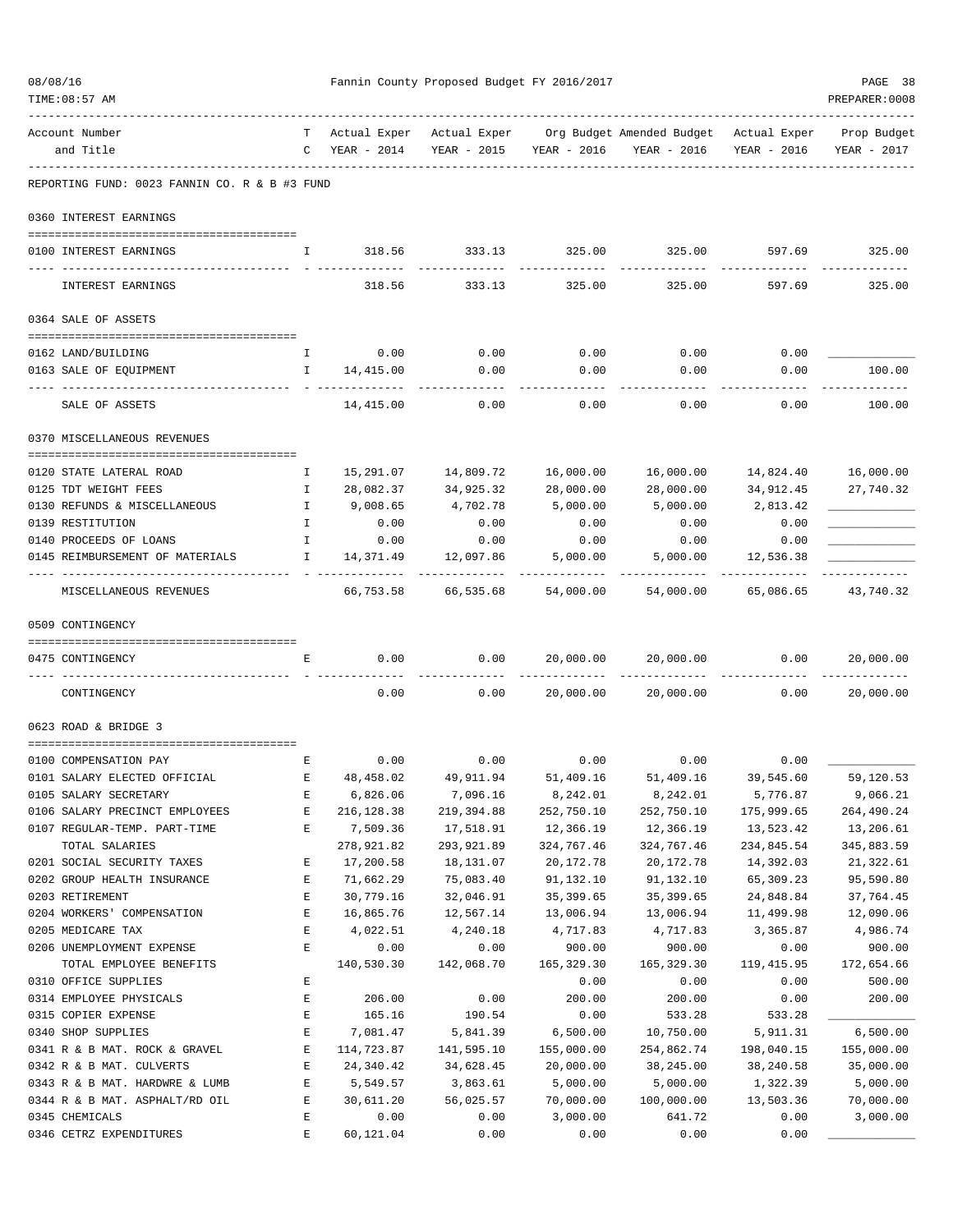| 08/08/16 |  |
|----------|--|
|----------|--|

TIME:08:57 AM PREPARER:0008

| Account Number                                | т           | Actual Exper | Actual Exper |               | Org Budget Amended Budget                                                   | Actual Exper | Prop Budget              |
|-----------------------------------------------|-------------|--------------|--------------|---------------|-----------------------------------------------------------------------------|--------------|--------------------------|
| and Title                                     | C           | YEAR - 2014  | YEAR - 2015  | YEAR - 2016   | YEAR - 2016                                                                 | YEAR - 2016  | YEAR - 2017              |
|                                               |             |              |              |               |                                                                             |              |                          |
| REPORTING FUND: 0023 FANNIN CO. R & B #3 FUND |             |              |              |               |                                                                             |              |                          |
| 0350 DEBRIS REMOVAL                           | Е           | 3,017.78     | 1,476.00     | 4,000.00      | 4,000.00                                                                    | 2,214.00     | 4,000.00                 |
| 0395 UNIFORMS                                 | Е           | 6,057.24     | 5,928.31     | 0.00          | 2,200.00                                                                    | 1,585.97     | 1,000.00                 |
| TOTAL R&B MATERIALS                           |             | 251,873.75   | 249,548.97   | 263,700.00    | 416,432.74                                                                  | 261,351.04   | 280,200.00               |
| 0400 LEGAL FEES                               | Е           | 0.00         | 132.00       | 0.00          | 0.00                                                                        | 0.00         |                          |
| 0420 UTILITY TELEPHONE                        | Е           | 2,856.13     | 935.44       | 1,250.00      | 1,250.00                                                                    | 269.10       | 400.00                   |
| 0421 INTERNET SERVICE                         | Ε           | 618.43       | 797.40       | 1,000.00      | 1,000.00                                                                    | 598.05       | 825.00                   |
| 0423 CELL PHONE ALLOWANCE                     | $\mathbf E$ | 600.00       | 600.00       | 600.00        | 600.00                                                                      | 475.00       | 600.00                   |
| 0427 OUT OF COUNTY TRAVEL                     | Ε           | 645.00       | 2,814.23     | 4,500.00      | 4,500.00                                                                    | 2,522.37     | 3,500.00                 |
| 0430 BIDS, NOTICES & PERMITS                  | E           | 524.37       | 1,054.18     | 1,033.12      | 1,033.12                                                                    | 1,064.60     | 1,200.00                 |
| 0435 PRINTING                                 | E           | 0.00         | 0.00         | 100.00        | 100.00                                                                      | 0.00         | 100.00                   |
| 0440 UTILITY ELECTRICITY                      | E           | 2,640.95     | 2,469.93     | 2,000.00      | 2,500.00                                                                    | 1,932.16     | 2,700.00                 |
| 0441 UTILITY GAS                              | Е           | 359.00       | 371.50       | 800.00        | 800.00                                                                      | 0.00         | 500.00                   |
| 0442 UTILITY WATER                            | Ε           | 495.74       | 384.39       | 700.00        | 700.00                                                                      | 257.59       | 700.00                   |
| 0443 TRASH DUMPSTER PICKUP                    | E           | 748.00       | 816.00       | 1,000.00      | 1,000.00                                                                    | 632.40       | 1,000.00                 |
| 0447 REPEATER SERVICE CONTRACT                | E           | 558.97       | 575.73       | 593.00        | 593.00                                                                      | 593.00       | 593.00                   |
| 0450 R&M BUILDING                             | E           | 284.50       | 339.00       | 1,500.00      | 1,500.00                                                                    | 10.00        | 1,500.00                 |
| 0453 COMPUTER SOFTWARE                        | Ε           | 912.50       | 0.00         | 1,000.00      | 1,000.00                                                                    | 0.00         | 1,000.00                 |
| 0457 R & M MACHINERY GAS & OIL                | Ε           | 136,072.59   | 105,441.75   | 150,000.00    | 119,346.07                                                                  | 61,793.17    | 150,000.00               |
| 0458 R & M MACHINERY PARTS                    | Ε           | 115,893.44   | 81,664.41    | 70,000.00     | 110,132.91                                                                  | 79,631.60    | 70,000.00                |
| 0459 R & M MACH. TIRES & TUBES                | $\mathbf E$ | 24,976.55    | 22,913.26    | 25,000.00     | 25,000.00                                                                   | 19,841.32    | 25,000.00                |
| 0460 EQUIPMENT RENTAL/LEASE                   | E           | 0.00         | 0.00         | 5,000.00      | 5,100.00                                                                    | 5,100.00     | 5,000.00                 |
| 0480 BOND                                     | Ε           | 150.00       | 150.00       | 150.00        | 150.00                                                                      | 150.00       | 327.50                   |
| 0482 INSURANCE                                | Е           | 7,113.27     | 6,233.50     | 6,000.00      | 6,000.00                                                                    | 6,379.00     | 6,000.00                 |
| 0485 PRISONER SUPPLIES                        | Ε           | 75.28        | 709.90       | 3,000.00      | 3,000.00                                                                    | 355.63       | 2,000.00                 |
| 0488 FANNIN RURAL RAIL DISTRICT               | Е           | 0.00         | 0.00         | 0.00          | 0.00                                                                        | 0.00         |                          |
| 0490 MISCELLANEOUS                            | E           | 198.92       | 102.56       | 1,500.00      | 1,000.00                                                                    | 1,000.00     | 1,500.00                 |
| 0491 SOIL & WATER CONSERVATION                | Ε           | 250.00       | 250.00       | 250.00        | 250.00                                                                      | 250.00       | 250.00                   |
| 0492 TDRA FLOOD CASH MATCH                    | Ε           | 0.00         | 0.00         | 0.00          | 0.00                                                                        | 0.00         |                          |
| 0494 FLOOD CONTROL SITE MAINTENANCE           | Ε           | 0.00         | 0.00         | 0.00          | 0.00                                                                        | 0.00         |                          |
| 0495 PIPELINE SALES TAX REIMBURSEMENT         | Ε           | 0.00         | 0.00         | 0.00          | 0.00                                                                        | 0.00         |                          |
| 0496 TCOG HAZARDOUS WASTEMATCH                | E           | 0.00         | 0.00         | 1,250.00      | 0.00                                                                        | 0.00         | 1,250.00                 |
| TOTAL SER.& OTHER CHARGES                     |             | 295,973.64   | 228,755.18   | 278, 226.12   | 286,555.10                                                                  | 182,854.99   | 275,945.50               |
| 0562 LAND/BUILDING                            | Е           | 0.00         | 0.00         | 0.00          | 0.00                                                                        | 0.00         |                          |
| 0570 COMPUTER EQUIPMENT                       | Е           | 0.00         | 0.00         | 0.00          | 0.00                                                                        | 0.00         |                          |
| 0571 PURCHASE OF MACH./EQUIP.                 | Е           | 81,781.40    | 155,265.00   | 140,000.00    | 146,933.93                                                                  | 146,933.93   | 140,000.00               |
| 0572 OFFICE EQUIPMENT                         |             | 2,081.60     | 1,355.00     | 1,000.00      | 0.00                                                                        | 0.00         | 1,000.00                 |
| 0573 RADIO EQUIPMENT                          | Е           | 0.00         | 996.76       | 0.00          | 0.00                                                                        | 42.20        | 500.00                   |
| 0575 LAND/BUILDING                            | E           | 0.00         | 0.00         | 0.00          | 0.00                                                                        | 0.00         |                          |
| 0580 PRECINCT BRIDGE                          | Е           | 0.00         | 0.00         | 0.00          | 0.00                                                                        | 0.00         |                          |
| CAPITAL OUTLAY                                |             | 83,863.00    | 157,616.76   | 141,000.00    | 146,933.93                                                                  | 146,976.13   | 141,500.00               |
| 0630 NOTE PAYMENT-PRINCIPAL                   | Е           | 0.00         | 0.00         | 0.00          | 0.00                                                                        | 0.00         | $\overline{\phantom{a}}$ |
| 0670 NOTE PAYMENT-INTEREST                    | E           | 0.00         | 0.00         | 0.00          | 0.00                                                                        | 0.00         |                          |
| ROAD & BRIDGE 3                               |             |              | ------------ | ------------- | 1,051,162.51 1,071,911.50 1,173,022.88 1,340,018.53 945,443.65 1,216,183.75 |              |                          |
| 0625 ADMINISTRATIVE OFFICE R&B #3             |             |              |              |               |                                                                             |              |                          |
|                                               |             |              |              |               |                                                                             |              |                          |
| 0105 SALARY SECRETARY                         | Е           | 7,981.22     | 8,220.68     | 8,467.32      | 8,467.32                                                                    | 6,508.76     | 9,314.05                 |
| 0201 SOCIAL SECURITY TAXES                    | E           | 371.64       | 380.08       | 524.97        | 524.97                                                                      | 293.66       | 577.47                   |
| 0202 GROUP HEALTH INSURANCE                   | E           | 1,975.12     | 2,085.60     | 2,728.30      | 2,728.30                                                                    | 1,793.22     | 2,369.44                 |
| 0203 RETIREMENT                               | Е           | 881.76       | 904.51       | 922.94        | 922.94                                                                      | 709.80       | 1,024.55                 |
| 0204 WORKERS' COMPENSATION                    | Е           | 55.08        | 46.60        | 48.26         | 48.26                                                                       | 42.34        | 46.57                    |
| 0205 MEDICARE TAX                             | $\mathbf E$ | 86.98        | 88.84        | 122.78        | 122.78                                                                      | 68.73        | 135.05                   |
| 0310 OFFICE SUPPLIES                          | E           | 33.14        | 0.00         | 100.00        | 100.00                                                                      | 36.66        | 100.00                   |

0311 POSTAL EXPENSES E 0.00 0.00 0.00 0.00 0.00 \_\_\_\_\_\_\_\_\_\_\_\_\_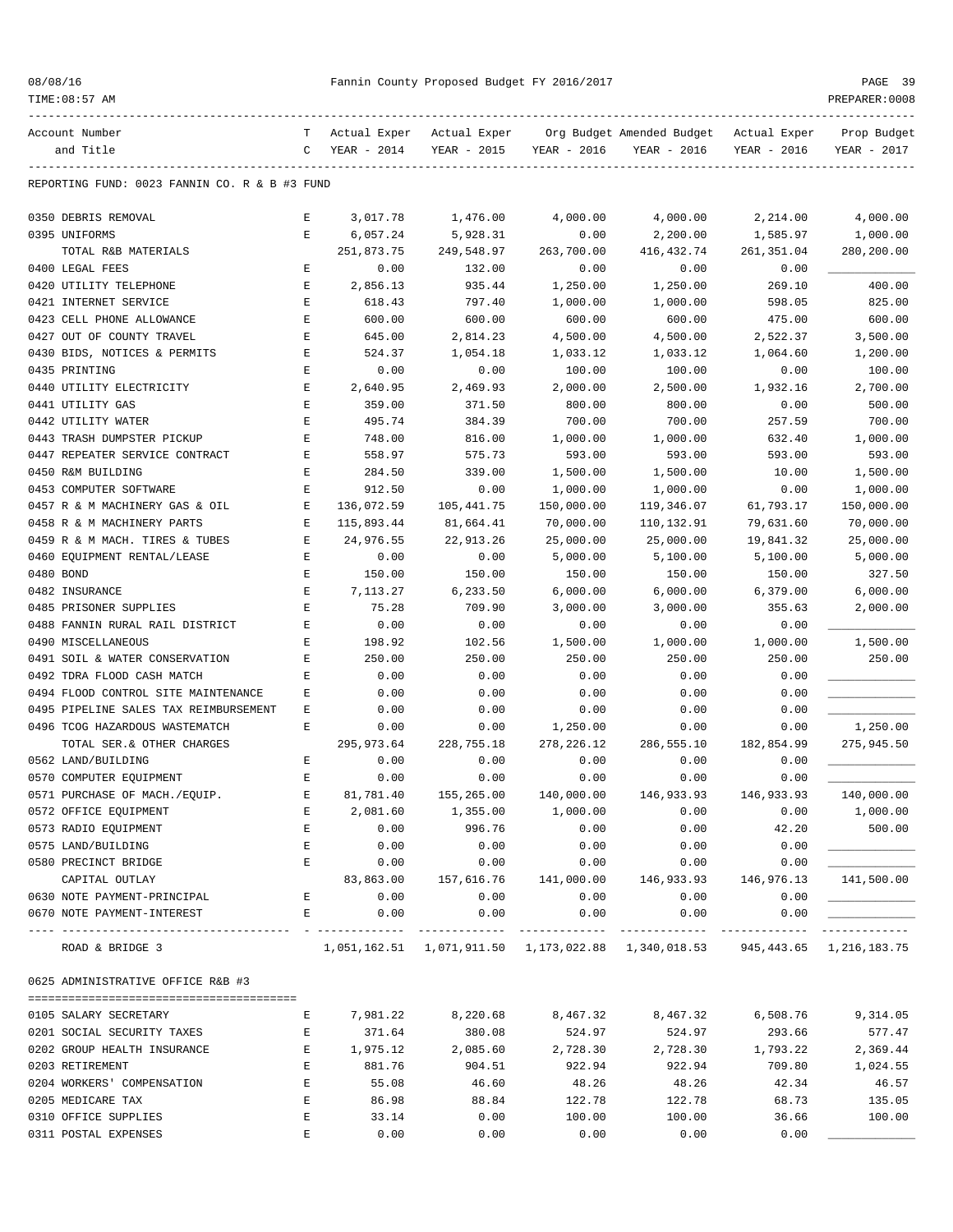08/08/16 Fannin County Proposed Budget FY 2016/2017 PAGE 40

TIME:08:57 AM PREPARER:0008

| Account Number                                | т             | Actual Exper  | Actual Exper |               | Org Budget Amended Budget | Actual Exper | Prop Budget  |
|-----------------------------------------------|---------------|---------------|--------------|---------------|---------------------------|--------------|--------------|
| and Title                                     | $\mathcal{C}$ | $YEAR - 2014$ | YEAR - 2015  | $YEAR - 2016$ | YEAR - 2016               | YEAR - 2016  | YEAR - 2017  |
| REPORTING FUND: 0023 FANNIN CO. R & B #3 FUND |               |               |              |               |                           |              |              |
| 0353 COMPUTER EXPENSE                         | E             | 340.00        | 353.50       | 500.00        | 500.00                    | 371.25       | 500.00       |
| 0427 OUT OF COUNTY TRAVEL                     | F.            | 0.00          | 0.00         | 0.00          | 0.00                      | 0.00         |              |
| 0480 BOND                                     | E             | 17.75         | 0.00         | 0.00          | 0.00                      | 0.00         |              |
| 0572 OFFICE EQUIPMENT                         | Ε             | 0.00          | 0.00         | 0.00          | 0.00                      | 0.00         |              |
| 0574 COMPUTER EQUIPMENT                       | E             | 0.00          | 0.00         | 0.00          | 0.00                      | 0.00         |              |
|                                               |               |               |              |               |                           |              |              |
| ADMINISTRATIVE OFFICE R&B #3                  |               | 11,742.69     | 12,079.81    | 13,414.57     | 13,414.57                 | 9,824.42     | 14,067.13    |
| FANNIN CO. R & B #3 FUND                      |               |               |              |               |                           |              |              |
| Income Totals                                 |               | 1,099,024.50  | 1,043,724.52 | 1,206,437.45  | 1,373,433.10              | 1,271,371.88 | 1,250,250.88 |
| Expense Totals                                |               | 1,062,905.20  | 1,083,991.31 | 1,206,437.45  | 1,373,433.10              | 955,268.07   | 1,250,250.88 |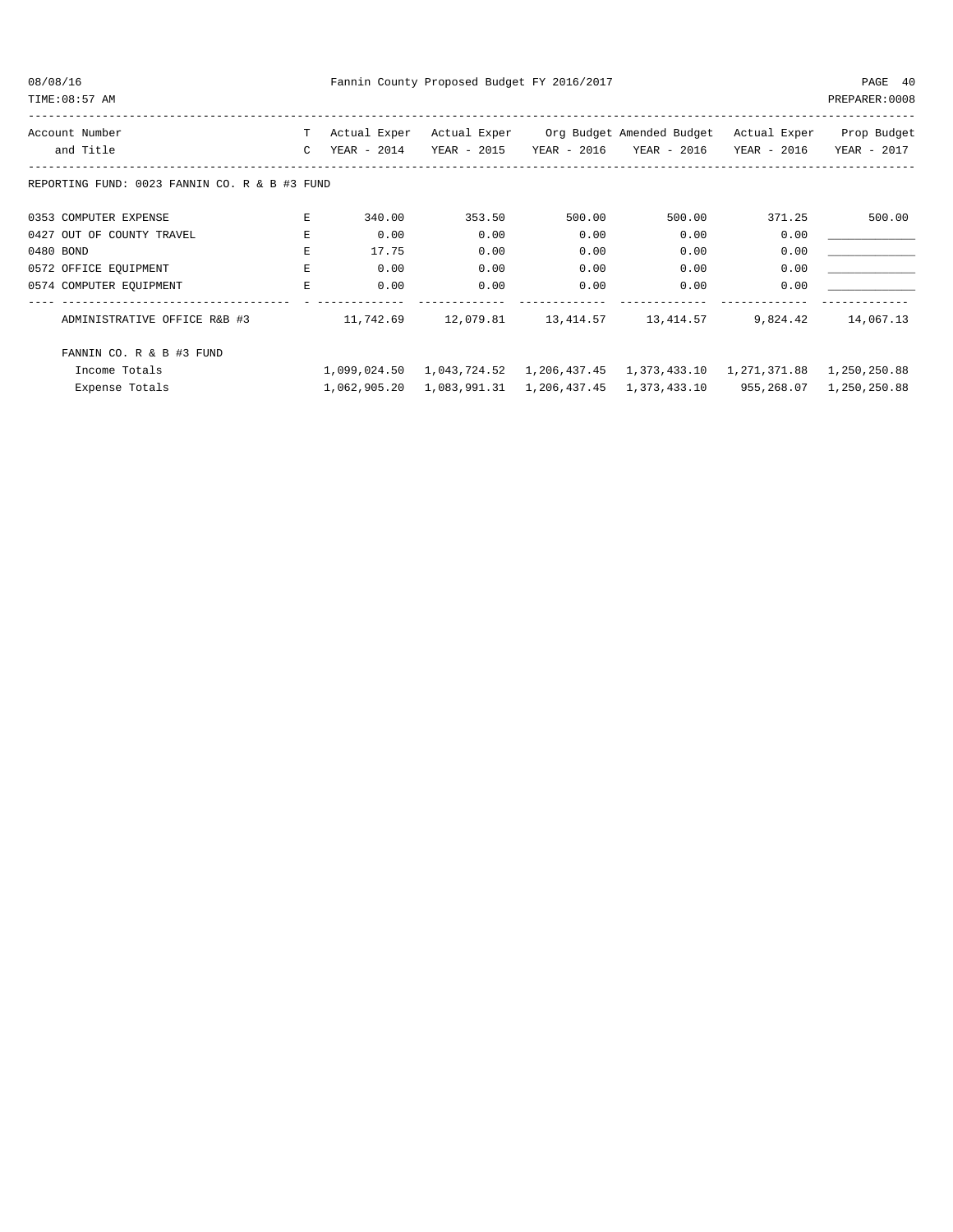| 08/08/16 | TIME: 08:57 AM                                                   |                              |                               | Fannin County Proposed Budget FY 2016/2017 |                         |                                                                   |                           | PAGE 41<br>PREPARER: 0008  |
|----------|------------------------------------------------------------------|------------------------------|-------------------------------|--------------------------------------------|-------------------------|-------------------------------------------------------------------|---------------------------|----------------------------|
|          | Account Number<br>and Title                                      | T –                          | Actual Exper<br>C YEAR - 2014 | Actual Exper<br>YEAR - 2015                | YEAR - 2016             | Org Budget Amended Budget Actual Exper                            | YEAR - 2016 YEAR - 2016   | Prop Budget<br>YEAR - 2017 |
|          | REPORTING FUND: 0024 FANNIN CO. R & B #4 FUND                    |                              |                               |                                            |                         |                                                                   |                           |                            |
|          | 0300 TOTAL REV/TRANSFERS                                         |                              |                               |                                            |                         |                                                                   |                           |                            |
|          | 0124 BEGINNING CASH BALANCE                                      | Ι.                           | 0.00                          | 0.00                                       |                         | 33,500.00 33,500.00                                               | 0.00                      | 24,890.87                  |
|          | TOTAL TRANSFERS                                                  |                              | 0.00                          | 0.00                                       | 33,500.00               | 33,500.00                                                         | 0.00                      | 24,890.87                  |
|          | TOTAL REV/TRANSFERS                                              |                              | 0.00                          | 0.00                                       | 33,500.00               | 33,500.00                                                         | 0.00                      | 24,890.87                  |
|          | 0310 PROPERTY TAXES                                              |                              |                               |                                            |                         |                                                                   |                           |                            |
|          | 0110 CURRENT TAXES                                               | Ι.                           |                               |                                            |                         | 298, 275.51 307, 437.01 396, 455.62 396, 455.62                   |                           | 397, 221.68 421, 220.88    |
|          | 0120 DELINQUENT TAXES                                            | $\mathbb{I}$                 | 11,154.41                     | 9,843.72                                   | 8,000.00                | 8,000.00                                                          | 12,055.11                 | 8,000.00                   |
|          | PROPERTY TAXES                                                   |                              | 309,429.92                    | 317,280.73                                 | 404,455.62              | 404,455.62                                                        | 409,276.79                | 429,220.88                 |
|          | 0318 OTHER TAXES                                                 |                              |                               |                                            |                         |                                                                   |                           |                            |
|          |                                                                  |                              |                               |                                            |                         |                                                                   |                           |                            |
|          | 0120 PAY N LIEU TAX/GRASSLAND                                    | $\mathbb{I}$                 | 0.00                          |                                            |                         | $1,275.88$ $1,103.93$ $1,200.00$ $1,200.00$ $1,548.49$ $1,200.00$ |                           |                            |
|          | 0121 PAY N LIEU TAX/UPPER TRINITY I<br>0160 SALES TAX REVENUES   | I.                           | 29,917.61                     | 0.00<br>31,437.81                          | 0.00<br>37,267.11       | 0.00<br>37,267.11                                                 | 879.39<br>31,360.04       | 40,692.65                  |
|          | OTHER TAXES                                                      |                              | 31,193.49                     | 32,541.74                                  | 38,467.11               | 38,467.11                                                         | 33,787.92                 | 41,892.65                  |
|          | 0321 FEES OF TAX COLLECTOR                                       |                              |                               |                                            |                         |                                                                   |                           |                            |
|          |                                                                  |                              |                               |                                            |                         |                                                                   |                           |                            |
|          | 0200 CAR REGISTRATION/SALES TAX<br>0300 COUNTY'S ADDITIONAL \$10 | $\mathbf{I}$<br>$\mathbf{I}$ | 63,068.55                     | 71,964.71 67,976.38 84,931.30<br>62,567.09 | 55,742.50               | 84,931.30<br>55,742.50                                            | 73,002.21<br>49,954.61    | 84,931.30<br>63,000.00     |
|          | 0301 CAR SALES TAX                                               |                              | 0.00                          | 0.00                                       | 0.00                    | 0.00                                                              | 0.00                      |                            |
|          | FEES OF TAX COLLECTOR                                            |                              | 135,033.26                    |                                            |                         | 140,673.80                                                        | 122,956.82                | 147,931.30                 |
|          | 0330 GRANTS                                                      |                              |                               |                                            |                         |                                                                   |                           |                            |
|          | 0200 FEMA GRANT                                                  | $\mathbf{I}$                 |                               | 0.00                                       | $0.00$ 0.00             |                                                                   | 91,845.60 91,845.60       |                            |
|          | 0220 CETRZ GRANT                                                 | I.                           | 27,067.82                     | 25,665.23                                  | 0.00                    | 0.00                                                              | 0.00                      |                            |
|          | 0400 NAT. RES. CONS. SERV. GRANT                                 | $\mathbf{I}$                 | 0.00                          | 0.00                                       | 0.00                    | 0.00                                                              | 0.00                      |                            |
|          | 0600 TDRA GRANT                                                  | $\mathbf{I}$                 | 0.00                          | 0.00                                       | 0.00                    | 0.00<br>.                                                         | 0.00                      |                            |
|          | GRANTS                                                           |                              | 27,067.82                     | -------------<br>25,665.23                 | -----------<br>0.00     | 91,845.60                                                         | 91,845.60                 | 0.00                       |
|          | 0350 FINES                                                       |                              |                               |                                            |                         |                                                                   |                           |                            |
|          | 0403 COUNTY CLERK FINES                                          | Ι.                           | 11,292.51                     |                                            | 13,640.54    11,959.30  | 11,959.30                                                         | 9,177.78                  | 11,959.30                  |
|          | 0450 DISTRICT CLERK FINES                                        | $\mathbf{I}$                 | 10,184.59                     | 13,888.31                                  | 11,249.85               | 11,249.85                                                         | 8,034.75                  | 12,052.08                  |
|          | 0455 J. P. #1 FINES                                              | $\mathbb{I}$                 | 8,919.10                      |                                            | 7,023.25 8,817.45       | 8,817.45                                                          | 4,086.82                  | 8,817.45                   |
|          | 0456 J. P. #2 FINES                                              | $\mathbf{I}$                 | 882.23                        |                                            | 562.35 1,114.85         |                                                                   | 1, 114.85 1, 578.75       | 1,114.85                   |
|          | 0457 J. P. #3 FINES                                              | $\mathbf{I}$                 | 774.10<br>_______________     | 1,808.92<br>-------------                  | 749.99<br>------------- | 749.99<br>-------------                                           | 1,586.39<br>------------- | 2,000.00<br>-------------  |
|          | FINES                                                            |                              |                               | 32,052.53 36,923.37                        | 33,891.44               | 33,891.44                                                         | 24,464.49                 | 35,943.68                  |
|          | 0360 INTEREST EARNINGS                                           |                              |                               |                                            |                         |                                                                   |                           |                            |
|          | 0100 INTEREST EARNING                                            | $\mathbf{I}$                 |                               | --------                                   |                         | $160.34$ 180.48 157.85 157.85 483.64 157.85                       |                           |                            |
|          | INTEREST EARNINGS                                                |                              | 160.34                        | 180.48                                     | 157.85                  | 157.85                                                            | 483.64                    | 157.85                     |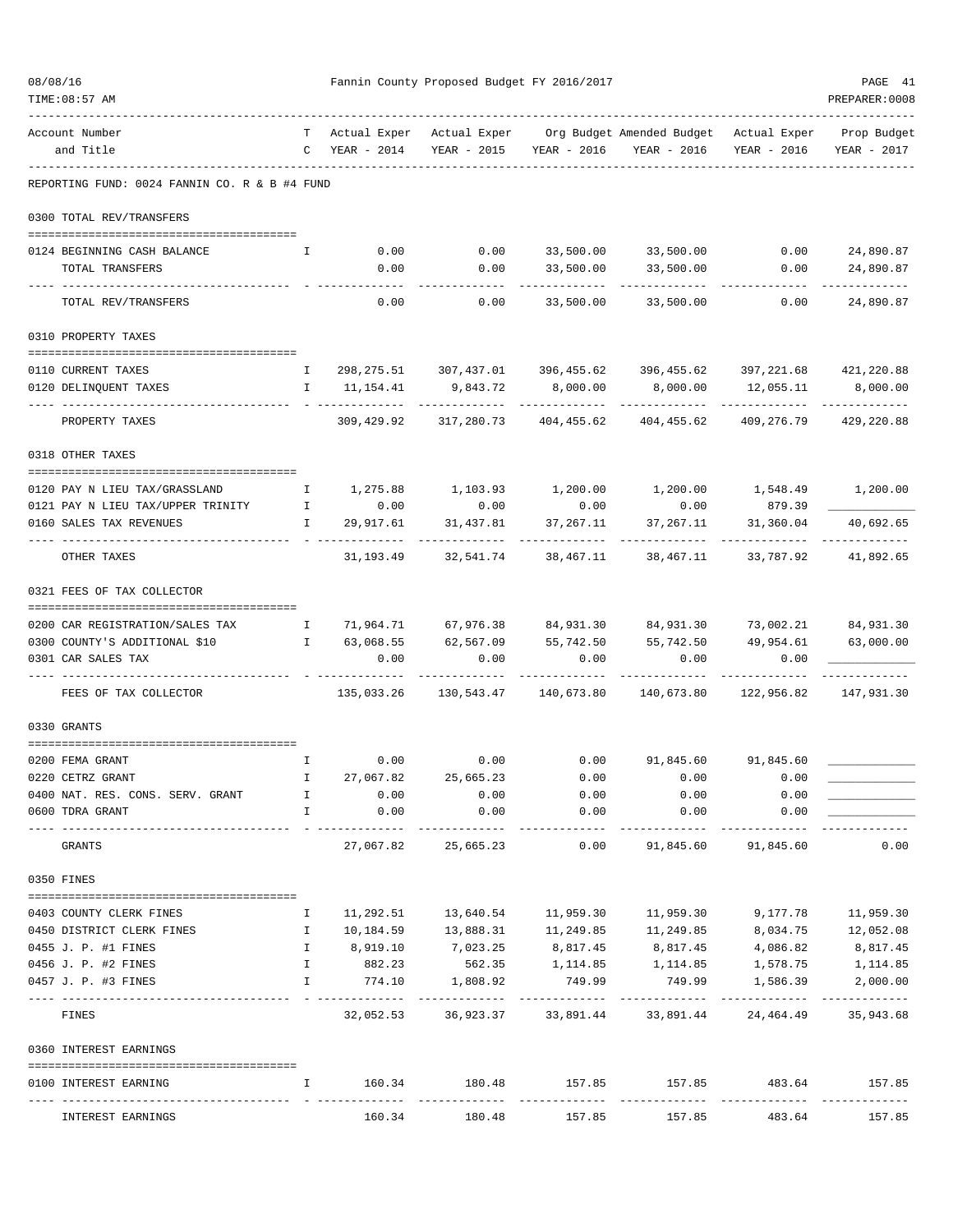| 08/08/16                                      |                    |                  | Fannin County Proposed Budget FY 2016/2017 |              |                                                       |              | PAGE 42                    |
|-----------------------------------------------|--------------------|------------------|--------------------------------------------|--------------|-------------------------------------------------------|--------------|----------------------------|
| TIME: 08:57 AM                                |                    |                  |                                            |              |                                                       |              | PREPARER: 0008             |
| Account Number<br>and Title                   | T.<br>$\mathbb{C}$ | YEAR - 2014      | Actual Exper Actual Exper<br>YEAR - 2015   | YEAR - 2016  | Org Budget Amended Budget Actual Exper<br>YEAR - 2016 | YEAR - 2016  | Prop Budget<br>YEAR - 2017 |
| REPORTING FUND: 0024 FANNIN CO. R & B #4 FUND |                    |                  |                                            |              |                                                       |              |                            |
| 0364 SALE OF ASSETS                           |                    |                  |                                            |              |                                                       |              |                            |
| 0162 LAND/BUILDING                            | I.                 | 0.00             | 0.00                                       | 0.00         | 0.00                                                  | 0.00         |                            |
| 0163 SALE OF EQUIPMENT                        | I.                 | 0.00             | 0.00                                       | 10,000.00    | 10,000.00                                             | 38,025.00    | 10,000.00                  |
| SALE OF ASSETS                                |                    | 0.00             | 0.00                                       | 10,000.00    | 10,000.00                                             | 38,025.00    | 10,000.00                  |
| 0370 MISCELLANEOUS REVENUES                   |                    |                  |                                            |              |                                                       |              |                            |
| 0120 STATE LATERAL ROAD                       | Ι.                 | 8,096.53         | 7,841.67                                   | 8,600.00     | 8,600.00                                              | 8,438.38     | 8,600.00                   |
| 0125 TDT WEIGHT FEES                          | $\mathbf{I}$       | 14,869.45        | 18,492.76                                  | 15,000.00    | 15,000.00                                             | 19,072.98    | 15,000.00                  |
| 0130 REFUNDS & MISCELLANEOUS                  | $\mathbf{I}$       | 3,296.50         | 0.00                                       | 3,500.00     | 3,500.00                                              | 1,295.00     | 3,500.00                   |
| 0138 SALE OF SCRAP IRON                       | Ι.                 | 0.00             | 0.00                                       | 2,887.20     | 2,887.20                                              | 0.00         |                            |
| 0140 PROCEEDS OF LOAN                         | I.                 | 0.00             | 0.00                                       | 0.00         | 0.00                                                  | 0.00         |                            |
| 0145 REIMBURSEMENT OF MATERIALS               | $\mathbf{I}$       | 9,747.82         | 7,803.66                                   | 4,000.00     | 4,000.00                                              | 3,308.68     | 4,000.00                   |
| 0146 SALE OF RECYCLED MATERIALS               | I.                 |                  | 0.00                                       | 0.00         | 0.00                                                  | 2,890.30     |                            |
| 0147 OFFICE RENTAL                            | I.                 | 1,950.00         | 1,050.00                                   | 1,350.00     | 1,350.00                                              | 0.00         |                            |
| MISCELLANEOUS REVENUES                        |                    | 37,960.30        | 35,188.09                                  | 35, 337.20   | 35,337.20                                             | 35,005.34    | 31,100.00                  |
| 0509 CONTINGENCY                              |                    |                  |                                            |              |                                                       |              |                            |
| 0475 CONTINGENCY                              | E                  | 0.00             | 0.00                                       |              | 47,376.62 4,489.61                                    | 0.00         |                            |
|                                               |                    |                  |                                            |              |                                                       |              |                            |
| CONTINGENCY                                   |                    | 0.00             | 0.00                                       |              | 47,376.62 4,489.61                                    | 0.00         | 0.00                       |
| 0624 ROAD & BRIDGE 4                          |                    |                  |                                            |              |                                                       |              |                            |
| 0100 COMPENSATION PAY                         | Е                  | 0.00             | 0.00                                       | 0.00         | 0.00                                                  | 0.00         |                            |
| 0101 SALARY ELECTED OFFICIAL                  | $\mathbf{E}$       | 48,458.02        | 49,911.94                                  | 51,409.16    | 51,409.16                                             | 39,545.60    | 59,120.53                  |
| 0105 SALARY SECRETARY                         | Е                  | 21,472.92        | 22,518.53                                  | 23,597.41    | 23,597.41                                             | 18,151.80    | 25,957.15                  |
| 0106 SALARY PRECINCT EMPLOYEES                | E                  | 146,544.38       | 130,821.00                                 | 142,134.20   | 142,134.20                                            | 105,275.66   | 175,256.17                 |
| 0107 REGULAR-TEMP. PART-TIME                  | Е                  | 29,582.58        | 19,822.72                                  | 26,176.80    | 26,176.80                                             | 10,773.28    |                            |
| 0108 LABOR REIMBURSEMENT                      | Ε                  | 0.00             | 0.00                                       | 0.00         | 0.00                                                  | 0.00         |                            |
| TOTAL SALARIES                                |                    | 246,057.90       | 223,074.19                                 | 243, 317.57  | 243, 317.57                                           | 173,746.34   | 260, 333.85                |
| 0201 SOCIAL SECURITY TAXES                    | Е                  | 15,202.13        | 13,806.05                                  | 15,085.69    | 15,085.69                                             | 10,667.83    | 15,981.33                  |
| 0202 GROUP HEALTH INSURANCE                   | E                  | 54,090.87        | 54,259.52                                  | 63,792.47    | 63,792.47                                             | 49,831.42    | 76,472.64                  |
| 0203 RETIREMENT                               | E                  | 27,188.62        | 24,560.16                                  | 26,521.62    | 26,521.62                                             | 18,904.67    | 28, 353.97                 |
| 0204 WORKERS' COMPENSATION                    | E                  | 11,314.80        | 8,695.88                                   | 8,477.45     | 8,477.45                                              | 7,510.96     | 7,846.81                   |
| 0205 MEDICARE TAX                             | E                  | 3,555.34         | 3,229.19                                   | 3,528.10     | 3,528.10                                              | 2,494.75     | 3,737.57                   |
| 0206 UNEMPLOYMENT EXPENSE                     | E                  | 0.00             | 0.00                                       | 1,000.00     | 1,000.00                                              | 0.00         | 1,000.00                   |
| TOTAL EMPLOYEE BENEFITS                       |                    | 111,351.76       | 104,550.80                                 | 118,405.33   | 118,405.33                                            | 89,409.63    | 133, 392.32                |
| 0310 OFFICE SUPPLIES                          | $\mathbf E$        | 110.17           | 121.85                                     | 250.00       | 250.00                                                | 11.60        | 250.00                     |
| 0314 EMPLOYEE PHYSICALS                       | E                  | 0.00             | 103.00                                     | 150.00       | 150.00                                                | 0.00         | 150.00                     |
| 0340 SHOP SUPPLIES                            | $\mathbf E$        | 1,470.97         | 1,610.32                                   | 1,500.00     | 1,500.00                                              | 1,400.65     | 1,500.00                   |
| 0341 R & B MAT. ROCK & GRAVEL                 | E                  | 71,439.54        | 77,643.27                                  | 75,000.00    | 139,845.60                                            | 110,617.84   | 75,000.00                  |
| 0342 R & B MAT. CULVERTS                      | $\mathbf E$        | 4,081.50         | 1,860.78                                   | 5,000.00     | 12,000.00                                             | 11,591.75    | 7,000.00                   |
| 0343 R & B MAT. HARDWRE & LUMB                | $\mathbf E$        | 1,646.98         | 2,006.30                                   | 2,500.00     | 2,500.00                                              | 610.93       | 2,500.00                   |
| 0344 R & B MAT. ASPHALT/RD OIL                | $\mathbf E$        | 24, 114.73       | 46,974.35                                  | 50,000.00    | 70,000.00                                             | 25, 485.29   | 50,000.00                  |
| 0345 CHEMICALS                                | E<br>$\mathbf E$   | 0.00             | 0.00                                       | 300.00       | 300.00                                                | 143.96       | 750.00                     |
| 0346 CETRZ EXPENDITURES                       | E                  | 55,559.09        | 0.00<br>0.00                               | 0.00<br>0.00 | 0.00<br>0.00                                          | 0.00<br>0.00 |                            |
| 0350 DEBRIS REMOVAL<br>0395 EMPLOYEE UNIFORMS | E                  | 0.00<br>2,913.36 | 2,056.26                                   | 2,500.00     | 2,500.00                                              | 1,431.44     | 2,500.00                   |
| TOTAL R&B MATERIALS                           |                    | 161,336.34       | 132,376.13                                 | 137,200.00   | 229,045.60                                            | 151,293.46   | 139,650.00                 |
| 0400 LEGAL FEES                               | $\mathbf E$        | 0.00             | 0.00                                       | 0.00         | 0.00                                                  | 0.00         |                            |
|                                               |                    |                  |                                            |              |                                                       |              |                            |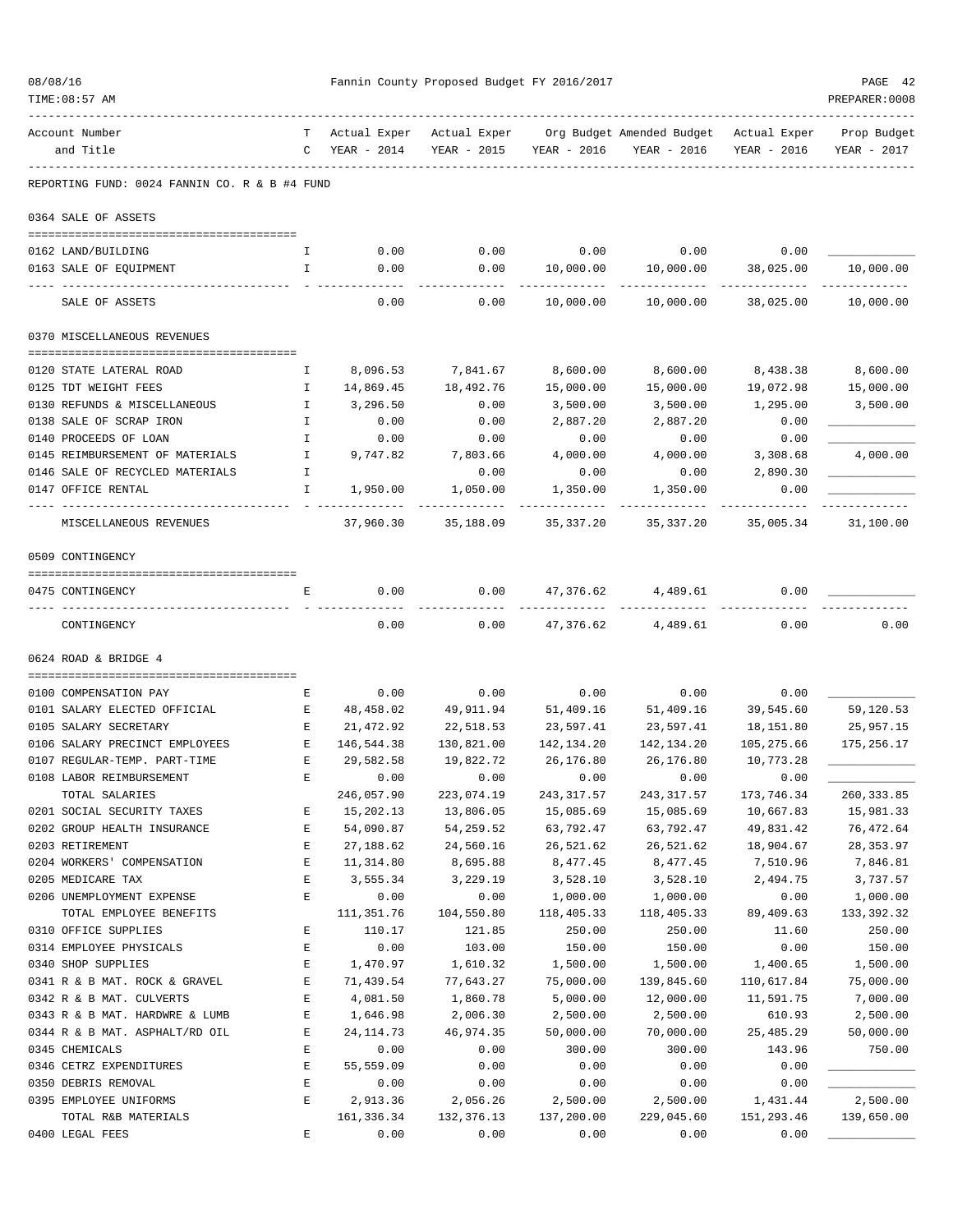| 08/08/16 |  |
|----------|--|
|----------|--|

TIME:08:57 AM PREPARER:0008

## Pannin County Proposed Budget FY 2016/2017 PAGE 43

|           | Account Number                                | т           | Actual Exper | Actual Exper |             | Org Budget Amended Budget | Actual Exper | Prop Budget |
|-----------|-----------------------------------------------|-------------|--------------|--------------|-------------|---------------------------|--------------|-------------|
|           | and Title                                     | C           | YEAR - 2014  | YEAR - 2015  | YEAR - 2016 | YEAR - 2016               | YEAR - 2016  | YEAR - 2017 |
|           |                                               |             |              |              |             |                           |              |             |
|           | REPORTING FUND: 0024 FANNIN CO. R & B #4 FUND |             |              |              |             |                           |              |             |
|           | 0420 UTILITY TELEPHONE                        | Ε           | 1,298.67     | 1,480.16     | 1,500.00    | 1,500.00                  | 1,151.53     | 1,700.00    |
|           | 0421 DSL INTERNET                             | $\mathbf E$ | 521.40       | 568.80       | 575.00      | 575.00                    | 423.78       | 600.00      |
|           | 0423 CELL PHONE ALLOWANCE                     | Ε           | 600.00       | 300.00       | 0.00        | 0.00                      | 0.00         |             |
|           | 0427 OUT OF COUNTY TRAVEL                     | E           | 1,295.50     | 4,589.12     | 4,600.00    | 4,600.00                  | 2,436.40     | 4,600.00    |
|           | 0430 BIDS, NOTICES & PERMITS                  | E           | 141.88       | 181.68       | 200.00      | 200.00                    | 122.39       | 200.00      |
|           | 0435 PRINTING                                 | E           | 0.00         | 0.00         | 100.00      | 100.00                    | 0.00         | 100.00      |
|           | 0440 UTILITY ELECTRICITY                      | E           | 3,688.46     | 3,527.64     | 4,000.00    | 4,000.00                  | 2,039.53     | 4,000.00    |
|           | 0441 UTILITY GAS                              | E           | 729.00       | 717.51       | 750.00      | 750.00                    | 435.36       | 750.00      |
|           | 0442 UTILITY WATER                            | E           | 2,134.32     | 2,666.58     | 2,000.00    | 2,000.00                  | 530.02       | 1,500.00    |
|           | 0443 TRASH PICKUP                             | E           | 2,000.95     | 2,021.58     | 2,750.00    | 2,750.00                  | 644.43       | 2,500.00    |
|           | 0447 REPEATER SERVICE CONTRACT                | E           | 558.97       | 575.73       | 593.00      | 593.00                    | 593.00       | 593.00      |
|           | 0450 R&M BUILDING                             | Ε           | 813.01       | 449.99       | 2,000.00    | 2,000.00                  | 0.00         | 2,000.00    |
|           | 0453 COMPUTER SOFTWARE                        | E           | 912.50       | 0.00         | 0.00        | 0.00                      | 0.00         |             |
|           | 0457 R & M MACHINERY GAS & OIL                | Ε           | 57,914.40    | 48,004.56    | 65,000.00   | 65,000.00                 | 31, 141.98   | 55,000.00   |
|           | 0458 R & M MACHINERY PARTS                    | E           | 26,084.05    | 18, 163. 72  | 20,000.00   | 20,000.00                 | 15,743.68    | 20,000.00   |
|           | 0459 R & M MACH. TIRES & TUBES                | E           | 5,789.76     | 6,708.39     | 6,000.00    | 6,000.00                  | 7,180.20     | 8,000.00    |
|           | 0460 EQUIPMENT RENTAL/LEASE                   | E           | 0.00         | 16,751.00    | 17,103.42   | 17,103.42                 | 0.00         | 17,103.42   |
| 0480 BOND |                                               | Ε           | 0.00         | 178.00       | 0.00        | 0.00                      | 0.00         |             |
|           | 0482 INSURANCE                                | E           | 6,390.26     | 5,524.50     | 6,000.00    | 6,000.00                  | 5,654.00     | 6,000.00    |
|           | 0485 PRISONER'S SUPPLIES                      | E           | 50.44        | 650.15       | 800.00      | 800.00                    | 91.00        | 800.00      |
|           | 0488 FANNIN RURAL RAIL DISTRICT               | E           | 0.00         | 0.00         | 0.00        | 0.00                      | 0.00         |             |
|           | 0490 MISCELLANEOUS                            | E           | 81.60        | 24.96        | 500.00      | 500.00                    | 263.14       | 500.00      |
|           | 0491 SOIL & WATER CONSERVATION                | E           | 250.00       | 250.00       | 250.00      | 250.00                    | 250.00       | 250.00      |
|           | 0492 TDRA FLOOD CASH MATCH                    | Ε           | 0.00         | 0.00         | 0.00        | 0.00                      | 0.00         |             |
|           |                                               | Ε           |              |              |             |                           | 0.00         |             |
|           | 0494 FLOOD CONTROL SITE MAINTENANCE           |             | 0.00         | 0.00         | 0.00        | 0.00                      |              |             |
|           | 0495 PIPELINE SALES TAX REIMBURSEMENT         | Ε           | 0.00         | 0.00         | 0.00        | 0.00                      | 0.00         |             |
|           | 0496 TCOG HAZARDOUS WASTEMATCH                | E           | 0.00         | 0.00         | 1,250.00    | 1,250.00                  | 0.00         | 1,250.00    |
|           | TOTAL SER. & OTHER CHARGES                    |             | 111,255.17   | 113,334.07   | 135,971.42  | 135,971.42                | 68,700.44    | 127,446.42  |
|           | 0570 COMPUTER EQUIPMENT                       | Ε           | 0.00         | 1,632.09     | 1,247.51    | 1,247.51                  | 0.00         | 1,247.51    |
|           | 0571 PURCHASE OF MACH./EQUIP.                 | Ε           | 14,500.00    | 0.00         | 0.00        | 42,887.01                 | 10,926.98    | 45,000.00   |
|           | 0573 RADIO EQUIPMENT                          | Ε           | 0.00         | 0.00         | 0.00        | 0.00                      | 0.00         |             |
|           | 0575 BUILDING                                 | Ε           | 0.00         | 0.00         | 0.00        | 0.00                      | 0.00         |             |
|           | CAPITAL OUTLAY                                |             | 14,500.00    | 1,632.09     | 1,247.51    | 44,134.52                 | 10,926.98    | 46, 247.51  |
|           | ROAD & BRIDGE 4                               |             | 644,501.17   | 574,967.28   | 636,141.83  | 770,874.44                | 494,076.85   | 707,070.10  |
|           | 0625 ADMINISTRATIVE OFFICE R&B #4             |             |              |              |             |                           |              |             |
|           | 0105 SALARY SECRETARY                         | Е           | 7,981.22     | 8,220.68     | 8,467.32    | 8,467.32                  | 6,508.76     | 9,314.05    |
|           | 0201 SOCIAL SECURITY TAXES                    | Е           | 371.64       | 380.08       | 524.97      | 524.97                    | 293.66       | 577.47      |
|           | 0202 GROUP HEALTH INSURANCE                   | E           | 1,975.12     |              |             |                           | 1,793.22     | 2,369.44    |
|           | 0203 RETIREMENT                               |             |              | 2,085.60     | 2,278.30    | 2,278.30<br>922.94        | 709.80       |             |
|           |                                               | E           | 881.76       | 904.51       | 922.94      |                           |              | 1,024.55    |
|           | 0204 WORKERS' COMPENSATION                    | E           | 55.08        | 46.60        | 48.26       | 48.26                     | 42.34        | 46.57       |
|           | 0205 MEDICARE TAX                             | E           | 86.98        | 88.84        | 122.78      | 122.78                    | 68.73        | 135.05      |
|           | 0310 OFFICE SUPPLIES                          | E           | 0.00         | 15.37        | 100.00      | 100.00                    | 36.66        | 100.00      |
|           | 0311 POSTAL EXPENSES                          | E           | 0.00         | 0.00         | 0.00        | 0.00                      | 0.00         |             |
|           | 0353 COMPUTER EXPENSE                         | E           | 340.00       | 353.50       | 500.00      | 500.00                    | 371.25       | 500.00      |
|           | 0427 OUT OF COUNTY TRAVEL                     | E           | 0.00         | 0.00         | 0.00        | 0.00                      | 0.00         |             |
| 0480 BOND |                                               | E           | 17.75        | 0.00         | 0.00        | 0.00                      | 0.00         |             |
|           | 0572 OFFICE EQUIPMENT                         | Ε           | 0.00         | 0.00         | 0.00        | 0.00                      | 0.00         |             |
|           | 0574 COMPUTER EQUIPMENT                       | E           | 0.00         | 0.00         | 0.00        | 0.00                      | 0.00         |             |
|           | ADMINISTRATIVE OFFICE R&B #4                  |             | 11,709.55    | 12,095.18    | 12,964.57   | 12,964.57                 | 9,824.42     | 14,067.13   |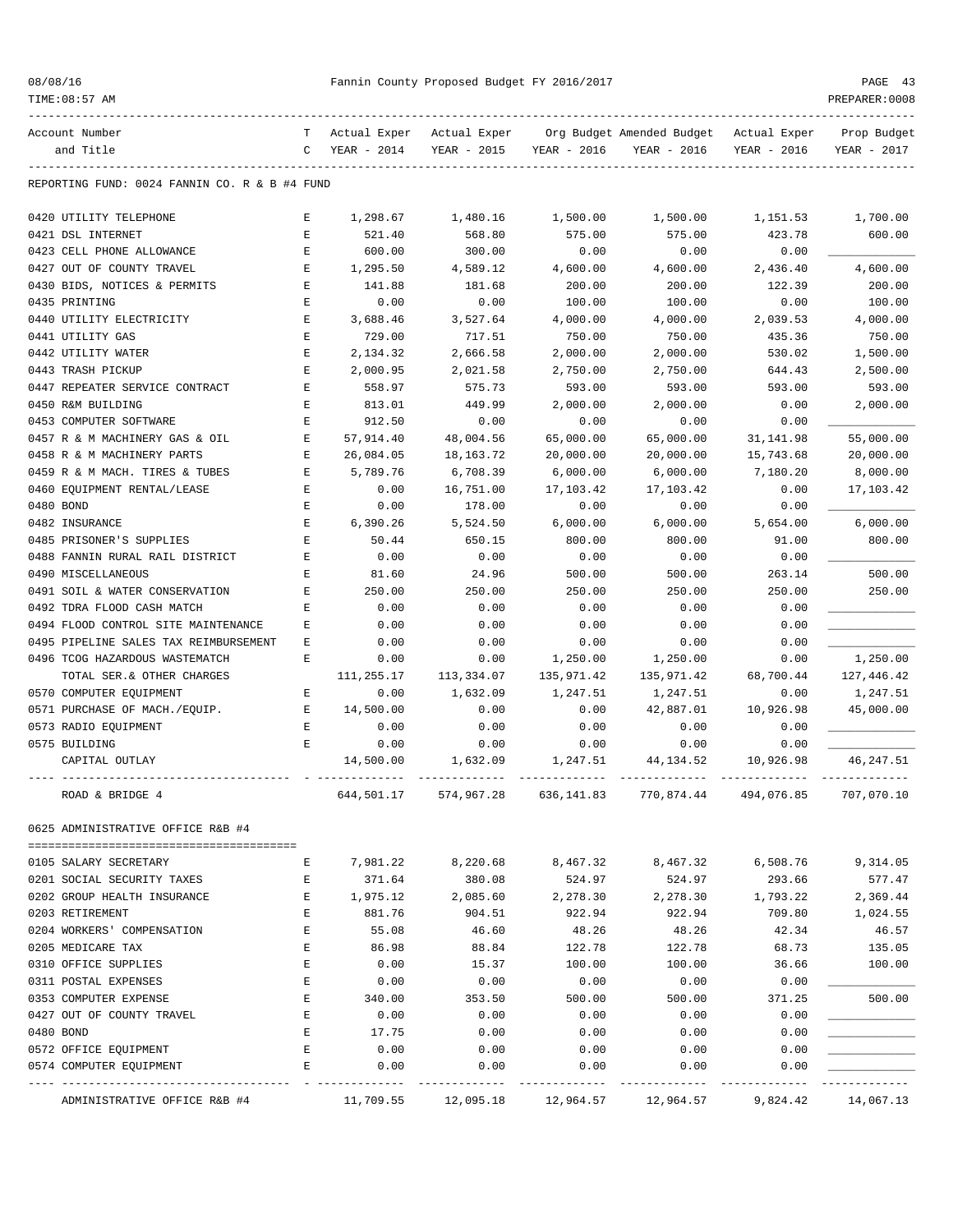| 08/08/16                                      | Fannin County Proposed Budget FY 2016/2017 |              | PAGE 44      |             |                           |              |                |
|-----------------------------------------------|--------------------------------------------|--------------|--------------|-------------|---------------------------|--------------|----------------|
| TIME: 08:57 AM                                |                                            |              |              |             |                           |              | PREPARER: 0008 |
| Account Number                                |                                            | Actual Exper | Actual Exper |             | Org Budget Amended Budget | Actual Exper | Prop Budget    |
| and Title                                     | C                                          | YEAR - 2014  | YEAR - 2015  | YEAR - 2016 | YEAR - 2016               | YEAR - 2016  | YEAR - 2017    |
| REPORTING FUND: 0024 FANNIN CO. R & B #4 FUND |                                            |              |              |             |                           |              |                |
| FANNIN CO. R & B #4 FUND                      |                                            |              |              |             |                           |              |                |
| Income Totals                                 |                                            | 572,897.66   | 578, 323. 11 | 696,483.02  | 788,328.62                | 755,845.60   | 721, 137. 23   |
| Expense Totals                                |                                            | 656, 210. 72 | 587,062.46   | 696,483.02  | 788,328.62                | 503,901.27   | 721, 137, 23   |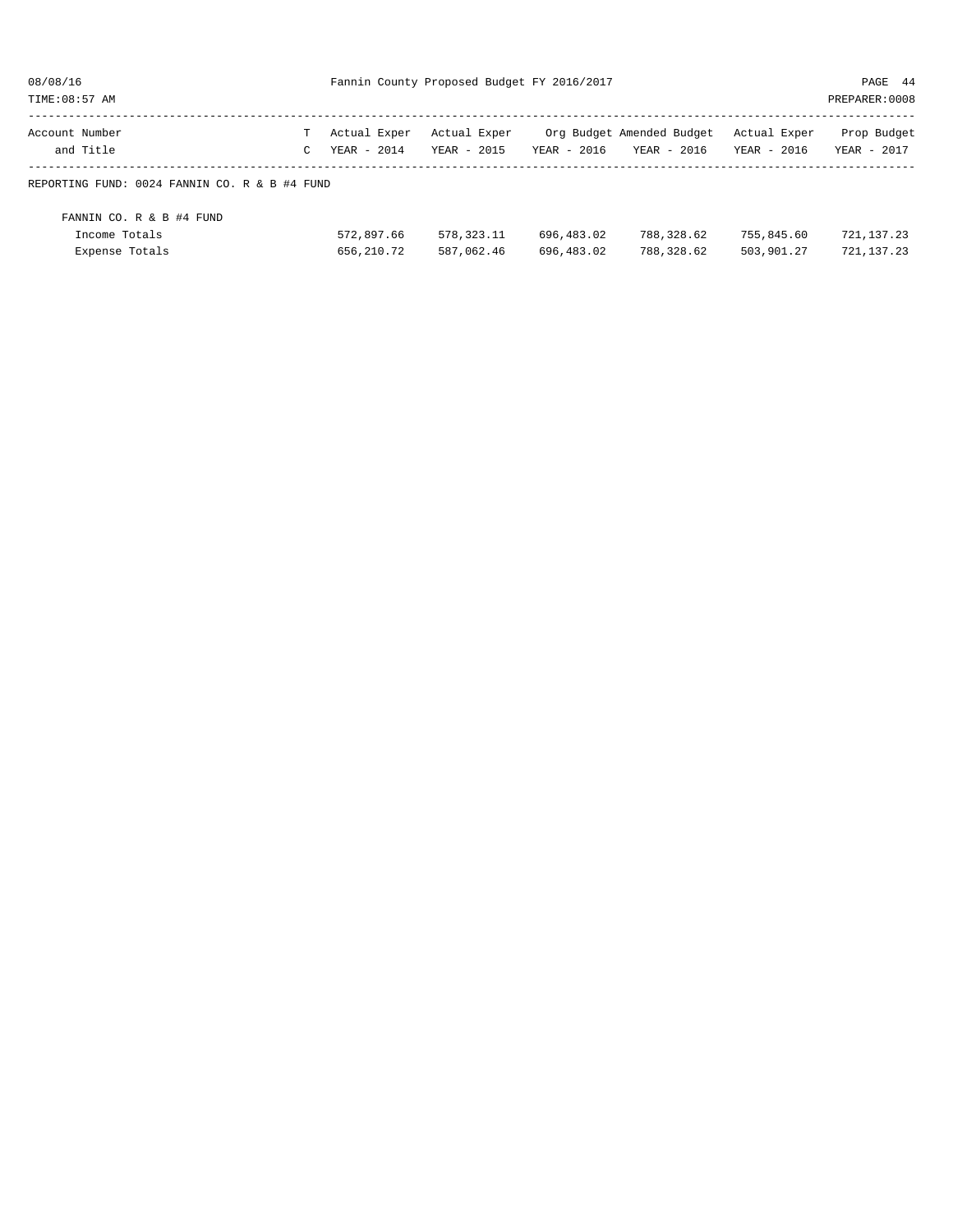| 08/08/16<br>TIME: 08:57 AM |                                                                                                |              |                      | Fannin County Proposed Budget FY 2016/2017 |          |                                                    |      | PAGE 45<br>PREPARER: 0008 |
|----------------------------|------------------------------------------------------------------------------------------------|--------------|----------------------|--------------------------------------------|----------|----------------------------------------------------|------|---------------------------|
| Account Number             |                                                                                                |              |                      | T Actual Exper Actual Exper                |          | Org Budget Amended Budget Actual Exper Prop Budget |      |                           |
|                            | and Title                                                                                      | $\mathsf{C}$ | YEAR - 2014          |                                            |          | YEAR - 2015 YEAR - 2016 YEAR - 2016 YEAR - 2016    |      | YEAR - 2017               |
|                            | REPORTING FUND: 0025 FANNIN COUNTY BEES                                                        |              |                      |                                            |          |                                                    |      |                           |
| 0300 CASH                  |                                                                                                |              |                      |                                            |          |                                                    |      |                           |
|                            |                                                                                                |              |                      |                                            |          |                                                    |      |                           |
|                            | 0125 BEGINNING CASH BALANCE<br>$\mathbf{I}$ and $\mathbf{I}$ and $\mathbf{I}$ and $\mathbf{I}$ |              | 0.00                 |                                            |          | $0.00$ 1,000.00 1,000.00 0.00 1,000.00             |      |                           |
| CASH                       |                                                                                                |              | 0.00                 |                                            |          | $0.00$ 1,000.00 1,000.00                           | 0.00 | 1,000.00                  |
|                            | 0370 MISC. INCOME                                                                              |              |                      |                                            |          |                                                    |      |                           |
|                            |                                                                                                |              |                      |                                            |          |                                                    |      |                           |
| 0105 SALARY                |                                                                                                |              | 0.00                 | 0.00                                       | 0.00     | 0.00                                               | 0.00 |                           |
|                            | 0138 SALE OF SCRAP IRON<br>$\mathbf{I}$ and $\mathbf{I}$ and $\mathbf{I}$ and $\mathbf{I}$     |              | 1,652.65             | 0.00                                       | 0.00     | 0.00                                               | 0.00 |                           |
| 0625 DONATIONS             |                                                                                                | $\mathbf{I}$ | 105.00<br>---------- | 0.00                                       | 0.00     | 0.00                                               | 0.00 |                           |
|                            | MISC.INCOME                                                                                    |              | 1,757.65             | 0.00                                       | 0.00     | 0.00                                               | 0.00 | 0.00                      |
|                            | 0625 FANNIN COUNTY BEES                                                                        |              |                      |                                            |          |                                                    |      |                           |
|                            |                                                                                                |              |                      |                                            |          |                                                    |      |                           |
|                            | 0310 OFFICE SUPPLIES                                                                           | Е            | 50.00                | 130.00                                     | 300.00   | 300.00                                             | 0.00 |                           |
|                            | 0343 ROAD SIGNS                                                                                | Е            | 525.00               | 0.00                                       | 0.00     | 0.00                                               | 0.00 |                           |
|                            | 0353 COMPUTER EXPENSE                                                                          | Е            | 0.00                 | 0.00                                       | 0.00     | 0.00                                               | 0.00 |                           |
|                            | 0427 TRAVEL EXPENSE                                                                            | E            | 180.00               | 0.00                                       | 700.00   | 700.00                                             | 0.00 | 1,000.00                  |
|                            | 0572 OFFICE EQUIPMENT                                                                          | E.           | 0.00                 | 0.00                                       | 0.00     | 0.00                                               | 0.00 |                           |
|                            | FANNIN COUNTY BEES                                                                             |              | 755.00               | 130.00                                     | 1,000.00 | 1,000.00                                           | 0.00 | 1,000.00                  |
|                            | FANNIN COUNTY BEES                                                                             |              |                      |                                            |          |                                                    |      |                           |
|                            | Income Totals                                                                                  |              | 1,757.65             | 0.00                                       | 1,000.00 | 1,000.00                                           | 0.00 | 1,000.00                  |
|                            | Expense Totals                                                                                 |              | 755.00               | 130.00                                     | 1,000.00 | 1,000.00                                           | 0.00 | 1,000.00                  |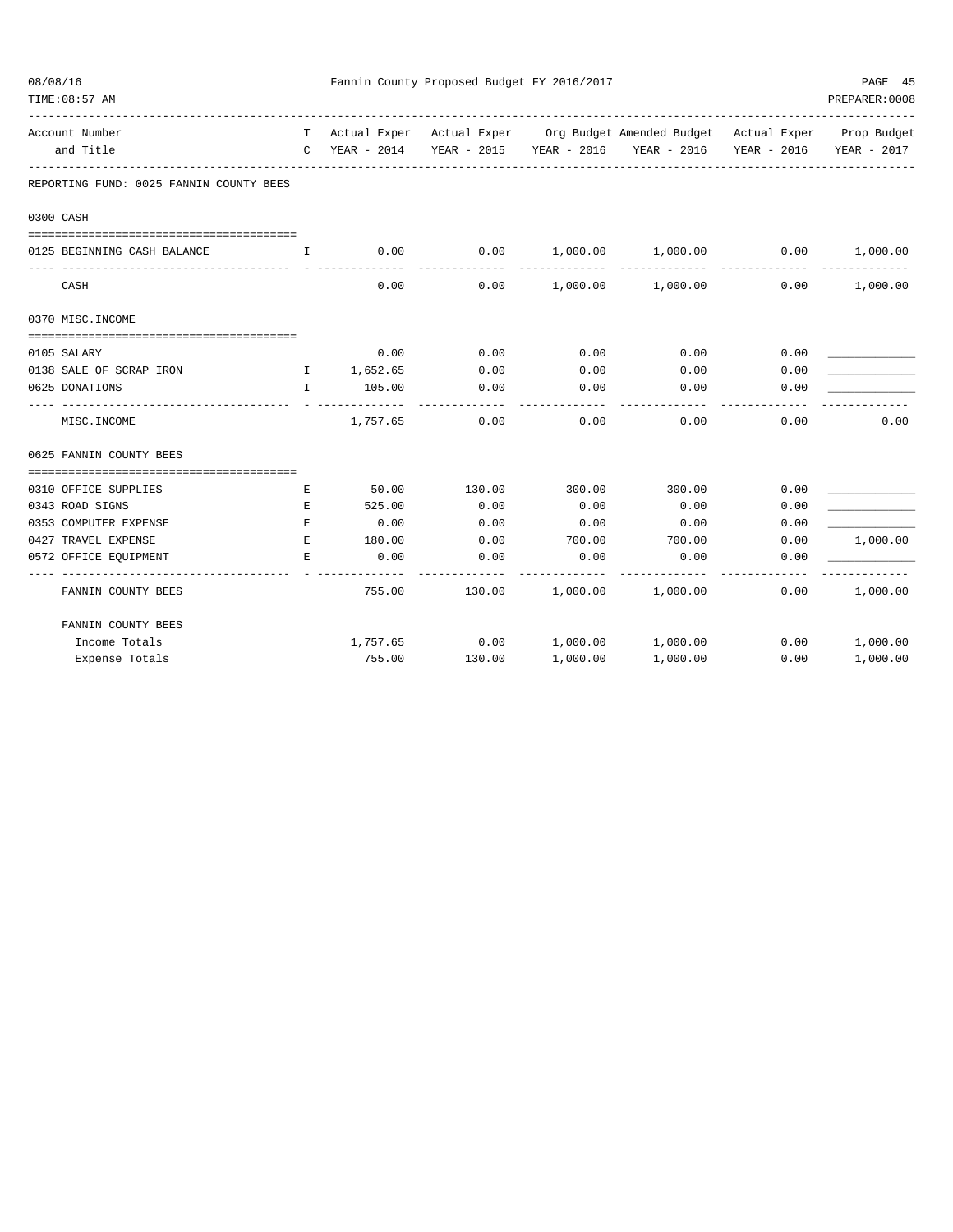| 08/08/16<br>TIME: 08:57 AM                     |                                                                                                                                                                                                                                                                                                  | Fannin County Proposed Budget FY 2016/2017 |                                            |          |                                                                                                                                                             |                                          |                   |  |  |  |
|------------------------------------------------|--------------------------------------------------------------------------------------------------------------------------------------------------------------------------------------------------------------------------------------------------------------------------------------------------|--------------------------------------------|--------------------------------------------|----------|-------------------------------------------------------------------------------------------------------------------------------------------------------------|------------------------------------------|-------------------|--|--|--|
| Account Number<br>and Title                    |                                                                                                                                                                                                                                                                                                  |                                            |                                            |          | T Actual Exper Actual Exper Org Budget Amended Budget Actual Exper Prop Budget<br>C YEAR - 2014 YEAR - 2015 YEAR - 2016 YEAR - 2016 YEAR - 2016 YEAR - 2017 |                                          |                   |  |  |  |
| REPORTING FUND: 0026 J.P.#1 JUST.CT.TECHNOLOGY |                                                                                                                                                                                                                                                                                                  |                                            |                                            |          |                                                                                                                                                             |                                          |                   |  |  |  |
| 0300 CASH                                      |                                                                                                                                                                                                                                                                                                  |                                            |                                            |          |                                                                                                                                                             |                                          |                   |  |  |  |
|                                                |                                                                                                                                                                                                                                                                                                  |                                            |                                            |          |                                                                                                                                                             |                                          |                   |  |  |  |
| 0126 BEGINNING CASH BALANCE                    | $\mathbf{I}$ and $\mathbf{I}$ and $\mathbf{I}$ and $\mathbf{I}$ and $\mathbf{I}$ and $\mathbf{I}$ and $\mathbf{I}$ and $\mathbf{I}$ and $\mathbf{I}$ and $\mathbf{I}$ and $\mathbf{I}$ and $\mathbf{I}$ and $\mathbf{I}$ and $\mathbf{I}$ and $\mathbf{I}$ and $\mathbf{I}$ and $\mathbf{I}$ and |                                            |                                            |          | $0.00$ $0.00$ $1,000.00$ $1,000.00$ $0.00$ $1,000.00$                                                                                                       |                                          |                   |  |  |  |
| CASH                                           |                                                                                                                                                                                                                                                                                                  |                                            | 0.00                                       |          | $0.00$ 1,000.00 1,000.00                                                                                                                                    | 0.00                                     | 1,000.00          |  |  |  |
| 0360 INTEREST EARNINGS                         |                                                                                                                                                                                                                                                                                                  |                                            |                                            |          |                                                                                                                                                             |                                          |                   |  |  |  |
|                                                |                                                                                                                                                                                                                                                                                                  |                                            |                                            |          |                                                                                                                                                             |                                          |                   |  |  |  |
| 0100 INTEREST EARNINGS                         |                                                                                                                                                                                                                                                                                                  |                                            |                                            |          | $\qquad \qquad 1 \qquad \qquad 33.24 \qquad \qquad 33.72 \qquad \qquad 20.00 \qquad \qquad 20.00 \qquad \qquad 24.64 \qquad \qquad 20.00$                   |                                          |                   |  |  |  |
| INTEREST EARNINGS                              |                                                                                                                                                                                                                                                                                                  |                                            | 33.24 33.72                                | 20.00    | 20.00                                                                                                                                                       | 24.64                                    | 20.00             |  |  |  |
| 0370 MISCELLANEOUS INCOME                      |                                                                                                                                                                                                                                                                                                  |                                            |                                            |          |                                                                                                                                                             |                                          |                   |  |  |  |
| 0455 J.P.#1 TECHNOLOGY FEES                    |                                                                                                                                                                                                                                                                                                  |                                            |                                            |          |                                                                                                                                                             |                                          |                   |  |  |  |
|                                                |                                                                                                                                                                                                                                                                                                  |                                            |                                            |          | ______________                                                                                                                                              |                                          |                   |  |  |  |
| MISCELLANEOUS INCOME                           |                                                                                                                                                                                                                                                                                                  |                                            |                                            |          | $4,611.87$ $3,335.63$ $4,000.00$ $4,000.00$                                                                                                                 |                                          | 2,009.40 4,000.00 |  |  |  |
| 0455 J.P.#1 TECHNOLOGY EQUIP.                  |                                                                                                                                                                                                                                                                                                  |                                            |                                            |          |                                                                                                                                                             |                                          |                   |  |  |  |
| --------------------------------------         |                                                                                                                                                                                                                                                                                                  |                                            |                                            |          |                                                                                                                                                             |                                          |                   |  |  |  |
| 0420 OMNIBASE TELEPHONE LINE                   |                                                                                                                                                                                                                                                                                                  | E 3,786.00                                 |                                            |          | E 951.60 718.79 735.00 735.00 552.15<br>4,285.00                                                                                                            |                                          |                   |  |  |  |
| 0572 OFFICE EQUIPMENT                          |                                                                                                                                                                                                                                                                                                  |                                            | 2,763.08<br>------------------------------ | 4,285.00 | -------------                                                                                                                                               | 2,372.31<br>-------------- ------------- | 5,020.00          |  |  |  |
| J.P.#1 TECHNOLOGY EQUIP.                       |                                                                                                                                                                                                                                                                                                  |                                            | 4,737.60 3,481.87                          |          | 5,020.00 5,020.00 2,924.46 5,020.00                                                                                                                         |                                          |                   |  |  |  |
| J.P.#1 JUST.CT.TECHNOLOGY                      |                                                                                                                                                                                                                                                                                                  |                                            |                                            |          |                                                                                                                                                             |                                          |                   |  |  |  |
| Income Totals                                  |                                                                                                                                                                                                                                                                                                  |                                            | 4,645.11 3,369.35                          |          | $5,020.00$ $5,020.00$ $2,034.04$ $5,020.00$                                                                                                                 |                                          |                   |  |  |  |
| Expense Totals                                 |                                                                                                                                                                                                                                                                                                  | 4,737.60                                   | 3,481.87                                   | 5.020.00 | 5.020.00                                                                                                                                                    | 2,924.46                                 | 5,020.00          |  |  |  |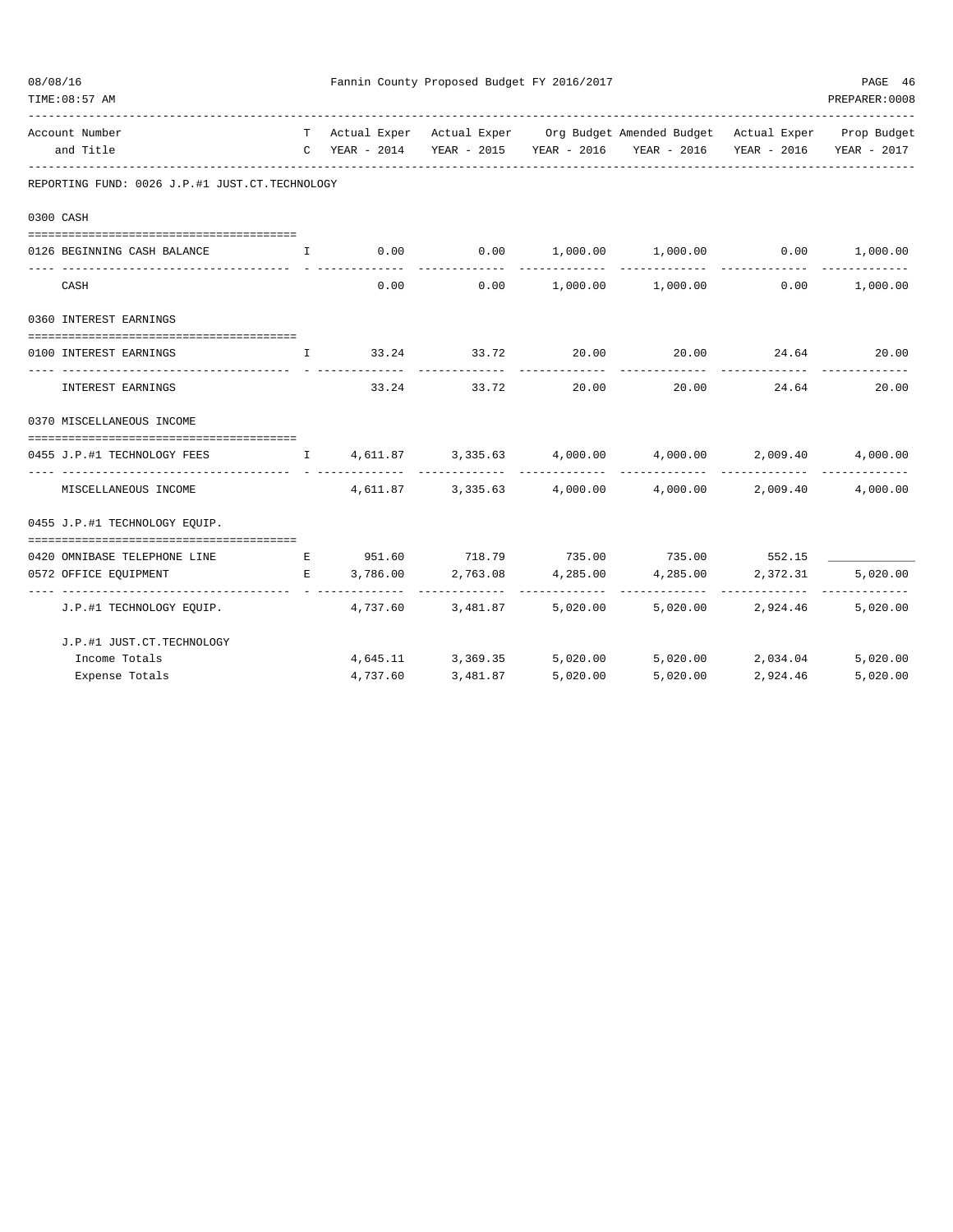| 08/08/16 | TIME: 08:57 AM                                                                |              |        | Fannin County Proposed Budget FY 2016/2017 |                    |                                                                                                                                                 |                                | PAGE 47<br>PREPARER: 0008 |
|----------|-------------------------------------------------------------------------------|--------------|--------|--------------------------------------------|--------------------|-------------------------------------------------------------------------------------------------------------------------------------------------|--------------------------------|---------------------------|
|          | Account Number<br>and Title                                                   |              |        |                                            |                    | T Actual Exper Actual Exper Org Budget Amended Budget Actual Exper Prop Budget<br>C YEAR - 2014 YEAR - 2015 YEAR - 2016 YEAR - 2016 YEAR - 2016 |                                | YEAR - 2017               |
|          | REPORTING FUND: 0027 J.P.#2 JUST.CT.TECHNOLOGY                                |              |        |                                            |                    |                                                                                                                                                 |                                |                           |
|          | 0300 CASH                                                                     |              |        |                                            |                    |                                                                                                                                                 |                                |                           |
|          |                                                                               |              |        |                                            |                    |                                                                                                                                                 |                                |                           |
|          | 0127 BEGINNING CASH<br>and the state of the Table                             |              |        |                                            |                    | $0.00$ $0.00$ $2,000.00$ $2,000.00$ $0.00$ $0.00$                                                                                               |                                | 2,000.00                  |
|          | CASH                                                                          |              | 0.00   | 0.00                                       |                    | 2,000.00 2,000.00                                                                                                                               | 0.00                           | 2,000.00                  |
|          | 0360 INTEREST EARNINGS                                                        |              |        |                                            |                    |                                                                                                                                                 |                                |                           |
|          | 0100 INTEREST EARNINGS                                                        | $\mathbf{T}$ |        | 8.50 7.21 7.00                             |                    | 7.00 4.95                                                                                                                                       |                                | 7.00                      |
|          | INTEREST EARNINGS                                                             |              | 8.50   | 7.21                                       | ----------<br>7.00 | ------------<br>7.00                                                                                                                            | -----------<br>4.95            | 7.00                      |
|          | 0370 MISCELLANEOUS INCOME                                                     |              |        |                                            |                    |                                                                                                                                                 |                                |                           |
|          | 0456 J.P.#2 TECHNOLOGY FEES<br>$\mathbf{I}$ and $\mathbf{I}$ and $\mathbf{I}$ |              | 593.12 | 260.26                                     | 300.00             | 300.00 741.75 300.00                                                                                                                            |                                |                           |
|          | MISCELLANEOUS INCOME                                                          |              | 593.12 | ----------<br>260.26                       | 300.00             | -------------                                                                                                                                   | -------------<br>300.00 741.75 | -------------<br>300.00   |
|          | 0456 TECHNOLOGY EQUIPMENT                                                     |              |        |                                            |                    |                                                                                                                                                 |                                |                           |
|          | 0572 OFFICE EQUIPMENT                                                         | Е            | 0.00   |                                            |                    | $2.994.73$ $2.307.00$ $2.307.00$ $264.05$                                                                                                       |                                | 2,307.00                  |
|          | -----------------  - -------------<br>TECHNOLOGY EQUIPMENT                    |              | 0.00   |                                            |                    | 2,994.73 2,307.00 2,307.00                                                                                                                      | 264.05                         | 2,307.00                  |
|          | J.P.#2 JUST.CT.TECHNOLOGY                                                     |              |        |                                            |                    |                                                                                                                                                 |                                |                           |
|          | Income Totals                                                                 |              |        | 601.62 267.47 2,307.00                     |                    | 2,307.00                                                                                                                                        | 746.70                         | 2,307.00                  |
|          | Expense Totals                                                                |              | 0.00   |                                            | 2,994.73 2,307.00  | 2,307.00                                                                                                                                        | 264.05                         | 2,307.00                  |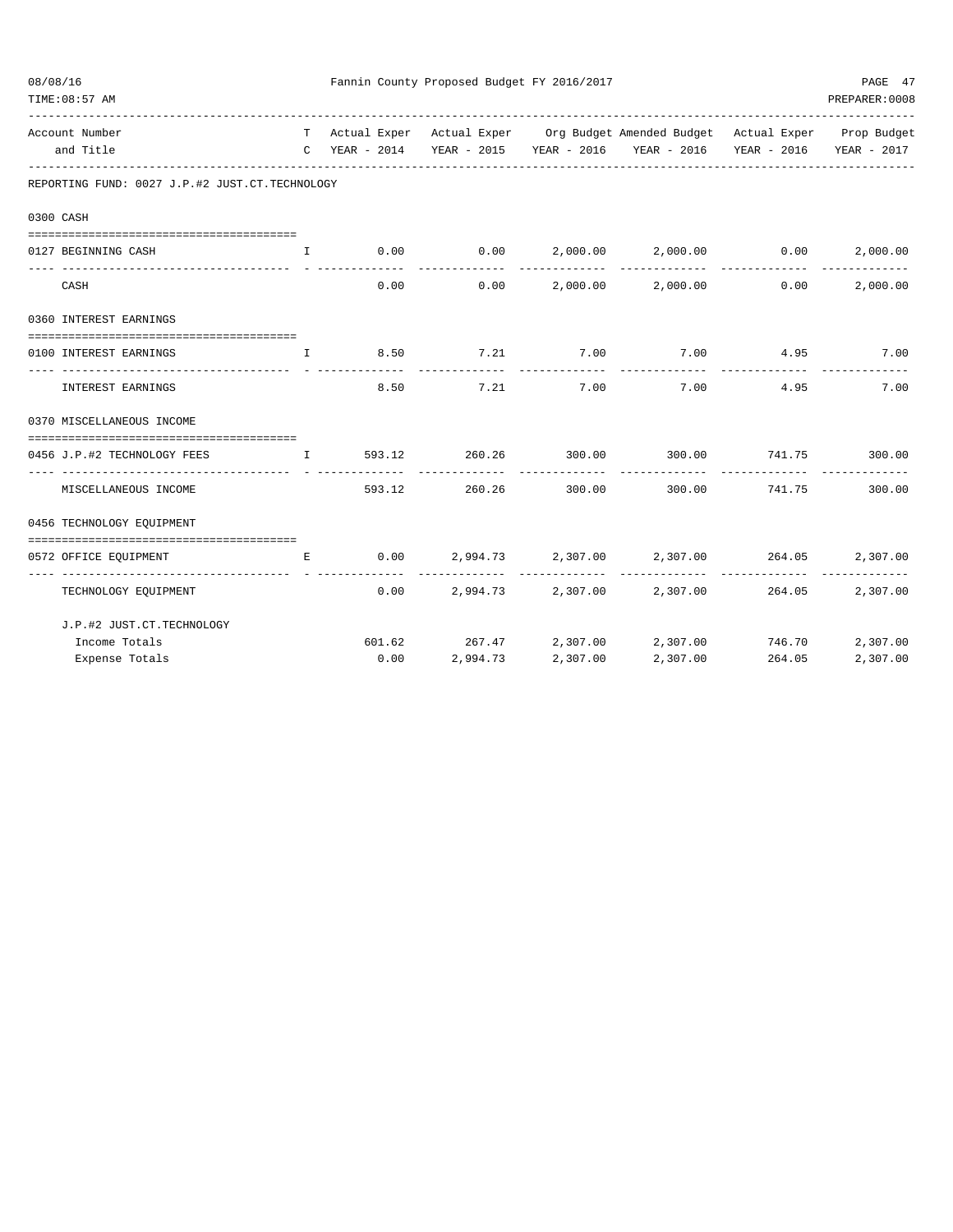| 08/08/16 | TIME: 08:57 AM                                                    |              | Fannin County Proposed Budget FY 2016/2017 |                            |             |                                                                                                                                   |                 |               |  |  |  |
|----------|-------------------------------------------------------------------|--------------|--------------------------------------------|----------------------------|-------------|-----------------------------------------------------------------------------------------------------------------------------------|-----------------|---------------|--|--|--|
|          | Account Number<br>and Title                                       |              | C YEAR - 2014                              |                            |             | T Actual Exper Actual Exper Org Budget Amended Budget Actual Exper Prop Budget<br>YEAR - 2015 YEAR - 2016 YEAR - 2016 YEAR - 2016 |                 | YEAR - 2017   |  |  |  |
|          | REPORTING FUND: 0028 J.P.#3 JUST.CT.TECHNOLOGY                    |              |                                            |                            |             |                                                                                                                                   |                 |               |  |  |  |
|          | 0300 CASH                                                         |              |                                            |                            |             |                                                                                                                                   |                 |               |  |  |  |
|          | 0128 BEGINNING CASH                                               | $\mathbf{I}$ |                                            |                            |             | $0.00$ $0.00$ $1,000.00$ $1,000.00$ $0.00$ $1,000.00$                                                                             |                 |               |  |  |  |
|          | CASH                                                              |              | 0.00                                       |                            |             | $0.00$ $1,000.00$ $1,000.00$ $0.00$                                                                                               | _____________   | 1,000.00      |  |  |  |
|          | 0360 INTEREST EARNINGS                                            |              |                                            |                            |             |                                                                                                                                   |                 |               |  |  |  |
|          | 0100 INTEREST EARNINGS                                            | $\mathbf{T}$ | 3.26                                       | 3.08                       | 0.00        | 0.00                                                                                                                              |                 | 2.47          |  |  |  |
|          | INTEREST EARNINGS                                                 |              | 3.26                                       | -----------<br>3.08        | ----------- | -----------<br>$0.00$ 0.00                                                                                                        | 2.47            | 0.00          |  |  |  |
|          | 0370 MISCELLANEOUS INCOME                                         |              |                                            |                            |             |                                                                                                                                   |                 |               |  |  |  |
|          | ----------------------------------<br>0456 J.P.#3 TECHNOLOGY FEES |              |                                            |                            |             | $\,$ I $\,$ 400.00 $\,$ 813.97 $\,$ 400.00 $\,$ 400.00 $\,$ 951.28 $\,$ 400.00                                                    |                 |               |  |  |  |
|          | MISCELLANEOUS INCOME                                              |              |                                            | 400.00 813.97 400.00       |             | 400.00                                                                                                                            | 951.28          | 400.00        |  |  |  |
|          | 0457 TECHNOLOGY EQUIPMENT                                         |              |                                            |                            |             |                                                                                                                                   |                 |               |  |  |  |
|          | 0572 OFFICE EQUIPMENT                                             | E            | 0.00                                       | 1,129.85 1,400.00 1,400.00 |             |                                                                                                                                   | $0.00$ 1,400.00 |               |  |  |  |
|          | ---------------------------------<br>TECHNOLOGY EQUIPMENT         |              |                                            |                            |             | $0.00$ 1,129.85 1,400.00 1,400.00 0.00 1,400.00                                                                                   |                 | ------------- |  |  |  |
|          | J.P.#3 JUST.CT.TECHNOLOGY                                         |              |                                            |                            |             |                                                                                                                                   |                 |               |  |  |  |
|          | Income Totals                                                     |              |                                            |                            |             | 403.26 817.05 1,400.00 1,400.00 953.75 1,400.00                                                                                   |                 |               |  |  |  |
|          | Expense Totals                                                    |              |                                            | $0.00$ 1,129.85            | 1,400.00    | 1,400.00                                                                                                                          | 0.00            | 1,400.00      |  |  |  |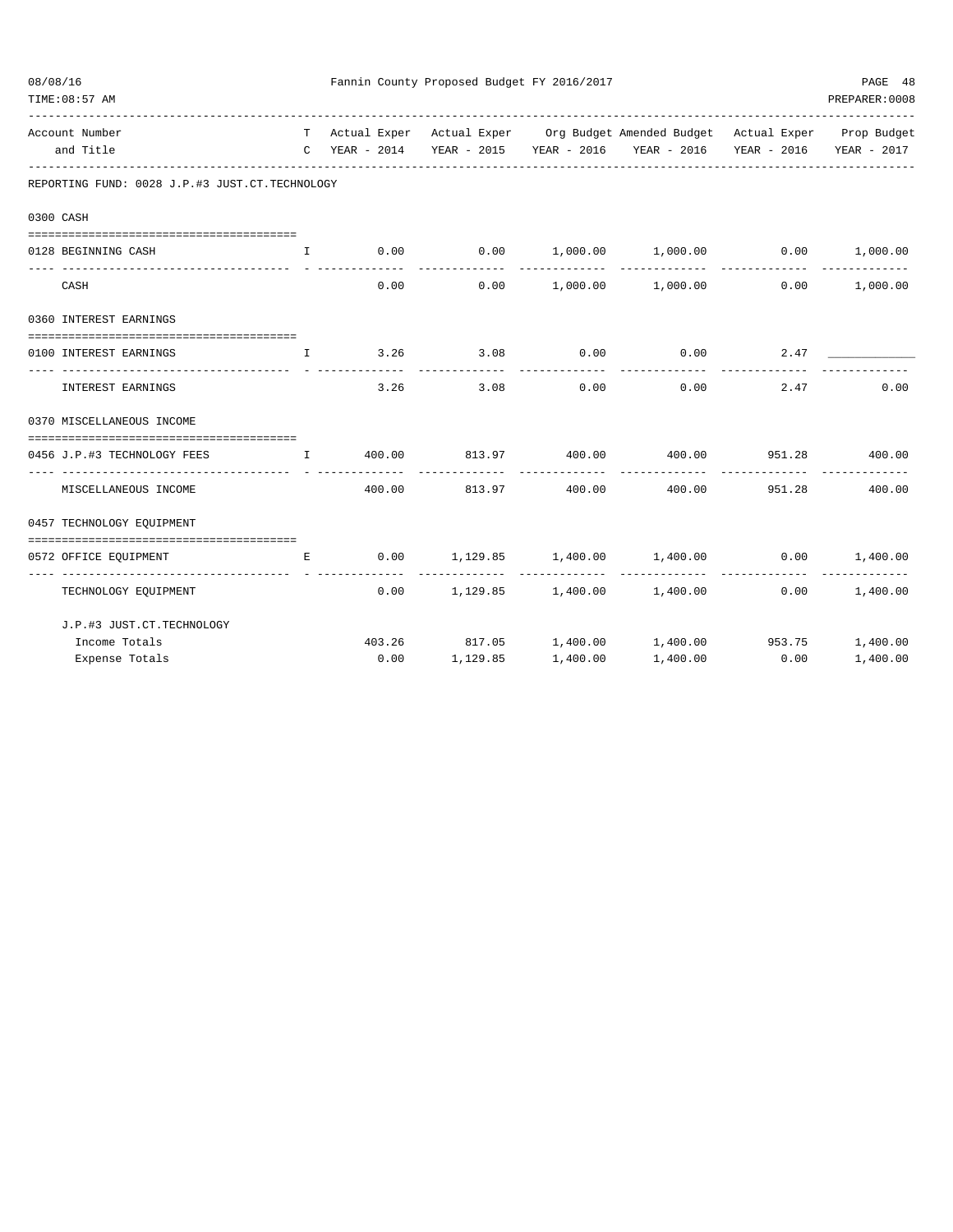| 08/08/16<br>TIME: 08:57 AM                                                                                                                                                                                                                                                                                                    |              | Fannin County Proposed Budget FY 2016/2017 | PAGE 49<br>PREPARER: 0008 |                             |                                                                                |              |              |
|-------------------------------------------------------------------------------------------------------------------------------------------------------------------------------------------------------------------------------------------------------------------------------------------------------------------------------|--------------|--------------------------------------------|---------------------------|-----------------------------|--------------------------------------------------------------------------------|--------------|--------------|
| Account Number                                                                                                                                                                                                                                                                                                                |              |                                            |                           |                             | T Actual Exper Actual Exper Org Budget Amended Budget Actual Exper Prop Budget |              |              |
| and Title                                                                                                                                                                                                                                                                                                                     |              |                                            |                           |                             | C YEAR - 2014 YEAR - 2015 YEAR - 2016 YEAR - 2016 YEAR - 2016 YEAR - 2017      |              |              |
| REPORTING FUND: 0030 SHERIFF WORK RELEASE                                                                                                                                                                                                                                                                                     |              |                                            |                           |                             |                                                                                |              |              |
| 0360 INTEREST EARNINGS                                                                                                                                                                                                                                                                                                        |              |                                            |                           |                             |                                                                                |              |              |
| 0100 INTEREST EARNINGS                                                                                                                                                                                                                                                                                                        | $\mathbf{I}$ |                                            | --------------            | ----------                  | $0.00$ $0.00$ $0.00$ $0.00$ $0.00$ $0.00$ $0.00$<br>-------------              |              |              |
| INTEREST EARNINGS                                                                                                                                                                                                                                                                                                             |              | 0.00                                       | 0.00                      | 0.00                        |                                                                                | 0.00<br>0.00 | 0.00         |
| 0370 MISCELLANEOUS INCOME                                                                                                                                                                                                                                                                                                     |              |                                            |                           |                             |                                                                                |              |              |
| 0569 SHERIFF WORK RELEASE<br>$\mathbf{I}$ and $\mathbf{I}$ and $\mathbf{I}$ and $\mathbf{I}$ and $\mathbf{I}$ and $\mathbf{I}$ and $\mathbf{I}$ and $\mathbf{I}$ and $\mathbf{I}$ and $\mathbf{I}$ and $\mathbf{I}$ and $\mathbf{I}$ and $\mathbf{I}$ and $\mathbf{I}$ and $\mathbf{I}$ and $\mathbf{I}$ and $\mathbf{I}$ and |              | 0.00                                       | -----------               | $0.00$ 0.00<br>------------ | 0.00<br>--------------                                                         | 0.00         |              |
| MISCELLANEOUS INCOME                                                                                                                                                                                                                                                                                                          |              | 0.00                                       | 0.00                      | 0.00                        |                                                                                | 0.00<br>0.00 | 0.00         |
| 0569 WORK RELEASE                                                                                                                                                                                                                                                                                                             |              |                                            |                           |                             |                                                                                |              |              |
|                                                                                                                                                                                                                                                                                                                               |              |                                            |                           |                             |                                                                                |              |              |
| 0310 OFFICE SUPPLIES                                                                                                                                                                                                                                                                                                          | Е            | 0.00                                       | 0.00                      |                             | $0.00$ 0.00                                                                    | 0.00         |              |
| 0421 ONLINE RESEARCH                                                                                                                                                                                                                                                                                                          | E.           | 0.00                                       | 0.00                      | 0.00                        | 0.00                                                                           | 0.00         |              |
| 0571 EQUIPMENT                                                                                                                                                                                                                                                                                                                | E.           | 0.00                                       | 0.00                      | 0.00                        | 0.00                                                                           | 0.00         |              |
| WORK RELEASE                                                                                                                                                                                                                                                                                                                  |              | 0.00                                       | 0.00                      | 0.00                        |                                                                                | 0.00<br>0.00 | 0.00         |
| SHERIFF WORK RELEASE                                                                                                                                                                                                                                                                                                          |              |                                            |                           |                             |                                                                                |              |              |
| Income Totals                                                                                                                                                                                                                                                                                                                 |              |                                            | 0.00<br>0.00              |                             | $0.00$ 0.00                                                                    |              | 0.00<br>0.00 |
| Expense Totals                                                                                                                                                                                                                                                                                                                |              | 0.00                                       | 0.00                      | 0.00                        |                                                                                | 0.00<br>0.00 | 0.00         |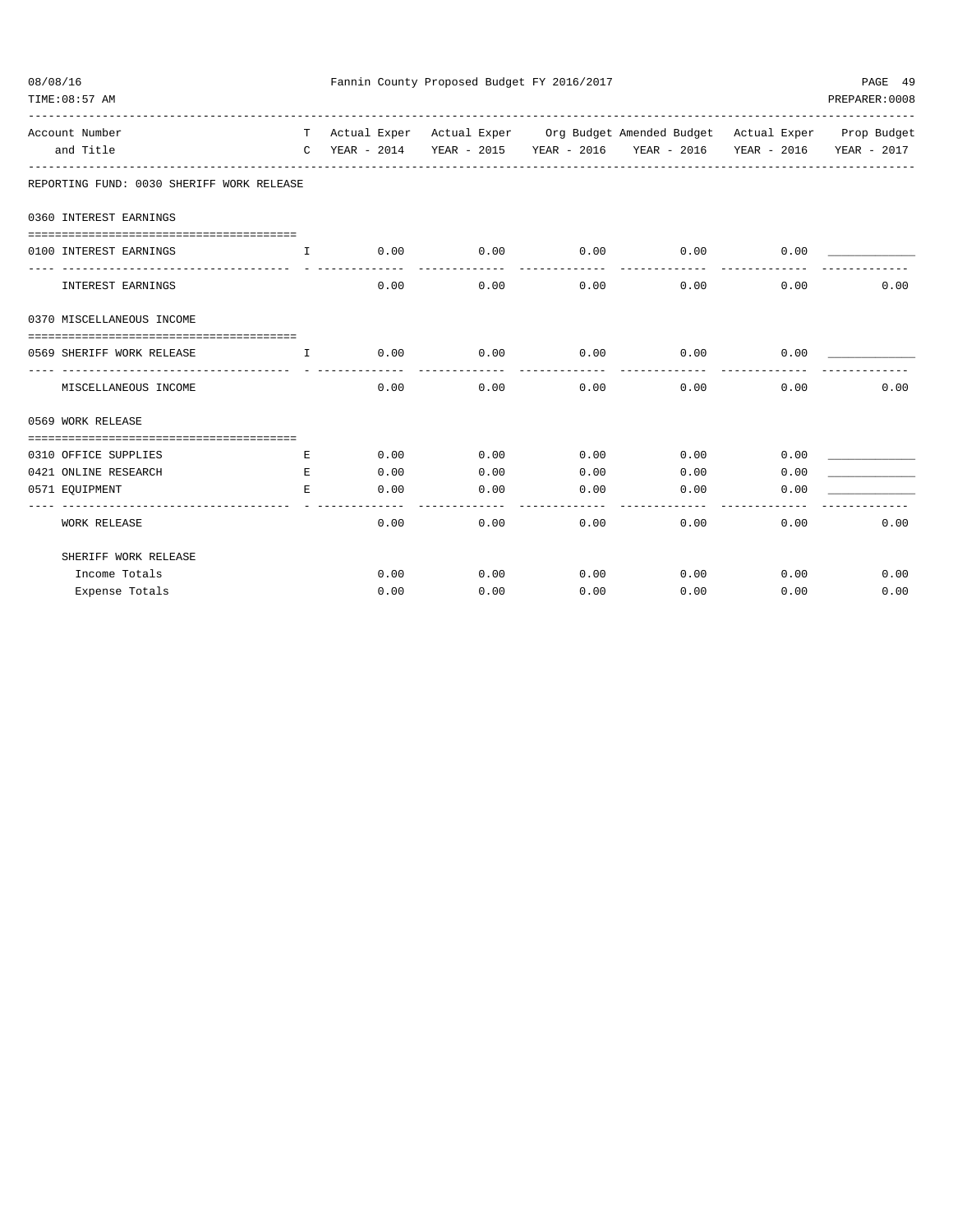| 08/08/16<br>TIME: 08:57 AM                                       |               |              | Fannin County Proposed Budget FY 2016/2017 |             |                                                                 |             | PAGE 50<br>PREPARER: 0008 |
|------------------------------------------------------------------|---------------|--------------|--------------------------------------------|-------------|-----------------------------------------------------------------|-------------|---------------------------|
| Account Number                                                   | T –           | Actual Exper |                                            |             | Actual Exper Org Budget Amended Budget Actual Exper Prop Budget |             |                           |
| and Title                                                        | $\mathcal{C}$ | YEAR - 2014  | YEAR - 2015                                | YEAR - 2016 | YEAR - 2016                                                     | YEAR - 2016 | YEAR - 2017               |
| REPORTING FUND: 0031 COURTHOUSE RESTORATION FUND                 |               |              |                                            |             |                                                                 |             |                           |
| 0360 INTEREST INCOME                                             |               |              |                                            |             |                                                                 |             |                           |
| 0100 INTEREST INCOME                                             | $\mathbf{T}$  | 0.00         | 0.00                                       | 0.00        | 0.00                                                            | 0.00        |                           |
| INTEREST INCOME                                                  |               | 0.00         | 0.00                                       | 0.00        | 0.00                                                            | 0.00        | 0.00                      |
| 0370 MISCELLANEOUS INCOME                                        |               |              |                                            |             |                                                                 |             |                           |
| ==================================<br>0131 RESTORATION DONATIONS | $\mathbf{I}$  | 0.00         | 0.00                                       | 0.00        | 0.00                                                            | 0.00        |                           |
| ----------------------------<br>MISCELLANEOUS INCOME             |               | 0.00         | 0.00                                       | 0.00        | 0.00                                                            | 0.00        | 0.00                      |
| COURTHOUSE RESTORATION FUND                                      |               |              |                                            |             |                                                                 |             |                           |
| Income Totals                                                    |               | 0.00         | 0.00                                       | 0.00        | 0.00                                                            | 0.00        | 0.00                      |
| Expense Totals                                                   |               | 0.00         | 0.00                                       | 0.00        | 0.00                                                            | 0.00        | 0.00                      |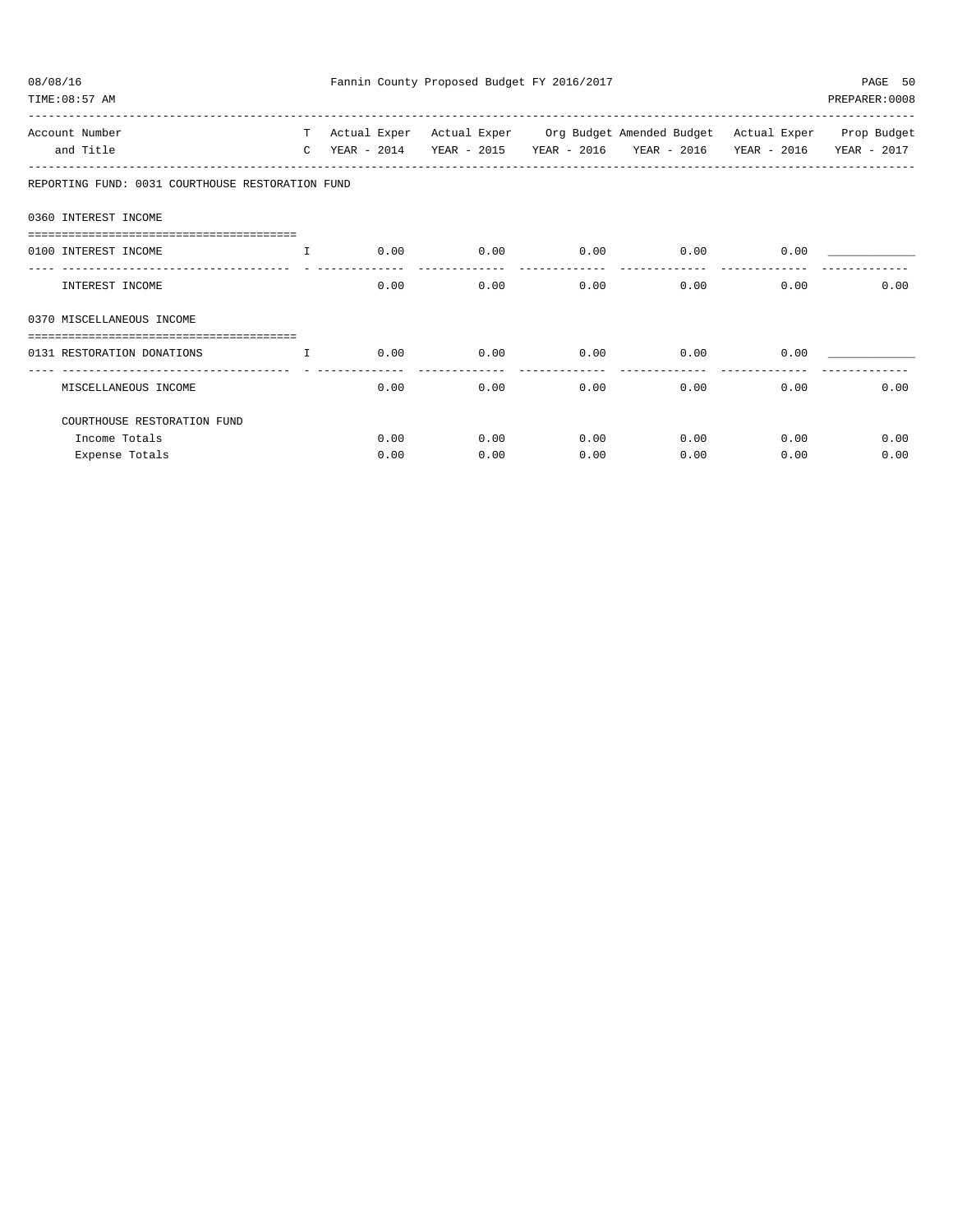| Fannin County Proposed Budget FY 2016/2017<br>08/08/16<br>TIME: 08:57 AM |                                                                                                                                                                                                                                                                  |              |      |                                  |                          |                                                                                                                                                 |                        | PAGE 51<br>PREPARER: 0008 |
|--------------------------------------------------------------------------|------------------------------------------------------------------------------------------------------------------------------------------------------------------------------------------------------------------------------------------------------------------|--------------|------|----------------------------------|--------------------------|-------------------------------------------------------------------------------------------------------------------------------------------------|------------------------|---------------------------|
|                                                                          | Account Number<br>and Title                                                                                                                                                                                                                                      |              |      |                                  |                          | T Actual Exper Actual Exper Org Budget Amended Budget Actual Exper Prop Budget<br>C YEAR - 2014 YEAR - 2015 YEAR - 2016 YEAR - 2016 YEAR - 2016 |                        | YEAR - 2017               |
|                                                                          | REPORTING FUND: 0033 BAIL BONDSMAN APP. FEES                                                                                                                                                                                                                     |              |      |                                  |                          |                                                                                                                                                 |                        |                           |
|                                                                          | 0300 CASH                                                                                                                                                                                                                                                        |              |      |                                  |                          |                                                                                                                                                 |                        |                           |
| 0133 BEGINNING CASH BALANCE I                                            |                                                                                                                                                                                                                                                                  |              |      |                                  |                          | $0.00$ $0.00$ $2,000.00$ $2,000.00$ $0.00$                                                                                                      |                        | 2,000.00                  |
|                                                                          | CASH                                                                                                                                                                                                                                                             |              | 0.00 | 0.00                             |                          | $2,000.00$ $2,000.00$ $0.00$                                                                                                                    |                        | 2,000.00                  |
|                                                                          | 0340 BAIL BOND APPLICATION FEE                                                                                                                                                                                                                                   |              |      |                                  |                          |                                                                                                                                                 |                        |                           |
|                                                                          | 0480 APPLICATION FEE                                                                                                                                                                                                                                             | $\mathbf{I}$ |      | 500.00 1,000.00 500.00           |                          | 500.00                                                                                                                                          | 500.00                 | 500.00                    |
|                                                                          | BAIL BOND APPLICATION FEE                                                                                                                                                                                                                                        |              |      | -------------<br>500.00 1,000.00 | --------------<br>500.00 | ------------<br>500.00                                                                                                                          | 500.00                 | 500.00                    |
|                                                                          | 0498 BAIL BONDSMAN EXP.                                                                                                                                                                                                                                          |              |      |                                  |                          |                                                                                                                                                 |                        |                           |
|                                                                          | 0310 OFFICE SUPPLIES                                                                                                                                                                                                                                             | E            | 0.00 |                                  |                          | $0.00$ 200.00 200.00 0.00 200.00                                                                                                                |                        |                           |
|                                                                          | 0427 OUT OF COUNTY TRAVEL<br><b>Example 2005</b> For the Second Property of the Second Property of the Second Property of the Second Property of the Second Property of the Second Property of the Second Property of the Second Property of the Second Property |              | 0.00 |                                  | $0.00$ 2,300.00 2,300.00 |                                                                                                                                                 | 0.00                   | 2,300.00                  |
|                                                                          | BAIL BONDSMAN EXP.                                                                                                                                                                                                                                               |              | 0.00 | 0.00                             |                          | 2,500.00 2,500.00                                                                                                                               | --------------<br>0.00 | 2,500.00                  |
|                                                                          | BAIL BONDSMAN APP. FEES                                                                                                                                                                                                                                          |              |      |                                  |                          |                                                                                                                                                 |                        |                           |
|                                                                          | Income Totals                                                                                                                                                                                                                                                    |              |      |                                  |                          | 500.00 1,000.00 2,500.00 2,500.00                                                                                                               |                        | 500.00 2,500.00           |
|                                                                          | Expense Totals                                                                                                                                                                                                                                                   |              | 0.00 | 0.00                             | 2,500.00                 | 2,500.00                                                                                                                                        | 0.00                   | 2,500.00                  |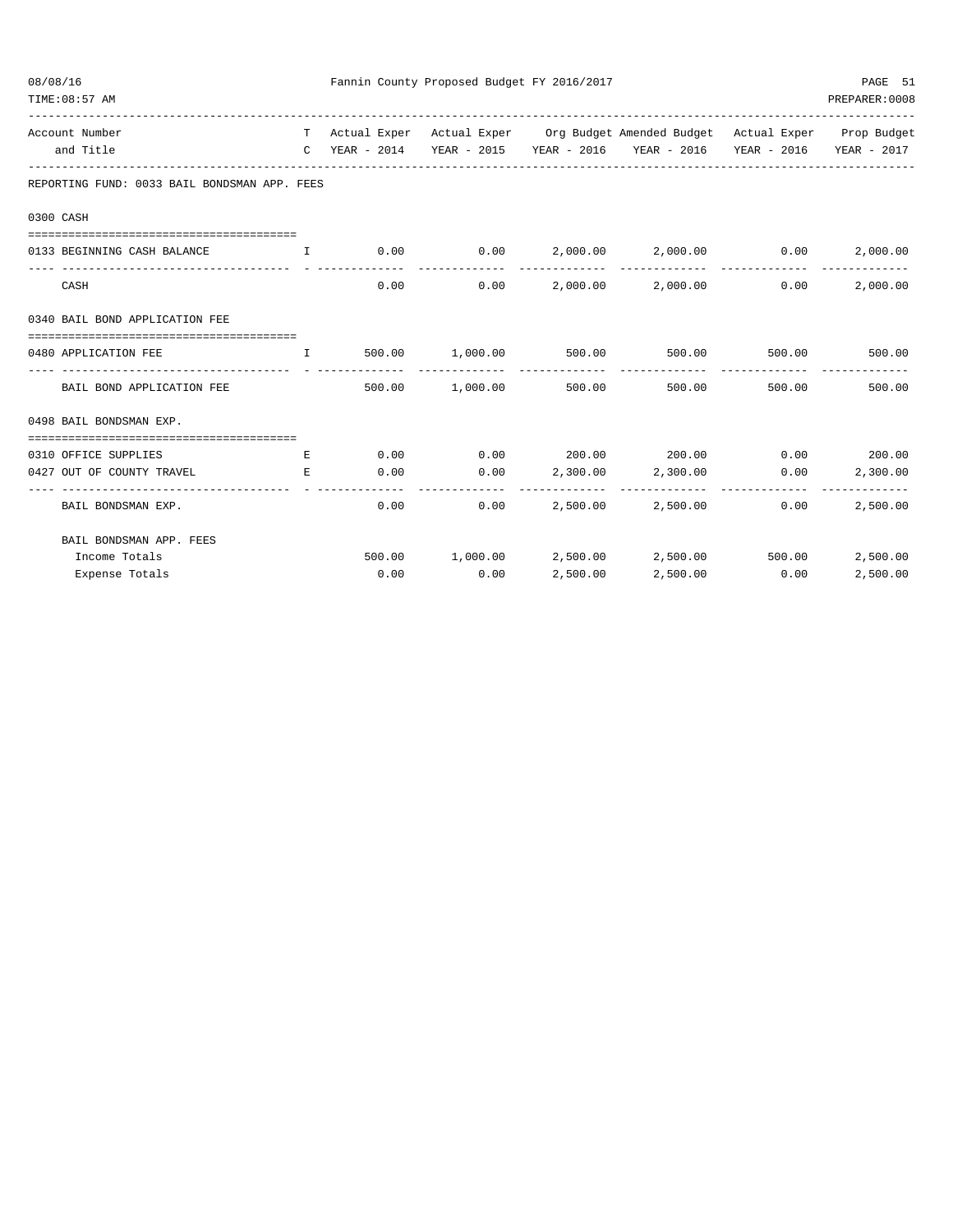| TIME: 08:57 AM                                                                      |                    |          |                      |             |                                                                                                                                             |               | PREPARER: 0008            |
|-------------------------------------------------------------------------------------|--------------------|----------|----------------------|-------------|---------------------------------------------------------------------------------------------------------------------------------------------|---------------|---------------------------|
| Account Number<br>and Title                                                         |                    |          |                      |             | T Actual Exper Actual Exper Org Budget Amended Budget Actual Exper Prop Budget<br>C YEAR - $2014$ YEAR - $2015$ YEAR - $2016$ YEAR - $2016$ |               | YEAR - 2016 YEAR - 2017   |
| REPORTING FUND: 0034 DISTRICT CT.RECORDS ARCHIVE                                    |                    |          |                      |             |                                                                                                                                             |               |                           |
| 0300 CASH                                                                           |                    |          |                      |             |                                                                                                                                             |               |                           |
| 0134 BEGINNING CASH BALANCE                                                         | I.                 |          | 0.00                 |             | 6,963.80 6,963.80                                                                                                                           | 0.00          |                           |
| CASH                                                                                |                    | 0.00     |                      |             | $0.00$ 6,963.80 6,963.80                                                                                                                    | 0.00          | 0.00                      |
| 0360 INTEREST INCOME                                                                |                    |          |                      |             |                                                                                                                                             |               |                           |
| 0100 INTEREST INCOME                                                                | I.                 | 7.92     | 10.71                | 0.00        | 0.00                                                                                                                                        | 8.92          |                           |
| INTEREST INCOME                                                                     |                    | 7.92     | 10.71                | 0.00        | 0.00                                                                                                                                        | 8.92          | 0.00                      |
| 0370 MISCELLANEOUS INCOME                                                           |                    |          |                      |             |                                                                                                                                             |               |                           |
| 0450 DISTRICT CT.RECORDS ARCHIVE FEE 1 3,140.00 3,966.25 2,000.00 2,000.00 2,916.20 |                    |          |                      |             |                                                                                                                                             |               | 2,000.00                  |
| MISCELLANEOUS INCOME                                                                |                    | 3,140.00 |                      |             | -------------<br>$3,966.25$ $2,000.00$ $2,000.00$ $2,916.20$                                                                                | ------------- | -------------<br>2,000.00 |
| 0450 DISTRICT CT.RECORDS ARCHIVE EQUIPME                                            |                    |          |                      |             |                                                                                                                                             |               |                           |
| 0107 SALARYTEMP/EXTRA                                                               | Е                  |          | 0.00                 |             | 5,846.04 5,846.04 2,471.48                                                                                                                  |               |                           |
| 0201 SOCIAL SECURITY TAXES                                                          | $\mathbf{E}% _{0}$ |          | 0.00                 | 362.45      | 362.45                                                                                                                                      | 153.24        |                           |
| 0203 RETIREMENT                                                                     | E                  |          | 0.00                 |             | 637.22 637.22 269.49                                                                                                                        |               |                           |
| 0204 WORKERS COMPENSATION<br><b>Example 20</b>                                      |                    |          | 0.00                 |             | 33.32 33.32 29.32                                                                                                                           |               |                           |
| 0205 MEDICARE TAX                                                                   | E                  |          | 0.00                 |             | 84.77 84.77 35.85                                                                                                                           |               |                           |
| 0572 OFFICE EQUIPMENT                                                               | Е                  | 0.00     | 0.00                 |             | $2,000.00$ $2,000.00$ $0.00$                                                                                                                |               | 2,000.00                  |
| DISTRICT CT.RECORDS ARCHIVE EQUIPME                                                 |                    | 0.00     | ------------<br>0.00 | ----------- | -------------<br>8,963.80 8,963.80 2,959.38                                                                                                 | ------------- | -------------<br>2,000.00 |
| DISTRICT CT.RECORDS ARCHIVE                                                         |                    |          |                      |             |                                                                                                                                             |               |                           |
| Income Totals                                                                       |                    |          | 3,147.92 3,976.96    |             | 8,963.80 8,963.80 2,925.12                                                                                                                  |               | 2,000.00                  |
| Expense Totals                                                                      |                    | 0.00     | 0.00                 | 8,963.80    | 8,963.80                                                                                                                                    | 2,959.38      | 2,000.00                  |

08/08/16 Fannin County Proposed Budget FY 2016/2017 PAGE 52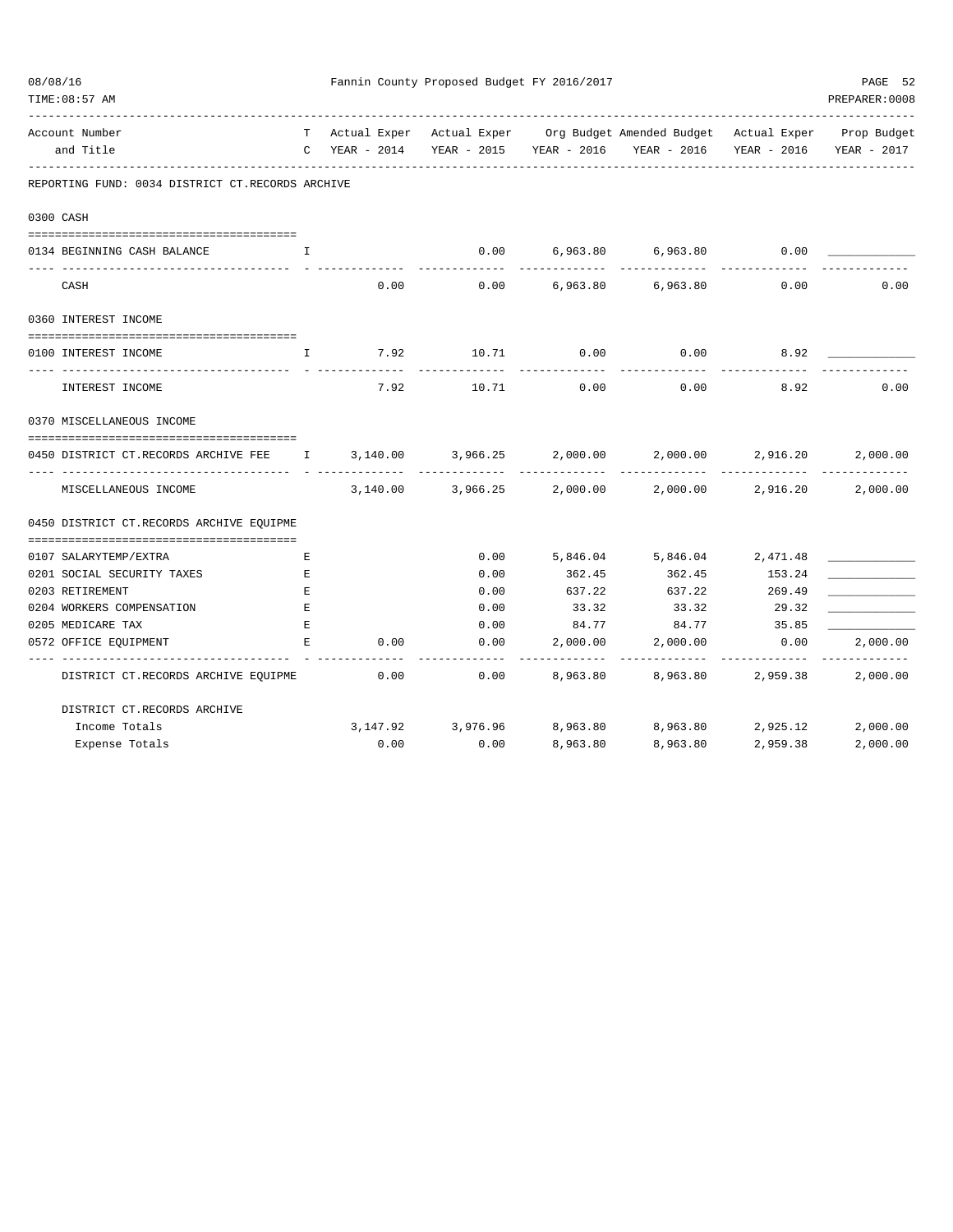| Fannin County Proposed Budget FY 2016/2017<br>08/08/16<br>PAGE 53<br>PREPARER: 0008<br>TIME: 08:57 AM |                                                                                           |           |                                  |                       |                                                                                          |                      |             |  |  |
|-------------------------------------------------------------------------------------------------------|-------------------------------------------------------------------------------------------|-----------|----------------------------------|-----------------------|------------------------------------------------------------------------------------------|----------------------|-------------|--|--|
| Account Number                                                                                        |                                                                                           |           |                                  |                       | T Actual Exper Actual Exper Org Budget Amended Budget Actual Exper Prop Budget           |                      |             |  |  |
| and Title                                                                                             |                                                                                           |           |                                  |                       | C YEAR - 2014 YEAR - 2015 YEAR - 2016 YEAR - 2016 YEAR - 2016                            |                      | YEAR - 2017 |  |  |
| REPORTING FUND: 0035 LAW LIBRARY FUND                                                                 |                                                                                           |           |                                  |                       |                                                                                          |                      |             |  |  |
| 0340 FEES OF OFFICE                                                                                   |                                                                                           |           |                                  |                       |                                                                                          |                      |             |  |  |
| 0403 COUNTY CLERK FEES                                                                                |                                                                                           |           |                                  |                       | I 5,903.82 6,142.57 5,000.00 5,000.00 4,415.69 5,000.00                                  |                      |             |  |  |
| 0450 DISTRICT CLERK FEES                                                                              | $\mathbf{I}$ and $\mathbf{I}$ and $\mathbf{I}$                                            | 10,290.00 | 10,030.71  10,000.00             |                       | 10,000.00                                                                                | $6,624.21$ 10,000.00 |             |  |  |
| FEES OF OFFICE                                                                                        |                                                                                           |           | -------------                    | -------------         | -------------<br>$16,193.82$ $16,173.28$ $15,000.00$ $15,000.00$ $11,039.90$ $15,000.00$ | --------------       |             |  |  |
| 0360 INTEREST EARNINGS                                                                                |                                                                                           |           |                                  |                       |                                                                                          |                      |             |  |  |
| 0100 INTEREST EARNINGS                                                                                | $\mathbf{I}$ . The state of the state $\mathbf{I}$ is the state of the state $\mathbf{I}$ |           | $115.57$ $74.45$ $30.00$ $30.00$ |                       |                                                                                          | 60.97 30.00          |             |  |  |
| ------------------------------<br>INTEREST EARNINGS                                                   |                                                                                           | 115.57    | 74.45                            | ------------<br>30.00 | 30.00                                                                                    | 60.97                | 30.00       |  |  |
| 0475 COUNTY & DISTRICT ATTNY.                                                                         |                                                                                           |           |                                  |                       |                                                                                          |                      |             |  |  |
| 0310 OFFICE SUPPLIES                                                                                  | E                                                                                         | 0.00      | 0.00                             | 2,000.00              | 2,000.00                                                                                 | 0.00                 | 2,000.00    |  |  |
| 0421 ONLINE LEGAL RESEARCH                                                                            | $ E$                                                                                      | 0.00      | 0.00                             | 0.00                  | 0.00                                                                                     | 0.00                 |             |  |  |
| 0453 R&M COMPUTER                                                                                     | E.                                                                                        | 0.00      | 0.00                             | 3,000.00              | 3,000.00                                                                                 | 0.00                 | 3,000.00    |  |  |
| 0590 LAW BOOKS                                                                                        | E.                                                                                        | 0.00      | 0.00                             | 10,030.00             | 10,030.00                                                                                | 0.00                 | 10,030.00   |  |  |
| COUNTY & DISTRICT ATTNY.                                                                              |                                                                                           | 0.00      | 0.00                             |                       | 15,030.00    15,030.00                                                                   | 0.00                 | 15,030.00   |  |  |
| LAW LIBRARY FUND                                                                                      |                                                                                           |           |                                  |                       |                                                                                          |                      |             |  |  |
| Income Totals                                                                                         |                                                                                           |           |                                  |                       | 16, 309.39   16, 247.73   15, 030.00   15, 030.00   11, 100.87   15, 030.00              |                      |             |  |  |
| Expense Totals                                                                                        |                                                                                           | 0.00      | 0.00                             | 15,030.00             | 15,030.00                                                                                | 0.00                 | 15,030.00   |  |  |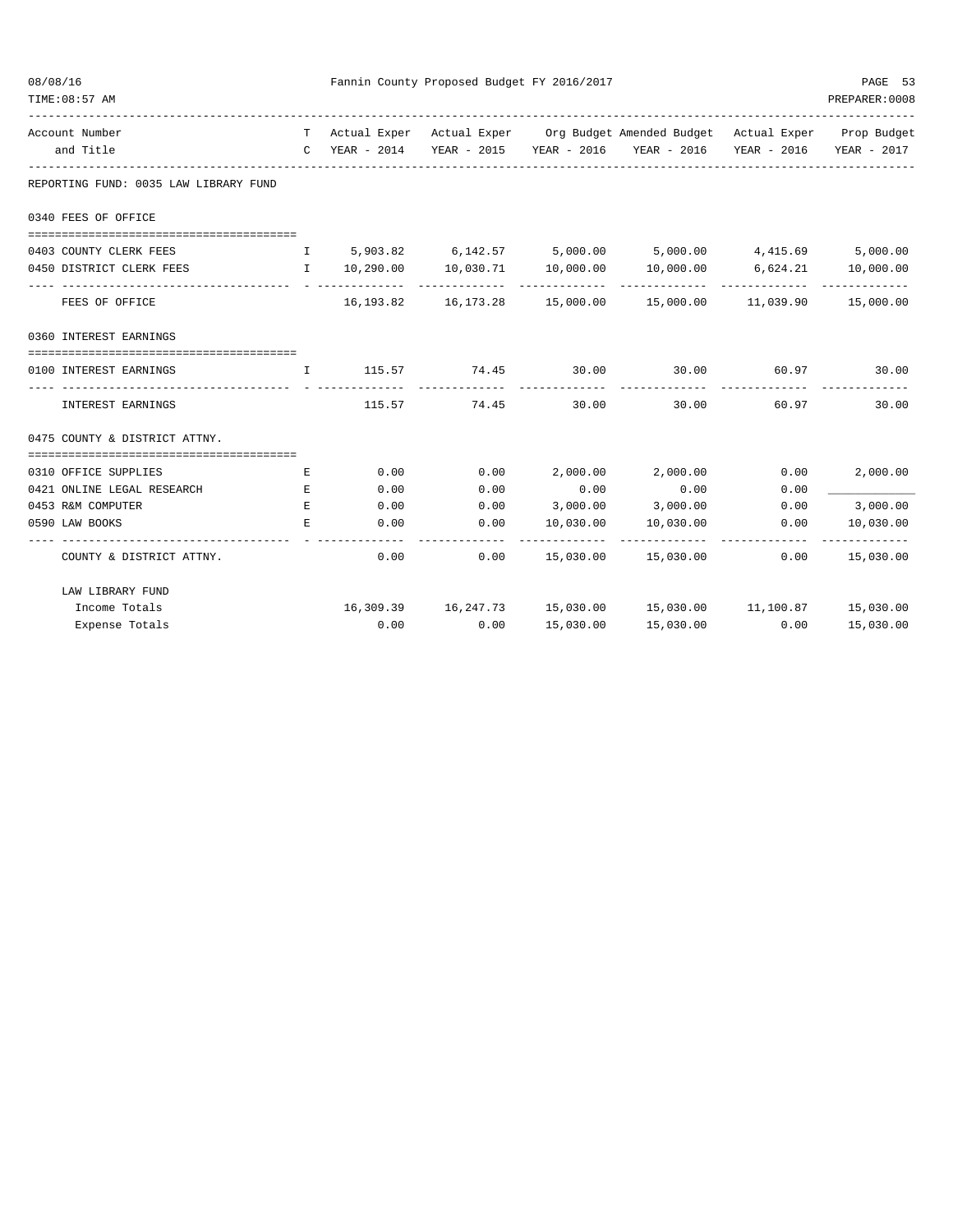| 08/08/16<br>TIME: 08:57 AM                 |              |                     | Fannin County Proposed Budget FY 2016/2017 |             |                                                         |                   | PAGE 54<br>PREPARER: 0008  |
|--------------------------------------------|--------------|---------------------|--------------------------------------------|-------------|---------------------------------------------------------|-------------------|----------------------------|
| Account Number<br>and Title                | C            | YEAR - 2014         | Actual Exper Actual Exper<br>YEAR - 2015   | YEAR - 2016 | Org Budget Amended Budget - Actual Exper<br>YEAR - 2016 | YEAR - 2016       | Prop Budget<br>YEAR - 2017 |
| REPORTING FUND: 0036 D.A. FEE ACCOUNT FUND |              |                     |                                            |             |                                                         |                   |                            |
| 0300 CASH                                  |              |                     |                                            |             |                                                         |                   |                            |
| 0136 BEGINNING CASH BALANCE-D.A.FEE        | $\mathbf{I}$ |                     | $0.00$ 0.00                                |             | 5,200.00 5,200.00 0.00                                  |                   | 6,000.00                   |
| 0236 BEGINNING CASH BALANCE-SEIZURE        | I.           | 0.00                | 0.00                                       | 2,800.00    | 2,800.00                                                | 0.00              | 5,609.49                   |
| CASH                                       |              | 0.00                | 0.00                                       | 8,000.00    | 8,000.00                                                | 0.00              | ----------<br>11,609.49    |
| 0340 FEES OF OFFICE                        |              |                     |                                            |             |                                                         |                   |                            |
| 0475 DISTRICT ATTORNEY FEES                | $\mathbf{I}$ | 4,700.91            | 3,147.47 3,100.00                          |             |                                                         | 3,100.00 3,048.48 | 3,100.00<br>-----------    |
| FEES OF OFFICE                             |              | 4,700.91            | 3,147.47                                   | 3,100.00    | 3,100.00                                                | 3,048.48          | 3,100.00                   |
| 0352 OTHER FORFEITURES                     |              |                     |                                            |             |                                                         |                   |                            |
| 0200 CONTRABAND FORFEITURE                 |              | 1 9,109.05 3,332.00 |                                            | 0.00        |                                                         | $0.00$ 9,960.96   |                            |
| 0300 D.A. SEIZURE FUND                     | $\mathbf{I}$ | 0.00                | 0.00                                       | 0.00        | 0.00                                                    | 0.00              |                            |
| OTHER FORFEITURES                          |              | 9,109.05            | 3,332.00                                   | 0.00        | 0.00                                                    | 9,960.96          | 0.00                       |
| 0360 INTEREST EARNINGS                     |              |                     |                                            |             |                                                         |                   |                            |
| 0100 INTEREST EARNINGS                     | Ι.           | 1.10                | 0.36                                       | 0.00        | 0.00                                                    | 0.35              |                            |
| 0236 INTEREST EARNINGS-SEIZURE FUND        | $\mathbb{I}$ | 1.22                | 1.11                                       | 0.00        | 0.00                                                    | 0.43              |                            |
| INTEREST EARNINGS                          |              | 2.32                | 1.47                                       | 0.00        | 0.00                                                    | 0.78              | 0.00                       |
| 0370 MISCELLANEOUS                         |              |                     |                                            |             |                                                         |                   |                            |
| 0130 REFUNDS & MISCELLANEOUS               | $\mathbb{I}$ |                     | 2,017.46 2,018.41                          | 0.00        |                                                         | $0.00$ 1,012.43   |                            |
| 0319 RESTITUTION                           | I            |                     |                                            | 0.00        | 0.00                                                    | 0.00              |                            |
| MISCELLANEOUS                              |              | 2,017.46            | 2,018.41                                   | 0.00        | 0.00                                                    | 1,012.43          | 0.00                       |
| 0475 DISTRICT ATTORNEY DEPT                |              |                     |                                            |             |                                                         |                   |                            |
| 0107 SALARY SUPPLEMENT                     | Е            | 17,733.83           | 1,226.32                                   | 6,490.00    | 6,490.00                                                | 4,992.20          | 6,490.00                   |
| 0201 SOCIAL SECURITY TAXES                 | Е            | 1,063.38            | 71.36                                      | 402.38      | 402.38                                                  | 309.40            | 402.38                     |
| 0203 RETIREMENT                            | E            | 1,949.61            | 135.57                                     | 707.41      | 707.41                                                  | 544.30            | 707.41                     |
| 0204 WORKERS COMPENSATION                  | $\mathbf{E}$ | 83.86               | 15.66                                      | 188.21      | 188.21                                                  | 4.80              | 188.21                     |
| 0205 MEDICARE TAX                          | Е            | 248.63              | 16.78                                      | 94.11       | 94.11                                                   | 72.20             | 94.11                      |
| 0310 OFFICE SUPPLIES                       | Е            | 42.59               | 97.46                                      | 0.00        | 0.00                                                    | 47.22             | 800.00                     |
| 0321 CONTINUING EDUCATION                  | Е            | 468.15              | 0.00                                       | 0.00        | 0.00                                                    | 0.00              | 2,809.49                   |
| 0353 COMPUTER EXPENSE                      | Е            | 0.00                | 0.00                                       | 0.00        | 0.00                                                    | 0.00              |                            |
| 0421 INVESTIGATOR/HOT CK. ONLINE           | Е            | 0.00                | 0.00                                       | 0.00        | 0.00                                                    | 0.00              |                            |
| 0490 MISCELLANEOUS                         | Ε            | 1,491.00            | 99.00                                      | 954.21      | 954.21                                                  | 164.07            | 954.21                     |
| 0499 BANK SERVICE FEES                     | Ε            | 200.00              | 100.00                                     | 90.00       | 90.00                                                   | 90.00             | 90.00                      |
| 0572 OFFICE EQUIPMENT                      | Е            | 0.00                | 0.00                                       | 0.00        | 0.00                                                    | 0.00              |                            |
| 0574 COMPUTER EQUIPMENT                    | Е            | 0.00                | 0.00                                       | 0.00        | 0.00                                                    | 0.00              |                            |
| DISTRICT ATTORNEY DEPT                     |              | 23,281.05           | 1,762.15                                   | 8,926.32    | 8,926.32                                                | 6,224.19          | 12,535.81                  |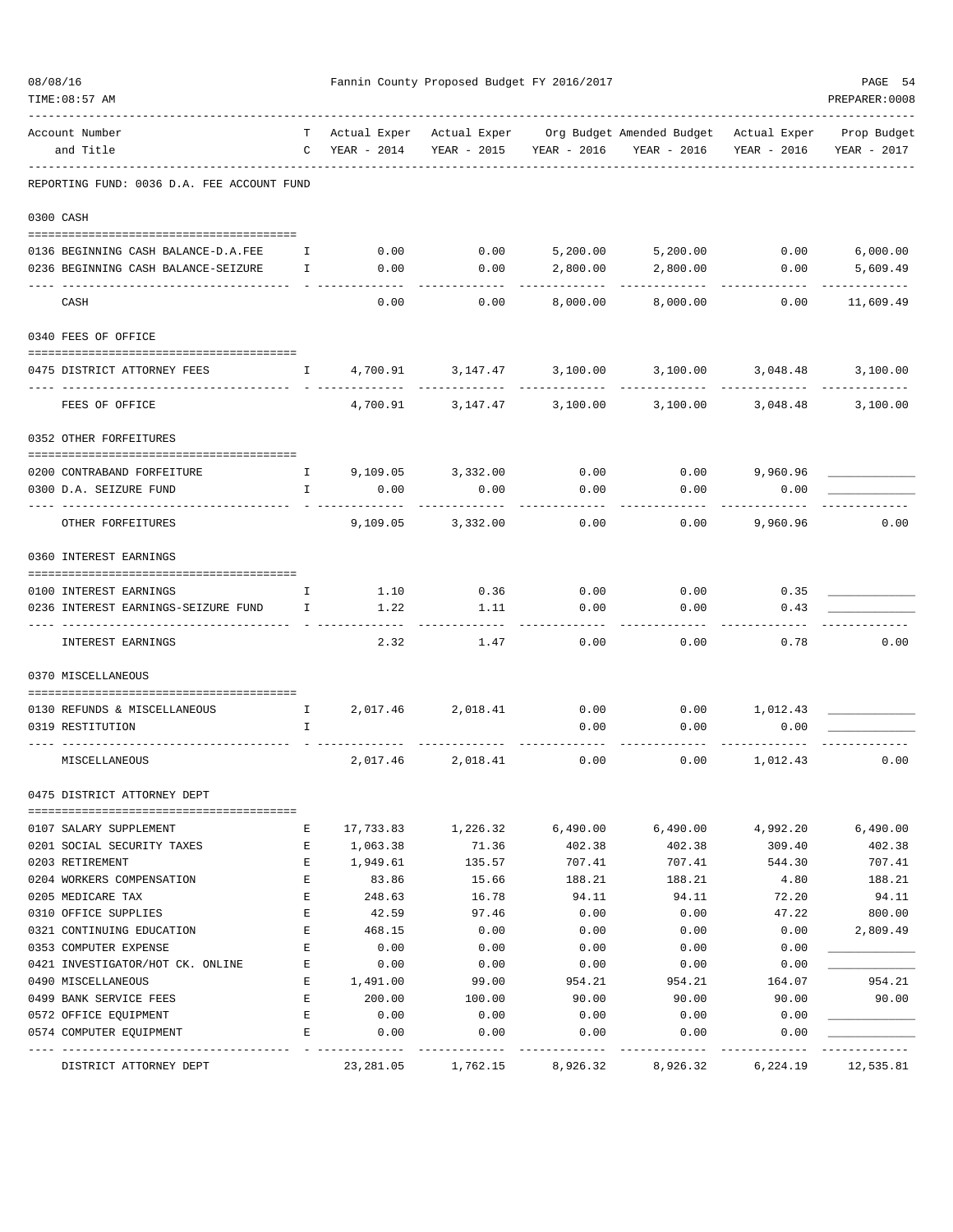| 08/08/16                                   |                                       | Fannin County Proposed Budget FY 2016/2017 | PAGE 55                         |        |                                                                                |                     |               |
|--------------------------------------------|---------------------------------------|--------------------------------------------|---------------------------------|--------|--------------------------------------------------------------------------------|---------------------|---------------|
| TIME: 08:57 AM                             |                                       |                                            |                                 |        |                                                                                |                     | PREPARER:0008 |
| Account Number                             |                                       |                                            |                                 |        | T Actual Exper Actual Exper Org Budget Amended Budget Actual Exper Prop Budget |                     |               |
| and Title                                  |                                       |                                            |                                 |        | C YEAR - 2014 YEAR - 2015 YEAR - 2016 YEAR - 2016 YEAR - 2016 YEAR - 2017      |                     |               |
| REPORTING FUND: 0036 D.A. FEE ACCOUNT FUND |                                       |                                            |                                 |        |                                                                                |                     |               |
| 0477 D.A. SEIZURE                          |                                       |                                            |                                 |        |                                                                                |                     |               |
|                                            |                                       |                                            |                                 |        |                                                                                |                     |               |
| 0107 SALARY SUPPLEMENT                     | and the state of the state of the Bar |                                            | 6,384.56 10,491.50              | 860.00 |                                                                                | 860.00 1,558.18     | 860.00        |
| 0201 SOCIAL SECURITY TAXES                 | $\mathbf{E}$                          |                                            | 381.66 634.06                   | 53.32  | 53.32 96.59                                                                    |                     | 53.32         |
| 0203 RETIREMENT                            | E                                     |                                            | 714.82 1,152.50                 | 93.74  |                                                                                | 93.74 169.97        | 93.74         |
| 0204 WORKERS COMPENSATION                  | E.                                    | 0.00                                       | 5.62                            | 24.94  |                                                                                | 24.94 0.64          | 24.94         |
| 0205 MEDICARE TAX                          | E                                     | 89.22                                      | 148.26                          | 12.47  | 12.47                                                                          | 22.69               | 12.47         |
| 0310 OFFICE SUPPLIES                       | E.                                    | 0.00                                       | 0.00                            | 0.00   | 0.00                                                                           | 0.00                |               |
| 0321 TRAINING                              | E                                     | 0.00                                       | 0.00                            | 0.00   | 0.00                                                                           | 0.00                |               |
| 0470 CIVIL PROCESS                         | E                                     | 0.00                                       | 58.99                           | 0.00   | 0.00                                                                           | 0.00                |               |
| 0480 TOWING                                | E.                                    | 0.00                                       | 0.00                            | 0.00   | 0.00                                                                           | 0.00                |               |
| 0490 MISCELLANEOUS                         | Е                                     | 1,548.43 1,779.68                          |                                 | 954.21 |                                                                                | 954.21 1,982.00     | 954.21        |
| 0499 BANK SERVICE FEES                     | E                                     | 300.00 200.00                              |                                 | 175.00 |                                                                                | 175.00 175.00       | 175.00        |
| 0572 OFFICE EQUIPMENT                      |                                       | E 0.00                                     | 0.00                            | 0.00   | $0.00$ 0.00                                                                    |                     |               |
| 0574 COMPUTER EOUIPMENT                    | E                                     | 0.00                                       | 0.00                            | 0.00   | 0.00                                                                           | 0.00                |               |
| D.A. SEIZURE                               |                                       |                                            |                                 |        | 9,418.69 14,470.61 2,173.68 2,173.68 4,005.07                                  |                     | 2,173.68      |
| D.A. FEE ACCOUNT FUND                      |                                       |                                            |                                 |        |                                                                                |                     |               |
| Income Totals                              |                                       |                                            |                                 |        | 15,829.74 8,499.35 11,100.00 11,100.00 14,022.65 14,709.49                     |                     |               |
| Expense Totals                             |                                       |                                            | 32,699.74  16,232.76  11,100.00 |        |                                                                                | 11,100.00 10,229.26 | 14,709.49     |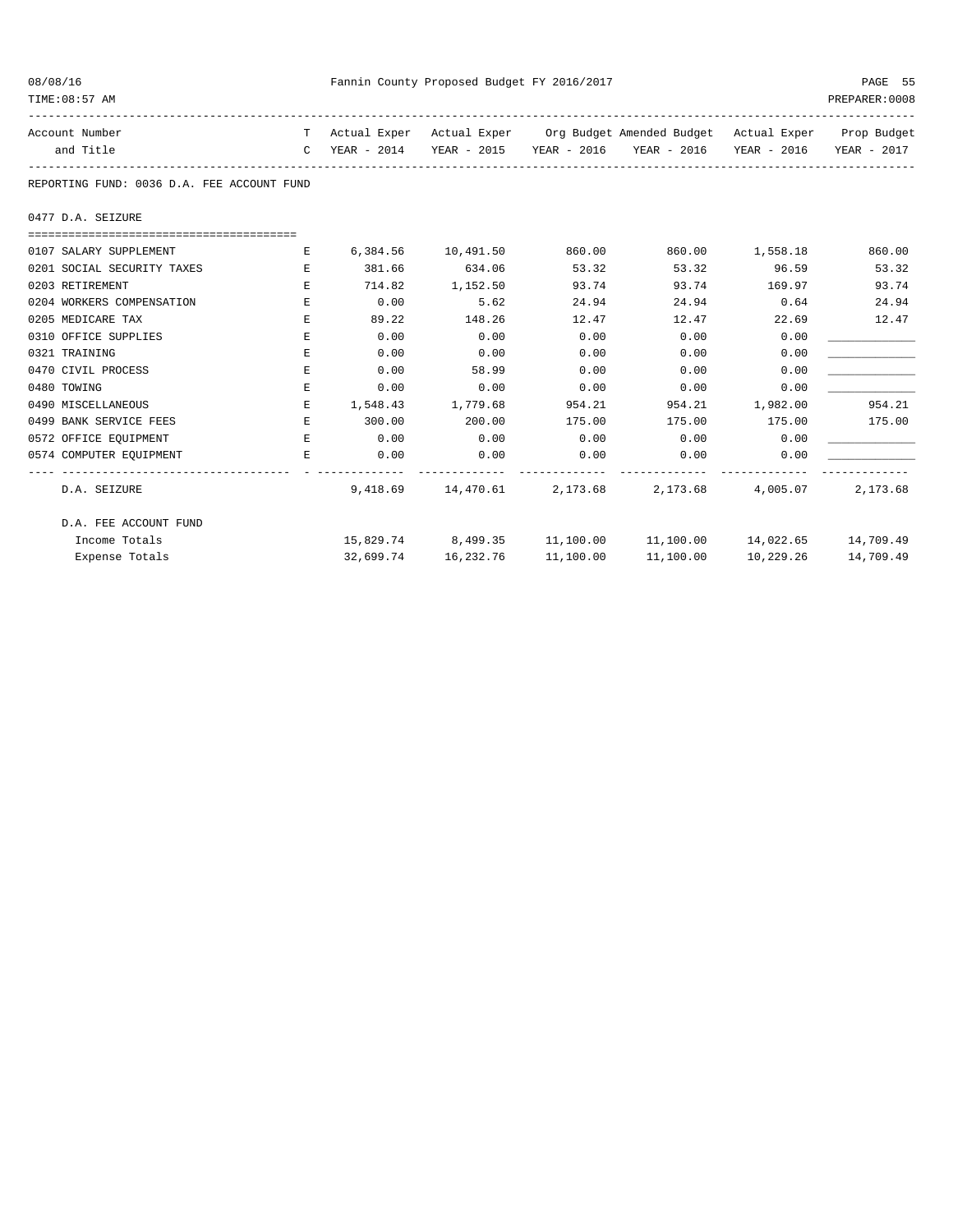| 08/08/16<br>TIME: 08:57 AM                                        |                                                                                                                                                                                                                                |              |      |             |      | Fannin County Proposed Budget FY 2016/2017 |                         |      |      | PAGE 56<br>PREPARER: 0008                                       |
|-------------------------------------------------------------------|--------------------------------------------------------------------------------------------------------------------------------------------------------------------------------------------------------------------------------|--------------|------|-------------|------|--------------------------------------------|-------------------------|------|------|-----------------------------------------------------------------|
| Account Number                                                    | T and the set of the set of the set of the set of the set of the set of the set of the set of the set of the set of the set of the set of the set of the set of the set of the set of the set of the set of the set of the set | Actual Exper |      |             |      |                                            |                         |      |      | Actual Exper Org Budget Amended Budget Actual Exper Prop Budget |
| and Title                                                         | $\mathbb{C}$                                                                                                                                                                                                                   | YEAR - 2014  |      | YEAR - 2015 |      |                                            | YEAR - 2016 YEAR - 2016 |      |      | YEAR - 2016 YEAR - 2017                                         |
| REPORTING FUND: 0037 CONTRABAND SEIZURE                           |                                                                                                                                                                                                                                |              |      |             |      |                                            |                         |      |      |                                                                 |
| 0360 INTEREST EARNINGS                                            |                                                                                                                                                                                                                                |              |      |             |      |                                            |                         |      |      |                                                                 |
| 0100 INTEREST EARNINGS<br><b>The Community of The Table 19</b>    |                                                                                                                                                                                                                                |              | 2.36 |             | 0.57 | 0.00                                       |                         | 0.00 | 0.50 |                                                                 |
| INTEREST EARNINGS                                                 |                                                                                                                                                                                                                                |              | 2.36 |             | 0.57 | 0.00                                       |                         | 0.00 | 0.50 | 0.00                                                            |
| 0370 MISCELLANEOUS                                                |                                                                                                                                                                                                                                |              |      |             |      |                                            |                         |      |      |                                                                 |
| ---------------------------------<br>0130 REFUNDS & MISCELLANEOUS | $\mathbf{r}$ and $\mathbf{r}$                                                                                                                                                                                                  |              | 0.00 |             | 0.00 | 0.00                                       |                         | 0.00 | 0.00 |                                                                 |
| MISCELLANEOUS                                                     |                                                                                                                                                                                                                                |              | 0.00 |             | 0.00 | 0.00                                       |                         | 0.00 | 0.00 | 0.00                                                            |
| CONTRABAND SEIZURE                                                |                                                                                                                                                                                                                                |              |      |             |      |                                            |                         |      |      |                                                                 |
| Income Totals                                                     |                                                                                                                                                                                                                                |              | 2.36 |             | 0.57 | 0.00                                       |                         | 0.00 | 0.50 | 0.00                                                            |
| Expense Totals                                                    |                                                                                                                                                                                                                                |              | 0.00 |             | 0.00 | 0.00                                       |                         | 0.00 | 0.00 | 0.00                                                            |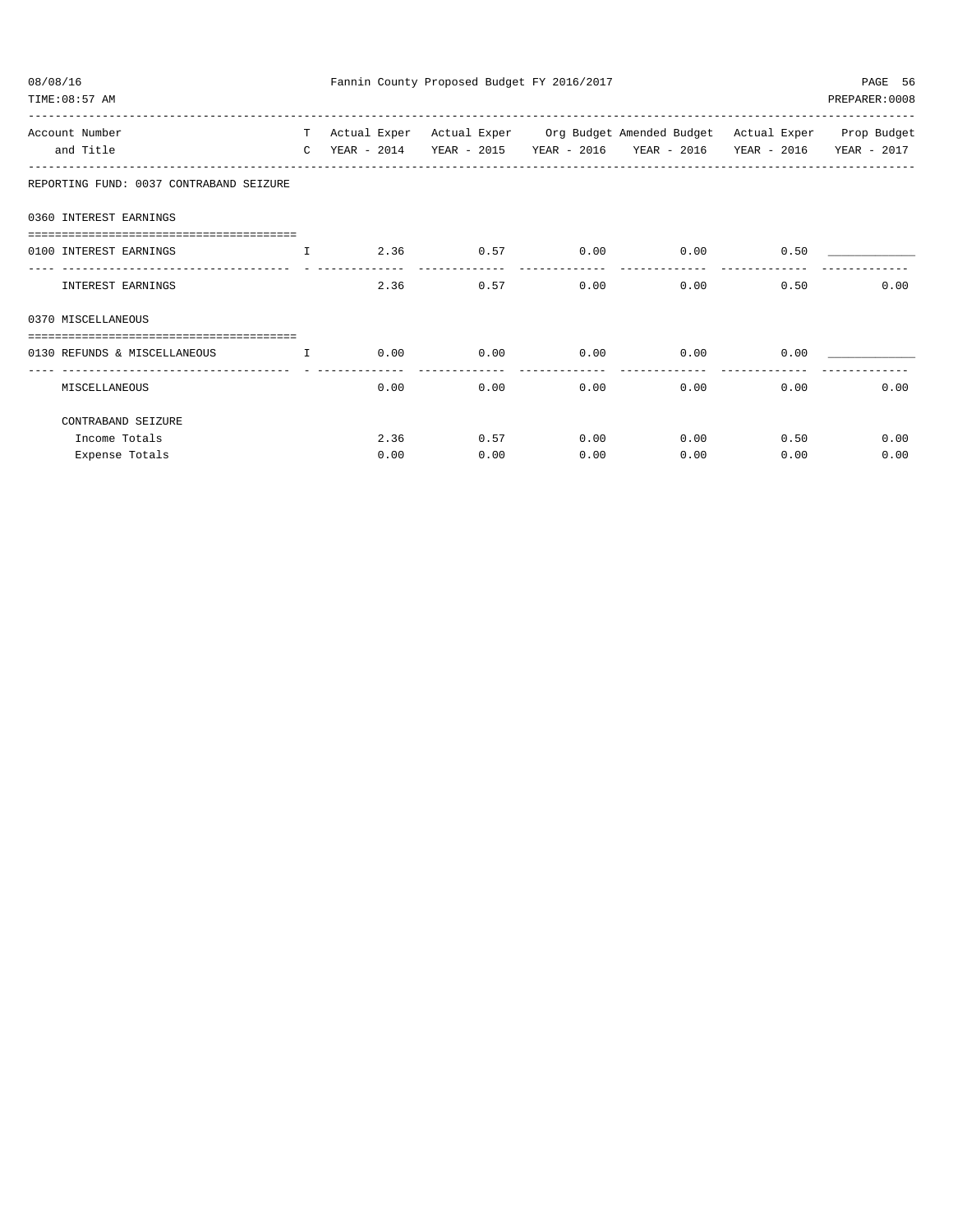| 08/08/16<br>TIME: 08:57 AM                                                                                                                                                                                                                                                                              |    |      |      |      | Fannin County Proposed Budget FY 2016/2017 |                                                                                          |              | PAGE 57<br>PREPARER: 0008 |
|---------------------------------------------------------------------------------------------------------------------------------------------------------------------------------------------------------------------------------------------------------------------------------------------------------|----|------|------|------|--------------------------------------------|------------------------------------------------------------------------------------------|--------------|---------------------------|
| Account Number                                                                                                                                                                                                                                                                                          |    |      |      |      |                                            | T Actual Exper Actual Exper Org Budget Amended Budget Actual Exper Prop Budget           |              |                           |
| and Title                                                                                                                                                                                                                                                                                               |    |      |      |      |                                            | C YEAR - 2014    YEAR - 2015    YEAR - 2016    YEAR - 2016    YEAR - 2016    YEAR - 2017 |              |                           |
| REPORTING FUND: 0038 IHC CO-OP GIN                                                                                                                                                                                                                                                                      |    |      |      |      |                                            |                                                                                          |              |                           |
| 0360 INTEREST EARNINGS                                                                                                                                                                                                                                                                                  |    |      |      |      |                                            |                                                                                          |              |                           |
| =====================================<br>0100 INTEREST EARNINGS<br><b>The Community of The Community of The Community of The Community of The Community of The Community of The Community of The Community of The Community of The Community of The Community of The Community of The Community of </b> |    |      |      |      |                                            | $6.69$ $8.96$ $0.00$ $0.00$ $31.53$                                                      |              |                           |
| INTEREST EARNINGS                                                                                                                                                                                                                                                                                       |    |      | 6.69 |      |                                            | $8.96$ 0.00 0.00                                                                         | 31.53        | 0.00                      |
| $0645$ CO-OP FUND                                                                                                                                                                                                                                                                                       |    |      |      |      |                                            |                                                                                          |              |                           |
|                                                                                                                                                                                                                                                                                                         |    |      |      |      |                                            |                                                                                          |              |                           |
| 0412 PRESCRIPTIONS                                                                                                                                                                                                                                                                                      | E. |      |      |      |                                            | 8.39 0.00 0.00                                                                           | 0.00         |                           |
| CO-OP FUND                                                                                                                                                                                                                                                                                              |    |      | 0.00 |      | 8.39 0.00                                  |                                                                                          | 0.00         | 0.00<br>0.00              |
| IHC CO-OP GIN                                                                                                                                                                                                                                                                                           |    |      |      |      |                                            |                                                                                          |              |                           |
| Income Totals                                                                                                                                                                                                                                                                                           |    |      | 6.69 | 8.96 |                                            | $0.00$ $0.00$ $31.53$                                                                    |              | 0.00                      |
| Expense Totals                                                                                                                                                                                                                                                                                          |    | 0.00 |      | 8.39 | 0.00                                       |                                                                                          | 0.00<br>0.00 | 0.00                      |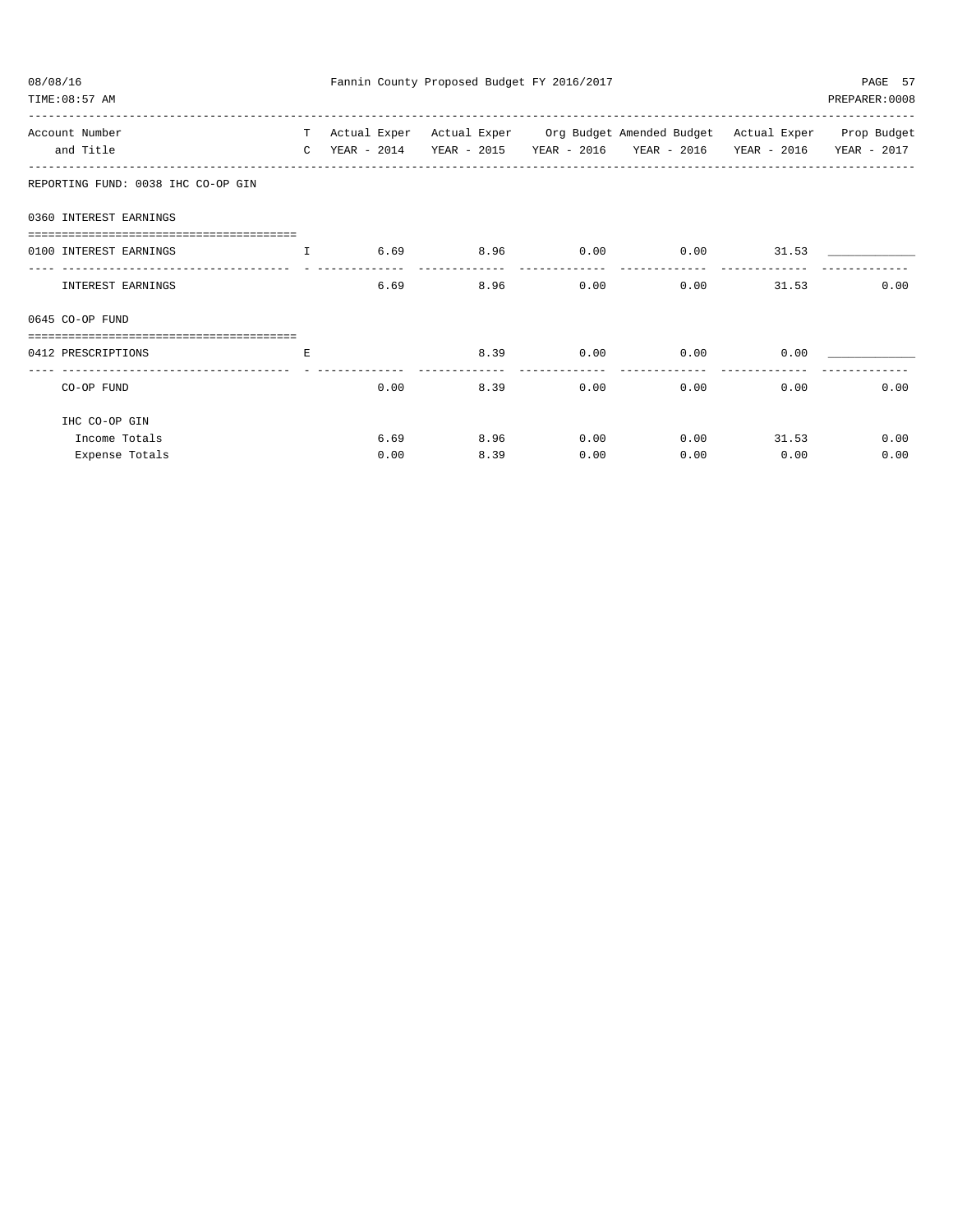| 08/08/16<br>TIME: 08:57 AM                                            |                    |          | Fannin County Proposed Budget FY 2016/2017 |                      |                                                                                                                                                 |       | PAGE 58<br>PREPARER: 0008 |
|-----------------------------------------------------------------------|--------------------|----------|--------------------------------------------|----------------------|-------------------------------------------------------------------------------------------------------------------------------------------------|-------|---------------------------|
| Account Number<br>and Title                                           |                    |          |                                            |                      | T Actual Exper Actual Exper Org Budget Amended Budget Actual Exper Prop Budget<br>C YEAR - 2014 YEAR - 2015 YEAR - 2016 YEAR - 2016 YEAR - 2016 |       | YEAR - 2017               |
|                                                                       |                    |          |                                            |                      |                                                                                                                                                 |       |                           |
| REPORTING FUND: 0039 IHC B.R. COOPER                                  |                    |          |                                            |                      |                                                                                                                                                 |       |                           |
| 0360 INTEREST EARNINGS                                                |                    |          |                                            |                      |                                                                                                                                                 |       |                           |
| 0100 INTEREST EARNINGS                                                | $\mathbb{L}$       |          | 9.01 10.62 10.00                           |                      | 10.00 15.95                                                                                                                                     |       |                           |
| INTEREST EARNINGS                                                     |                    | 9.01     | ------------<br>10.62                      | ___________<br>10.00 | 10.00                                                                                                                                           | 15.95 | 0.00                      |
| 0370 MISCELLANEOUS INCOME                                             |                    |          |                                            |                      |                                                                                                                                                 |       |                           |
|                                                                       |                    |          |                                            |                      |                                                                                                                                                 |       |                           |
| 0150 BONNIE RUTH COOPER TRUST                                         |                    |          | I 2,349.30 524.90<br>--------------        |                      | 2,000.00 2,000.00 165.00 1,000.00                                                                                                               |       |                           |
| MISCELLANEOUS INCOME                                                  |                    | 2,349.30 |                                            |                      | 524.90  2,000.00  2,000.00  165.00  1,000.00                                                                                                    |       |                           |
| 0645 BONNIE RUTH COOPER                                               |                    |          |                                            |                      |                                                                                                                                                 |       |                           |
|                                                                       |                    |          |                                            |                      |                                                                                                                                                 |       |                           |
| 0404 COBRA/INSURANCE                                                  | Е                  | 0.00     | 0.00                                       | 0.00                 | 0.00                                                                                                                                            | 0.00  |                           |
| 0410 CERT. REG. NURSE ANES.                                           | $\mathbf{E}% _{0}$ | 0.00     | 0.00                                       | 0.00                 | 0.00                                                                                                                                            | 0.00  |                           |
| 0411 PHYSICIAN, NON-EMERGENCY                                         | $\mathbf{E}% _{0}$ | 0.00     | 0.00                                       | 0.00                 | 0.00                                                                                                                                            | 0.00  |                           |
| 0412 PRESCRIPTIONS, DRUGS                                             | E                  | 0.00     | 0.00                                       | 2,010.00             | 2,010.00                                                                                                                                        | 0.00  | 1,000.00                  |
| 0413 HOSPITAL-INPATIENT                                               | $\mathbf E$        | 0.00     | 0.00                                       | 0.00                 | 0.00                                                                                                                                            | 0.00  |                           |
| 0414 HOSPITAL, OUTPATIENT                                             | E                  | 0.00     | 0.00                                       | 0.00                 | 0.00                                                                                                                                            | 0.00  |                           |
| 0415 LABORATORY/X-RAY                                                 | $E_{\rm{L}}$       | 0.00     | 0.00                                       | 0.00                 | 0.00                                                                                                                                            | 0.00  |                           |
| 0418 FED. OUALIFIED HEALTH CENTER                                     | E                  | 0.00     | 0.00                                       | 0.00                 | 0.00                                                                                                                                            | 0.00  |                           |
| 0422 AMBULATORY SURGICAL CENTER<br>---------------------------------- | E                  | 0.00     | 0.00                                       | 0.00<br>-----------  | 0.00                                                                                                                                            | 0.00  |                           |
| BONNIE RUTH COOPER                                                    |                    | 0.00     | 0.00                                       |                      | 2,010.00 2,010.00                                                                                                                               | 0.00  | 1,000.00                  |
| IHC B.R. COOPER                                                       |                    |          |                                            |                      |                                                                                                                                                 |       |                           |
| Income Totals                                                         |                    |          |                                            |                      | 2, 358.31 535.52 2, 010.00 2, 010.00 180.95 1,000.00                                                                                            |       |                           |
| Expense Totals                                                        |                    | 0.00     | 0.00                                       | 2,010.00             | 2,010.00                                                                                                                                        | 0.00  | 1,000.00                  |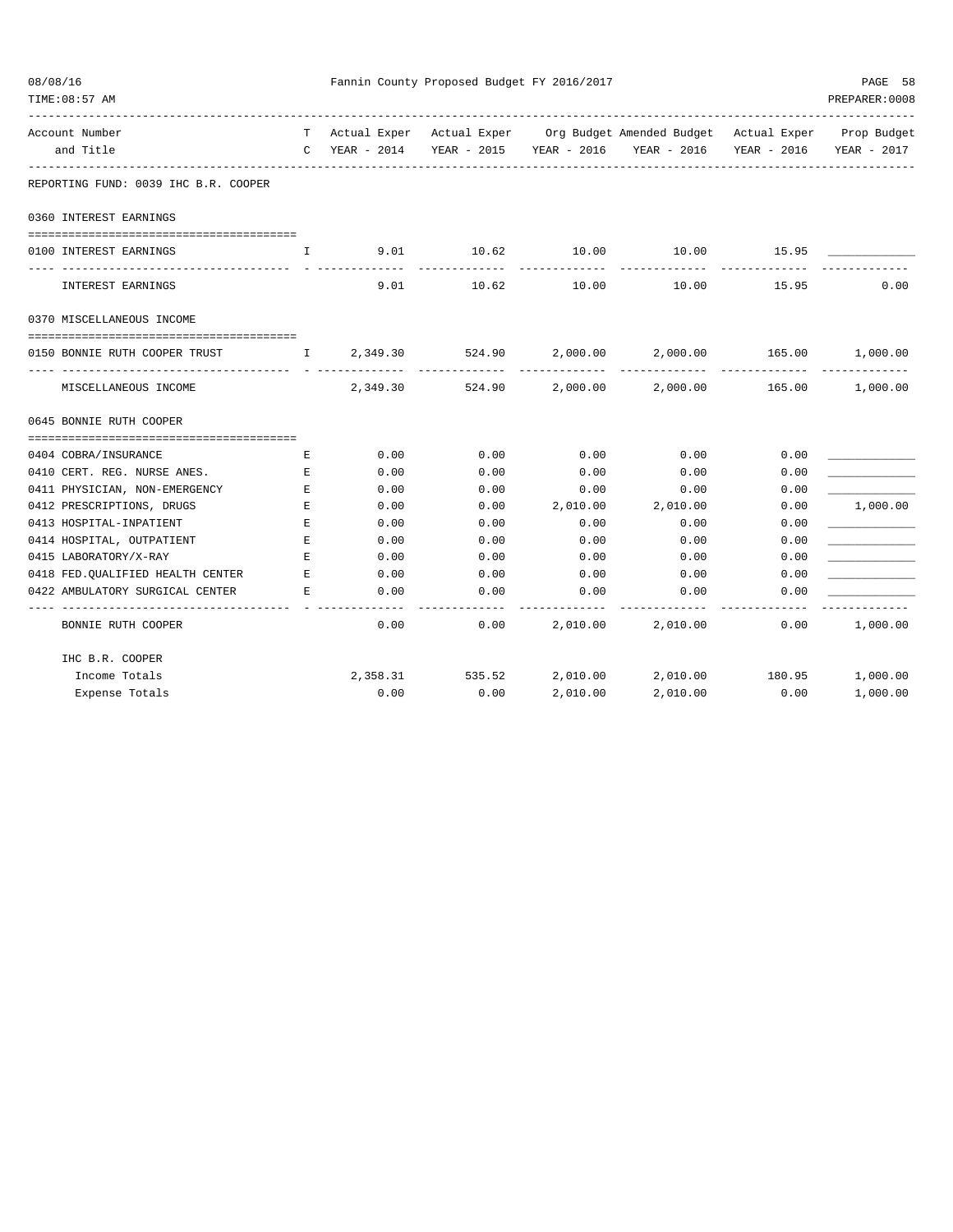| 08/08/16 | TIME: 08:57 AM                                                                                                                                                                                                                                                    |    |                 | Fannin County Proposed Budget FY 2016/2017 |               |                                                                                                                                   |                                  | PAGE 59<br>PREPARER: 0008 |
|----------|-------------------------------------------------------------------------------------------------------------------------------------------------------------------------------------------------------------------------------------------------------------------|----|-----------------|--------------------------------------------|---------------|-----------------------------------------------------------------------------------------------------------------------------------|----------------------------------|---------------------------|
|          | Account Number<br>and Title<br>---------------------------                                                                                                                                                                                                        |    | $C$ YEAR - 2014 |                                            |               | T Actual Exper Actual Exper Org Budget Amended Budget Actual Exper Prop Budget<br>YEAR - 2015 YEAR - 2016 YEAR - 2016 YEAR - 2016 |                                  | YEAR - 2017               |
|          | REPORTING FUND: 0040 NAACHO                                                                                                                                                                                                                                       |    |                 |                                            |               |                                                                                                                                   |                                  |                           |
|          | 0300 CASH                                                                                                                                                                                                                                                         |    |                 |                                            |               |                                                                                                                                   |                                  |                           |
|          |                                                                                                                                                                                                                                                                   |    |                 |                                            |               |                                                                                                                                   |                                  |                           |
|          | 0110 UNENCUMBERED FUND BALANCE<br>$\mathbf{I}$                                                                                                                                                                                                                    |    | 0.00            | $0.00$ $8,000.00$ $8,000.00$               |               |                                                                                                                                   | $0.00$ 6,000.00<br>------------- |                           |
|          | CASH                                                                                                                                                                                                                                                              |    | 0.00            |                                            |               | $0.00$ $8,000.00$ $8,000.00$ $0.00$                                                                                               |                                  | 6,000.00                  |
|          | 0330 GRANT INCOME                                                                                                                                                                                                                                                 |    |                 |                                            |               |                                                                                                                                   |                                  |                           |
|          | 0410 NAACHO GRANT INCOME                                                                                                                                                                                                                                          | I. | 0.00            | 3,500.00                                   | 0.00          | 0.00                                                                                                                              | 0.00                             |                           |
|          | GRANT INCOME                                                                                                                                                                                                                                                      |    | 0.00            |                                            | 3,500.00 0.00 | 0.00                                                                                                                              | 0.00                             | 0.00                      |
|          | 0411 NACCHO                                                                                                                                                                                                                                                       |    |                 |                                            |               |                                                                                                                                   |                                  |                           |
|          |                                                                                                                                                                                                                                                                   |    |                 |                                            |               |                                                                                                                                   |                                  |                           |
|          | 0310 OFFICE SUPPLIES                                                                                                                                                                                                                                              | Е  |                 | 1,278.40 971.50                            |               | 5,000.00 4,900.00 313.29 1,000.00                                                                                                 |                                  |                           |
|          | 0427 OUT OF COUNTY TRAVEL<br><b>Experimental Experimental Experimental Experimental Experimental Experimental Experimental Experimental Experimental Experimental Experimental Experimental Experimental Experimental Experimental Experimental Experimental </b> |    |                 | 2,521.38 2,305.98 3,000.00                 |               | 3,100.00 3,011.12 5,000.00                                                                                                        |                                  |                           |
|          | 0574 COMPUTER EQUIPMENT                                                                                                                                                                                                                                           | E  | 0.00            | 0.00                                       | 0.00          | 0.00                                                                                                                              | 0.00                             |                           |
|          | NACCHO                                                                                                                                                                                                                                                            |    |                 | 3,799.78 3,277.48                          | 8,000.00      |                                                                                                                                   | 8,000.00 3,324.41                | 6,000.00                  |
|          | NAACHO                                                                                                                                                                                                                                                            |    |                 |                                            |               |                                                                                                                                   |                                  |                           |
|          | Income Totals                                                                                                                                                                                                                                                     |    |                 | $0.00$ 3,500.00 8,000.00                   |               | 8,000.00   0.00   6,000.00                                                                                                        |                                  |                           |
|          | Expense Totals                                                                                                                                                                                                                                                    |    |                 | 3,799.78 3,277.48 8,000.00                 |               |                                                                                                                                   | 8,000.00 3,324.41                | 6,000.00                  |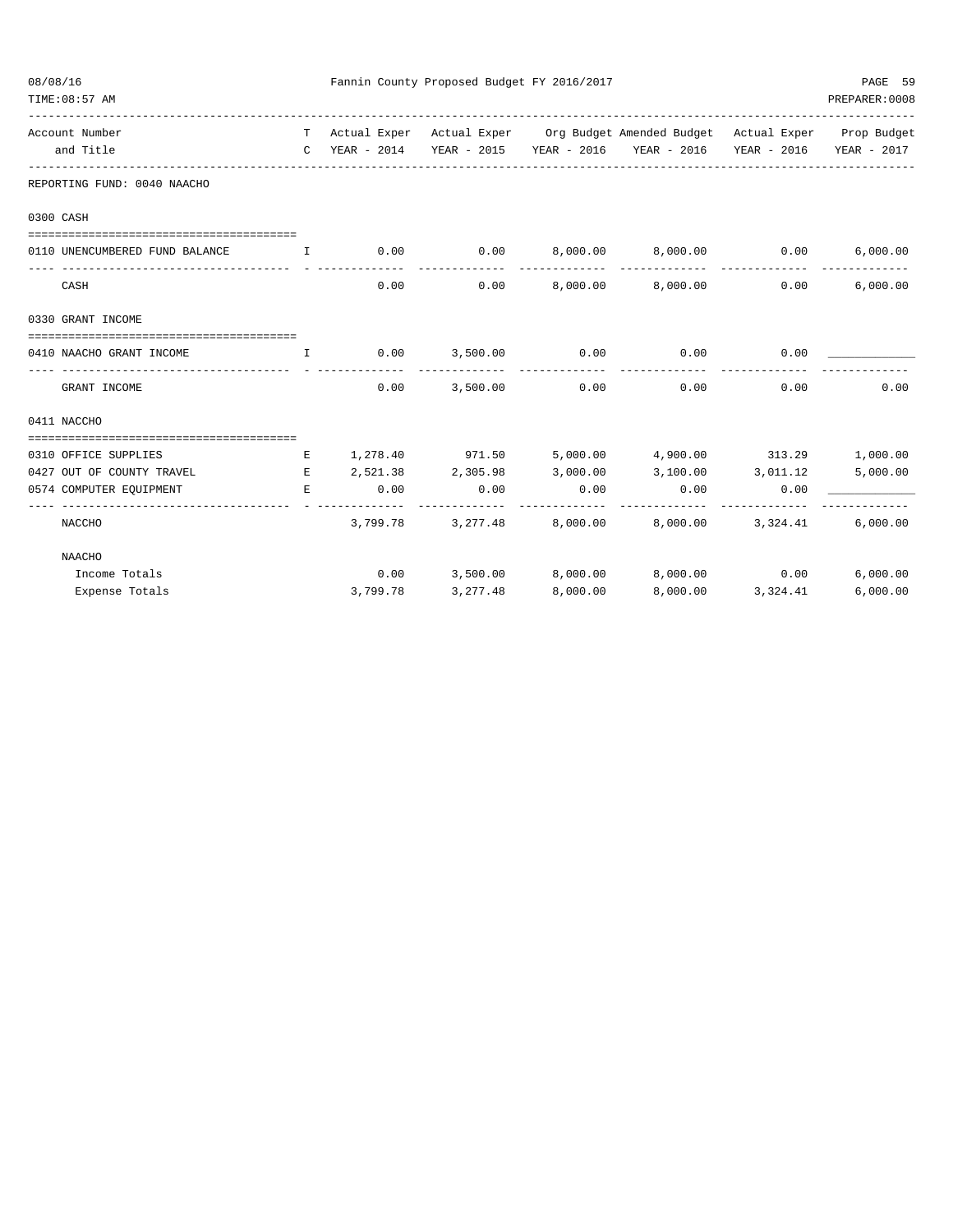| 08/08/16 | TIME: 08:57 AM                                                        |              |             | Fannin County Proposed Budget FY 2016/2017 |                    |                                                                                |                     | PAGE 60<br>PREPARER: 0008  |
|----------|-----------------------------------------------------------------------|--------------|-------------|--------------------------------------------|--------------------|--------------------------------------------------------------------------------|---------------------|----------------------------|
|          | Account Number                                                        |              |             |                                            |                    | T Actual Exper Actual Exper Org Budget Amended Budget Actual Exper Prop Budget |                     |                            |
|          | and Title                                                             | $\mathbb{C}$ | YEAR - 2014 |                                            |                    | YEAR - 2015 YEAR - 2016 YEAR - 2016                                            |                     | YEAR - 2016 YEAR - 2017    |
|          | REPORTING FUND: 0042 HAZARD MITIGATION PLAN                           |              |             |                                            |                    |                                                                                |                     |                            |
|          | 0330 GRANT INCOME                                                     |              |             |                                            |                    |                                                                                |                     |                            |
|          | 0477 HAZARD MITIGATION DR-1999 1 1 20,029.75                          |              |             | 0.00<br>______________                     |                    | 23,600.00 23,600.00                                                            | 0.00                | 23,600.00<br>------------- |
|          | GRANT INCOME                                                          |              | 20,029.75   | 0.00                                       |                    | 23,600.00 23,600.00                                                            | 0.00                | 23,600.00                  |
|          | 0477 HAZARD MITIGATION GRANT<br>===================================== |              |             |                                            |                    |                                                                                |                     |                            |
|          | 0310 OFFICE SUPPLIES                                                  | Е            | 241.00      | 0.00                                       |                    | 2,600.00 2,600.00                                                              | 0.00                | 2,600.00                   |
|          | 0415 CONSULTANT                                                       | E.           | 20,000.00   | 0.00                                       | 20,000.00          |                                                                                | 20,000.00 20,000.00 | 20,000.00                  |
|          | 0427 TRAVEL AND TRAINING                                              | E            | 0.00        | 0.00                                       | 1,000.00           | 1,000.00                                                                       | 0.00                | 1,000.00                   |
|          | 0574 COMPUTER EQUIPMENT                                               | E.           | 1,056.41    | 0.00                                       | 0.00<br>---------- | 0.00                                                                           | 0.00                |                            |
|          | HAZARD MITIGATION GRANT                                               |              | 21,297.41   | 0.00                                       | 23,600.00          | 23,600.00                                                                      | 20,000.00           | 23,600.00                  |
|          | HAZARD MITIGATION PLAN                                                |              |             |                                            |                    |                                                                                |                     |                            |
|          | Income Totals                                                         |              | 20,029.75   | 0.00                                       |                    | 23,600.00 23,600.00                                                            | 0.00                | 23,600.00                  |
|          | Expense Totals                                                        |              | 21,297.41   | 0.00                                       | 23,600.00          | 23,600.00                                                                      | 20,000.00           | 23,600.00                  |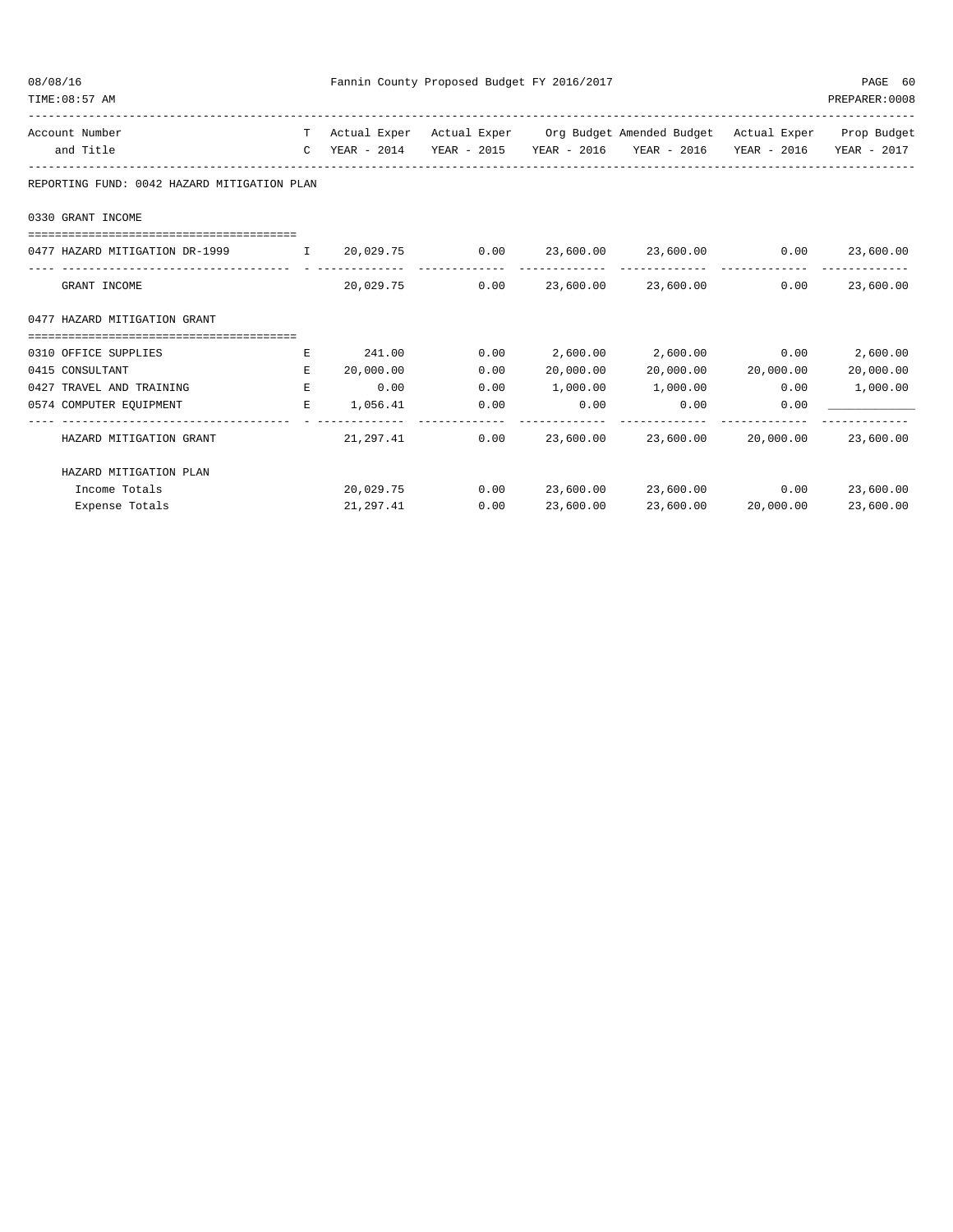| 08/08/16 | TIME: 08:57 AM                             |                               |                        | Fannin County Proposed Budget FY 2016/2017 |              |                                                                                                                       |                               | PAGE 61<br>PREPARER: 0008 |
|----------|--------------------------------------------|-------------------------------|------------------------|--------------------------------------------|--------------|-----------------------------------------------------------------------------------------------------------------------|-------------------------------|---------------------------|
|          | Account Number<br>and Title                | $\mathcal{C}$                 | YEAR - 2014            |                                            |              | T Actual Exper Actual Exper Org Budget Amended Budget Actual Exper Prop Budget<br>YEAR - 2015 YEAR - 2016 YEAR - 2016 | YEAR - 2016                   | YEAR - 2017               |
|          | REPORTING FUND: 0044 HOMELAND SECURITY     |                               |                        |                                            |              |                                                                                                                       |                               |                           |
|          | 0330 GRANTS                                |                               |                        |                                            |              |                                                                                                                       |                               |                           |
|          | 0418 2011 HOMELAND SECURITY                | $\mathbf{I}$                  | 25,894.49              | 0.00                                       | 0.00         | 0.00                                                                                                                  | 0.00                          |                           |
|          | 0419 2012 HOMELAND SECURITY                | $\mathbf{I}$                  | 15,845.90              | 0.00                                       | 0.00         | 0.00                                                                                                                  | 0.00                          |                           |
|          | 0420 2013 HOMELAND SECURITY                | $\mathbb{I}$                  | 700.00                 | 21,133.00                                  | 0.00         | 0.00                                                                                                                  | 0.00                          |                           |
|          | 0421 2014 HOMELAND SECURITY                | $\mathbf{I}$                  |                        | 23,688.84                                  | 0.00         | 0.00                                                                                                                  | 0.00                          |                           |
|          | 0422 2015 HOMELAND SECURITY                | $\mathbb{I}$ and $\mathbb{I}$ |                        | 0.00                                       |              | 30,000.00 30,000.00 27,741.63                                                                                         |                               |                           |
|          | 0423 2016 HOMELAND SECURITY                | I                             |                        |                                            | 0.00         | 0.00                                                                                                                  | 0.00                          | 26,128.81                 |
|          | GRANTS                                     |                               |                        | 42,440.39 44,821.84                        | 30,000.00    | 30,000.00                                                                                                             | 27,741.63                     | 26,128.81                 |
|          | 0412 HOMELAND SECURITY                     |                               |                        |                                            |              |                                                                                                                       |                               |                           |
|          |                                            |                               |                        |                                            |              |                                                                                                                       |                               |                           |
|          | 0578 2011 EQUIPMENT                        | Е                             | 0.00                   | 0.00                                       | 0.00         | 0.00                                                                                                                  | 0.00                          |                           |
|          | 0579 2012 EQUIPMENT<br>0580 2013 EQUIPMENT | E<br>E                        | 13,014.10<br>21,833.00 | 0.00<br>0.00                               | 0.00<br>0.00 | 0.00<br>0.00                                                                                                          | 0.00<br>0.00                  |                           |
|          | 0581 2014 EQUIPMENT                        | $\mathbf E$                   |                        | 23,688.84                                  | 0.00         | 0.00                                                                                                                  | 0.00                          |                           |
|          | 0582 2015 EQUIPMENT                        | E                             |                        | 0.00                                       | 30,000.00    | 30,000.00                                                                                                             | 27,741.63                     |                           |
|          | 0583 2016 EQUIPMENT                        | Ε                             |                        |                                            | 0.00         | 0.00                                                                                                                  | 0.00                          | 26,128.81                 |
|          |                                            |                               |                        |                                            |              |                                                                                                                       |                               |                           |
|          | HOMELAND SECURITY                          |                               |                        | 34,847.10 23,688.84                        | 30,000.00    | 30,000.00                                                                                                             | 27,741.63                     | 26,128.81                 |
|          | HOMELAND SECURITY                          |                               |                        |                                            |              |                                                                                                                       |                               |                           |
|          | Income Totals                              |                               |                        | 42,440.39 44,821.84                        | 30,000.00    |                                                                                                                       | 30,000.00 27,741.63 26,128.81 |                           |
|          | Expense Totals                             |                               | 34,847.10              | 23,688.84                                  | 30,000.00    | 30,000.00                                                                                                             | 27,741.63                     | 26,128.81                 |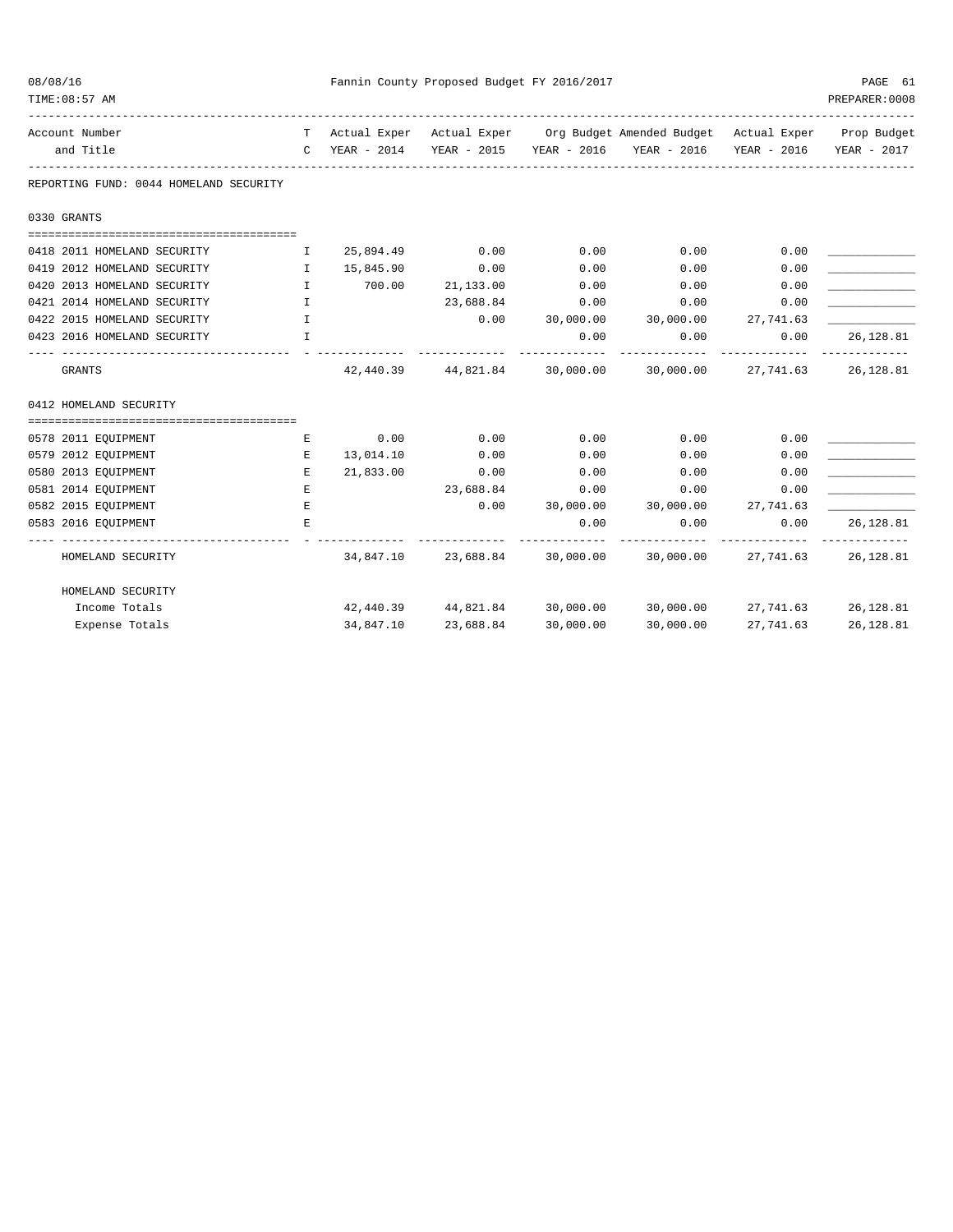| 08/08/16<br>TIME: 08:57 AM                       |              |          | Fannin County Proposed Budget FY 2016/2017 |                            |                                                                                |             | PAGE 62<br>PREPARER: 0008 |
|--------------------------------------------------|--------------|----------|--------------------------------------------|----------------------------|--------------------------------------------------------------------------------|-------------|---------------------------|
| Account Number                                   |              |          |                                            |                            | T Actual Exper Actual Exper Org Budget Amended Budget Actual Exper Prop Budget |             |                           |
| and Title<br>----------------------------------- | $\mathbb{C}$ |          |                                            |                            | YEAR - 2014 YEAR - 2015 YEAR - 2016 YEAR - 2016                                | YEAR - 2016 | YEAR - 2017               |
| REPORTING FUND: 0045 CHAPTER 19 FUNDS            |              |          |                                            |                            |                                                                                |             |                           |
| 0330 GRANT INCOME                                |              |          |                                            |                            |                                                                                |             |                           |
| 0403 CHAPTER 19 FUNDS                            |              |          |                                            |                            | $1 \t 8,409.33 \t 5,664.56 \t 2,168.00 \t 2,168.00 \t 0.00$                    |             | 4,000.00                  |
| GRANT INCOME                                     |              | 8,409.33 |                                            |                            | 5,664.56 2,168.00 2,168.00                                                     | 0.00        | 4,000.00                  |
| 0403 CHAPTER 19 FUNDS                            |              |          |                                            |                            |                                                                                |             |                           |
|                                                  |              |          |                                            |                            |                                                                                |             |                           |
| 0103 SALARY                                      | Е            | 1,121.94 | 2,887.97                                   |                            | 1,000.00 1,000.00                                                              | 0.00        | 1,200.00                  |
| 0201 SOCIAL SECURITY                             | E            | 59.34    | 179.06                                     | 62.00                      | 62.00                                                                          | 0.00        | 74.40                     |
| 0204 WORKERS COMPENSATION                        | E            | 0.00     | 0.00                                       | 0.00                       | 0.00                                                                           | 0.00        |                           |
| 0205 MEDICARE TAX                                | Е            | 13.87    | 41.88                                      | 14.50                      | 14.50                                                                          | 0.00        | 17.40                     |
| 0310 OFFICE SUPPLIES                             | Е            | 449.22   | 16.30                                      | 591.50                     | 591.50                                                                         | 0.00        | 500.00                    |
| 0427 OUT OF COUNTY TRAVEL                        | E.           |          | 901.40 2,250.58                            | 500.00                     | 500.00                                                                         | 0.00        | 1,000.00                  |
| 0572 OFFICE EQUIPMENT                            | Е            | 0.00     | 0.00                                       | 0.00                       | 0.00                                                                           | 0.00        | 708.20                    |
| 0573 ELECTION EQUIPMENT                          | E.           | 6,152.33 | 0.00                                       | 0.00                       | 0.00                                                                           | 0.00        |                           |
| 0574 COMPUTER EQUIPMENT                          | Е            | 0.00     | 0.00                                       | 0.00                       | 0.00                                                                           | 0.00        | 500.00                    |
| CHAPTER 19 FUNDS                                 |              | 8,698.10 |                                            | 5,375.79 2,168.00 2,168.00 |                                                                                | 0.00        | 4,000.00                  |
| CHAPTER 19 FUNDS                                 |              |          |                                            |                            |                                                                                |             |                           |
| Income Totals                                    |              | 8,409.33 |                                            |                            | 5,664.56 2,168.00 2,168.00                                                     | 0.00        | 4,000.00                  |
| Expense Totals                                   |              | 8,698.10 | 5,375.79                                   | 2,168.00                   | 2,168.00                                                                       | 0.00        | 4,000.00                  |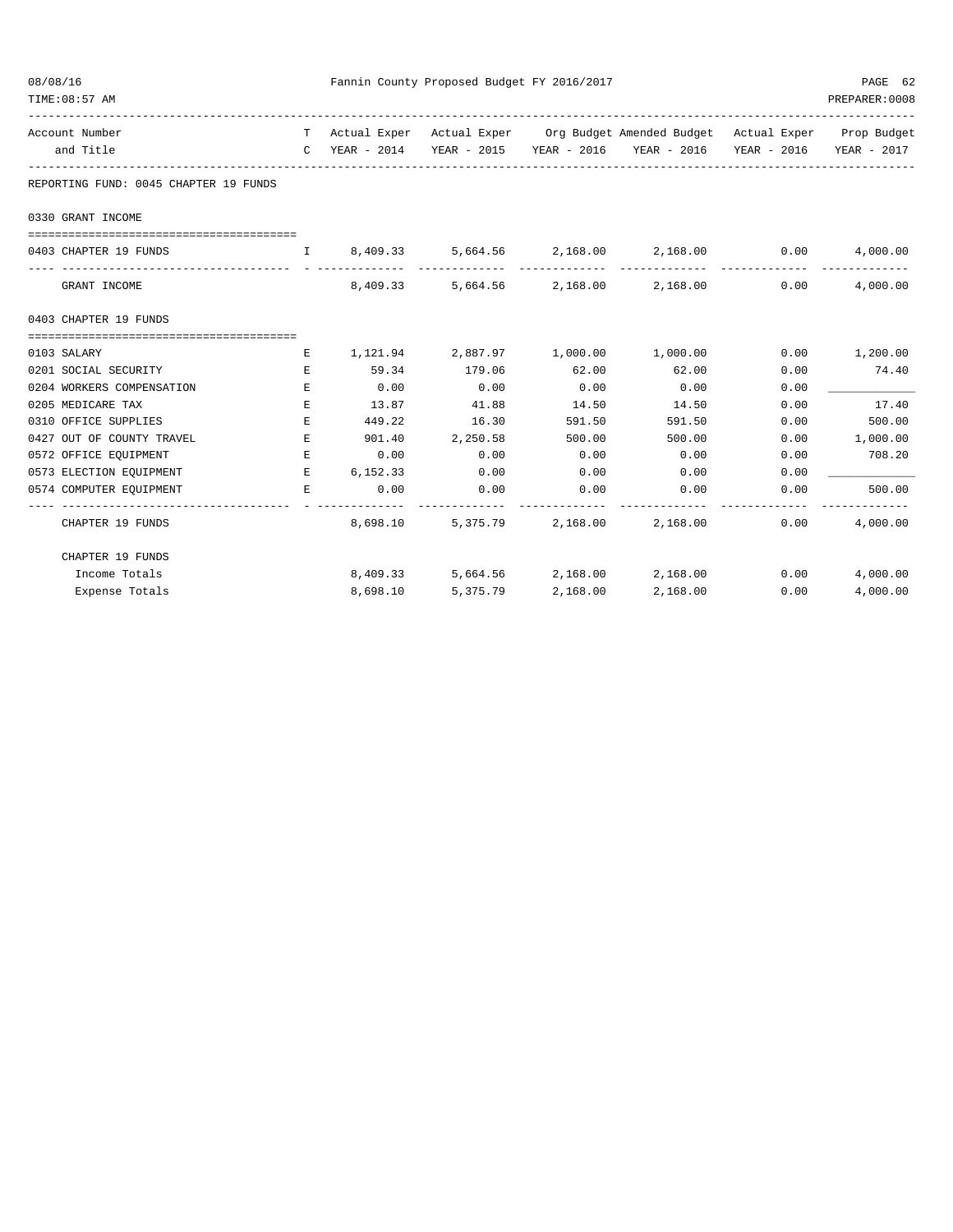| 08/08/16<br>TIME: 08:57 AM |                                                                                                     |    | Fannin County Proposed Budget FY 2016/2017 |                                                      | PAGE 63<br>PREPARER: 0008 |                                                                                |                                      |                 |
|----------------------------|-----------------------------------------------------------------------------------------------------|----|--------------------------------------------|------------------------------------------------------|---------------------------|--------------------------------------------------------------------------------|--------------------------------------|-----------------|
|                            |                                                                                                     |    |                                            |                                                      |                           |                                                                                |                                      |                 |
|                            | Account Number                                                                                      |    |                                            |                                                      |                           | T Actual Exper Actual Exper Org Budget Amended Budget Actual Exper Prop Budget |                                      |                 |
|                            | and Title                                                                                           |    | C YEAR - 2014                              |                                                      |                           | YEAR - 2015 YEAR - 2016 YEAR - 2016 YEAR - 2016                                |                                      | YEAR - 2017     |
|                            | REPORTING FUND: 0046 SAFE ROOM REIMBURSEMENT PROGRAM                                                |    |                                            |                                                      |                           |                                                                                |                                      |                 |
|                            | 0300 CASH                                                                                           |    |                                            |                                                      |                           |                                                                                |                                      |                 |
|                            |                                                                                                     |    |                                            | $0.00$ $0.00$ $1,200.00$                             |                           | 0.00                                                                           | $0.00$ 1,200.00                      |                 |
|                            | 0146 BEGINNING CASH BALANCE                                                                         | I. |                                            |                                                      |                           |                                                                                |                                      |                 |
|                            | CASH                                                                                                |    | 0.00                                       | 0.00                                                 |                           | $1,200.00$ 0.00                                                                |                                      | $0.00$ 1,200.00 |
|                            | 0330 GRANT INCOME                                                                                   |    |                                            |                                                      |                           |                                                                                |                                      |                 |
|                            | 0475 SAFE ROOM REIMBURSEMENT DR-4029 I 113,134.71 85,929.77 63,276.75 81,964.51 72,773.35 87,000.00 |    |                                            |                                                      |                           |                                                                                |                                      |                 |
|                            | 0476 ADMINISTRATIVE FEE                                                                             |    | I 5,100.00                                 | 3,200.00                                             | 2,200.00                  | 4,300.00                                                                       | 3,200.00                             | 2,900.00        |
|                            | GRANT INCOME                                                                                        |    |                                            | ------------<br>118, 234. 71 89, 129. 77 65, 476. 75 |                           | ----------                                                                     | -------------<br>86,264.51 75,973.35 | 89,900.00       |
|                            | 0475 SAFE ROOM REIMBURSEMENT PROGRAM                                                                |    |                                            |                                                      |                           |                                                                                |                                      |                 |
|                            | 0310 OFFICE SUPPLIES                                                                                | E  |                                            |                                                      |                           | $900.17$ $0.00$ $0.00$ $200.00$ $0.00$ $0.00$ $200.00$                         |                                      |                 |
|                            | 0314 SAFE ROOM REIMBURSEMENT E                                                                      |    |                                            |                                                      |                           | $113,134.71$ $72,215.77$ $63,276.75$ $81,964.51$ $72,773.35$ $87,000.00$       |                                      |                 |
|                            | 0427 OUT OF COUNTY TRAVEL                                                                           | E  | 534.60                                     | 445.50                                               | 600.00                    | 600.00                                                                         | 378.55 600.00                        |                 |
|                            | 0573 RADIO EQUIPMENT                                                                                | E  |                                            |                                                      | 0.00                      | 3,438.01 3,438.01                                                              |                                      | 3,300.00        |
|                            | 0574 COMPUTER EQUIPMENT                                                                             | E. | 3,422.40                                   | 0.00                                                 | 2,800.00                  | 61.99                                                                          | 0.00                                 |                 |
|                            | SAFE ROOM REIMBURSEMENT PROGRAM                                                                     |    |                                            |                                                      |                           | 117,991.88 72,661.27 66,676.75 86,264.51 76,589.91                             |                                      | 91,100.00       |
|                            | SAFE ROOM REIMBURSEMENT PROGRAM                                                                     |    |                                            |                                                      |                           |                                                                                |                                      |                 |
|                            | Income Totals                                                                                       |    |                                            |                                                      |                           | 118, 234.71 89, 129.77 66, 676.75 86, 264.51 75, 973.35 91, 100.00             |                                      |                 |
|                            | Expense Totals                                                                                      |    | 117,991.88                                 | 72,661.27                                            | 66,676.75                 | 86,264.51                                                                      | 76,589.91                            | 91,100.00       |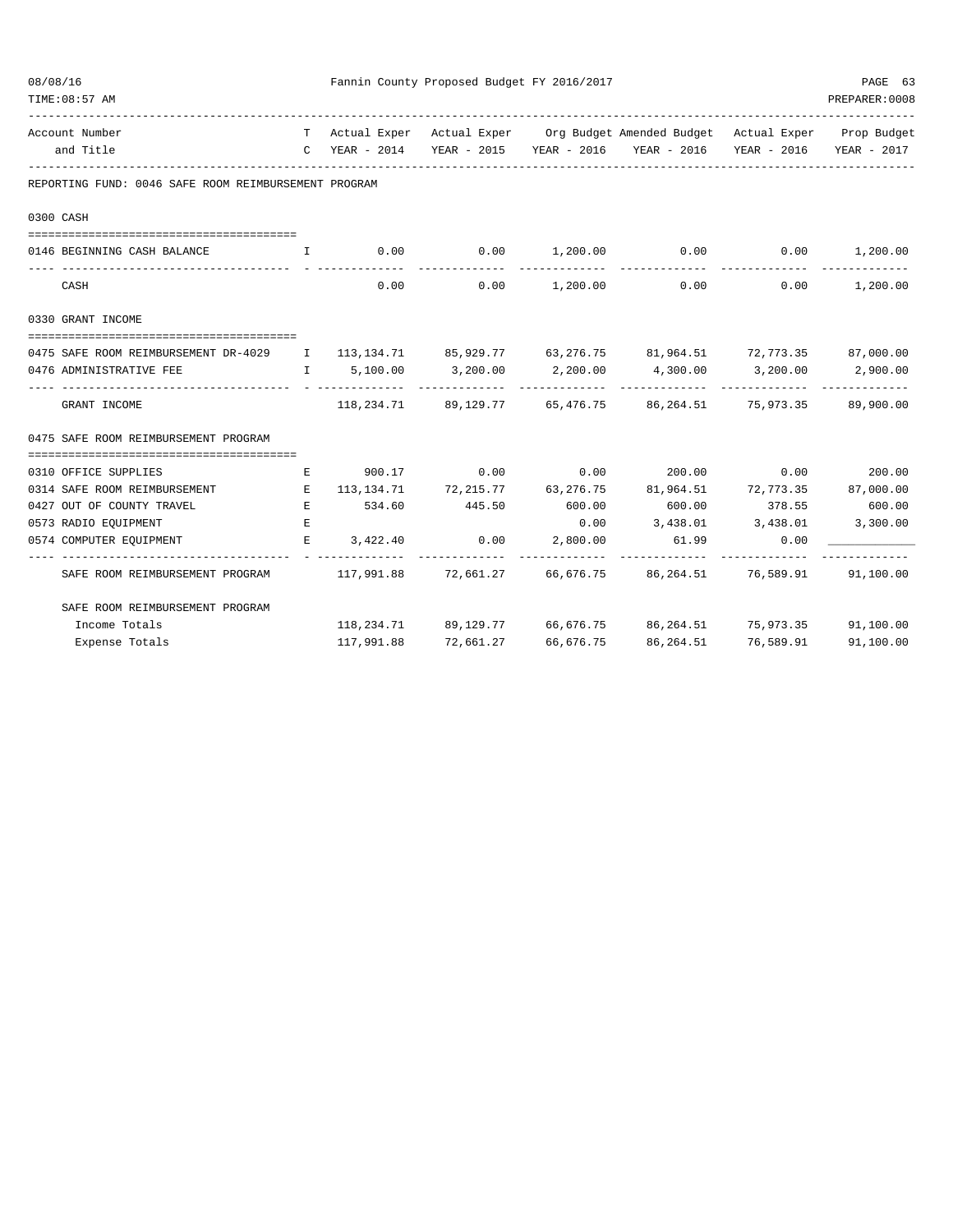| 08/08/16 | TIME: 08:57 AM                                                                   |                 | Fannin County Proposed Budget FY 2016/2017      |                |                                                                                                                                                             |          | PAGE 64<br>PREPARER: 0008 |
|----------|----------------------------------------------------------------------------------|-----------------|-------------------------------------------------|----------------|-------------------------------------------------------------------------------------------------------------------------------------------------------------|----------|---------------------------|
|          | Account Number<br>and Title                                                      |                 |                                                 |                | T Actual Exper Actual Exper Org Budget Amended Budget Actual Exper Prop Budget<br>C YEAR - 2014 YEAR - 2015 YEAR - 2016 YEAR - 2016 YEAR - 2016 YEAR - 2017 |          |                           |
|          | REPORTING FUND: 0048 ELECTION EQUIPMENT FUND                                     |                 |                                                 |                |                                                                                                                                                             |          |                           |
|          | 0300 CASH                                                                        |                 |                                                 |                |                                                                                                                                                             |          |                           |
|          | 0148 BEGINNING CASH BALANCE 1 0.00 0.00 12,600.00 12,600.00 0.00 17,100.00       |                 |                                                 |                |                                                                                                                                                             |          |                           |
|          | CASH                                                                             | 0.00            | 0.00                                            |                | 12,600.00  12,600.00  0.00  17,100.00                                                                                                                       |          |                           |
|          | 0340 INCOME                                                                      |                 |                                                 |                |                                                                                                                                                             |          |                           |
|          | 0130 REFUNDS & MISCELLANEOUS                                                     |                 |                                                 |                | $\qquad \qquad 1 \qquad \qquad 0.00 \qquad \qquad 119.65 \qquad \qquad 2,400.00 \qquad \qquad 2,400.00 \qquad \qquad 0.00$                                  |          |                           |
|          | 0484 ELECTION REIMBURSEMENT                                                      |                 | $I = 6,695.00$ $7,532.19$ 0.00<br>------------- | ______________ | $0.00$ 1, 145.17<br>-------------                                                                                                                           |          | 2,400.00                  |
|          | INCOME                                                                           | 6,695.00        |                                                 |                | 7,651.84 2,400.00 2,400.00 1,145.17                                                                                                                         |          | 2,400.00                  |
|          | 0403 ELECTION EQUIPMENT FUND                                                     |                 |                                                 |                |                                                                                                                                                             |          |                           |
|          | 0485 LICENSE/SUPPORT                                                             |                 |                                                 |                | $E$ 0.00 0.00 0.00 667.00 667.00                                                                                                                            |          |                           |
|          | 0573 ELECTION EQUIPMENT THE R R 8,499.12<br>------------------------------------ | _ _____________ | -------------                                   |                | 6,048.75 15,000.00 14,333.00                                                                                                                                |          | 3, 131. 20   19, 500. 00  |
|          | ELECTION EOUIPMENT FUND                                                          | 8,499.12        |                                                 |                | 6,048.75  15,000.00  15,000.00  3,798.20  19,500.00                                                                                                         |          |                           |
|          | ELECTION EQUIPMENT FUND                                                          |                 |                                                 |                |                                                                                                                                                             |          |                           |
|          | Income Totals                                                                    |                 |                                                 |                | $6,695.00$ $7,651.84$ $15,000.00$ $15,000.00$ $1,145.17$ $19,500.00$                                                                                        |          |                           |
|          | Expense Totals                                                                   | 8,499.12        | 6,048.75                                        | 15,000.00      | 15,000.00                                                                                                                                                   | 3,798.20 | 19,500.00                 |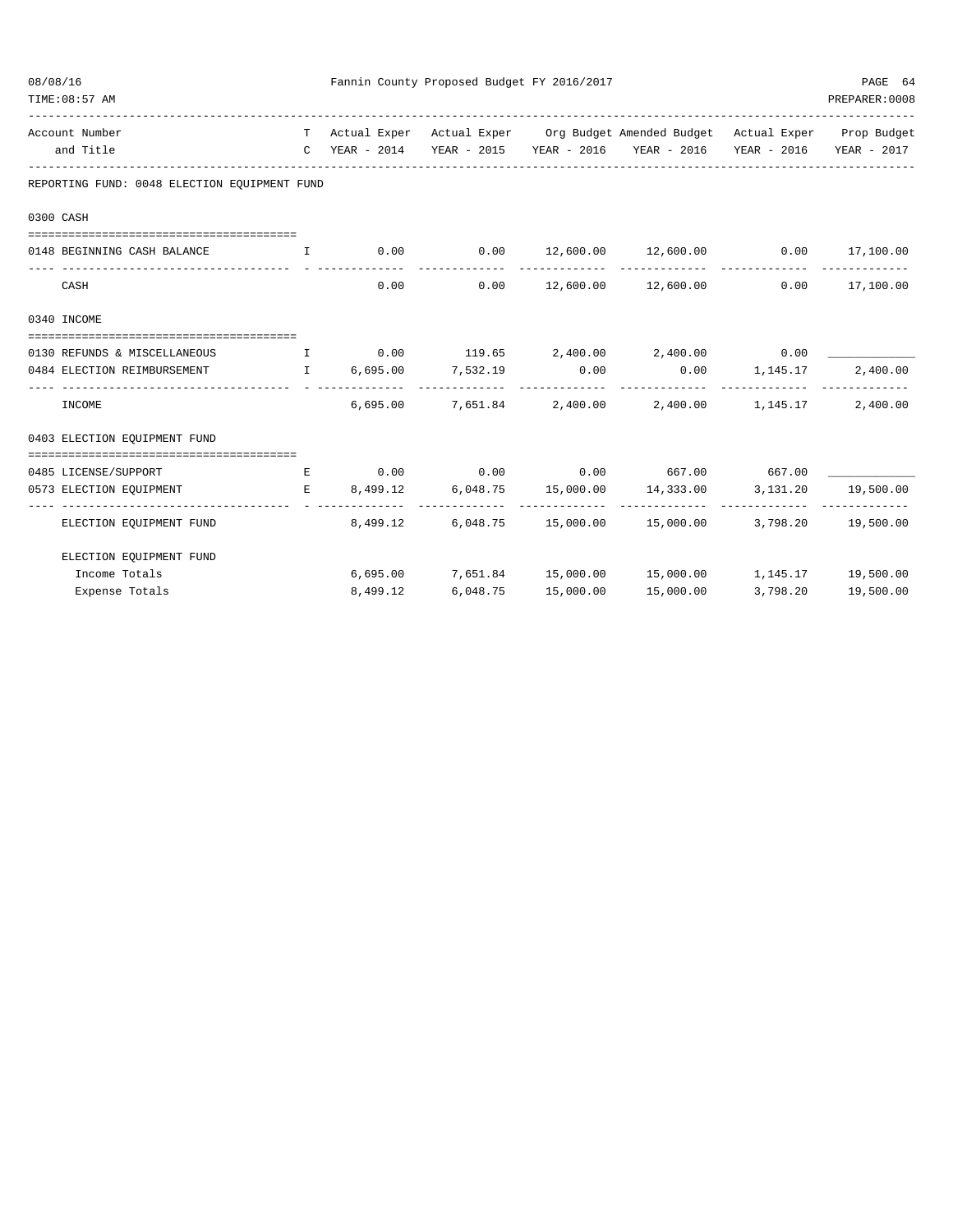| 08/08/16<br>TIME: 08:57 AM                                                                                         |              |                | Fannin County Proposed Budget FY 2016/2017 |               |                                                                 |             | PAGE 65<br>PREPARER: 0008 |
|--------------------------------------------------------------------------------------------------------------------|--------------|----------------|--------------------------------------------|---------------|-----------------------------------------------------------------|-------------|---------------------------|
| Account Number                                                                                                     |              | T Actual Exper |                                            |               | Actual Exper Org Budget Amended Budget Actual Exper Prop Budget |             |                           |
| and Title                                                                                                          | $\mathbb{C}$ | YEAR - 2014    |                                            |               | YEAR - 2015 YEAR - 2016 YEAR - 2016                             | YEAR - 2016 | YEAR - 2017               |
| REPORTING FUND: 0051 CO.& DIST.COURT TECHNOLOGY                                                                    |              |                |                                            |               |                                                                 |             |                           |
| 0370 MISCELLANEOUS INCOME                                                                                          |              |                |                                            |               |                                                                 |             |                           |
| =================================<br>0440 CO.& DIST.CT.TECHNOLOGY FEE 1,599.42 1,753.30 2,000.00 2,000.00 1,134.26 |              |                |                                            |               |                                                                 |             | 2,000.00                  |
| MISCELLANEOUS INCOME                                                                                               |              |                |                                            |               | $1,599.42$ $1,753.30$ $2,000.00$ $2,000.00$ $1,134.26$          |             | 2,000.00                  |
| 0440 COURT TECHNOLOGY EOUIPMENT                                                                                    |              |                |                                            |               |                                                                 |             |                           |
| --------------------------------------<br>0572 OFFICE EQUIPMENT                                                    | E            | 0.00           |                                            |               | $0.00$ 2,000.00 2,000.00 0.00                                   |             | 2,000.00<br>---------     |
| COURT TECHNOLOGY EQUIPMENT                                                                                         |              | 0.00           | 0.00                                       | ------------- | 2,000.00 2,000.00                                               | 0.00        | 2,000.00                  |
| CO.& DIST.COURT TECHNOLOGY                                                                                         |              |                |                                            |               |                                                                 |             |                           |
| Income Totals                                                                                                      |              |                | 1,599.42 1,753.30                          | 2,000.00      | 2,000.00 1,134.26                                               |             | 2,000.00                  |
| Expense Totals                                                                                                     |              | 0.00           | 0.00                                       | 2,000.00      | 2,000.00                                                        | 0.00        | 2,000.00                  |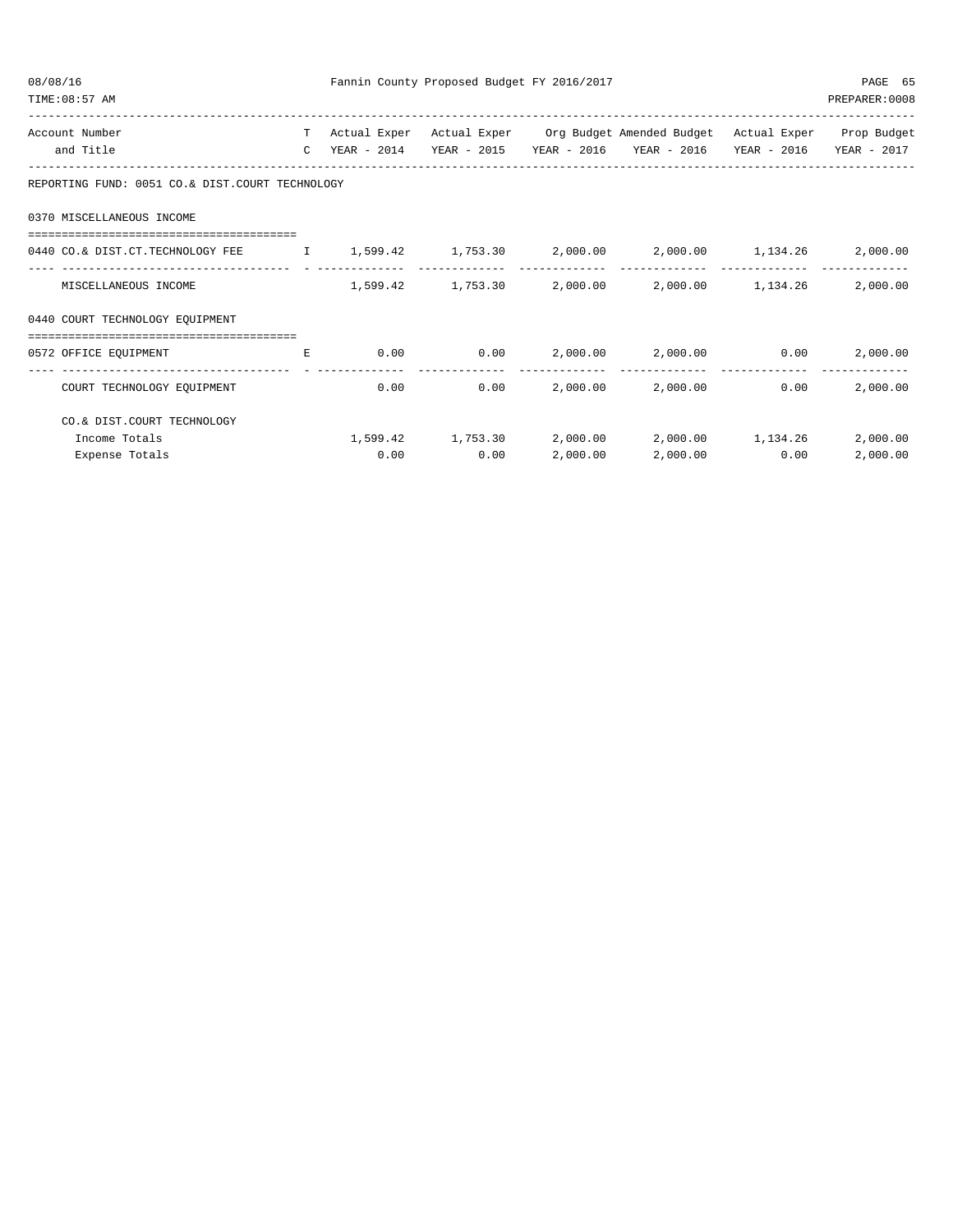| 08/08/16<br>TIME: 08:57 AM                                                         |              | Fannin County Proposed Budget FY 2016/2017 |                |                                                                                                                                                             |                       | PAGE 66<br>PREPARER: 0008 |
|------------------------------------------------------------------------------------|--------------|--------------------------------------------|----------------|-------------------------------------------------------------------------------------------------------------------------------------------------------------|-----------------------|---------------------------|
| Account Number<br>and Title                                                        |              |                                            |                | T Actual Exper Actual Exper Org Budget Amended Budget Actual Exper Prop Budget<br>C YEAR - 2014 YEAR - 2015 YEAR - 2016 YEAR - 2016 YEAR - 2016 YEAR - 2017 |                       |                           |
| REPORTING FUND: 0052 COURT RECORDS PRESERVATION                                    |              |                                            |                |                                                                                                                                                             |                       |                           |
| 0360 INTEREST EARNINGS                                                             |              |                                            |                |                                                                                                                                                             |                       |                           |
| 0100 INTEREST EARNINGS                                                             | $\mathbb{L}$ |                                            |                | $15.00$ $18.70$ $11.00$ $11.00$ $15.89$ $11.00$                                                                                                             |                       |                           |
| INTEREST EARNINGS                                                                  |              | 15.00 18.70 11.00                          |                |                                                                                                                                                             | 11.00   15.89   11.00 |                           |
| 0370 MISCELLANEOUS INCOME                                                          |              |                                            |                |                                                                                                                                                             |                       |                           |
| 0133 COURT RECORDS PRESERVATION FEE 1 4,959.66 4,919.61 9,000.00 9,000.00 3,198.96 |              |                                            |                |                                                                                                                                                             |                       | 9,000.00                  |
| MISCELLANEOUS INCOME                                                               |              |                                            |                | --------------<br>$4.959.66$ $4.919.61$ $9.000.00$ $9.000.00$ $3.198.96$                                                                                    | --------------        | 9,000.00                  |
| 0449 COURT RECORDS PRES. EOUIPMENT                                                 |              |                                            |                |                                                                                                                                                             |                       |                           |
| 0572 OFFICE EQUIPMENT                                                              | E            |                                            |                | $0.00$ $0.00$ $9.011.00$ $9.011.00$ $0.00$                                                                                                                  |                       | 9,011.00                  |
| COURT RECORDS PRES. EQUIPMENT                                                      |              | 0.00                                       | -------------- | $0.00$ 9,011.00 9,011.00 0.00                                                                                                                               |                       | 9,011.00                  |
| COURT RECORDS PRESERVATION                                                         |              |                                            |                |                                                                                                                                                             |                       |                           |
| Income Totals                                                                      |              |                                            |                | $4,974.66$ $4,938.31$ $9,011.00$ $9,011.00$ $3,214.85$                                                                                                      |                       | 9,011.00                  |
| Expense Totals                                                                     |              | $0.00$ 0.00                                | 9.011.00       | 9.011.00                                                                                                                                                    | 0.00                  | 9,011.00                  |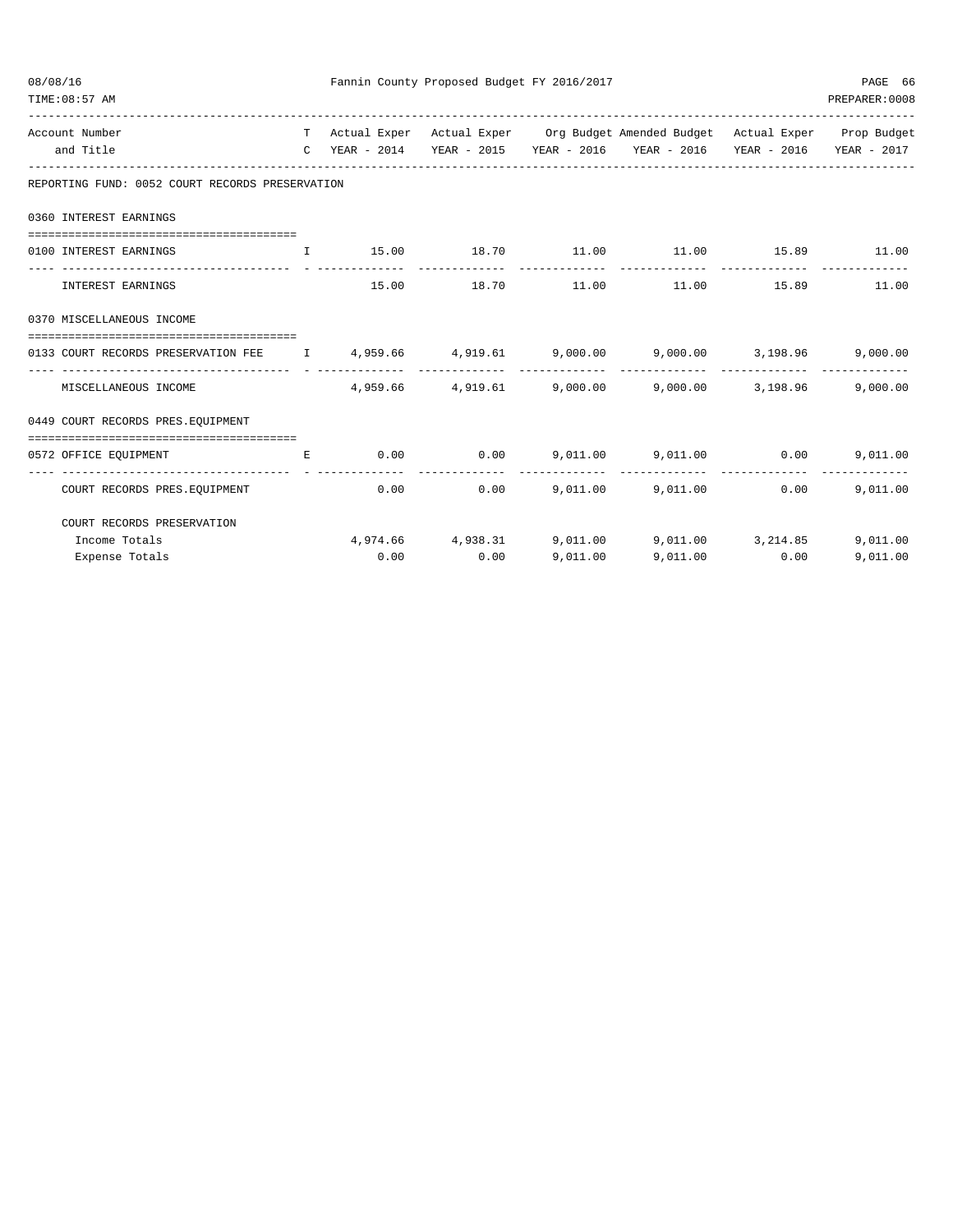| 08/08/16 | TIME: 08:57 AM                                                                                  |        |          | Fannin County Proposed Budget FY 2016/2017 |                        |                                                                                |                                | PAGE 67<br>PREPARER: 0008 |
|----------|-------------------------------------------------------------------------------------------------|--------|----------|--------------------------------------------|------------------------|--------------------------------------------------------------------------------|--------------------------------|---------------------------|
|          | Account Number                                                                                  |        |          |                                            |                        | T Actual Exper Actual Exper Org Budget Amended Budget Actual Exper Prop Budget |                                |                           |
|          | and Title                                                                                       |        |          |                                            |                        | C YEAR - 2014 YEAR - 2015 YEAR - 2016 YEAR - 2016 YEAR - 2016 YEAR - 2017      |                                |                           |
|          | REPORTING FUND: 0053 CO.CLERK RECORDS ARCHIVE                                                   |        |          |                                            |                        |                                                                                |                                |                           |
|          | 0300 CASH                                                                                       |        |          |                                            |                        |                                                                                |                                |                           |
|          | 0153 BEGINNING CASH BALANCE                                                                     | $\top$ |          |                                            |                        | $0.00$ $0.00$ $0.00$ $0.00$ $0.00$ $0.00$ $18,104.98$                          |                                |                           |
|          | CASH                                                                                            |        | 0.00     | 0.00                                       | --------------<br>0.00 | --------------<br>0.00                                                         |                                | $0.00$ 18,104.98          |
|          | 0370 MISCELLANEOUS INCOME                                                                       |        |          |                                            |                        |                                                                                |                                |                           |
|          | 0133 CO.CLERK RECORDS ARCHIVE FEE T 48,552.70 57,094.95 20,000.00 20,000.00 50,079.92 40,000.00 |        |          |                                            |                        |                                                                                |                                |                           |
|          | MISCELLANEOUS INCOME                                                                            |        |          |                                            |                        | 48,552.70 57,094.95 20,000.00 20,000.00 50,079.92 40,000.00                    |                                |                           |
|          | 0403 CO.CLERK RECORDS ARCHIVE                                                                   |        |          |                                            |                        |                                                                                |                                |                           |
|          | 0437 DIGITAL IMAGING                                                                            |        |          |                                            |                        | E 7,499.80 0.00 7,500.00 7,500.00 229.50 53,700.00                             |                                |                           |
|          | 0490 CO.CLERK MISCELLANEOUS<br><b>Experience of the Experience</b>                              |        | 0.00     |                                            |                        | $0.00$ $12,500.00$ $12,500.00$ $1,140.75$                                      |                                | 4,404.98                  |
|          | CO. CLERK RECORDS ARCHIVE                                                                       |        |          | 7,499.80 0.00                              | ----------             | -------------<br>20,000.00 20,000.00 1,370.25                                  | ------------------------------ | 58,104.98                 |
|          | CO. CLERK RECORDS ARCHIVE                                                                       |        |          |                                            |                        |                                                                                |                                |                           |
|          | Income Totals                                                                                   |        |          |                                            |                        | 48,552.70 57,094.95 20,000.00 20,000.00                                        | 50,079.92                      | 58,104.98                 |
|          | Expense Totals                                                                                  |        | 7,499.80 | 0.00                                       | 20,000.00              | 20,000.00                                                                      | 1,370.25                       | 58,104.98                 |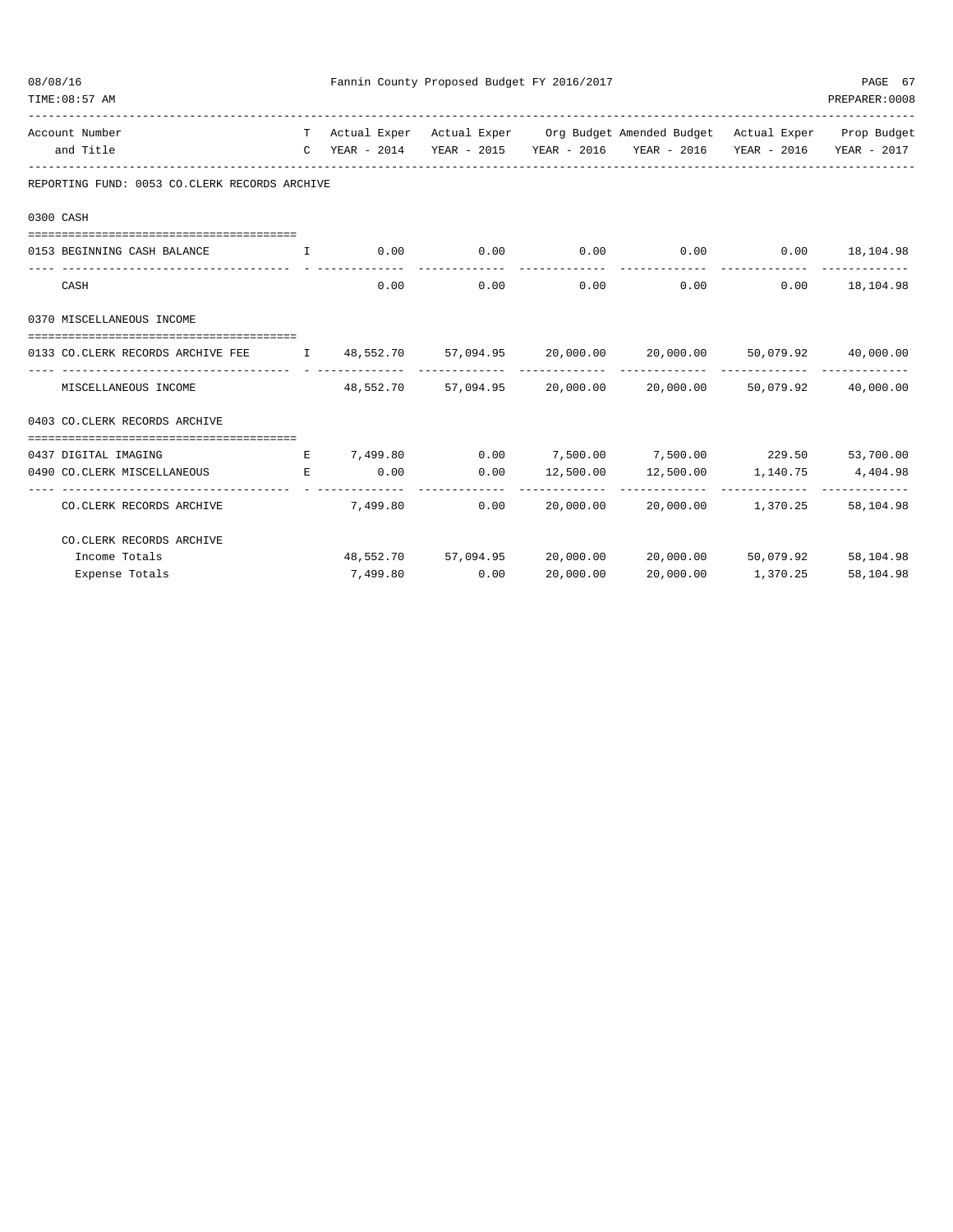| 08/08/16                                                                                       |              |                                               | Fannin County Proposed Budget FY 2016/2017 |        |                                                                                |          | PAGE 68        |
|------------------------------------------------------------------------------------------------|--------------|-----------------------------------------------|--------------------------------------------|--------|--------------------------------------------------------------------------------|----------|----------------|
| TIME: 08:57 AM                                                                                 |              |                                               |                                            |        | _____________________________                                                  |          | PREPARER: 0008 |
| Account Number                                                                                 |              |                                               |                                            |        | T Actual Exper Actual Exper Org Budget Amended Budget Actual Exper Prop Budget |          |                |
| and Title                                                                                      |              |                                               |                                            |        | C YEAR - 2014 YEAR - 2015 YEAR - 2016 YEAR - 2016 YEAR - 2016                  |          | YEAR - 2017    |
| REPORTING FUND: 0055 F.C. LAW ENFORCEMENT EDUCATION                                            |              |                                               |                                            |        |                                                                                |          |                |
| 0300 CASH                                                                                      |              |                                               |                                            |        |                                                                                |          |                |
| 0156 BEGINNING CASH BALANCE<br>$\mathbf{I}$ and $\mathbf{I}$ and $\mathbf{I}$ and $\mathbf{I}$ |              | 0.00                                          | 0.00                                       |        | 683.23 683.23                                                                  | 0.00     | 500.00         |
| CASH                                                                                           |              | 0.00                                          | 0.00                                       | 683.23 | <u>Liste i Liste i Li</u><br>683.23                                            | 0.00     | 500.00         |
| 0360 INTEREST EARNINGS                                                                         |              |                                               |                                            |        |                                                                                |          |                |
| 0100 INTEREST EARNINGS                                                                         | $\mathbf{L}$ | 0.08                                          | 0.14                                       | 0.00   | 0.00                                                                           | 0.06     |                |
| INTEREST EARNINGS                                                                              |              | 0.08                                          | 0.14                                       | 0.00   | 0.00                                                                           | 0.06     | 0.00           |
| 0370 MISCELLANEOUS                                                                             |              |                                               |                                            |        |                                                                                |          |                |
| 0130 REFUNDS & MISCELLANEOUS                                                                   |              | $\qquad \qquad \mathbb{I} \qquad \qquad 0.00$ | 0.00                                       | 0.00   | $0.00$ 0.00                                                                    |          |                |
| 0160 PEACE OFFICER ALLOCATION                                                                  |              | $1 \t 2, 258.62$                              | 1,857.22                                   | 0.00   | 0.00                                                                           | 1,827.51 |                |
| MISCELLANEOUS                                                                                  |              |                                               | 2, 258.62 1, 857.22                        | 0.00   | 0.00                                                                           | 1,827.51 | 0.00           |
| 0560 LAW ENFORCEMENT EDUCATION                                                                 |              |                                               |                                            |        |                                                                                |          |                |
|                                                                                                |              |                                               |                                            |        |                                                                                |          |                |
| 0427 OUT OF COUNTY TRAVEL                                                                      | E            | 0.00                                          | 0.00                                       | 0.00   | 0.00                                                                           | 0.00     |                |
| 0428 TRAINING & TUITION                                                                        | E            | 0.00                                          | 250.00                                     | 683.23 | 683.23                                                                         | 235.00   | 500.00         |
| 0435 PRINTING                                                                                  | E            | 49.69                                         | 0.00                                       | 0.00   | 0.00                                                                           | 0.00     |                |
| 0490 MISCELLANEOUS                                                                             | E            | 1,635.00                                      | 1,760.00                                   | 0.00   | 0.00                                                                           | 0.00     |                |
| LAW ENFORCEMENT EDUCATION                                                                      |              | 1,684.69                                      | 2,010.00                                   | 683.23 | 683.23                                                                         | 235.00   | 500.00         |
| F.C. LAW ENFORCEMENT EDUCATION                                                                 |              |                                               |                                            |        |                                                                                |          |                |
| Income Totals                                                                                  |              |                                               |                                            |        | 2, 258.70 1, 857.36 683.23 683.23 1, 827.57 500.00                             |          |                |
| Expense Totals                                                                                 |              | 1,684.69                                      | 2,010.00                                   | 683.23 | 683.23                                                                         | 235.00   | 500.00         |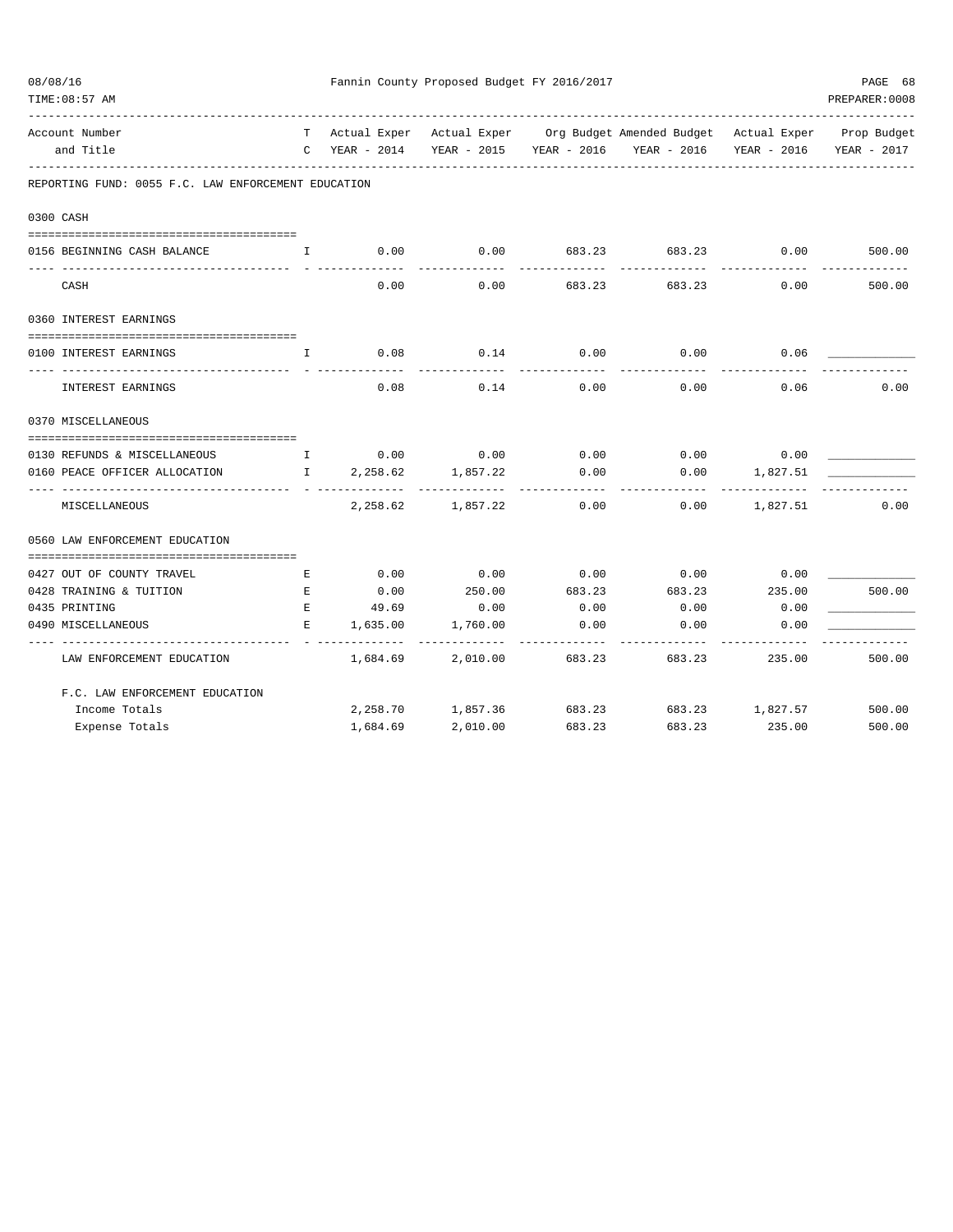| 08/08/16 | TIME: 08:57 AM                                                                                                                                                                                                                                                                                                                   |                           |                             |                  | Fannin County Proposed Budget FY 2016/2017 | ---------------------------------                                                             |                | PAGE 69<br>PREPARER: 0008 |
|----------|----------------------------------------------------------------------------------------------------------------------------------------------------------------------------------------------------------------------------------------------------------------------------------------------------------------------------------|---------------------------|-----------------------------|------------------|--------------------------------------------|-----------------------------------------------------------------------------------------------|----------------|---------------------------|
|          | Account Number<br>and Title                                                                                                                                                                                                                                                                                                      |                           | $C$ YEAR - 2014             |                  | YEAR - 2015 YEAR - 2016                    | T Actual Exper Actual Exper Org Budget Amended Budget Actual Exper Prop Budget<br>YEAR - 2016 | YEAR - 2016    | YEAR - 2017               |
|          | REPORTING FUND: 0056 F C SHERIFF FORFEITURE                                                                                                                                                                                                                                                                                      |                           |                             |                  |                                            |                                                                                               |                |                           |
|          | 0300 CASH                                                                                                                                                                                                                                                                                                                        |                           |                             |                  |                                            |                                                                                               |                |                           |
|          | 0156 BEGINNING CASH BALANCE                                                                                                                                                                                                                                                                                                      | $\mathbb{I}$              | 0.00                        | 0.00             |                                            | 25,000.00 25,000.00 0.00                                                                      |                | 20,000.00                 |
|          | CASH                                                                                                                                                                                                                                                                                                                             |                           | 0.00                        | 0.00             | 25,000.00                                  | 25,000.00                                                                                     | 0.00           | 20,000.00                 |
|          | 0330 GRANTS                                                                                                                                                                                                                                                                                                                      |                           |                             |                  |                                            |                                                                                               |                |                           |
|          | 0560 BULLETPROOF VEST PARTNERSHIP 1 4,577.78                                                                                                                                                                                                                                                                                     |                           |                             | 0.00             | 0.00                                       | 0.00                                                                                          | 0.00           |                           |
|          | GRANTS                                                                                                                                                                                                                                                                                                                           |                           | 4,577.78                    | 0.00             | 0.00                                       | 0.00                                                                                          | 0.00           | 0.00                      |
|          | 0352 OTHER FOREITURES                                                                                                                                                                                                                                                                                                            |                           |                             |                  |                                            |                                                                                               |                |                           |
|          | 0200 CONTRABAND FOREITURE                                                                                                                                                                                                                                                                                                        | $\mathbf{I}$              | 18,218.10                   | 0.00             |                                            | $0.00$ 0.00 7,911.99                                                                          |                |                           |
|          | 0300 PLEA BARGAIN AGREEMENT                                                                                                                                                                                                                                                                                                      | $\mathbb{I}$              | 0.00                        | 0.00             | 0.00                                       | 0.00                                                                                          | 0.00           |                           |
|          | -------------- - -                                                                                                                                                                                                                                                                                                               |                           | <u> - - - - - - - - - -</u> |                  |                                            |                                                                                               | ---------      |                           |
|          | OTHER FOREITURES                                                                                                                                                                                                                                                                                                                 |                           | 18,218.10                   | 0.00             | 0.00                                       | 0.00                                                                                          | 7,911.99       | 0.00                      |
|          | 0360 INTEREST EARNINGS                                                                                                                                                                                                                                                                                                           |                           |                             |                  |                                            |                                                                                               |                |                           |
|          | 0100 INTEREST EARNINGS<br>-- --------------                                                                                                                                                                                                                                                                                      | $\mathbb{I}$              | 2.96                        | 3.32             | 8.00                                       | 8.00                                                                                          | 2.04           |                           |
|          | INTEREST EARNINGS                                                                                                                                                                                                                                                                                                                |                           | 2.96                        | 3.32             | 8.00                                       | 8.00                                                                                          | 2.04           | 0.00                      |
|          | 0370 MISCELLANEOUS                                                                                                                                                                                                                                                                                                               |                           |                             |                  |                                            |                                                                                               |                |                           |
|          | 0108 FEDERAL OT REIMBURSEMENT                                                                                                                                                                                                                                                                                                    | $\mathbf{I}$ $\mathbf{I}$ |                             | 0.00             | 0.00                                       | $0.00$ 0.00                                                                                   |                |                           |
|          | 0130 REFUNDS & MISCELLANEOUS<br>$\mathbf{I}$ and $\mathbf{I}$ and $\mathbf{I}$ and $\mathbf{I}$ and $\mathbf{I}$ and $\mathbf{I}$ and $\mathbf{I}$ and $\mathbf{I}$ and $\mathbf{I}$ and $\mathbf{I}$ and $\mathbf{I}$ and $\mathbf{I}$ and $\mathbf{I}$ and $\mathbf{I}$ and $\mathbf{I}$ and $\mathbf{I}$ and $\mathbf{I}$ and |                           | 0.00                        | 250.14           | 0.00                                       | 0.00                                                                                          | 40.10          |                           |
|          |                                                                                                                                                                                                                                                                                                                                  |                           |                             |                  |                                            |                                                                                               |                |                           |
|          | MISCELLANEOUS                                                                                                                                                                                                                                                                                                                    |                           | 0.00                        | 250.14           | 0.00                                       | 0.00                                                                                          | 40.10          | 0.00                      |
|          | 0390 TRANSFERS                                                                                                                                                                                                                                                                                                                   |                           |                             |                  |                                            |                                                                                               |                |                           |
|          | 0140 TRANSFERS IN                                                                                                                                                                                                                                                                                                                | I                         | 0.00                        | 0.00             | 0.00                                       | 0.00                                                                                          | 0.00           |                           |
|          | TRANSFERS                                                                                                                                                                                                                                                                                                                        |                           | 0.00                        | 0.00             | 0.00                                       | 0.00                                                                                          | 0.00           | 0.00                      |
|          | 0560 F C SHERIFF FORFEITURE                                                                                                                                                                                                                                                                                                      |                           |                             |                  |                                            |                                                                                               |                |                           |
|          |                                                                                                                                                                                                                                                                                                                                  |                           |                             |                  |                                            |                                                                                               |                |                           |
|          | 0310 SUPPLIES<br>0316 EMPLOYEE AWARDS BANQUET                                                                                                                                                                                                                                                                                    | Е<br>$\mathbf E$          | 3,118.09<br>0.00            | 1,145.29<br>0.00 | 1,500.00<br>0.00                           | 1,500.00<br>0.00                                                                              | 681.55<br>0.00 | 1,500.00                  |
|          | 0395 UNIFORMS/PROT.VESTS                                                                                                                                                                                                                                                                                                         | Ε                         | 974.35                      | 1,654.00         | 1,000.00                                   | 1,000.00                                                                                      | 0.00           | 1,000.00                  |
|          | 0427 OUT OF COUNTY TRAVEL                                                                                                                                                                                                                                                                                                        | E                         | 0.00                        | 78.00            | 200.00                                     | 200.00                                                                                        | 0.00           |                           |
|          | 0428 TRAINING & TUITION                                                                                                                                                                                                                                                                                                          | Ε                         | 80.00                       | 0.00             | 0.00                                       | 0.00                                                                                          | 0.00           |                           |
|          | 0452 R & M EQUIPMENT                                                                                                                                                                                                                                                                                                             | E                         | 835.80                      | 510.63           | 750.00                                     | 750.00                                                                                        | 0.00           | 65.00                     |
|          | 0454 R&M AUTO                                                                                                                                                                                                                                                                                                                    | Ε                         | 5,000.00                    | 0.00             | 1,000.00                                   | 1,000.00                                                                                      | 0.00           | 1,000.00                  |
|          | 0495 NARCOTICS INVESTIGATION                                                                                                                                                                                                                                                                                                     | Ε                         | 5,000.00                    | 2,000.00         | 3,000.00                                   | 3,000.00                                                                                      | 0.00           | 300.00                    |
|          | 0499 BANK SERVICE FEES                                                                                                                                                                                                                                                                                                           | Ε                         | 150.00                      | 150.00           | 135.00                                     | 135.00                                                                                        | 135.00         | 135.00                    |
|          | 0571 AUTOMOBILES                                                                                                                                                                                                                                                                                                                 | Ε                         | 5,118.06                    | 3,712.07         | 10,000.00                                  | 10,000.00                                                                                     | 0.00           | 10,000.00                 |
|          | 0572 OFFICE EQUIPMENT                                                                                                                                                                                                                                                                                                            | Ε                         | 0.00                        | 1,081.98         | 1,423.00                                   | 1,423.00                                                                                      | 1,249.96       |                           |
|          | 0573 TELEPHONE EQUIPMENT                                                                                                                                                                                                                                                                                                         | Е                         | 0.00                        | 0.00             | 0.00                                       | 0.00                                                                                          | 0.00           |                           |
|          | 0580 INVESTIGATIVE EQUIPMENT                                                                                                                                                                                                                                                                                                     | E                         | 145.98                      | 2,640.72         | 6,000.00                                   | 6,000.00                                                                                      | 873.97         | 6,000.00<br>----------    |
|          | F C SHERIFF FORFEITURE                                                                                                                                                                                                                                                                                                           |                           | 20,422.28                   | 12,972.69        | 25,008.00                                  | 25,008.00                                                                                     | 2,940.48       | 20,000.00                 |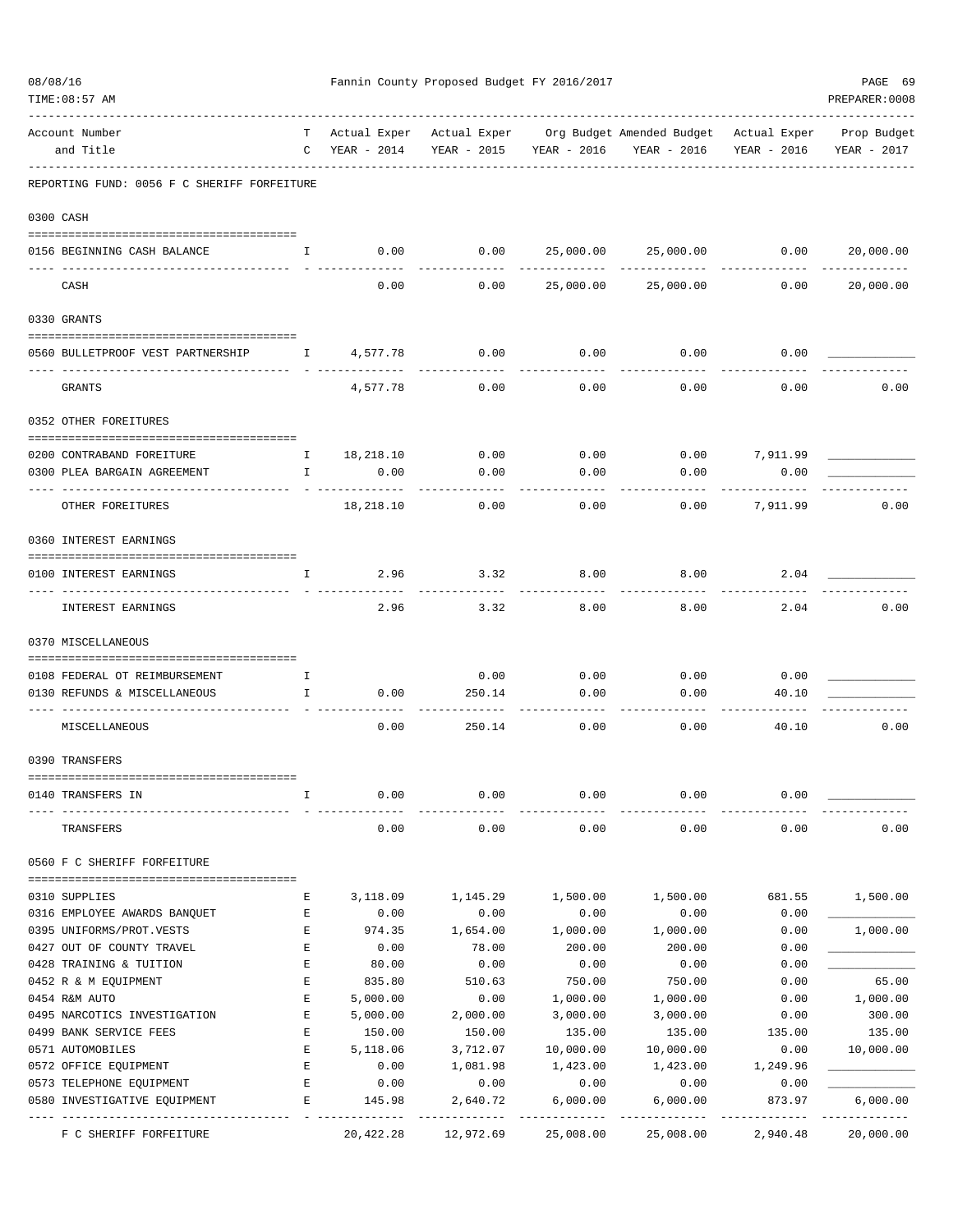| 08/08/16<br>TIME: 08:57 AM                                | Fannin County Proposed Budget FY 2016/2017 |                             |                             |                        |                                          | PAGE 70<br>PREPARER: 0008   |                            |
|-----------------------------------------------------------|--------------------------------------------|-----------------------------|-----------------------------|------------------------|------------------------------------------|-----------------------------|----------------------------|
| Account Number<br>and Title                               | C                                          | Actual Exper<br>YEAR - 2014 | Actual Exper<br>YEAR - 2015 | $YEAR - 2016$          | Org Budget Amended Budget<br>YEAR - 2016 | Actual Exper<br>YEAR - 2016 | Prop Budget<br>YEAR - 2017 |
| REPORTING FUND: 0056 F C SHERIFF FORFEITURE               |                                            |                             |                             |                        |                                          |                             |                            |
| F C SHERIFF FORFEITURE<br>Income Totals<br>Expense Totals |                                            | 22,798.84<br>20,422.28      | 253.46<br>12,972.69         | 25,008.00<br>25,008.00 | 25,008.00<br>25,008.00                   | 7,954.13<br>2,940.48        | 20,000.00<br>20,000.00     |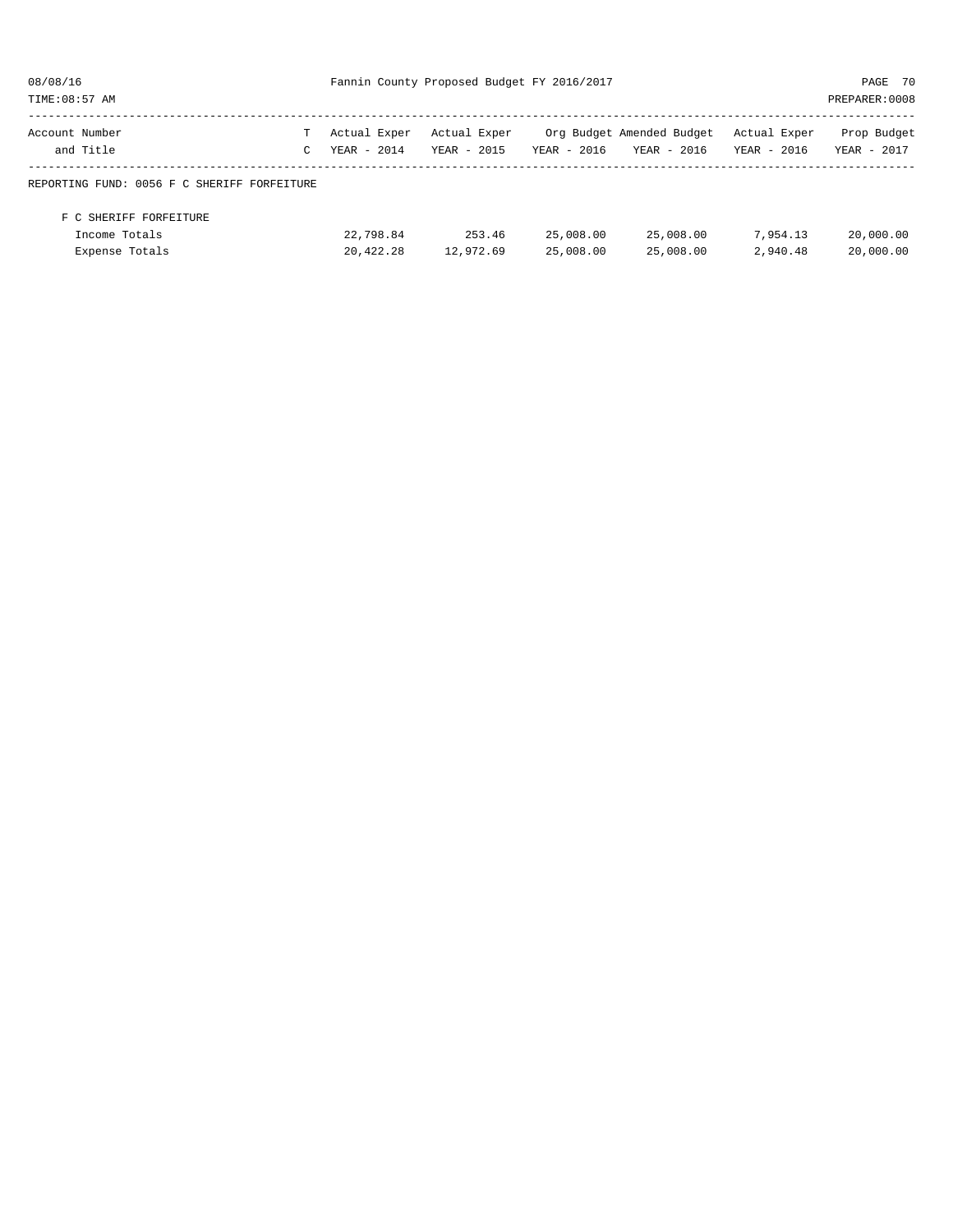| 08/08/16<br>TIME: 08:57 AM            |              | Fannin County Proposed Budget FY 2016/2017 | PAGE 71                 |      |                                                                                |                |             |
|---------------------------------------|--------------|--------------------------------------------|-------------------------|------|--------------------------------------------------------------------------------|----------------|-------------|
|                                       |              |                                            |                         |      |                                                                                | PREPARER: 0008 |             |
|                                       |              |                                            |                         |      |                                                                                |                |             |
| Account Number                        |              |                                            |                         |      | T Actual Exper Actual Exper Org Budget Amended Budget Actual Exper Prop Budget |                |             |
| and Title                             | $\mathbf C$  | YEAR - 2014                                | YEAR - 2015 YEAR - 2016 |      | YEAR - 2016                                                                    | YEAR - 2016    | YEAR - 2017 |
| REPORTING FUND: 0057 SHERIFF K-9 UNIT |              |                                            |                         |      |                                                                                |                |             |
| 0300 CASH                             |              |                                            |                         |      |                                                                                |                |             |
|                                       |              |                                            |                         |      |                                                                                |                |             |
| 0157 BEGINNING CASH BALANCE           | $\mathbf{I}$ | 0.00                                       | 0.00                    | 0.00 | 0.00                                                                           | 0.00           |             |
| CASH                                  |              | 0.00                                       | 0.00                    | 0.00 | 0.00                                                                           | 0.00           | 0.00        |
| 0360 INTEREST INCOME                  |              |                                            |                         |      |                                                                                |                |             |
| 0100 INTEREST EARNINGS                | $\mathbf{I}$ | 0.00                                       | 0.00                    | 0.00 | 0.00                                                                           | 0.00           |             |
| INTEREST INCOME                       |              | 0.00                                       | 0.00                    | 0.00 | 0.00                                                                           | 0.00           | 0.00        |
| 0370 MISCELLANEOUS INCOME             |              |                                            |                         |      |                                                                                |                |             |
| 0560 SHERIFF K-9 UNIT                 | I.           | 0.00                                       | 0.00                    | 0.00 | 0.00                                                                           | 0.00           |             |
| MISCELLANEOUS INCOME                  |              | 0.00                                       | 0.00                    | 0.00 | 0.00                                                                           | 0.00           | 0.00        |
| 0560 SHERIFF K-9 UNIT                 |              |                                            |                         |      |                                                                                |                |             |
|                                       |              |                                            |                         |      |                                                                                |                |             |
| 0310 SUPPLIES                         | Ε            | 0.00                                       | 0.00                    | 0.00 | 0.00                                                                           | 0.00           |             |
| 0395 UNIFORMS                         | Е            | 0.00                                       | 0.00                    | 0.00 | 0.00                                                                           | 0.00           |             |
| 0427 OUT OF COUNTY TRAVEL             | E            | 0.00                                       | 0.00                    | 0.00 | 0.00                                                                           | 0.00           |             |
| 0428 TRAINING/TUITION                 | E            | 0.00                                       | 0.00                    | 0.00 | 0.00                                                                           | 0.00           |             |
| 0571 EQUIPMENT                        | $\mathbf E$  | 0.00                                       | 0.00                    | 0.00 | 0.00                                                                           | 0.00           |             |
| 0580 PURCHASE OF ANIMAL               | $\mathbf E$  | 0.00                                       | 0.00                    | 0.00 | 0.00                                                                           | 0.00           |             |
| SHERIFF K-9 UNIT                      |              | 0.00                                       | 0.00                    | 0.00 | 0.00                                                                           | 0.00           | 0.00        |
| SHERIFF K-9 UNIT                      |              |                                            |                         |      |                                                                                |                |             |
| Income Totals                         |              | 0.00                                       | 0.00                    | 0.00 | 0.00                                                                           | 0.00           | 0.00        |
| Expense Totals                        |              | 0.00                                       | 0.00                    | 0.00 | 0.00                                                                           | 0.00           | 0.00        |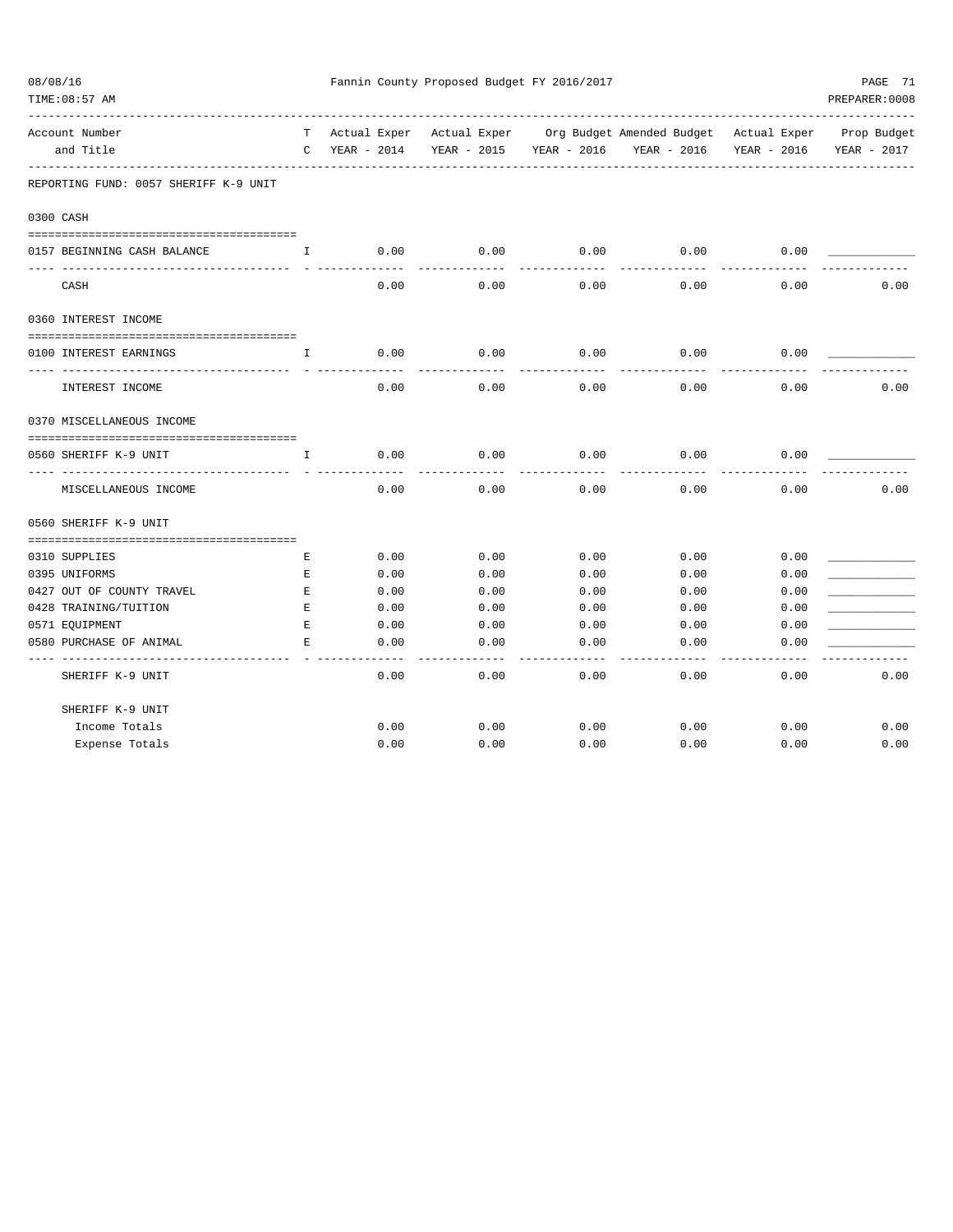| 08/08/16<br>TIME: 08:57 AM                |              |          | Fannin County Proposed Budget FY 2016/2017 |                |                                                                                                                                                             |      | PAGE 72<br>PREPARER:0008  |
|-------------------------------------------|--------------|----------|--------------------------------------------|----------------|-------------------------------------------------------------------------------------------------------------------------------------------------------------|------|---------------------------|
| Account Number<br>and Title               |              |          |                                            |                | T Actual Exper Actual Exper Org Budget Amended Budget Actual Exper Prop Budget<br>C YEAR - 2014 YEAR - 2015 YEAR - 2016 YEAR - 2016 YEAR - 2016 YEAR - 2017 |      |                           |
| REPORTING FUND: 0059 DRUG COURT PROGRAM   |              |          |                                            |                |                                                                                                                                                             |      |                           |
| 0360 INTEREST EARNINGS                    |              |          |                                            |                |                                                                                                                                                             |      |                           |
| 0100 INTEREST EARNINGS                    | $\mathbf{I}$ |          |                                            |                | $12.60$ $16.08$ $0.00$ $0.00$ $13.99$                                                                                                                       |      |                           |
| INTEREST EARNINGS                         |              |          | 12.60 16.08                                | 0.00           | $0.00$ 13.99                                                                                                                                                |      | 0.00                      |
| 0370 DRUG COURT INCOME                    |              |          |                                            |                |                                                                                                                                                             |      |                           |
| 0425 DRUG COURT FEE                       |              |          |                                            |                | $\mathbf{I}$ 4,318.58 5,373.25 4,000.00 4,000.00 3,970.00 4,000.00                                                                                          |      |                           |
| DRUG COURT INCOME                         |              | 4,318.58 |                                            |                | -------------------------------<br>5,373.25 4,000.00 4,000.00 3,970.00                                                                                      |      | 4,000.00                  |
| 0425 DRUG COURT EXPENSE                   |              |          |                                            |                |                                                                                                                                                             |      |                           |
| 0433 DRUG COURT PROGRAMS                  |              |          |                                            |                | $E$ 200.00 200.00 4,000.00 4,000.00 0.00                                                                                                                    |      | 4,000.00                  |
| ----------------- -<br>DRUG COURT EXPENSE |              |          |                                            | -------------- | $200.00$ $200.00$ $4,000.00$ $4,000.00$                                                                                                                     | 0.00 | -------------<br>4,000.00 |
| DRUG COURT PROGRAM                        |              |          |                                            |                |                                                                                                                                                             |      |                           |
| Income Totals                             |              |          |                                            |                | $4,331.18$ $5,389.33$ $4,000.00$ $4,000.00$ $3,983.99$                                                                                                      |      | 4,000.00                  |
| Expense Totals                            |              | 200.00   | 200.00                                     | 4,000.00       | 4,000.00                                                                                                                                                    | 0.00 | 4,000.00                  |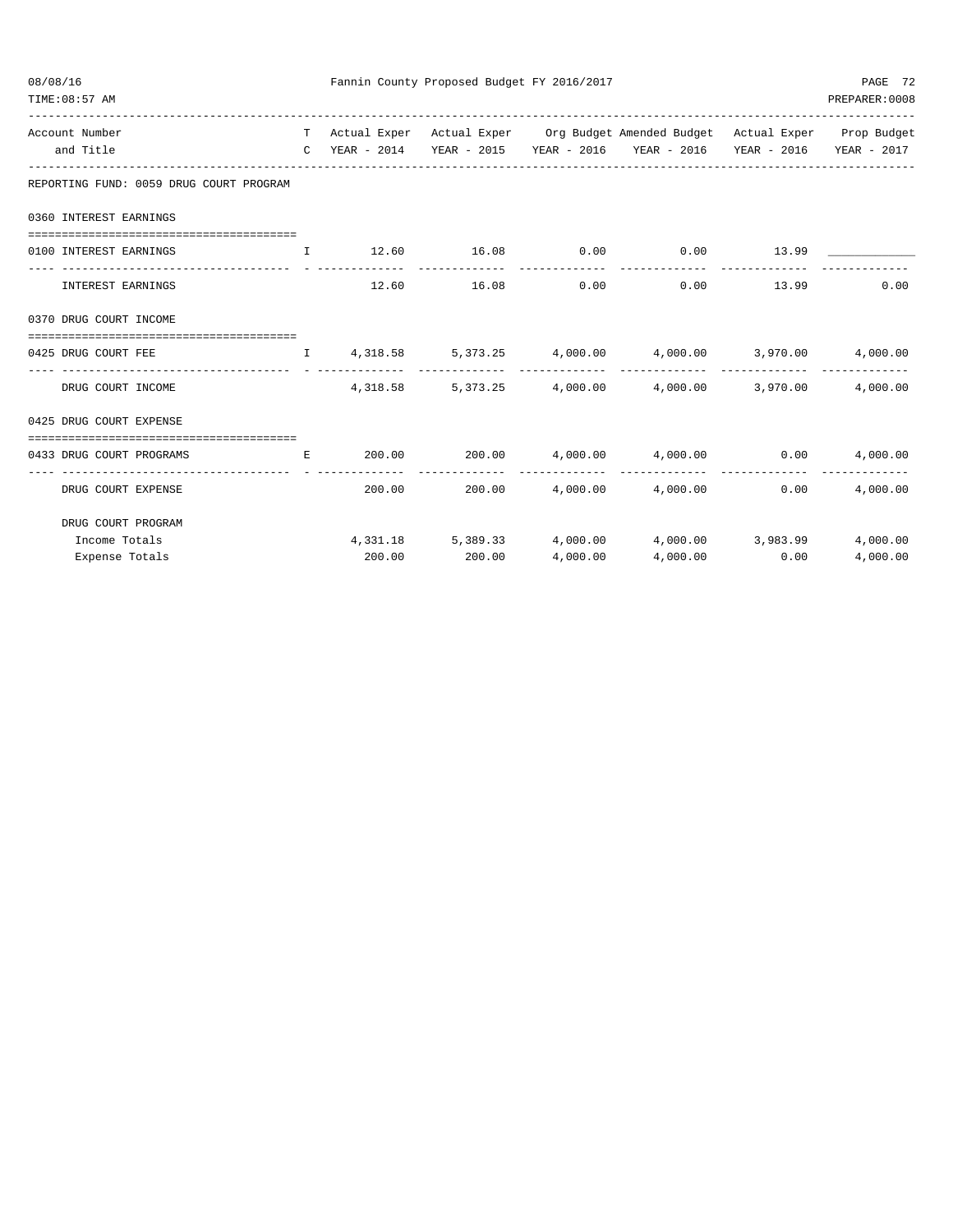| 08/08/16<br>TIME: 08:57 AM                                        |              |       | Fannin County Proposed Budget FY 2016/2017 |            |                                                                                |               | PAGE 73<br>PREPARER: 0008 |
|-------------------------------------------------------------------|--------------|-------|--------------------------------------------|------------|--------------------------------------------------------------------------------|---------------|---------------------------|
| Account Number                                                    |              |       |                                            |            | T Actual Exper Actual Exper Org Budget Amended Budget Actual Exper Prop Budget |               |                           |
| and Title                                                         | $\mathbf{C}$ |       |                                            |            | YEAR - 2014 YEAR - 2015 YEAR - 2016 YEAR - 2016 YEAR - 2016                    |               | YEAR - 2017               |
| REPORTING FUND: 0070 RIGHT OF WAY FUND                            |              |       |                                            |            |                                                                                |               |                           |
| 0360 INTEREST EARNINGS                                            |              |       |                                            |            |                                                                                |               |                           |
| 0100 INTEREST EARNINGS<br>------------------------------ - -      | $\mathbf{I}$ | 61.89 |                                            | 81.18 0.00 | 0.00                                                                           | 237.16        |                           |
| INTEREST EARNINGS                                                 |              | 61.89 | 81.18                                      | 0.00       | 0.00                                                                           | 237.16        | 0.00                      |
| 0622 RIGHT OF WAY                                                 |              |       |                                            |            |                                                                                |               |                           |
|                                                                   |              |       |                                            |            |                                                                                |               |                           |
| 0399 CLAIM SETTLEMENTS                                            | Е            | 0.00  | 0.00                                       | 0.00       |                                                                                | $0.00$ 0.00   |                           |
| 0426 APPRAISAL FEES                                               | E            | 0.00  | 0.00                                       | 0.00       | 0.00                                                                           | 0.00          |                           |
| 0429 RELOCATING UTILITIES                                         | E.           | 0.00  | 0.00                                       | 0.00       | $0.00$ 7,070.00                                                                |               |                           |
| 0449 CONTRACT EXPENSES FOR FM87 R.O.W.                            | E.           | 0.00  | 0.00                                       | 0.00       | 0.00                                                                           | 0.00          |                           |
| RIGHT OF WAY                                                      |              | 0.00  | 0.00                                       | 0.00       | 0.00                                                                           | 7,070.00      | 0.00                      |
| 0629 RIGHT OF WAY                                                 |              |       |                                            |            |                                                                                |               |                           |
| 0500 RIGHT OF WAY PUR HWY #82<br><b>Expanding Contract Except</b> |              | 0.00  | 0.00                                       | 0.00       | 0.00                                                                           | 0.00          |                           |
| 0501 RIGHT OF WAY PURCHASE FM #87 E                               |              | 0.00  | 0.00                                       | 0.00       | 0.00                                                                           | 0.00          |                           |
| -------------------------------- -<br>RIGHT OF WAY                |              | 0.00  | 0.00                                       | 0.00       | 0.00                                                                           | 0.00          | 0.00                      |
| RIGHT OF WAY FUND                                                 |              |       |                                            |            |                                                                                |               |                           |
| Income Totals                                                     |              |       | 61.89<br>81.18                             | 0.00       |                                                                                | $0.00$ 237.16 | 0.00                      |
| Expense Totals                                                    |              | 0.00  | 0.00                                       | 0.00       | 0.00                                                                           | 7,070.00      | 0.00                      |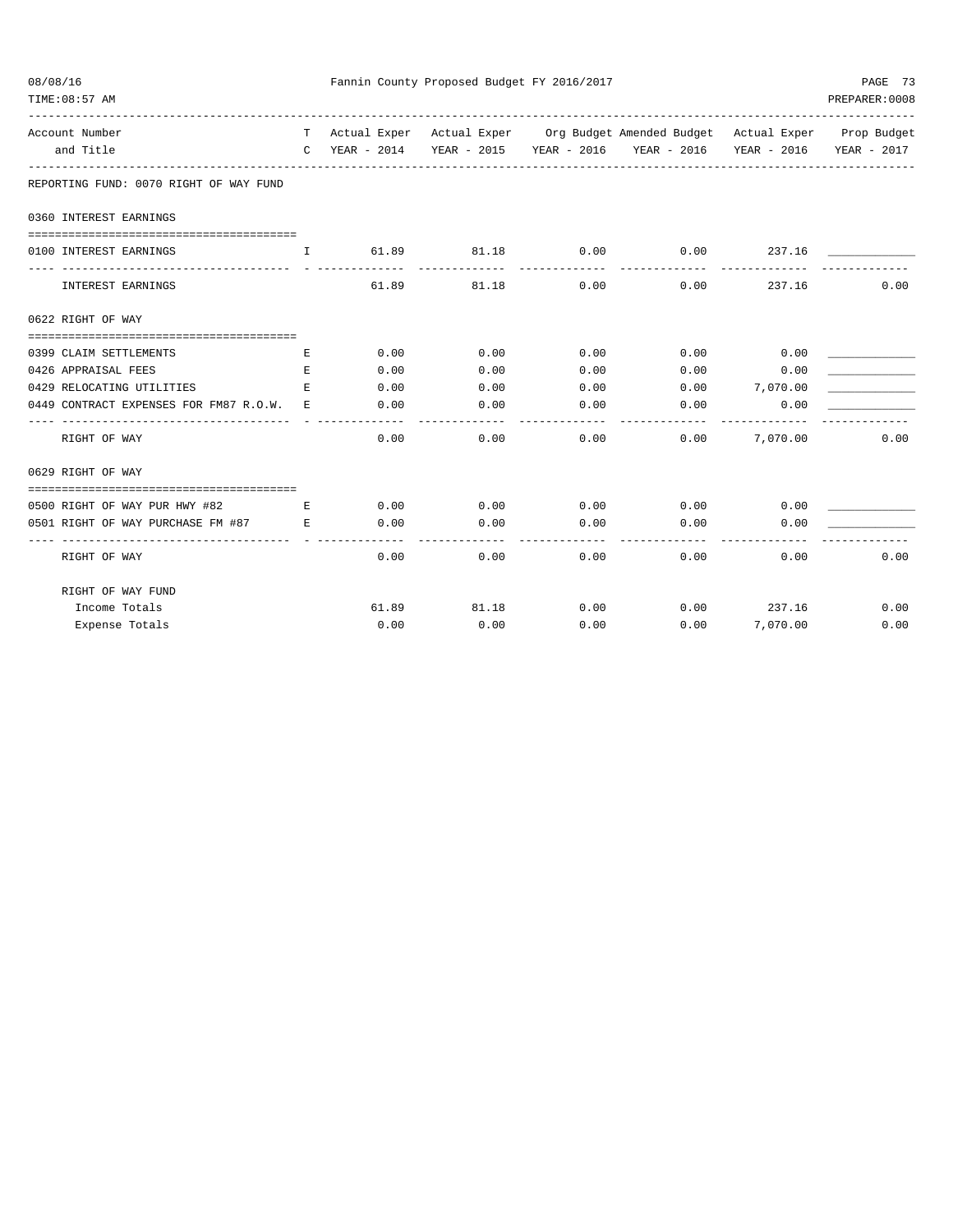| 08/08/16 |                                                                    |   |                 | Fannin County Proposed Budget FY 2016/2017 |                       |                                                                                |                  | PAGE 74<br>PREPARER: 0008 |
|----------|--------------------------------------------------------------------|---|-----------------|--------------------------------------------|-----------------------|--------------------------------------------------------------------------------|------------------|---------------------------|
|          | TIME: 08:57 AM                                                     |   |                 |                                            |                       |                                                                                |                  |                           |
|          | Account Number                                                     |   |                 |                                            |                       | T Actual Exper Actual Exper Org Budget Amended Budget Actual Exper Prop Budget |                  |                           |
|          | and Title                                                          |   |                 |                                            |                       | C YEAR - 2014 YEAR - 2015 YEAR - 2016 YEAR - 2016 YEAR - 2016 YEAR - 2017      |                  |                           |
|          | REPORTING FUND: 0087 JUVENILE PROBATION                            |   |                 |                                            |                       |                                                                                |                  |                           |
|          | 0340 FEES OF OFFICE                                                |   |                 |                                            |                       |                                                                                |                  |                           |
|          |                                                                    |   |                 |                                            |                       |                                                                                |                  |                           |
|          | 0575 JUVENILE PROBATION FEES 11,520.91 1,945.50 0.00 0.00 1,570.50 |   |                 |                                            |                       |                                                                                |                  |                           |
|          | 0576 JUVENILE PROBATION RESTITUTION I                              |   |                 | 1,632.00 2,690.71                          | 0.00                  | 0.00                                                                           | 277.50           |                           |
|          | 0577 JUVENILE PROBATION COURT COSTS I                              |   | 794.00 1,656.00 |                                            | 0.00                  | $0.00$ 710.00                                                                  |                  |                           |
|          | 0578 FEES RECEIVED FOR OTHER COUNTIES I                            |   |                 | 60.00<br>-------------                     | 0.00<br>------------- |                                                                                | $0.00$ 0.00      |                           |
|          | FEES OF OFFICE                                                     |   |                 |                                            |                       | $13,946.91$ 6,352.21 0.00 0.00                                                 | 2,558.00         | 0.00                      |
|          | 0575 JUVENILE PROBATION                                            |   |                 |                                            |                       |                                                                                |                  |                           |
|          |                                                                    |   |                 |                                            |                       |                                                                                |                  |                           |
|          | 0310 OFFICE SUPP./MISC.                                            | Е |                 | 1,714.94 1,818.66 0.00                     |                       |                                                                                | $0.00$ 2,458.07  |                           |
|          | 0319 RESTITUTION                                                   | E |                 | 1,632.00 1,940.71                          | 0.00                  | 0.00                                                                           | 277.50           |                           |
|          | 0320 COURT COSTS                                                   | E | 7,417.60        | 1,616.00                                   | 0.00                  | 0.00                                                                           | 710.00           |                           |
|          | 0321 REIMBURSEMENT OF FEES FOR OTHER COU E                         |   |                 | 100.00                                     | 0.00                  |                                                                                | $0.00$ 0.00      |                           |
|          | $\mathbf{E}$ and $\mathbf{E}$<br>0353 COMPUTER EXPENSE             |   | 0.00            | 0.00                                       | 0.00                  | 0.00                                                                           | 0.00             |                           |
|          | 0416 STRUCTURAL FAMILY THERAPY E                                   |   |                 | 2,500.00                                   | 0.00                  | $0.00$ 0.00                                                                    |                  |                           |
|          | 0427 TRAVEL AND TRAINING                                           | Е | 0.00            | 0.00                                       | 0.00                  |                                                                                | 0.00<br>0.00     |                           |
|          | JUVENILE PROBATION                                                 |   |                 | $10,764.54$ $7,975.37$ 0.00                |                       |                                                                                | $0.00$ 3, 445.57 | 0.00                      |
|          | JUVENILE PROBATION                                                 |   |                 |                                            |                       |                                                                                |                  |                           |
|          | Income Totals                                                      |   |                 |                                            |                       | $13,946.91$ 6,352.21 0.00 0.00 2,558.00                                        |                  | 0.00                      |
|          | Expense Totals                                                     |   |                 | 10,764.54 7,975.37                         |                       | 0.00                                                                           | $0.00$ 3, 445.57 | 0.00                      |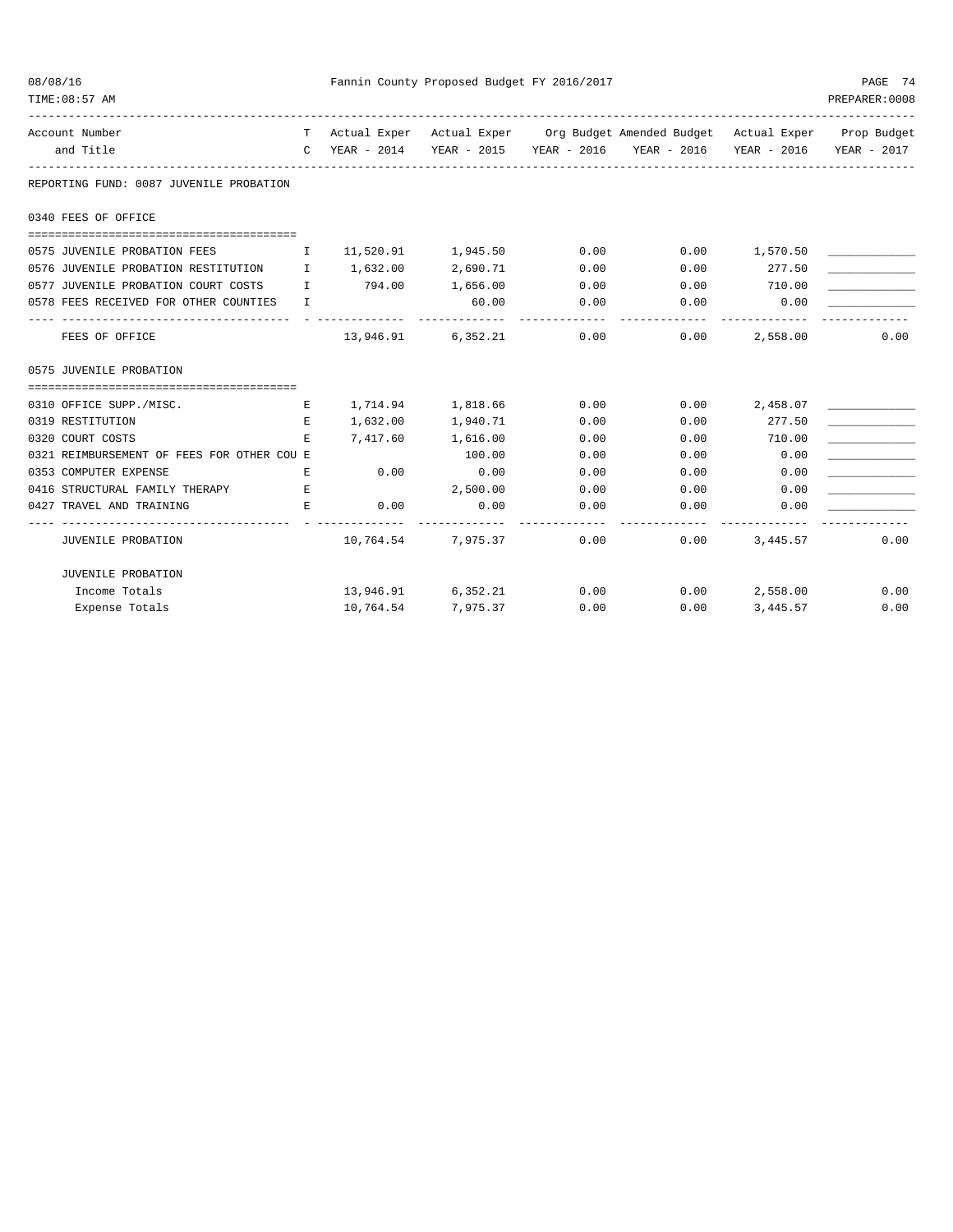| TIME: 08:57 AM                                                                                                                                           |              |                                            |                           |                             |                                                                                                           |             | PREPARER: 0008             |
|----------------------------------------------------------------------------------------------------------------------------------------------------------|--------------|--------------------------------------------|---------------------------|-----------------------------|-----------------------------------------------------------------------------------------------------------|-------------|----------------------------|
| Account Number<br>and Title                                                                                                                              |              | $C$ YEAR - 2014                            |                           |                             | T Actual Exper Actual Exper Org Budget Amended Budget Actual Exper<br>YEAR - 2015 YEAR - 2016 YEAR - 2016 | YEAR - 2016 | Prop Budget<br>YEAR - 2017 |
| REPORTING FUND: 0089 TEXAS JUVENILE JUSTICE DEPT.                                                                                                        |              |                                            |                           |                             |                                                                                                           |             |                            |
| 0330 GRANTS                                                                                                                                              |              |                                            |                           |                             |                                                                                                           |             |                            |
| 0901 TJJD-A-14-074 GRANT                                                                                                                                 | Ι.           | 231,796.00                                 | 183,749.00                | 0.00                        | 0.00                                                                                                      | 0.00        |                            |
| 0906 TJJD-N-14-074 GRANT                                                                                                                                 | Ι.           | 20,298.34                                  | 16,915.00                 | 0.00                        | 0.00                                                                                                      | 0.00        |                            |
| 0908 STRUCTURAL FAM. THER. GRANT OOG                                                                                                                     | Ι.           | 25,000.00                                  | 35,000.00                 | 0.00                        | 28,080.89                                                                                                 | 28,080.89   |                            |
| 0913 TJJD-C-14-074 GRANT                                                                                                                                 | Ι.           | 15,692.00                                  | 13,077.00                 | 0.00                        | 0.00                                                                                                      | 0.00        |                            |
| 0915 BASIC PROBATION SUPERVISION                                                                                                                         | Ι.           |                                            | 0.00                      | 123,160.00                  | 123,160.00                                                                                                | 112,897.00  |                            |
| 0916 COMMUNITY PROGRAMS                                                                                                                                  | I            |                                            | 0.00                      | 78,397.00                   | 78,397.00                                                                                                 | 71,864.00   |                            |
| 0917 PRE/POST ADJUDICATION                                                                                                                               | Ι.           |                                            | 0.00                      | 14,356.00                   | 14,356.00                                                                                                 | 13,160.00   |                            |
| 0918 COMMITMENT DIVERSION                                                                                                                                | I            |                                            | 0.00                      | 15,117.00                   | 15,117.00                                                                                                 | 13,858.00   |                            |
| 0919 MENTAL HEALTH SERVICES                                                                                                                              | I.           |                                            | 0.00                      | 16,848.00                   | 16,848.00                                                                                                 | 15,444.00   |                            |
| 0920 REGIONAL DIVERSIONS ALTERNATIVES                                                                                                                    | I            |                                            |                           | 0.00                        | 0.00                                                                                                      | 0.00        |                            |
| <b>GRANTS</b>                                                                                                                                            |              |                                            | 292,786.34 248,741.00     | 247,878.00                  | 275,958.89                                                                                                | 255,303.89  | 0.00                       |
| 0360 INTEREST INCOME                                                                                                                                     |              |                                            |                           |                             |                                                                                                           |             |                            |
| 0189 INTEREST INCOME                                                                                                                                     | $\mathbf{I}$ | 6.95                                       | 8.03                      | 0.00                        | 0.00                                                                                                      | 10.79       |                            |
| INTEREST INCOME                                                                                                                                          |              | 6.95                                       | 8.03                      | 0.00                        | 0.00                                                                                                      | 10.79       | 0.00                       |
| 0370 MISCELLANEOUS                                                                                                                                       |              |                                            |                           |                             |                                                                                                           |             |                            |
|                                                                                                                                                          |              |                                            |                           |                             |                                                                                                           |             |                            |
| 0130 REFUNDS & MISCELLANEOUS                                                                                                                             | $\mathbb{I}$ | 0.00                                       | 0.00                      | 0.00                        | 0.00                                                                                                      | 0.00        |                            |
| 0995 LOCAL FUNDING                                                                                                                                       | I.           | 0.00                                       | 120,000.00<br>----------- | 127,000.00<br>------------- | 127,000.00<br>______________                                                                              | 127,000.00  |                            |
| MISCELLANEOUS                                                                                                                                            |              | 0.00                                       | 120,000.00                | 127,000.00                  | 127,000.00                                                                                                | 127,000.00  | 0.00                       |
| 0575 JUVENILE PROBATION TJJD-A-074                                                                                                                       |              |                                            |                           |                             |                                                                                                           |             |                            |
| 0102 SALARY APPOINTED OFFICIAL                                                                                                                           | Е            | 56,728.20                                  | 53,811.36                 |                             |                                                                                                           |             |                            |
| 0103 SALARY COMM. CORR. OFFICER<br><b>Expanding Expanding Expanding Expanding Expanding Expanding Expanding Expanding Expanding Expanding Expanding </b> |              | 68,904.98                                  | 65,194.80                 |                             |                                                                                                           |             |                            |
| 0201 SOCIAL SECURITY TAX                                                                                                                                 | Е            | 7,789.32                                   | 7,378.29                  |                             |                                                                                                           |             |                            |
| 0202 GROUP HEALTH INSURANCE                                                                                                                              | Е            | 23,701.50                                  | 22,762.74                 |                             |                                                                                                           |             |                            |
| 0203 RETIREMENT                                                                                                                                          | Е            | 13,880.00                                  | 13,101.35                 |                             |                                                                                                           |             |                            |
| 0204 WORKERS' COMPENSATION                                                                                                                               | Е            | 288.30                                     | 605.00                    |                             |                                                                                                           |             |                            |
| 0205 MEDICARE TAX                                                                                                                                        | E            | 1,821.60                                   | 1,725.57                  |                             |                                                                                                           |             |                            |
| 0310 OPERATING EXPENSES                                                                                                                                  | Е            | 12,919.93                                  | 12,711.25                 |                             |                                                                                                           |             |                            |
| 0414 NON-RESIDENTIAL SERVICES                                                                                                                            | Е            | 2,850.00                                   | 0.00                      |                             |                                                                                                           |             |                            |
| 0415 RESIDENTIAL SERVICES                                                                                                                                | Е            | 14,801.93                                  | 6,945.00                  |                             |                                                                                                           |             |                            |
| 0427 TRAVEL AND TRAINING                                                                                                                                 | E            | 8,418.97                                   | 9,484.48                  |                             |                                                                                                           |             |                            |
| 0469 UNEXPENDED FUNDS                                                                                                                                    | E            | 7,872.65<br>- -------------- ------------- | 12,003.63                 |                             |                                                                                                           |             |                            |
| JUVENILE PROBATION TJJD-A-074                                                                                                                            |              | 219,977.38                                 | 205,723.47                | 0.00                        | 0.00                                                                                                      | 0.00        | 0.00                       |
| 0578 TJJD-N                                                                                                                                              |              |                                            |                           |                             |                                                                                                           |             |                            |
| 0414 NON-RESIDENTIAL                                                                                                                                     | Е            |                                            | 5,413.70 6,344.00         |                             |                                                                                                           |             |                            |
| 0415 RESIDENTIAL                                                                                                                                         | Е            | 10,584.98                                  | 0.00                      |                             |                                                                                                           |             |                            |
| 0416 STRUCTURAL FAMILY THERAPY                                                                                                                           | Е            |                                            | 12,500.00                 |                             |                                                                                                           |             |                            |
| 0469 UNEXPENDED FUNDS                                                                                                                                    | Е            | 5,489.26                                   | 1,454.00<br>------------- |                             |                                                                                                           |             |                            |
| TJJD-N                                                                                                                                                   |              | 21,487.94                                  | 20,298.00                 | 0.00                        | 0.00                                                                                                      | 0.00        | 0.00                       |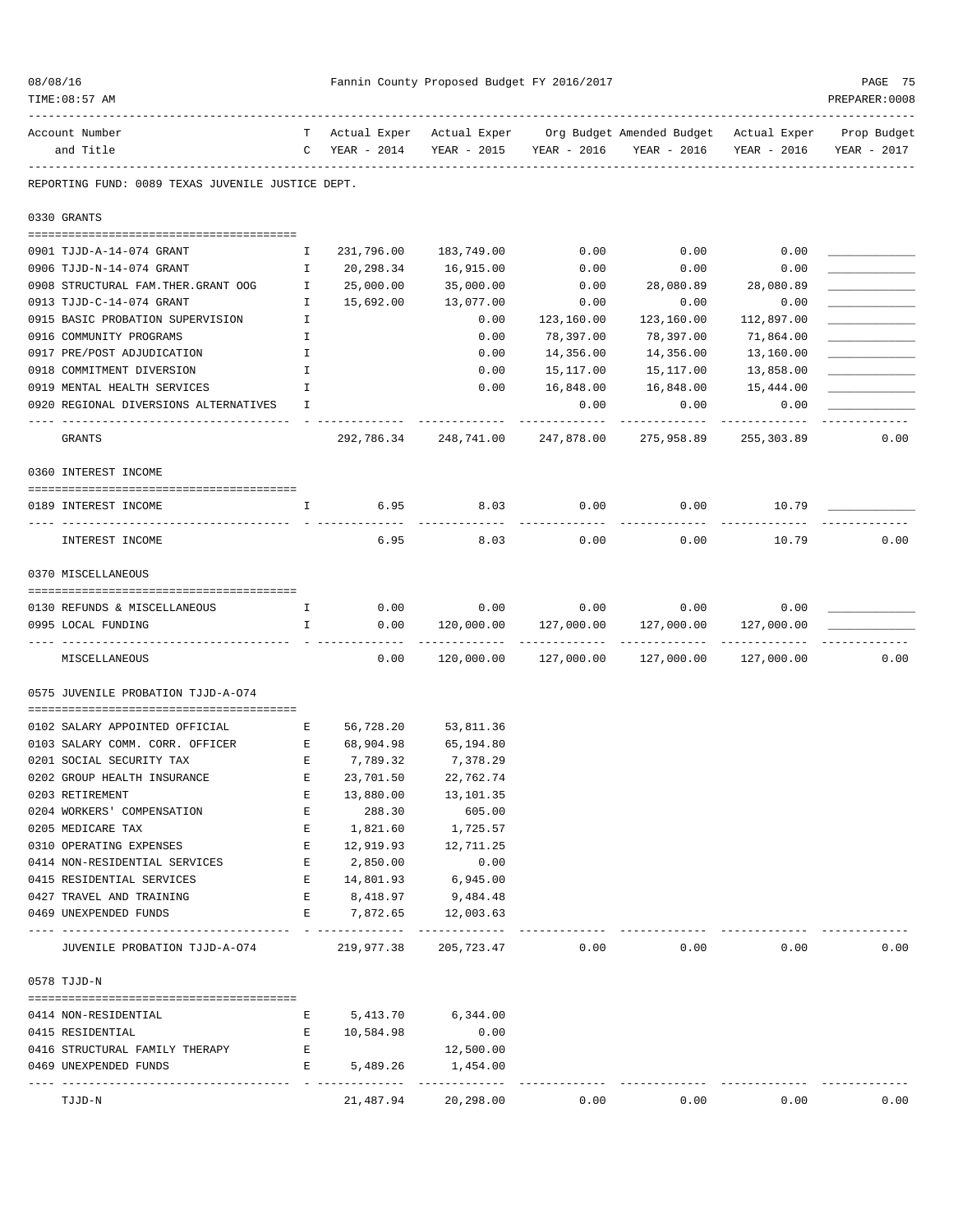| 08/08/16<br>TIME: 08:57 AM                                 |                               | Fannin County Proposed Budget FY 2016/2017 |                        |                            |                                                                                                                       |                             | PAGE 76<br>PREPARER: 0008 |  |
|------------------------------------------------------------|-------------------------------|--------------------------------------------|------------------------|----------------------------|-----------------------------------------------------------------------------------------------------------------------|-----------------------------|---------------------------|--|
| Account Number<br>and Title                                | $\mathbf{C}$                  | YEAR - 2014                                |                        |                            | T Actual Exper Actual Exper Org Budget Amended Budget Actual Exper Prop Budget<br>YEAR - 2015 YEAR - 2016 YEAR - 2016 | YEAR - 2016                 | YEAR - 2017               |  |
| REPORTING FUND: 0089 TEXAS JUVENILE JUSTICE DEPT.          |                               |                                            |                        |                            |                                                                                                                       |                             |                           |  |
| 0581 STRUCTURAL FAMILY THERAPY OOG                         |                               |                                            |                        |                            |                                                                                                                       |                             |                           |  |
| 0416 STRUCTURAL FAMILY THERAPY                             | $\mathbf{E}$ and $\mathbf{E}$ |                                            | 38,307.56 35,000.00    | 0.00                       | 28,080.89                                                                                                             | 28,080.89                   |                           |  |
| -- ----------------------<br>STRUCTURAL FAMILY THERAPY OOG |                               |                                            | 38,307.56 35,000.00    | 0.00                       | 28,080.89                                                                                                             | 28,080.89                   | 0.00                      |  |
| 0586 TJJD-C                                                |                               |                                            |                        |                            |                                                                                                                       |                             |                           |  |
|                                                            |                               |                                            |                        |                            |                                                                                                                       |                             |                           |  |
| 0415 RESIDENTIAL                                           | E                             | 15,132.20 15,692.00                        |                        |                            |                                                                                                                       |                             |                           |  |
| 0469 UNEXPENDED FUNDS                                      | Е                             | 559.80<br>---------                        | 0.00                   |                            |                                                                                                                       |                             |                           |  |
| TJJD-C                                                     |                               | 15,692.00                                  | 15,692.00              | 0.00                       | 0.00                                                                                                                  | 0.00                        | 0.00                      |  |
| 0588 INTEREST INCOME EXPENSE                               |                               |                                            |                        |                            |                                                                                                                       |                             |                           |  |
| 0105 SECRETARY/OFFICE MANAGER                              | Е                             | 23,944.77                                  | 0.00                   | 0.00                       | 0.00                                                                                                                  | 0.00                        |                           |  |
| 0201 SOCIAL SECURITY TAX                                   | Е                             | 1,484.48                                   | 0.00                   | 0.00                       | 0.00                                                                                                                  | 0.00                        |                           |  |
| 0202 GROUP HEALTH INSURANCE                                | E                             | 5,899.68                                   | 0.00                   | 0.00                       | 0.00                                                                                                                  | 0.00                        |                           |  |
| 0203 RETIREMENT                                            | Е                             | 2,639.51                                   | 0.00                   | 0.00                       | 0.00                                                                                                                  | 0.00                        |                           |  |
| 0204 WORKERS COMPENSATION                                  | Е                             | 191.46                                     | 0.00                   | 0.00                       | 0.00                                                                                                                  | 0.00                        |                           |  |
| 0205 MEDICARE TAX                                          | Е                             | 347.12                                     | 0.00                   | 0.00                       | 0.00                                                                                                                  | 0.00                        |                           |  |
| 0310 OFFICE SUPPLIES                                       | Е                             | 0.00                                       | 0.00                   | 0.00                       | 0.00                                                                                                                  | 0.00                        |                           |  |
| 0574 COMPUTER EQUIPMENT                                    | Ε                             | 0.00                                       | 0.00                   | 0.00                       | 0.00                                                                                                                  | 0.00                        |                           |  |
| INTEREST INCOME EXPENSE                                    |                               | 34,507.02                                  | 0.00                   | 0.00                       | 0.00                                                                                                                  | 0.00                        | 0.00                      |  |
| 0589 REGIONAL DIVERSIONS ALTERNATIVES                      |                               |                                            |                        |                            |                                                                                                                       |                             |                           |  |
| 0416 STRUCTURAL FAMILY THERAPY                             | Ε                             |                                            |                        | 0.00                       | 0.00                                                                                                                  | 0.00                        |                           |  |
| REGIONAL DIVERSIONS ALTERNATIVES                           |                               | 0.00                                       | 0.00                   | 0.00                       | 0.00                                                                                                                  | 0.00                        | 0.00                      |  |
| 0590 BASIC PROBATION SUPERVISION                           |                               |                                            |                        |                            |                                                                                                                       |                             |                           |  |
|                                                            |                               |                                            |                        |                            |                                                                                                                       |                             |                           |  |
| 0102 SALARY APPOINTED OFFICIAL                             | Ε                             |                                            | 4,618.80               | 60,044.50                  | 60,044.50                                                                                                             | 46,188.00                   |                           |  |
| 0103 SALARY COMM.CORR.OFFICERS                             | E                             |                                            | 591.22                 | 7,685.72                   | 7,685.72                                                                                                              | 5,712.06                    |                           |  |
| 0201 SOCIAL SECURITY TAX                                   | Е                             |                                            | 323.02                 | 4,199.27                   | 4,199.27                                                                                                              | 3,209.36                    |                           |  |
| 0202 GROUP HEALTH INSURANCE                                | Е                             |                                            | 2,265.06               | 27,181.08                  | 27,181.08                                                                                                             | 20,385.55                   |                           |  |
| 0203 RETIREMENT                                            | E                             |                                            | 569.46                 | 7,389.37                   | 7,389.37                                                                                                              | 5,659.17                    |                           |  |
| 0204 WORKERS COMPENSATION                                  | Е                             |                                            | 0.00                   | 162.55                     | 162.55                                                                                                                | 277.70                      |                           |  |
| 0205 MEDICARE TAX                                          | Е                             |                                            | 75.56                  | 982.09                     | 982.09                                                                                                                | 750.73                      |                           |  |
| 0310 OPERATING/TRAVEL EXPENSES                             | E                             |                                            | 272.37<br>. <u>.</u> . | 15,515.42<br>------------- | 15,515.42<br>--------------                                                                                           | 11,349.19<br>-------------- |                           |  |
| BASIC PROBATION SUPERVISION                                |                               | 0.00                                       | 8,715.49               |                            | 123,160.00 123,160.00                                                                                                 | 93,531.76                   | 0.00                      |  |
| 0591 COMMUNITY PROGRAMS                                    |                               |                                            |                        |                            |                                                                                                                       |                             |                           |  |
| 0103 SALARY COMM.CORR.OFFICERS                             | Е                             |                                            | 5,076.20               |                            | 65,990.73 65,990.73 46,760.41                                                                                         |                             |                           |  |
| 0201 SOCIAL SECURITY TAX                                   | Е                             |                                            | 314.72                 | 4,091.43                   | 4,091.43                                                                                                              | 2,730.65                    |                           |  |
| 0203 RETIREMENT                                            | E                             |                                            | 554.82                 | 7,199.59                   | 7,199.59                                                                                                              | 5,098.64                    |                           |  |
| 0204 WORKERS COMPENSATION                                  | E                             |                                            | 0.00                   | 158.38                     | 158.38                                                                                                                | 270.56                      |                           |  |
| 0205 MEDICARE TAX                                          | Е                             |                                            | 73.60                  | 956.87                     | 956.87                                                                                                                | 638.56                      |                           |  |
| COMMUNITY PROGRAMS                                         |                               | 0.00                                       | 6,019.34               | ----------<br>78,397.00    | ------------<br>78,397.00                                                                                             | ------------<br>55,498.82   | 0.00                      |  |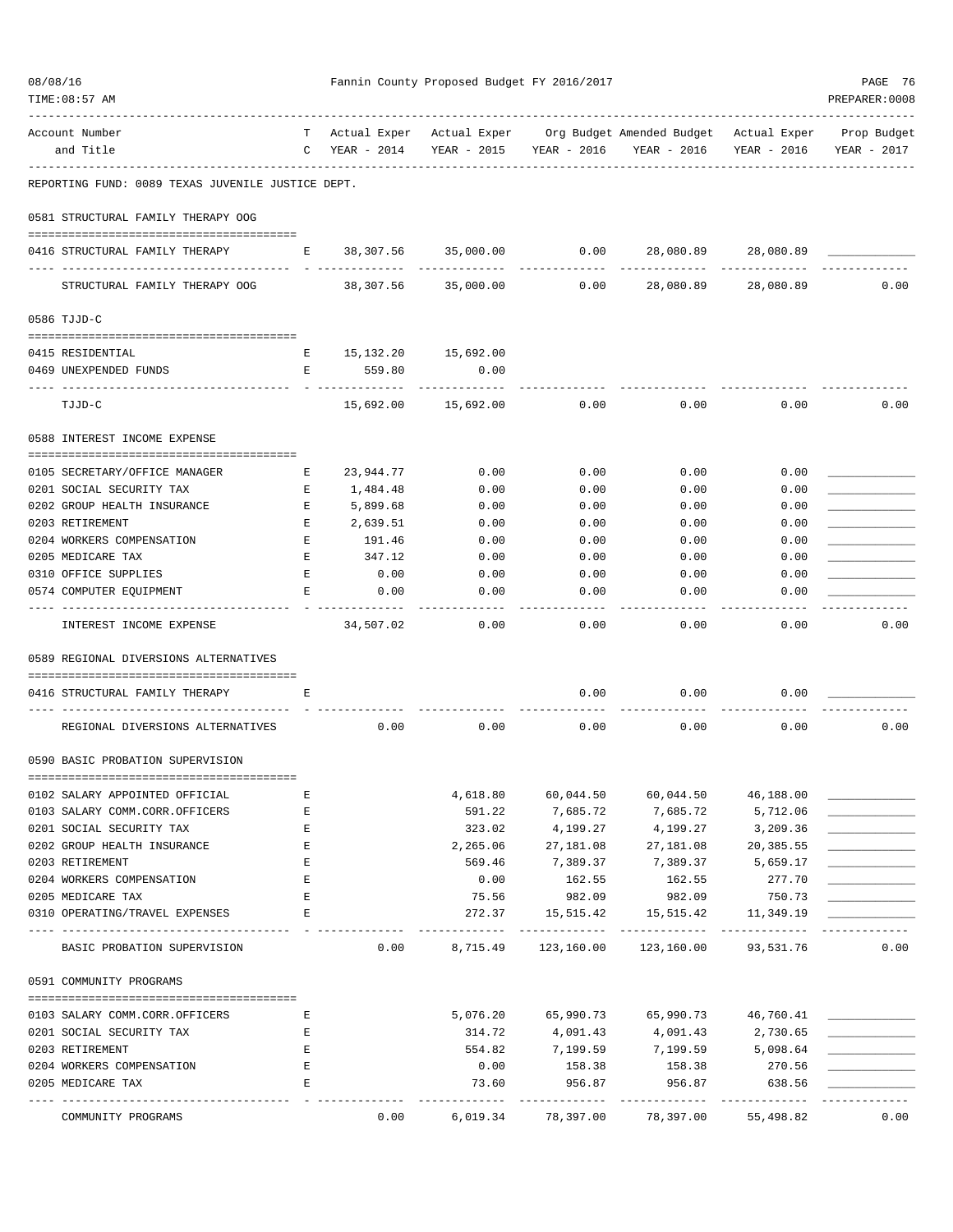| TIME: 08:57 AM                                               |             |               |              |                        |                                                                                                                       |                            | PREPARER:0008           |
|--------------------------------------------------------------|-------------|---------------|--------------|------------------------|-----------------------------------------------------------------------------------------------------------------------|----------------------------|-------------------------|
| Account Number<br>and Title                                  |             | C YEAR - 2014 |              |                        | T Actual Exper Actual Exper Org Budget Amended Budget Actual Exper Prop Budget<br>YEAR - 2015 YEAR - 2016 YEAR - 2016 |                            | YEAR - 2016 YEAR - 2017 |
| REPORTING FUND: 0089 TEXAS JUVENILE JUSTICE DEPT.            |             |               |              |                        |                                                                                                                       |                            |                         |
| 0592 PRE/POST ADJUDICATION FACILITIES                        |             |               |              |                        |                                                                                                                       |                            |                         |
| 0408 DETENTION                                               | Е           |               | 0.00         |                        | 14,356.00   14,356.00   14,356.00<br>--------------                                                                   |                            |                         |
| PRE/POST ADJUDICATION FACILITIES                             |             | 0.00          |              |                        | $0.00$ 14,356.00 14,356.00 14,356.00                                                                                  |                            | 0.00                    |
| 0593 COMMITMENT DIVERSION                                    |             |               |              |                        |                                                                                                                       |                            |                         |
| 0415 RESIDENTIAL PLACEMENT                                   | Е           |               | 0.00         |                        | 15, 117.00 15, 117.00                                                                                                 | 0.00                       |                         |
| COMMITMENT DIVERSION                                         |             | 0.00          | 0.00         |                        | 15,117.00 15,117.00                                                                                                   | 0.00                       | 0.00                    |
| 0594 MENTAL HEALTH SERVICES                                  |             |               |              |                        |                                                                                                                       |                            |                         |
|                                                              |             |               |              |                        |                                                                                                                       |                            |                         |
| 0414 COUNSELING/PSYCHOLOGICAL<br>0415 RESIDENTIAL PLACEMENT  | E<br>E.     |               | 0.00<br>0.00 | 6,848.00               | 10,000.00  10,000.00  4,392.63<br>6,848.00                                                                            | 0.00                       |                         |
| MENTAL HEALTH SERVICES                                       |             | 0.00          | 0.00         | ---------<br>16,848.00 | .<br>16,848.00                                                                                                        | 4,392.63                   | 0.00                    |
| 0995 LOCAL FUNDING                                           |             |               |              |                        |                                                                                                                       |                            |                         |
|                                                              |             |               |              |                        |                                                                                                                       |                            |                         |
| 0408 DETENTION OPERATING COST FY16                           | E           |               |              |                        | $0.00$ $107,754.42$ $90,724.89$ $90,724.89$ $47,623.37$                                                               |                            |                         |
| 0409 DETENTION OPERATING COST FY15                           | $\mathbf E$ |               |              | 0.00                   | 0.00                                                                                                                  | 12,245.58                  |                         |
| 0415 RESIDENTIAL PLACEMENT                                   | Е           |               | 0.00         |                        | 4,631.42 4,631.42                                                                                                     | 0.00                       |                         |
| 0416 STRUCTURAL FAMILY THERAPY E<br>0427 TRAVEL AND TRAINING | Е           |               | 0.00<br>0.00 |                        | 21,919.11 21,919.11 21,919.11<br>9,724.58 9,724.58 5,021.67                                                           |                            |                         |
| ----------<br>LOCAL FUNDING                                  |             | 0.00          |              | -----------            | ______________<br>127,000.00                                                                                          | -------------<br>86,809.73 | 0.00                    |
| TEXAS JUVENILE JUSTICE DEPT.                                 |             |               |              |                        |                                                                                                                       |                            |                         |
| Income Totals                                                |             |               |              |                        | 292,793.29 368,749.03 374,878.00 402,958.89 382,314.68                                                                |                            | 0.00                    |
| Expense Totals                                               |             | 329,971.90    | 399,202.72   | 374,878.00             | 402,958.89                                                                                                            | 282,669.83                 | 0.00                    |

08/08/16 Fannin County Proposed Budget FY 2016/2017 PAGE 77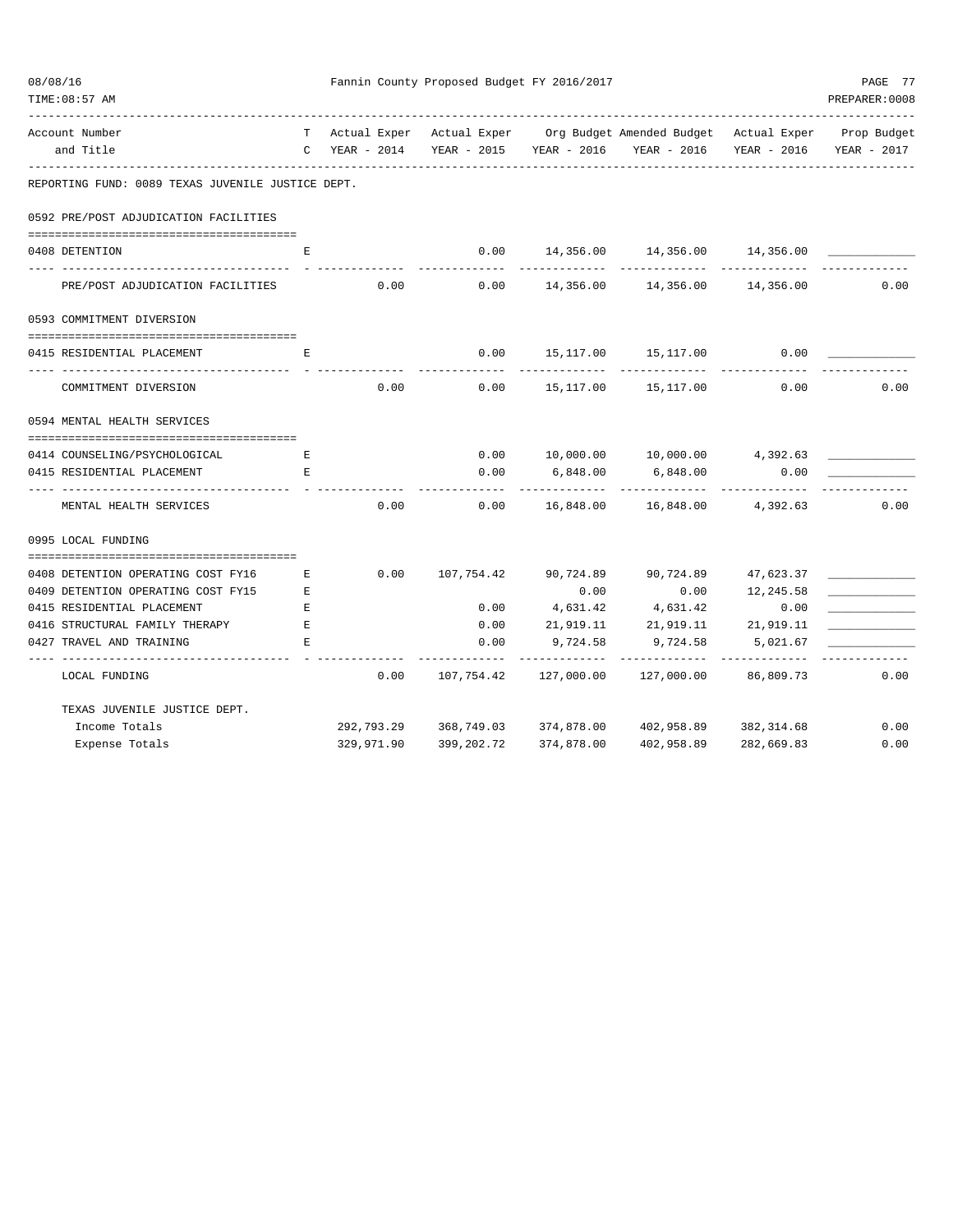| 08/08/16                                        | Fannin County Proposed Budget FY 2016/2017     | PAGE 78       |                      |                       |                                                                                |        |                |
|-------------------------------------------------|------------------------------------------------|---------------|----------------------|-----------------------|--------------------------------------------------------------------------------|--------|----------------|
| TIME: 08:57 AM<br>----------------------------- |                                                |               |                      |                       |                                                                                |        | PREPARER: 0008 |
| Account Number                                  |                                                |               |                      |                       | T Actual Exper Actual Exper Org Budget Amended Budget Actual Exper Prop Budget |        |                |
| and Title                                       |                                                | C YEAR - 2014 |                      |                       | YEAR - 2015 YEAR - 2016 YEAR - 2016 YEAR - 2016                                |        | YEAR - 2017    |
| REPORTING FUND: 0092 STATZER FUND               |                                                |               |                      |                       |                                                                                |        |                |
| 0360 INTEREST EARNINGS                          |                                                |               |                      |                       |                                                                                |        |                |
| 0100 INTEREST EARNINGS                          | $\mathbb{I}$                                   |               | 15.60 21.06          | 50.00                 | $50.00$ 68.64 50.00                                                            |        |                |
| 0350 GOV. COMMODITY PROG. ASCS                  | $\mathbf{I}$ and $\mathbf{I}$ and $\mathbf{I}$ | 0.00          | 0.00                 | 0.00                  | 0.00                                                                           | 0.00   |                |
| INTEREST EARNINGS                               |                                                | 15.60         | __________<br>21.06  | ------------<br>50.00 | $- - - - - -$<br>50.00                                                         | 68.64  | 50.00          |
| 0370 RENT                                       |                                                |               |                      |                       |                                                                                |        |                |
| 0100 RENT                                       | $\mathbf{I}$                                   |               | 560.00 560.00 560.00 |                       | 560.00                                                                         |        | 560.00 560.00  |
| 0130 REFUNDS & MISCELLANEOUS                    | $\mathbf{I}$ and $\mathbf{I}$ and $\mathbf{I}$ | 0.00          | 0.00                 | 0.00                  | 0.00                                                                           | 0.00   |                |
| RENT                                            |                                                | 560.00        | 560.00               | 560.00                | 560.00                                                                         | 560.00 | 560.00         |
| 0700 STATZER FARM                               |                                                |               |                      |                       |                                                                                |        |                |
|                                                 |                                                |               |                      |                       |                                                                                |        |                |
| 0310 OFFICE SUPPLIES                            | E                                              | 0.00          | 0.00                 | 0.00                  | 0.00                                                                           | 0.00   |                |
| 0430 BIDS AND NOTICES                           | E                                              | 0.00          | 0.00                 | 110.00                | 110.00                                                                         | 0.00   | 110.00         |
| 0484 APPRAISALS                                 | E.                                             | 0.00          | 0.00                 | 0.00                  | 0.00                                                                           | 0.00   |                |
| 0490 LITERACY COUNCIL DONATION                  | E.                                             | 500.00        | 500.00               | 500.00                | 500.00                                                                         | 500.00 | 500.00         |
| STATZER FARM                                    |                                                | 500.00        | 500.00               | 610.00                | 610.00                                                                         | 500.00 | 610.00         |
| STATZER FUND                                    |                                                |               |                      |                       |                                                                                |        |                |
| Income Totals                                   |                                                | 575.60        | 581.06               | 610.00                | 610.00                                                                         | 628.64 | 610.00         |
| Expense Totals                                  |                                                | 500.00        | 500.00               | 610.00                | 610.00                                                                         | 500.00 | 610.00         |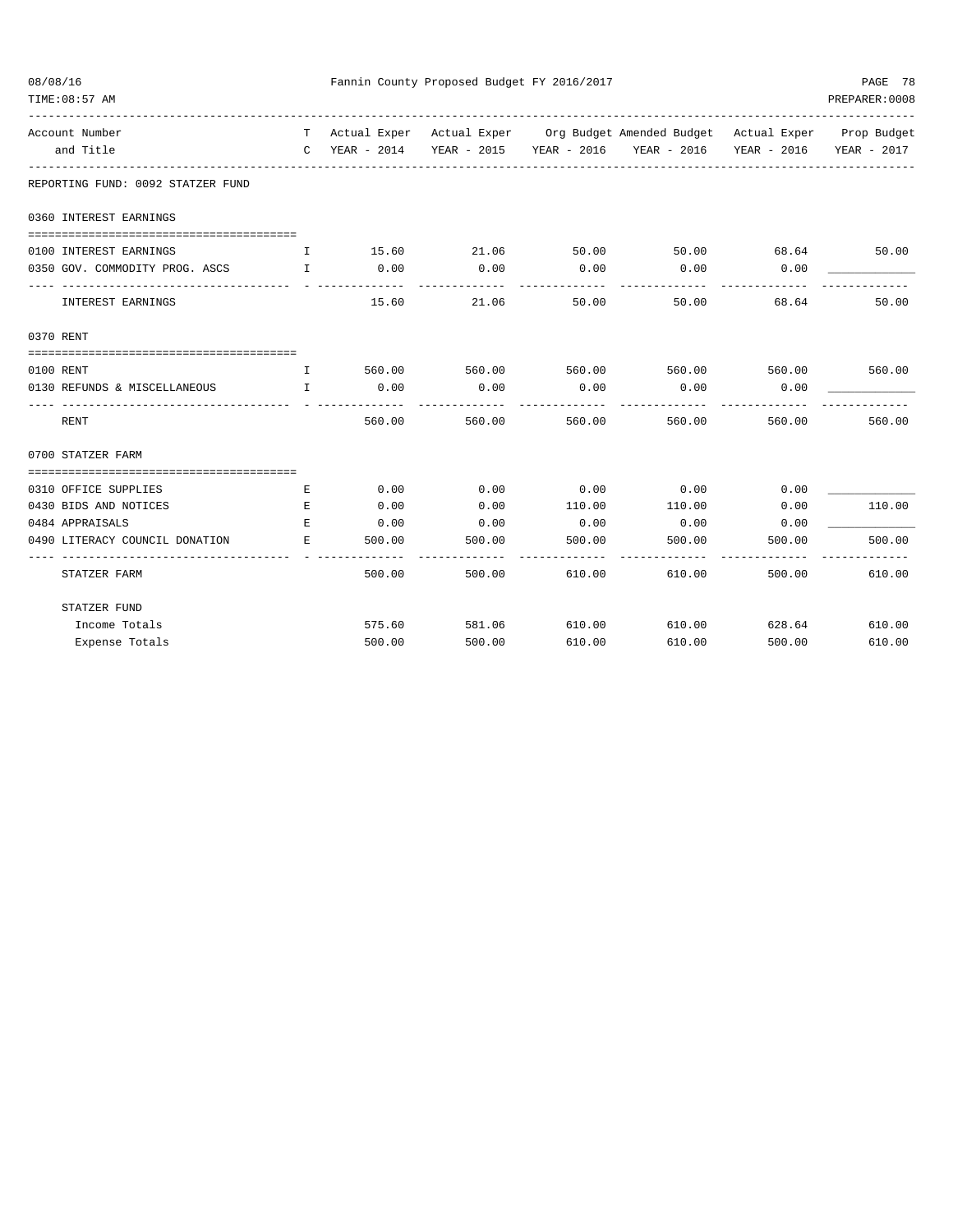| 08/08/16 | TIME: 08:57 AM                                                 |                                               |                    | Fannin County Proposed Budget FY 2016/2017 |               |                                                                                | PAGE 79<br>PREPARER: 0008 |      |  |
|----------|----------------------------------------------------------------|-----------------------------------------------|--------------------|--------------------------------------------|---------------|--------------------------------------------------------------------------------|---------------------------|------|--|
|          | Account Number                                                 |                                               |                    |                                            |               | T Actual Exper Actual Exper Org Budget Amended Budget Actual Exper Prop Budget |                           |      |  |
|          | and Title                                                      |                                               |                    |                                            |               | C YEAR - 2014 YEAR - 2015 YEAR - 2016 YEAR - 2016 YEAR - 2016 YEAR - 2017      |                           |      |  |
|          | REPORTING FUND: 0093 TX. COMM. DEVELOPMENT PGM                 |                                               |                    |                                            |               |                                                                                |                           |      |  |
|          | 0330 GRANT INCOME                                              |                                               |                    |                                            |               |                                                                                |                           |      |  |
|          | 0909 GRANT #713169 RANDOLPH                                    |                                               |                    |                                            |               | $I$ 4,000.00 24,059.00 193,000.00 193,000.00 0.00                              |                           |      |  |
|          |                                                                |                                               |                    |                                            |               |                                                                                |                           |      |  |
|          | GRANT INCOME                                                   |                                               |                    |                                            |               | $4,000.00$ $24,059.00$ $193,000.00$ $193,000.00$                               | 0.00                      | 0.00 |  |
|          | 0370 REFUNDS & MISCELLANEOUS                                   |                                               |                    |                                            |               |                                                                                |                           |      |  |
|          | 0130 REFUNDS & MISCELLANEOUS                                   | $\mathbf{I}$                                  | 100.00 0.00        |                                            | 0.00          | 0.00                                                                           | 0.00                      |      |  |
|          | ------------------------------- - -<br>REFUNDS & MISCELLANEOUS |                                               | --------<br>100.00 | 0.00                                       | 0.00          | 0.00                                                                           | 0.00                      | 0.00 |  |
|          | 0909 GRANT #713169 RANDOLPH                                    |                                               |                    |                                            |               |                                                                                |                           |      |  |
|          |                                                                |                                               |                    |                                            |               |                                                                                |                           |      |  |
|          | 0414 GRANT ADMINISTRATION                                      | E                                             |                    |                                            |               | $4,025.00$ $8,692.00$ $13,000.00$ $13,000.00$                                  | 0.00                      |      |  |
|          | 0415 CONSTRUCTION EXPENSE                                      | <b>Experimental Experimental Experimental</b> | 0.00               |                                            |               | $0.00$ $140,000.00$ $140,000.00$                                               | 0.00                      |      |  |
|          | 0416 ENGINEERING<br>--------------------------                 | E                                             | 0.00               | 15,342.00 40,000.00                        | ------------- | 40,000.00<br>-------------                                                     | 0.00                      |      |  |
|          | GRANT #713169 RANDOLPH                                         |                                               |                    |                                            |               | $4,025.00$ $24,034.00$ $193,000.00$ $193,000.00$                               | 0.00                      | 0.00 |  |
|          | TX. COMM. DEVELOPMENT PGM                                      |                                               |                    |                                            |               |                                                                                |                           |      |  |
|          | Income Totals                                                  |                                               |                    |                                            |               | $4,100.00$ $24,059.00$ $193,000.00$ $193,000.00$ $0.00$                        |                           | 0.00 |  |
|          | Expense Totals                                                 |                                               |                    |                                            |               | $4,025.00$ $24,034.00$ $193,000.00$ $193,000.00$                               | 0.00                      | 0.00 |  |